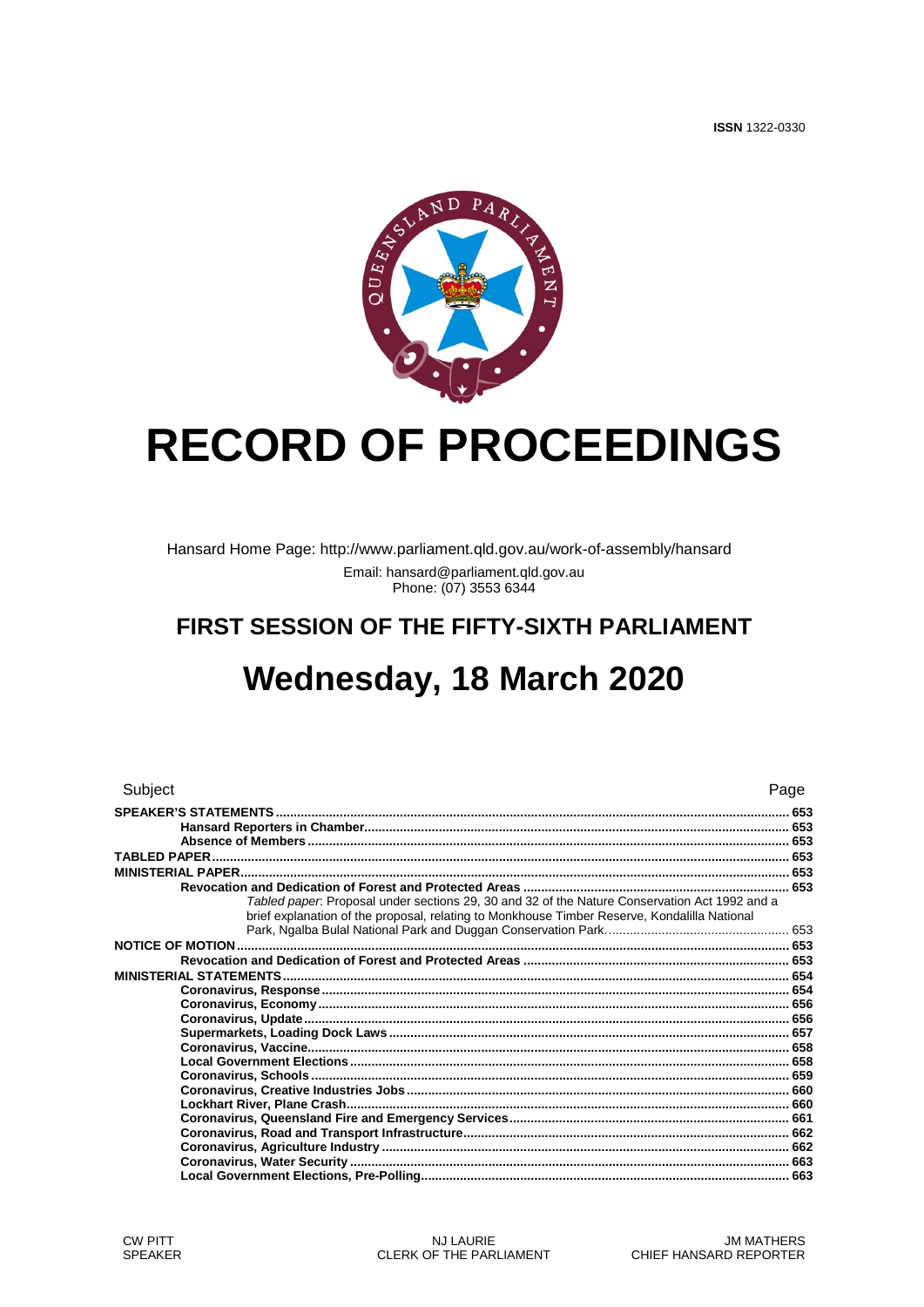| Tabled paper. Public Report of Ministerial Expenses for the period 1 July 2019 to 31 December    |  |
|--------------------------------------------------------------------------------------------------|--|
|                                                                                                  |  |
|                                                                                                  |  |
|                                                                                                  |  |
| Tabled paper. Transport and Public Works Committee: Report No. 35, 56th Parliament-              |  |
| Subordinate legislation tabled between 22 October 2019 and 26 November 2019 663                  |  |
|                                                                                                  |  |
|                                                                                                  |  |
|                                                                                                  |  |
|                                                                                                  |  |
|                                                                                                  |  |
|                                                                                                  |  |
|                                                                                                  |  |
|                                                                                                  |  |
|                                                                                                  |  |
|                                                                                                  |  |
|                                                                                                  |  |
|                                                                                                  |  |
|                                                                                                  |  |
|                                                                                                  |  |
|                                                                                                  |  |
|                                                                                                  |  |
|                                                                                                  |  |
|                                                                                                  |  |
|                                                                                                  |  |
|                                                                                                  |  |
|                                                                                                  |  |
|                                                                                                  |  |
|                                                                                                  |  |
|                                                                                                  |  |
|                                                                                                  |  |
|                                                                                                  |  |
|                                                                                                  |  |
|                                                                                                  |  |
|                                                                                                  |  |
|                                                                                                  |  |
|                                                                                                  |  |
|                                                                                                  |  |
|                                                                                                  |  |
|                                                                                                  |  |
|                                                                                                  |  |
|                                                                                                  |  |
| PUBLIC HEALTH AND OTHER LEGISLATION (PUBLIC HEALTH EMERGENCY) AMENDMENT BILL 680                 |  |
|                                                                                                  |  |
| Tabled paper. Public Health and Other Legislation (Public Health Emergency) Amendment Bill       |  |
|                                                                                                  |  |
| Tabled paper: Public Health and Other Legislation (Public Health Emergency) Amendment Bill       |  |
|                                                                                                  |  |
| Tabled paper. Public Health and Other Legislation (Public Health Emergency) Amendment Bill       |  |
|                                                                                                  |  |
|                                                                                                  |  |
|                                                                                                  |  |
|                                                                                                  |  |
|                                                                                                  |  |
|                                                                                                  |  |
| Tabled paper: Email, dated 18 March 2019, from a Partner, Minter Ellison, Mr Robin Lyons, to the |  |
| member for Burleigh, Mr Michael Hart MP, titled 'Retirement villages-COVID-19 response.  697     |  |
| Tabled paper. Public Health and Other Legislation (Public Health Emergency) Amendment Bill       |  |
|                                                                                                  |  |
| Tabled paper. Public Health and Other Legislation (Public Health Emergency) Amendment Bill       |  |
|                                                                                                  |  |
| Table paper. Public Health and Other Legislation (Public Health Emergency) Amendment Bill        |  |
| 2020, statement of compatibility with human rights contained in Mr Tim Mander's amendments 697   |  |
|                                                                                                  |  |
|                                                                                                  |  |
|                                                                                                  |  |
|                                                                                                  |  |
|                                                                                                  |  |
|                                                                                                  |  |
|                                                                                                  |  |
|                                                                                                  |  |
|                                                                                                  |  |
|                                                                                                  |  |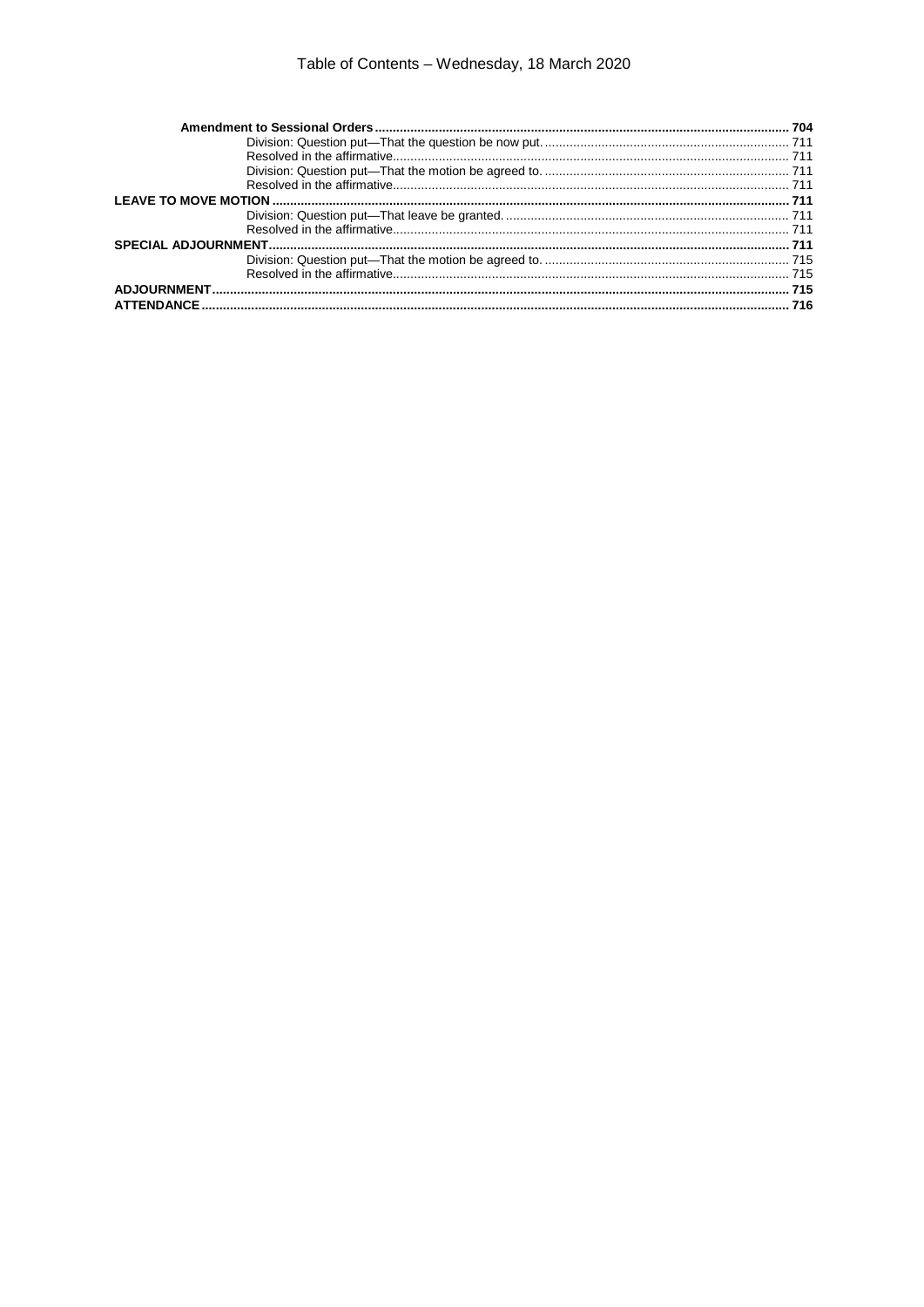## **WEDNESDAY, 18 MARCH 2020**

\_\_\_\_\_\_\_\_\_\_\_\_

The Legislative Assembly met at 10.00 am.

Mr Speaker (Hon. Curtis Pitt, Mulgrave) read prayers and took the chair.

쓺. **Mr [SPEAKER:](http://www.parliament.qld.gov.au/docs/find.aspx?id=0Mba20200318_100048)** Honourable members, I respectfully acknowledge that we are sitting today on the land of Aboriginal people and pay my respects to elders past and present. I thank them, as First Australians, for their careful custodianship of the land over countless generations. We are very fortunate in this country to have two of the world's oldest continuing living cultures in Aboriginal and Torres Strait Islander peoples whose lands, winds and waters we all now share.

## **SPEAKER'S STATEMENTS**

## **Hansard Reporters in Chamber**

<span id="page-3-1"></span><span id="page-3-0"></span>≌. **Mr [SPEAKER:](http://www.parliament.qld.gov.au/docs/find.aspx?id=0Mba20200318_100111)** Honourable members, for members' information, we have the Hansard reporters on the floor of parliament while we are dealing with technical issues. It is always good to put faces to the words.

## **Absence of Members**

<span id="page-3-2"></span>≌. **Mr [SPEAKER:](http://www.parliament.qld.gov.au/docs/find.aspx?id=0Mba20200318_100134)** Honourable members, I have received notifications of absence for the following members: the member for Noosa, the member for Hinchinbrook, the member for Traeger and the member for Mirani. These members will be absent this week. Each member's notification complies with standing order 263A—in particular, the way that I will be enforcing that standing order, as I mentioned yesterday.

## **TABLED PAPER**

<span id="page-3-3"></span>TABLING OF DOCUMENTS (SO 32)

MINISTERIAL PAPER

The following ministerial paper was tabled by the Clerk—

Minister for Transport and Main Roads (Hon. Bailey)—

<span id="page-3-4"></span>[437](http://www.parliament.qld.gov.au/docs/find.aspx?id=5620T437) Transport and Public Works Committee: Report No. 33, 56th Parliament, February 2020—Transport Legislation (Disability Parking and Other Matters) Amendment Bill 2019, government response

## **MINISTERIAL PAPER**

## **Revocation and Dedication of Forest and Protected Areas**

<span id="page-3-5"></span>**[Hon. LM](http://www.parliament.qld.gov.au/docs/find.aspx?id=0Mba20200318_100221) ENOCH** (Algester—ALP) (Minister for Environment and the Great Barrier Reef, Minister for Science and Minister for the Arts) (10.03 am): I lay upon the table of the House a proposal under sections 29, 30 and 32 of the Nature Conservation Act 1992 and a brief explanation of the proposal.

<span id="page-3-7"></span><span id="page-3-6"></span>*Tabled paper*: Proposal under sections 29, 30 and 32 of the Nature Conservation Act 1992 and a brief explanation of the proposal, relating to Monkhouse Timber Reserve, Kondalilla National Park, Ngalba Bulal National Park and Duggan Conservation Park [\[438\].](http://www.parliament.qld.gov.au/docs/find.aspx?id=5620T438)

## **NOTICE OF MOTION**

## **Revocation and Dedication of Forest and Protected Areas**

<span id="page-3-8"></span>≌. **[Hon. LM](http://www.parliament.qld.gov.au/docs/find.aspx?id=0Mba20200318_100242) ENOCH** (Algester—ALP) (Minister for Environment and the Great Barrier Reef, Minister for Science and Minister for the Arts) (10.03 am): I give notice that after the expiration of at least 28 days as provided in the Nature Conservation Act 1992, I shall move—

- 1. That this House requests the Governor in Council to:
	- (a) revoke by regulation under section 30 of the Nature Conservation Act 1992 the setting apart and declaration of part of a timber reserve;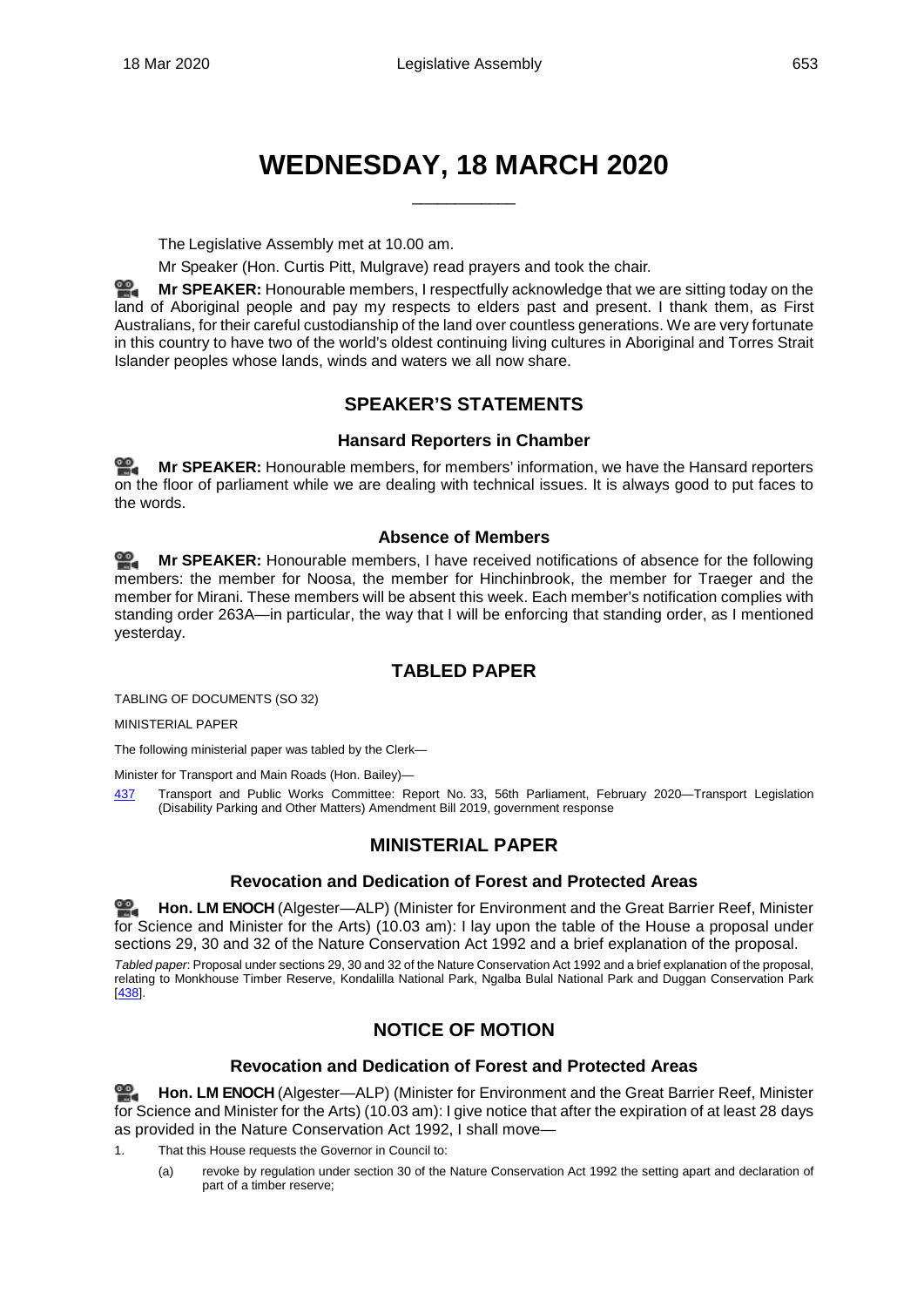- (b) dedicate by regulation under section 29 of the Nature Conservation Act 1992 the revoked area of the aforementioned timber reserve as part of an existing national park;
- (c) revoke by regulation under section 32 of the Nature Conservation Act 1992 the dedication of part of one national park and part of one conservation park,

**Description of areas to be revoked**

as set out in the Proposal tabled by me in the House today, viz

|                                      | Description of areas to be revoked                                                                                                                                                                                 |  |
|--------------------------------------|--------------------------------------------------------------------------------------------------------------------------------------------------------------------------------------------------------------------|--|
| Monkhouse Timber Reserve             | An area of about 9.9 hectares described as part of lot 165 on plan<br>FTY1722 (to be described as lot 1 on AP23568 and dedicated as part of<br>Ngalba Bulal National Park), as illustrated on the attached sketch. |  |
| Kondalilla National Park             | An area of 0.1529 hectares described as part of lot 783 on plan NPW788<br>(to be described as lots 1 to 5 on SP305105), as illustrated on the attached<br>sketch.                                                  |  |
| Duggan Conservation Park             | An area of 0.6849 hectares described as part of lot 2 on plan MCH5054<br>(to be described as lot 1 on SP314659), as illustrated on the attached<br>sketch.                                                         |  |
| Description of areas to be dedicated |                                                                                                                                                                                                                    |  |
| Ngalba Bulal National Park           | An area of about 9.9 hectares described as part of lot 165 on plan<br>FTY1722 (to be described as lot 1 on AP23568), as illustrated on the<br>attached sketch.                                                     |  |

<span id="page-4-0"></span>2. That Mr Speaker and the Clerk of the Parliament forward a copy of this resolution to the Minister for Environment and the Great Barrier Reef, Minister for Science and Minister for the Arts for submission to the Governor in Council.

## **MINISTERIAL STATEMENTS**

## **Coronavirus, Response**

<span id="page-4-1"></span>**Hon. A [PALASZCZUK](http://www.parliament.qld.gov.au/docs/find.aspx?id=0Mba20200318_100344)** (Inala—ALP) (Premier and Minister for Trade) (10.04 am): The world, our country and our state are changing. Things will continue to change. They will continue to change by the day and by the week over the immediately foreseeable future as we deal with and confront the coronavirus crisis, an event we have never seen in our lifetimes, an event that is a one-in-100-year event. Today I want to assure Queenslanders that we will get through it. We will get it through it by working together, by supporting each other, by keeping calm heads and by listening to accurate expert advice.

Australia will continue to keep running, Queensland will continue to keep running, but this will take at least six months for us to get through and it may be longer. Decisions need to be made—critical decisions, important decisions. Last night the national cabinet met. I want to keep Queenslanders informed about those critical decisions that were made at the meeting. From the outset let me say that I have never before experienced such cooperation, such cohesion and such support among the state and territory premiers and the federal government which is crucial during this extremely difficult time. It is absolutely paramount that we cooperate with each other so we can respond to this crisis and so we can ensure that our country continues to run as smoothly as possible.

It is vital that we keep Queenslanders working. It is critical that we keep Queenslanders safe. It is crucial that we support each other, particularly our most vulnerable. Rumour and speculation have no place in this current situation. I urge all Queenslanders to ignore it—on the Internet, on social media and even to an extent sometimes in the mainstream media. Rumour and speculation should be treated with scepticism. In the meantime, I encourage all Queenslanders to listen to state and federal leaders and to chief health officers for accurate, precise, up-to-date information.

The measures agreed by the national cabinet are fundamentally and rightly about containment and limiting the spread of the virus. All Queenslanders can be confident in our system.

The federal government has now declared a human biosecurity emergency which allows it to take action under the Biosecurity Act. That does not mean it is time for panic. It is a time for important decisions to be made to keep all Australians safe. Overseas travel by Australians is no longer an option. I repeat the words of the Prime Minister: do not go overseas. Let me say to Queenslanders: do not go overseas. The biggest threat to our country with this virus has been Australians returning from other countries.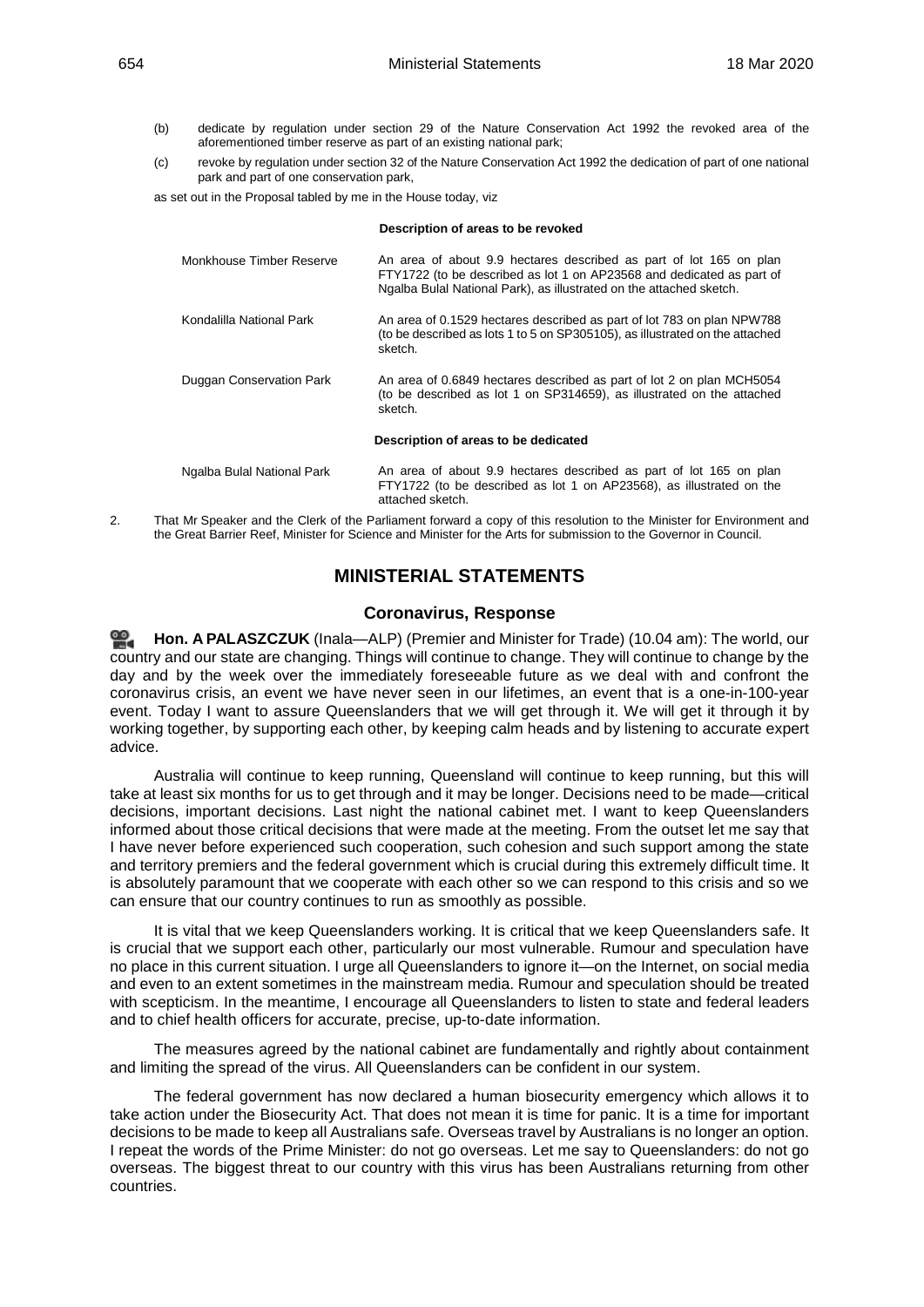Bans on indoor gatherings of more than 100 people for non-essential purposes will be enforced in Queensland. What is the difference between essential and non-essential? The list is still being finalised, but the Prime Minister said a number of essential gatherings would include considerations such as airports, public transport, medical and emergency facilities, jails, courts, the parliament, business premises, construction and mining sites, schools, universities, childcare centres, hotels, motels and other places where people are transient like supermarkets and the Queen Street Mall, for example.

I stress that at whatever gatherings you are attending, social distancing practices should be observed. Everyone has a duty to do this, every single one of us. We must set the example. Additionally, the ban on outdoor gatherings of more than 500 remains in place. There will be no change to domestic air travel because it is considered low risk; however, parts of the country, such as vulnerable Indigenous communities, should be avoided to limit the spread of the virus. There will be further discussions about this over the coming days. I ask for people's patience as we work through these incredibly complex issues.

Schools will remain open based on the best possible health advice. The advice tells us that this virus operates differently in children, but if your child appears to be ill, keep them at home; do not send them to school. If you are a teacher or a cleaner or work in the office at a school and if you are unwell, you must stay at home. That is very important. It is not just students and teachers; it is also other people who work at the school. If you are unwell, you must stay at home. We cannot disrupt our schools for what will be at least six months—that would be catastrophic. As I said, the decision is based on the best possible health advice.

In relation to aged-care facilities, strict restrictions will now be put in place. The following visitors and staff, including visiting workers, should not be permitted and will not be permitted to enter an aged-care facility: those who have returned from overseas in the last 14 days; those who have been in contact with a confirmed case of COVID-19 in the last 14 days; and those with a fever or symptoms, acute respiratory infection or symptoms and those who have not been vaccinated against influenza after 1 May.

The facilities must also implement the following measures for restricting visits and visitors to reduce the risk of transmission to residents. This is very important for all Queenslanders to understand. I urge all Queenslanders to please listen to the advice and obey the advice. The measures include: limiting visits to a short duration; limiting visits to a maximum of two visitors at one time per day—these may be immediate social supports, family members, close friends or professional service or advocacy workers; visits should be conducted in a resident's room, outdoors or in a specific area designated by the facility, rather than communal areas where the risk of transmission to other residents is greater; there should be no large group visits or gatherings, including social activities or entertainment permitted at this time; no school groups or baby groups of any size should be allowed to visit aged-care facilities; visitors should be encouraged, as all Australians are, to practise social distancing, where possible; and children aged 16 years or younger should be visiting only by exception, as they generally will not necessarily follow the hygiene measures all the time like adults would and they could be asymptomatic.

In cases of end of life, very tough decisions will have to be made and rules will have to be made on a facility-by-facility basis. As everyone understands, this is an incredibly personal family time. The intention is not to restrict people during those times.

As Queenslanders will already be aware, Anzac Day ceremonies will be cancelled across this state. This is unavoidable. There will be a televised national event from the War Memorial in Canberra.

We are living in a different world today to the world we knew yesterday, last week or last year. It is a rapidly changing world and we need to be prepared for that. That means helping each other, supporting each other and respecting each other. Some of the behaviour I have seen in our state and around the country recently has shocked and saddened me. People continue to raid supermarkets and other shops with the intention of hoarding. It is not necessary. We are not going to run out of food in Queensland. I understand that people are anxious and stressed, but it saddens me that some Queenslanders are behaving in this way at the expense of others.

We all need to be very conscious of the fact that some people have more access to money than others. Some of the most vulnerable members of our community live week to week or pay cheque to pay cheque. By people going into supermarkets and raiding them and hoarding at this time, it is putting the lives of some of the less fortunate in our society at great risk. This is a very important social message for the media and the public. The leaders in this House have to stand up and show leadership in their communities.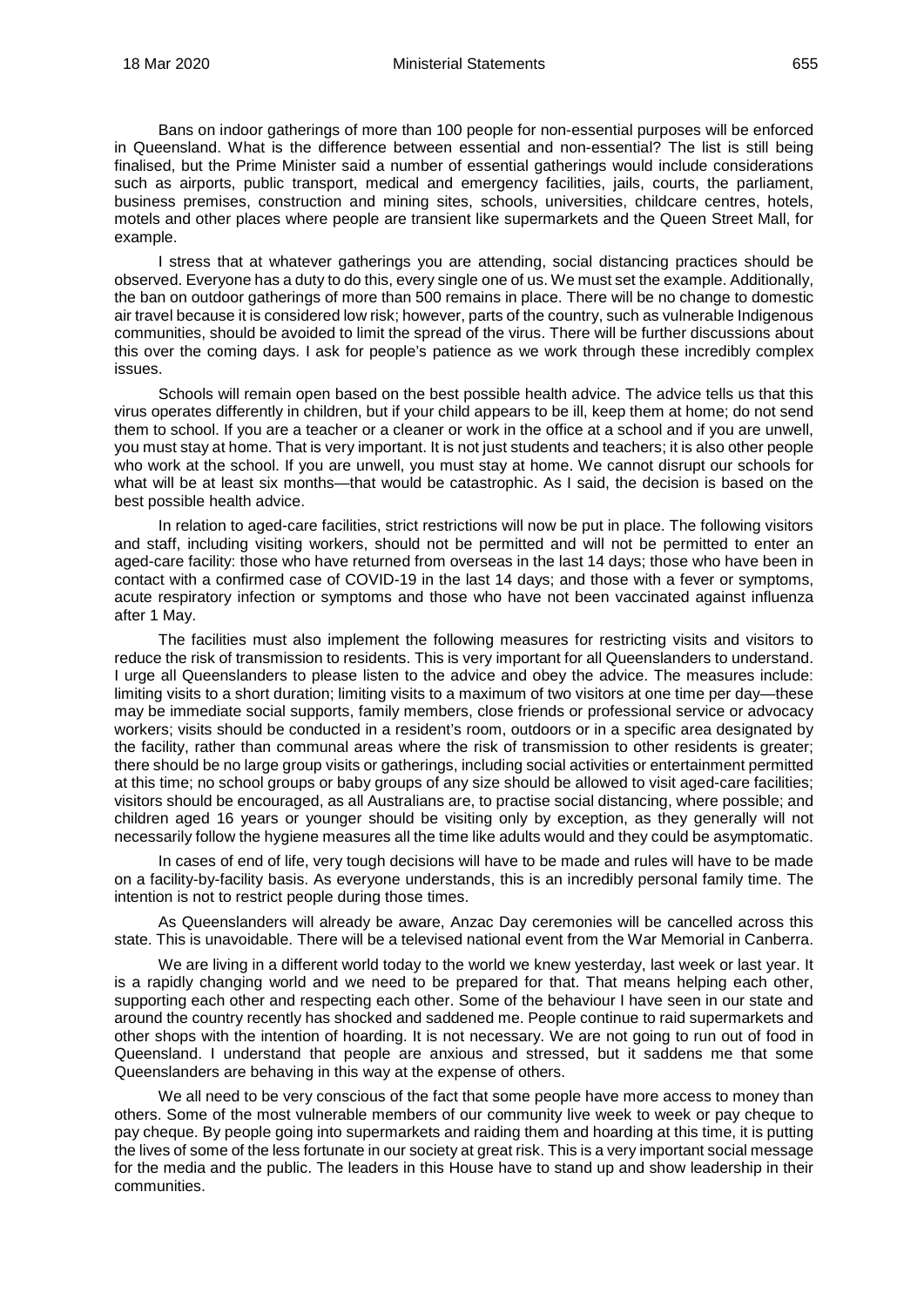I say today: stop it; stop it today. Let us show the great Queensland spirit and instead put our energies into caring for our family, friends, community and neighbours. By doing that together we will get through this together.

## **Coronavirus, Economy**

<span id="page-6-0"></span>≌. **[Hon. JA](http://www.parliament.qld.gov.au/docs/find.aspx?id=0Mba20200318_101306) TRAD** (South Brisbane—ALP) (Deputy Premier, Treasurer and Minister for Aboriginal and Torres Strait Islander Partnerships) (10.14 am): Every day things are changing—often hourly—as the extent of the pandemic affects our everyday activities. Queensland is already experiencing significant impacts on key industries, including our tourism, international education and training, and agriculture and fisheries industries. Broader impacts are also becoming evident across a range of industries as the outbreak in Australia further develops.

Queensland Treasury has undertaken updated modelling of the potential economic impacts based on the likely scenario of a widespread outbreak of the coronavirus more globally and here at home. This latest Treasury modelling suggests the economic impacts of the coronavirus could see gross state product, GSP, in 2019-20 reduced by up to \$3.4 billion compared with the outlook at MYFER, while the cumulative impacts across 2019-20 and 2020-21 could see total economic activity in Queensland reduced by up to \$10 billion compared with the outlook at MYFER.

The Queensland government has taken immediate action. Yesterday, I convened a teleconference with key business and industry leaders in Queensland—people responsible for the employment of thousands of Queensland workers. I thank the Minister for State Development, the Minister for Tourism Industry Development and the Minister for Small Business for joining me on that teleconference.

It is important for government and the business community to work together to help protect jobs now and to bounce back stronger once we have contained and are over the coronavirus outbreak. Yesterday, I briefed them on our further measures to support businesses and keep Queenslanders in work and listened to their concerns and their ideas about how we get through this together. The government's new \$500 million concessional loan facility means that people can keep their workers engaged through this tough period. I am pleased to report to the House that just on 24 hours after announcing this \$500 million concessional loan facility almost a thousand employers have expressed an interest in accessing money to keep their workers employed.

KPMG estimates that 36 million workdays could be lost due to coronavirus, affecting productivity and further impacting our economy. Having a job with paid leave at a time like this helps keep our economy moving, it cushions against shocks to consumption expenditure and makes sure people are not left behind. Importantly, being able to retain the right people with the right experience and skills will help us get back on our feet once the worst of the virus has passed.

When it comes to supporting casuals, the Palaszczuk government is leading the way. We are ensuring that all state government employees have access to adequate leave and support to deal with the impacts of coronavirus. This includes government owned corporations and statutory authorities like Queensland Rail. It will not matter if a person is casual or full-time. If they get sick or if they need to self-isolate, they will be supported and they will get paid. We will not leave hardworking casual employees stranded in their hour of need. We are looking to the federal government to make sure they are supporting casual workers in the private sector and people employed in the gig economy.

Some people, through no fault of their own, have no option but to go to work and earn an income at the moment. On the other hand, some casual workers might feel as though they have to go to work, even if they should stay home. We will continue to call on the federal government to do the right thing and help all of these insecure workers. They need to know they have a safety net to pay their rent and to put food on the table for their families.

## <span id="page-6-1"></span>**Coronavirus, Update**

**[Hon. SJ MILES](http://www.parliament.qld.gov.au/docs/find.aspx?id=0Mba20200318_101724)** (Murrumba—ALP) (Minister for Health and Minister for Ambulance Services) (10.18 am): In Queensland this morning we now have 94 confirmed cases of COVID-19. Nationally more than 414 cases have been confirmed and there have been five deaths. Globally there are more than 197,000 cases, with 7,905 lives lost across 153 countries and regions. Since January we have listened to the experts and we have been preparing for it.

The latest advice from the national cabinet is that non-essential indoor gatherings of more than 100 people should be cancelled. This is effective immediately. This will affect the number of patrons allowed in cinemas, entertainment venues, pubs, clubs and large restaurants. It will not affect airports,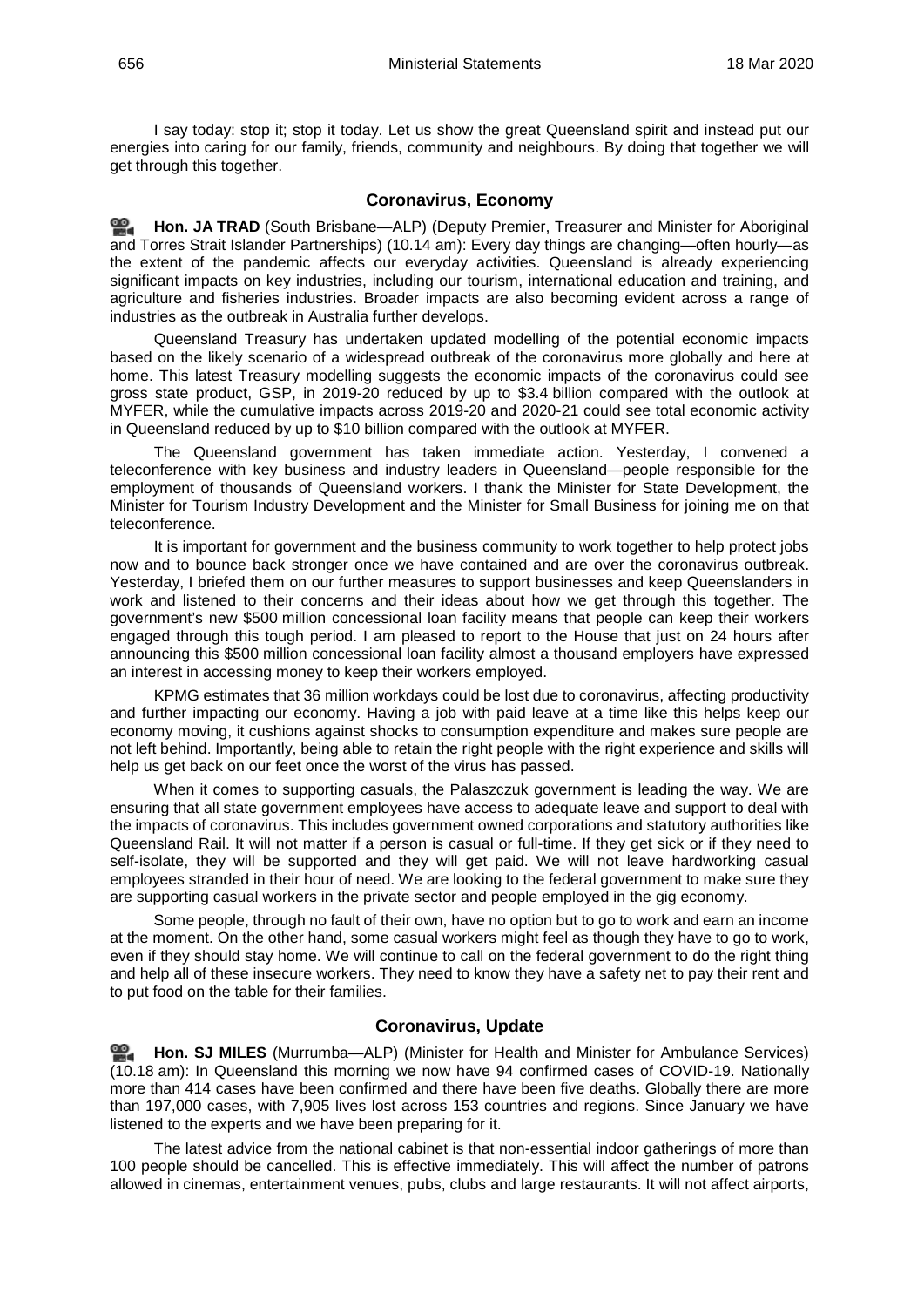public transport, medical facilities, emergency services, aged care, prisons, courts, supermarkets, offices, schools, universities or construction sites. There will be more information to come about which operations this will affect and what precautions are appropriate for the exceptions.

We know this virus affects older loved ones much worse than the general population, and that is why aged-care homes will only allow residents two visitors at a time. The department of foreign affairs is advising that all Australian travellers now return home. Anyone returning from overseas must now quarantine in their homes for 14 days. To those at home right now following this advice, I want to say thank you. You are protecting your community from this virus. You are stopping the spread and saving vulnerable people's lives.

To people who are anxious about this outbreak, I understand. I want you to know that Queensland is well prepared. We entered this emergency with a very substantial stockpile of equipment, medicines and personal protective equipment including masks, and we have continued to source more throughout. We have continued to rapidly expand our testing capabilities. In fact, Queensland was the first state to expand the test criteria for travellers returning from China to all returning travellers with symptoms.

Queensland has been leading the other states in ensuring its testing criteria has been targeted to those in the community who need it most. Queensland's laboratory testing is among the best in the world, and we are continuing to lead the way. We have testing collection hubs right around the state. Queensland Health is uniquely placed as a public pathology provider. It has two distinct analytical test platforms and assays. This ensures that we are well prepared and well placed for all possible novel coronavirus outbreak scenarios as demand increases for worldwide stocks.

I am pleased to advise the House today that we will double the number of public laboratories able to test for COVID-19. Currently, samples collected throughout the state are transported to either Brisbane or Townsville. Queensland Health will expand testing for COVID-19 to Pathology Queensland laboratories at the Toowoomba Hospital, the Rockhampton Hospital and the Sunshine Coast University Hospital.

The additional instruments will dramatically improve turnaround time. They will allow us to do more tests faster. This will support us not just as we continue to respond to COVID-19 but for the upcoming influenza season. We use the gold standard of viral testing, known as polymerase chain reaction testing. This is a three-phase test which involves the extraction, purification, amplification and detection of virus DNA. The three new state-of-the-art Hologic Panther Fusion instruments cost almost \$300,000 each, but they are worth it.

We are working to increase large-scale capability on a third test platform for COVID-19 using this new fleet. Queensland's two largest private pathology providers—QML and Sullivan Nicolaides Pathology—have also recently developed testing capability and are supporting most of the private sector demand. In fact, between us we have already tested 24,018 Queenslanders. Roughly 30 per cent of all tests done in Australia were done in Queensland.

As always, please get your information from Queensland Health or a healthcare provider. Right now panic and fear are more dangerous than the virus itself. In Queensland right now, to get the virus you have to have been overseas or come into contact with someone who has it. To get scared you only have to open Facebook. There is a lot of misinformation out there, but Queenslanders can be assured that our health service is doing everything to support their staff and patients.

## **Supermarkets, Loading Dock Laws**

<span id="page-7-0"></span><u>ഇ</u> **[Hon. CR DICK](http://www.parliament.qld.gov.au/docs/find.aspx?id=0Mba20200318_102215)** (Woodridge—ALP) (Minister for State Development, Manufacturing, Infrastructure and Planning) (10.23 am): Today I can inform the House that the Palaszczuk government will be introducing new laws to support supermarkets so they can restock around the clock. Across our state we have seen unprecedented demand for groceries as a consequence of the COVID-19 pandemic. Our proposed new laws will allow the government to extend the operating hours for deliveries for products to essential businesses such as supermarkets and chemists.

Current limitations on times of delivery mean that supermarkets cannot keep pace with consumer demand for domestic supplies and products. Should these reforms be supported by this House, the changes will come into effect in coming days and will allow supermarkets, grocery stores and food outlets to receive goods 24 hours a day if needed. These laws mean that supermarkets will be able to restock around the clock; however, we also need Queenslanders to play their part. We say to Queenslanders: please do not buy more than you need and always think of others.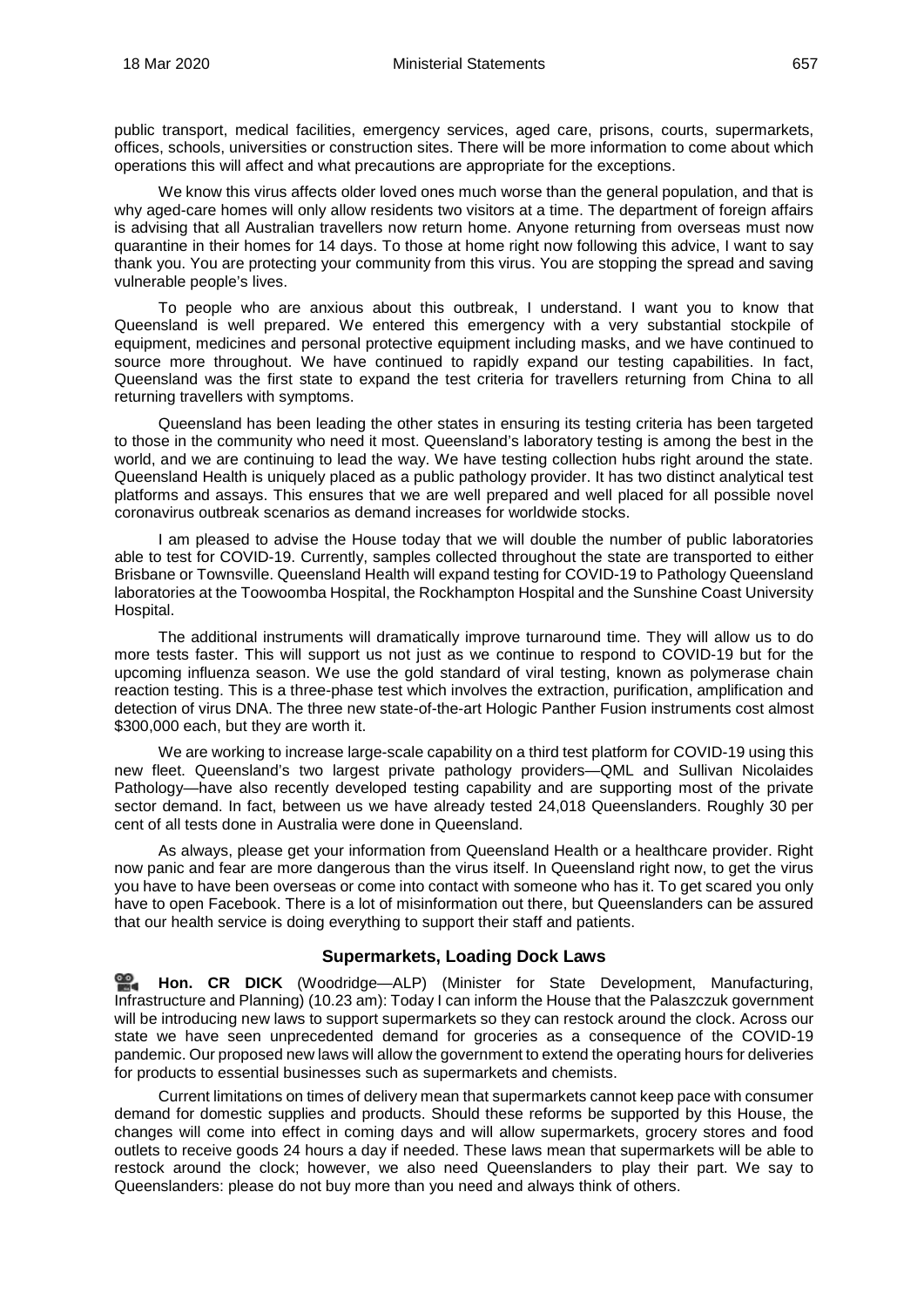This change to state planning laws is a practical response to an unprecedented situation and will help to ensure the continuity and sustainability of the supply chain for food and other essential goods. Current shortages are not being driven by supply but by behaviour. Increasing the operating hours of loading docks will give the community the confidence that the goods they rely on will continue to flow into supermarkets.

We are all aware of the stories of panic buying and, regrettably, some instances of aggressive behaviour, but we should also take the time to pay tribute to the vast majority of our fellow Queenslanders who continue to conduct themselves with civility and decency. For every story of regrettable conduct there are a thousand others of sharing and compassion, of shoppers offering others the last item on the shelf, of the young assisting the elderly, of Queenslanders all over this state sticking together and helping each other out. I also want to pay tribute to retail workers and shop assistants across the state who are doing their very best in difficult times to make sure Queenslanders can get what they need.

The most confronting thing about the COVID-19 virus is that we have no precedent to guide the way. What we do have is the resilience and tenacity of the Queensland people and the knowledge that, although the most difficult days may lay ahead, we will come through it. I emphasise again that we are not running out of products. These new loading dock laws will help ensure shelves are replenished as quickly as possible. Whilst the COVID-19 pandemic is serious, it will not last forever. Working together, we will emerge from this crisis stronger and more united.

#### **Coronavirus, Vaccine**

<span id="page-8-0"></span>**[Hon. KJ JONES](http://www.parliament.qld.gov.au/docs/find.aspx?id=0Mba20200318_102510)** (Cooper—ALP) (Minister for Innovation and Tourism Industry Development and Minister for Cross River Rail) (10.26 am): As we stand here today, a team of world-leading medical researchers at the University of Queensland is working on a vaccine that could stop the spread of one of the worst viruses in recent history. Coronavirus has already affected more than 197,000 people and caused more than 7,800 deaths world-wide.

The secret weapon in the fight against this disease could lie with the University of Queensland. The researchers at UQ's School of Chemistry and Molecular Bioscience have developed a vaccine that is now entering the testing and trial phase. This is widely thought to be the most promising coronavirus vaccine project on the planet right now. I am proud to say that this work would not be taking place without the ongoing investment in the University of Queensland's research program by successive state governments. Initiatives introduced by the Beattie government under the Smart State agenda through to our government's Advance Queensland strategy have contributed to help make the University of Queensland one of the world's leading research universities.

Today I can confirm that the Premier has tasked me to lead discussions with the federal health minister, Greg Hunt, in relation to the use of two widely available antiviral drugs to combat coronavirus and also in relation to Queensland's role in developing a vaccine. I can advise the House that the ongoing discussions I have been having with Minister Hunt to date have been very productive and, as the Premier has said, have been conducted in a bipartisan way. I know that the Premier herself will be raising these matters directly with the Prime Minister. We know that in order to deliver these medical breakthroughs here in Queensland we need to work collaboratively with the federal government and the world-class researchers at the University of Queensland.

I can also confirm that I will be meeting with the Chief Entrepreneur, Leanne Kemp, tomorrow to discuss ways that we can support Queensland's broader innovation sector, local firms, businesses and start-ups, particularly those that are trade exposed, to get through this tough time. We want to ensure that we keep these brains here in Queensland and keep the jobs here in Queensland.

#### **Local Government Elections**

<span id="page-8-1"></span>**Hon. SJ [HINCHLIFFE](http://www.parliament.qld.gov.au/docs/find.aspx?id=0Mba20200318_102724)** (Sandgate—ALP) (Minister for Local Government, Minister for Racing and Minister for Multicultural Affairs) (10.28 am): As we all know, local government elections are underway. Extraordinary measures have been put in place to ensure those Queenslanders who have the right to vote are able to safely do so. Our most recent health advice is that it is fine for these elections to continue. In fact, you will encounter far fewer people at the polling booth than you would at a shopping centre or service station. I can report that Queenslanders are rising to the occasion.

The Electoral Commission Queensland is reporting voting figures that we have never seen before—around 540,000 applications for postal votes and more than 170,000 early votes to 5 pm yesterday. That is four times the number who turned out during the same period in 2016. Today and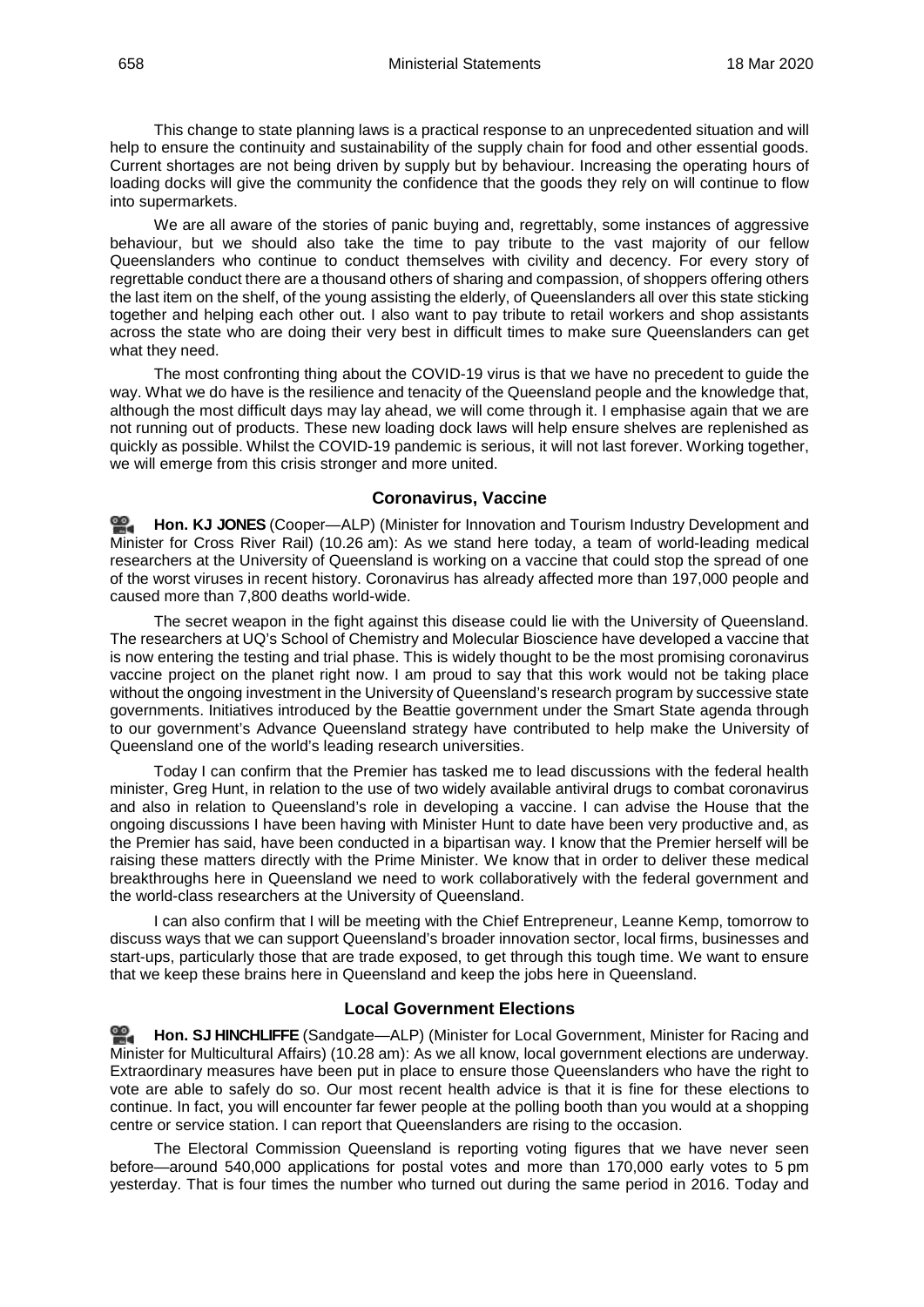tomorrow 128 of our early polling centres will be open from 9 am to 9 pm. On Friday and Saturday they will be open from 9 am to 5 pm. This is in addition to election day on Saturday, 28 March. Having two consecutive Saturdays to vote in local government elections has never been done before.

I should also mention there will be extended hours next week for early voting. To ensure that the 28 March election day and earlier election day run smoothly, the Electoral Commission has put in place several measures, including: a recommendation that voters bring their own pen or pencil; extra cleaning of polling booth areas; extra staff to help with queue control and monitoring; maximising the distance between voters, vote-issuing tables and screens; being mindful of the distance between voters and the next person in line; and being respectful of voters who may need some space or help, particularly the vulnerable amongst us.

This is not a time for platitudes such as 'business as usual'. This is not, as we have heard from the Premier, business as usual, but it is important business for local government elections. It is important that local governments provide the leadership, confidence and continuity that these elections will provide. The most recent advice from Chief Health Officer, Dr Jeannette Young, is that it is safe for elections to go ahead. Telephone voting is being organised for people in institutions, including nursing homes. Further telephone voting is being organised for people who are in social isolation because of the virus, because of illness or other issues that may make it difficult to get to a polling booth.

The early voting turnout tells us that Queenslanders want to exercise their franchise, and with the latest public health advice we are doing everything in our power to make sure that happens.

## **Coronavirus, Schools**

<span id="page-9-0"></span>**[Hon. G GRACE](http://www.parliament.qld.gov.au/docs/find.aspx?id=0Mba20200318_103025)** (McConnel—ALP) (Minister for Education and Minister for Industrial Relations) (10.31 am): Following the meeting of the national cabinet last night, the expert health advice is that schools should remain open. I repeat: the expert health advice is that schools should remain open. This is not being done at the risk of the health of our children. The health, wellbeing and safety of students always comes first. If this health expert advice changes, our instructions to schools will change. If there is a confirmed case at a school, the Department of Education, in conjunction with Queensland Health, will make a call about the closure of that school.

Extensive preparation and plans are in place. We know that our schools are ready to provide resources so that students' learning can continue. We must continue to follow what the health experts are saying because if we do not, it could have profound and long-lasting impacts on our society. Tens of thousands of jobs would be lost. There would be a 30 per cent impact on the availability of health workers who are parents and carers which would put lives at risk. I urge every parent to listen to this expert health advice—not rumour and gossip on social media. It is vital that people remain calm and treat everyone with respect and kindness.

I thank those parents and carers who are doing the right thing and listening to the advice, but I also want to thank those who are keeping their children at home if they are feeling unwell. I also want to thank principals, teachers, staff and other educators for implementing the necessary changes around large gatherings and social distancing; for example, the spacing of school desks as well as increased hygiene practices like more routine hand washing.

I also want to briefly mention the special pandemic leave provisions for public sector workers in response to these extraordinary circumstances. Special pandemic leave for public sector employees has been in place since 2009, but it has been updated to include the new COVID-19 pandemic and casual workers. Similar provisions were issued by the federal government for Commonwealth employees only yesterday. As the single largest employer in Queensland, the government has an important role to play in leading the way for all industries in implementing measures to protect essential workers across the state. We are ensuring that all Queensland government employees have adequate leave and support. This includes our doctors, nurses, teachers, paramedics, firefighters, police, scientists and other medical staff.

The public sector plays a unique role in responding to this unprecedented emergency, but it is not only frontline workers who are putting their shoulders to the wheel. They are also being supported by other Public Service workers; for example, departmental staff in Education, not teachers, who are putting together learning materials should schools close; those workers putting together a stimulus package for businesses; and those workers who have drafted the necessary changes to allow shops to restock overnight, to mention but a few. Without these important measures in these unprecedented times our community would struggle to continue functioning—a big thank you for all your efforts.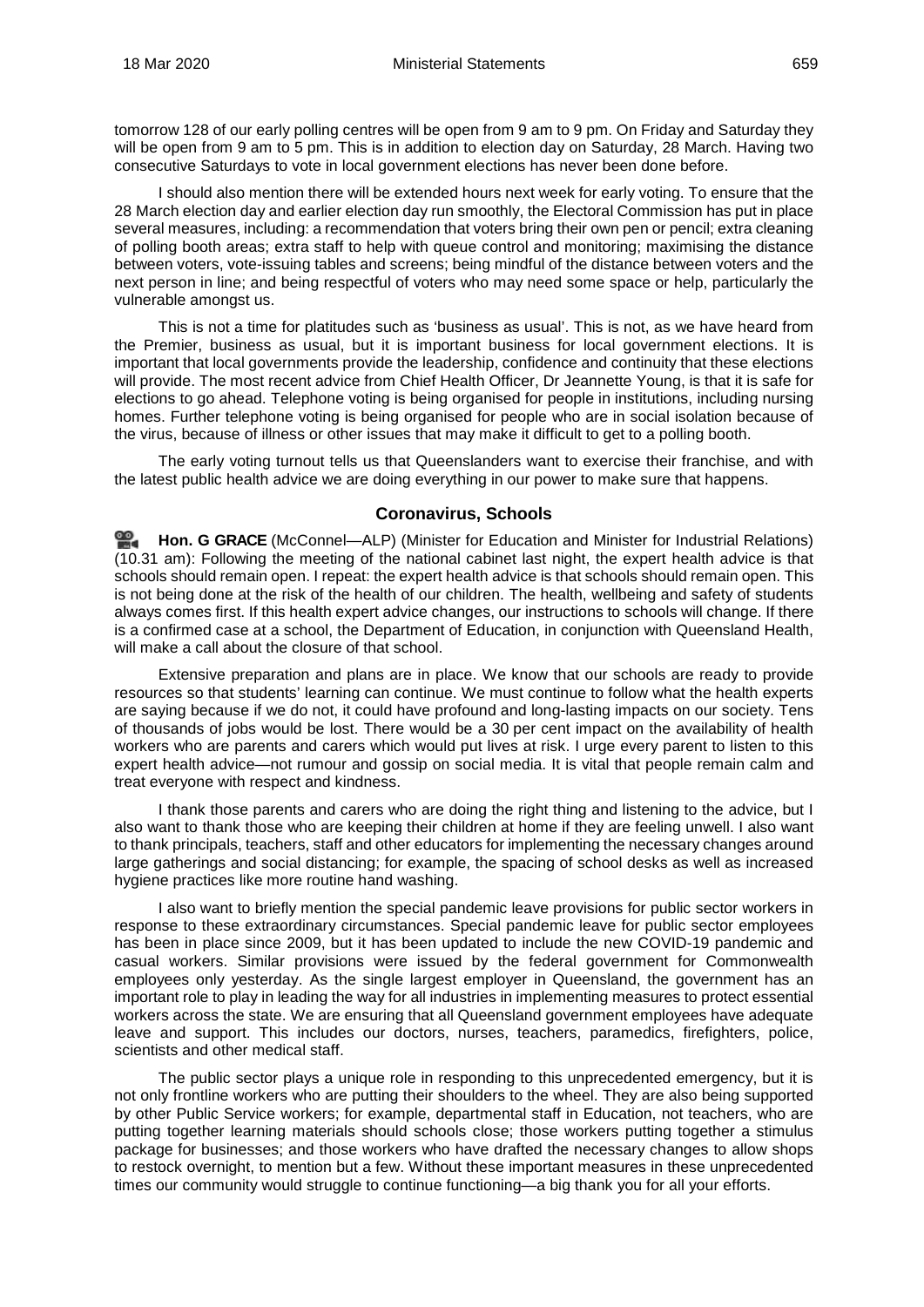## **Coronavirus, Creative Industries Jobs**

<span id="page-10-0"></span>≌. **[Hon. LM](http://www.parliament.qld.gov.au/docs/find.aspx?id=0Mba20200318_103400) ENOCH** (Algester—ALP) (Minister for Environment and the Great Barrier Reef, Minister for Science and Minister for the Arts) (10.34 am): It has been consistently made clear that public health and safety is the government's No. 1 priority during this global coronavirus outbreak. In addition, we are committed to supporting Queensland jobs. More than 80,000 Queenslanders work in the creative industry sector, and many of them support themselves gig to gig. Unfortunately for workers in the arts and creative sector, coronavirus will have a significant impact on their ability to work. These Queenslanders include performers, artists, designers, crew members, front-of-house staff and others who help make live performances, exhibitions and public events such memorable experiences. They are the independent artists, organisations and small to medium sized arts companies that so often push the boundaries of the arts.

Just weeks ago these same people—musicians, dancers, actors, performing and visual artists came together to give their time and talents to fundraise in support of the victims of bushfires. They have done the same for those impacted by drought, floods and cyclones. That same sector now faces massive challenges. As social distancing rightly takes place, gigs have been cancelled and performance seasons and exhibitions have been postponed, and that means the loss of income for many workers.

Today I am announcing that more than \$8 million in funding relief measures are being made available to help many small to medium sized arts organisations pay their bills and keep people employed during the current health crisis. To provide certainty for the sector, companies that are currently recipients of the Organisations Fund will be guaranteed a further 12 months funding at current levels until December 2021. Arts Queensland is also suspending applications for the next four-year funding round in order to take pressure off these organisations to do long-term planning. For the next six months we are also waiving rental payments for tenants in Queensland government arts facilities. In addition, the government is working to find ways to support individual arts sector workers through our existing programs. In the coming weeks I will make further announcements about how we provide a response that supports workers with creative development and digital delivery.

The Palaszczuk government, through Arts Queensland, will continue to work with the sector to support organisations and arts workers to emerge from this public health crisis with strength and confidence.

## **Lockhart River, Plane Crash**

<span id="page-10-1"></span>≌. **Hon. MC [de BRENNI](http://www.parliament.qld.gov.au/docs/find.aspx?id=0Mba20200318_103632)** (Springwood—ALP) (Minister for Housing and Public Works, Minister for Digital Technology and Minister for Sport) (10.37 am): I would like to echo the Premier's remarks yesterday in paying my condolences to the five people who lost their lives in the Lockhart River plane crash last week on the morning of Wednesday, 11 March 2020. As I mention regularly in this House, QBuild workers are there on the front lines when Queenslanders need them most. Last Wednesday Henry Roebig, Wayne Brischke, Wayne Ganter, contractor Mark Rawlinson and pilot Stuart Wavell went to work and never came home. They were travelling to Lockhart State School to conduct repairs.

This terrible tragedy underscores the fact that QBuild staff regularly support our most remote Queensland communities, often because no other contractors are able to carry out the work. The director-general and I travelled to the Cairns QBuild depot the day after this devastating incident to be with QBuild staff, who are grieving deeply. QBuild is not simply a workforce: to many it is a lifelong job. It is a family. The QBuild family will not forget the dedication of Henry Roebig, Wayne Brischke and Wayne Ganter in serving the Queensland community.

Since the incident there have been outpourings of grief from the community in which these Queenslanders worked, their families and their colleagues. I would like to share a statement from a Cairns QBuild team member, Bobby Bowditch, which conveys the sentiment of workers at the Cairns QBuild depot. Bobby says—

This is a time to reflect

As some of you may of heard, we at QBuild have lost three of our staff.

All tradesmen that I have had the pleasure to work with in the office for the past 15 years.

They were some of the greatest guys that make up our awesome team here.

My heart is breaking just [reflecting] on the good times.

Some may ask … why do they fly in situations like today.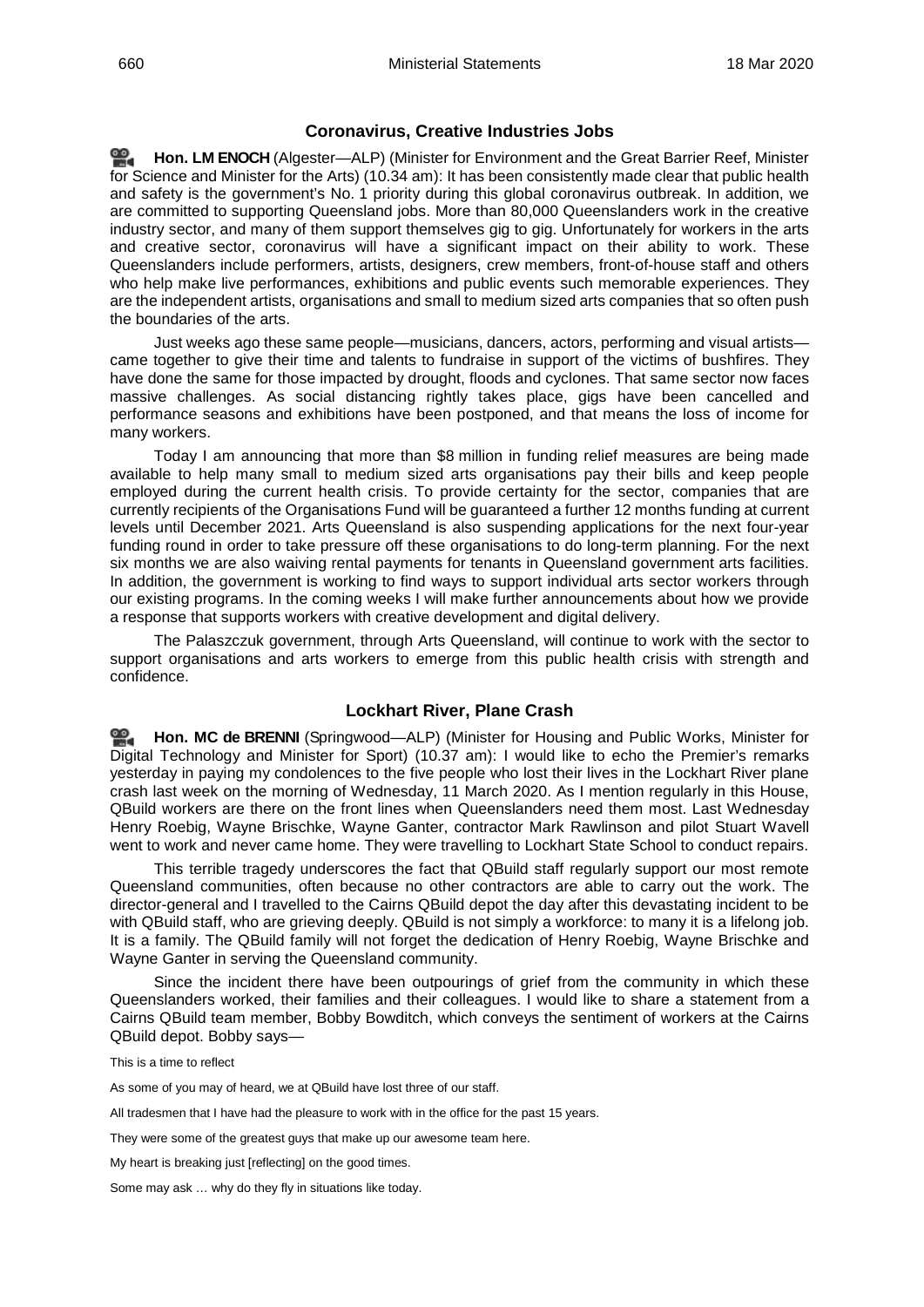Why does a fireman run into a burning building.

Why does a fellow human person run to the aid of a fellow.

Why do I do it?

It is not a job, its more. I do it for the love of people,

For the love of the community that I get to be a part of,

For the love of our clients trying to better Queensland-

And we are all selfless at QBuild in building and maintaining Queensland.

I have personally been flying into communities just after cyclones, floods and riots, and I would do it again in a heart beat.

My heart goes out to the families of the three team members, the contractor's family and the pilot's family.

May my fellow team mates now rest in peace. We will all remember how awesome you were.

I would like to mention Mates in Construction, who came up and supported QBuild staff members in Cairns and Townsville. Mates in Construction performs an incredibly important role in supporting the mental health of our construction workforce. I would like to reiterate the Premier's and Bobby's thanks to these men. Their service will not be forgotten. My thoughts go out to their families and everyone affected.

## **Coronavirus, Queensland Fire and Emergency Services**

<span id="page-11-0"></span>≌. **Hon. CD [CRAWFORD](http://www.parliament.qld.gov.au/docs/find.aspx?id=0Mba20200318_103941)** (Barron River—ALP) (Minister for Fire and Emergency Services) (10.40 am): QFES has put in place comprehensive policy and procedures to help keep our frontline staff and volunteers as safe as possible. Our operational personnel have received significant training for the protection of their safety in a range of circumstances. When attending alarm calls at residential based facilities like aged care and hospitals, QFES crews now will be wearing P2 masks and gloves. QFES personnel have been urged to minimise interaction with the public by time and distance where possible. When going inside a building to investigate an alarm panel or liaise with owner/occupiers, reduced crew numbers will undertake this task when that is possible.

QFES is encouraging meetings to be held by teleconference to minimise face-to-face interaction. All international travel that QFES sponsors or is work related is suspended. The only state based fire and rescue training that will be authorised to commence or continue will be the fire and rescue recruit courses, the fire communications officer recruit course and the current fire and rescue officer development courses.

Specific regional training activities, such as the one for the combined aerial pump appliances, may be continued at the discretion of the regional QFES assistant commissioners. Other training may be added as the situation evolves. All community education programs as well as charity or fundraising events will stop, unless specifically related to COVID-19. Where possible, only staff on shift and management staff working out of those stations will be at fire stations.

All state and regional offices will limit access to QFES staff and volunteers only. Prevention health messaging advice has been and will continue to be circulated to QFES staff and volunteers, consistent with Queensland Health advice. While QFES can take a range of actions to minimise the spread of COVID-19, QFES personnel will always be encountering members of the public in the course of their day-to-day work and this cannot be totally eliminated.

Our people are the most important asset. Healthy and fit QFES members means Queenslanders will continue to have crews on hand to respond to critical emergencies. QFES staff and volunteers remain ready to serve their community, state and country. The QFES Commissioner has commenced planning for how QFES crews will be able to assist other agencies such as Queensland Ambulance Service and Queensland police.

QFES provides international search and rescue teams as part of its INSARAG commitment along with New South Wales, and I can report to the House that Queensland's rotation to be on standby is from 1 April. Currently, QFES is in contact with the Department of Foreign Affairs and Trade to determine how this will be provided during the COVID-19 pandemic. QFES is confident it can ensure it protects the health and safety of its first responders. All QFES crew staff and volunteers stand ready to serve their state.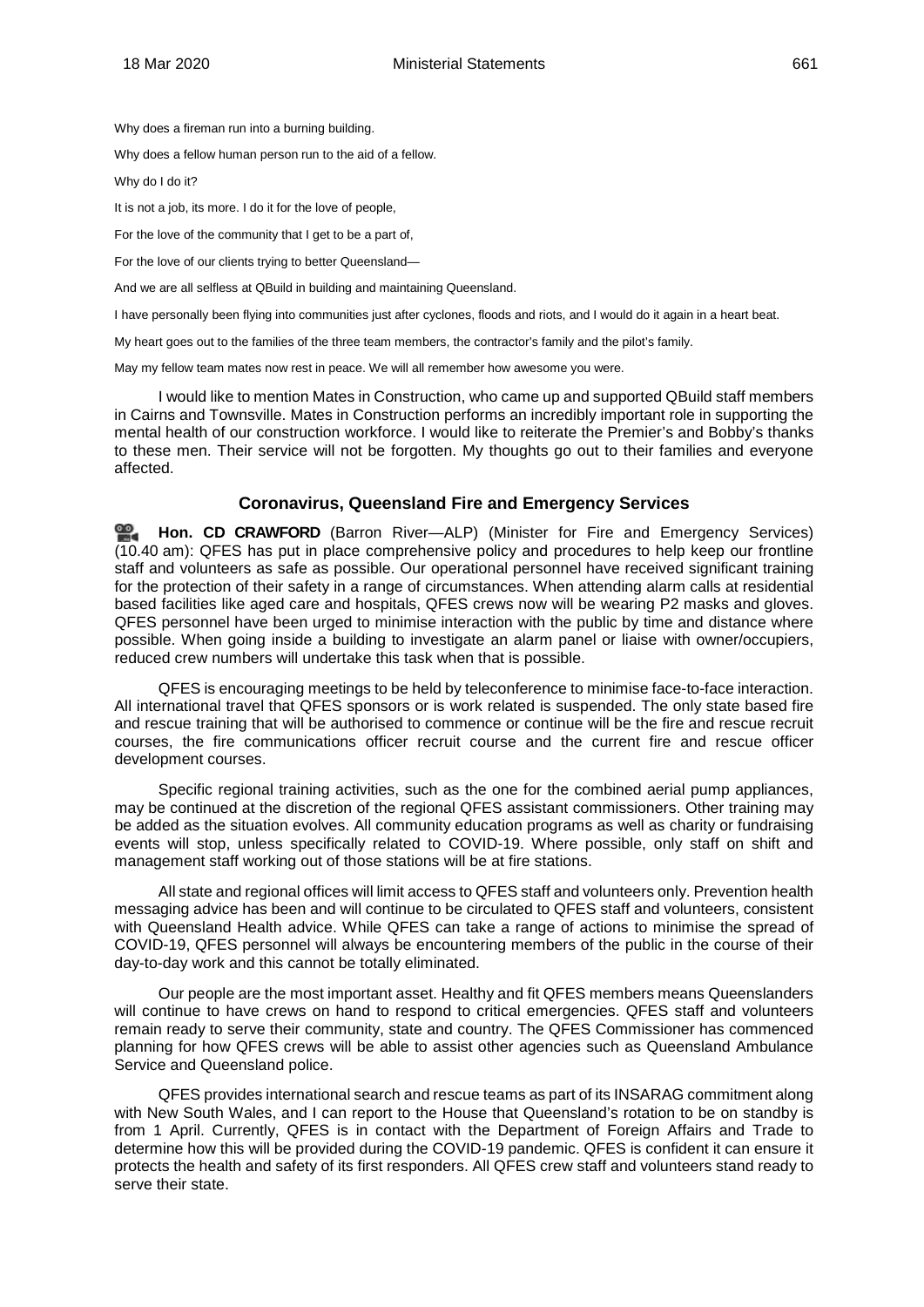## **Coronavirus, Road and Transport Infrastructure**

<span id="page-12-0"></span>**[Hon. MC BAILEY](http://www.parliament.qld.gov.au/docs/find.aspx?id=0Mba20200318_104252)** (Miller—ALP) (Minister for Transport and Main Roads) (10.43 am): During this ≌. time, Queenslanders need to keep working, businesses need to stay open and our roads need to continue being built and maintained. Our roads connect communities, frontline services and local businesses. The Palaszczuk government is taking a proactive approach to make sure that our record \$23 billion investment in transport and roads continues to be delivered and to continue employing more than 23,000 Queenslanders.

All our projects at Haughton River flood plain, Mackay Ring Road, Rockhampton Northern Access, Cairns Southern Access and the M1 upgrades are underway and continuing to employ thousands of Queenslanders. These will be joined by much larger job-boosting road upgrades over the coming months, including on the Bruce Highway at Maroochydore and Mons Road, which was unveiled today; the Bruce Highway-Gympie bypass; the M1 upgrades on the Gold Coast and at the Gateway merge; and the Bruce Highway upgrade from Caboolture to Steve Irwin Way and also from Edmonton to Gordonvale, employing thousands more Queenslanders. Incomes are absolutely critical to our economy as well as to families.

We can keep these projects moving because we have worked successfully with the Commonwealth government to fast-track \$1.6 billion in funding for shovel-ready projects as announced in November last year. Since then, the Premier has been in communication with the Prime Minister to discuss funding for more projects that will help keep Queenslanders in work. I can assure Queensland road workers that we are doing our part to protect their local jobs. My department is working closely with industry groups, freight operators and businesses to ensure they can continue to operate as best as possible given the unfolding events. Transport and Main Roads' dedicated road maintenance team, RoadTek, and local contractors are ready to respond to incidents and to maintain our roads. Roads are a critical part of the supply chain into shopping centres.

I would also like to update the House on our preparedness across Queensland's ports and on efforts to protect our maritime workers. From today, all foreign trading ships will not be allowed to enter Queensland ports until 14 days has elapsed since leaving their last international port. Queenslanders can be assured that our transport workers are on the front line to reduce the spread of this virus and to keep critical services moving.

## **Coronavirus, Agriculture Industry**

<span id="page-12-1"></span>≌. **[Hon. ML](http://www.parliament.qld.gov.au/docs/find.aspx?id=0Mba20200318_104521) FURNER** (Ferny Grove—ALP) (Minister for Agricultural Industry Development and Fisheries) (10.46 am): The Palaszczuk government is on the front foot to minimise the impact of the coronavirus on Queensland's agricultural industries. We listened carefully to industry and acted immediately with a \$3.66 million investment in protecting jobs in Queensland's seafood industry. This has included: waiving quota fees for rock lobster and coral trout fishers for the first six months of 2020 as well as boat licence fees for these and other fisheries like mud crab affected by coronavirus; expansion of the fishery area for the tropical rock lobster fishery area for three months; and rural financial counselling services for commercial fishers and those along the supply chain impacted by coronavirus.

We have begun accepting applications from Queensland agribusiness affected by the outbreak for the government's \$500,000 Market Diversification and Resilience Grants Scheme to tap into new markets. Applications for the first round of these grants close on Monday, 20 April. I strongly urge any agribusiness that has been affected to contact the department as soon as possible.

I note that at the recent meeting of agriculture ministers from around the country Queensland's response to the outbreak was recognised—one that all other states and territories should look upon. We are not resting on our laurels. We are continuing to work with industry. I have convened the Agriculture Coordination Group, comprising industry representatives and department staff. We met last week and again yesterday to discuss ways to protect our food supply chain. There is some concern about how this outbreak may impact labour resourcing in the horticulture industry, and we will continue to work with the Commonwealth on this.

I have written to the federal agriculture minister, David Littleproud, asking him to consider this as a matter of urgency. In Queensland, in some cases backpackers make up 80 per cent of the labour force on farms. Farmers need some clarity about what the federal government will do to help them find staff to harvest crops and feed people through this unprecedented outbreak. We will continue to listen to and work with industry, and we are putting our energy into protecting the jobs of hardworking Queenslanders.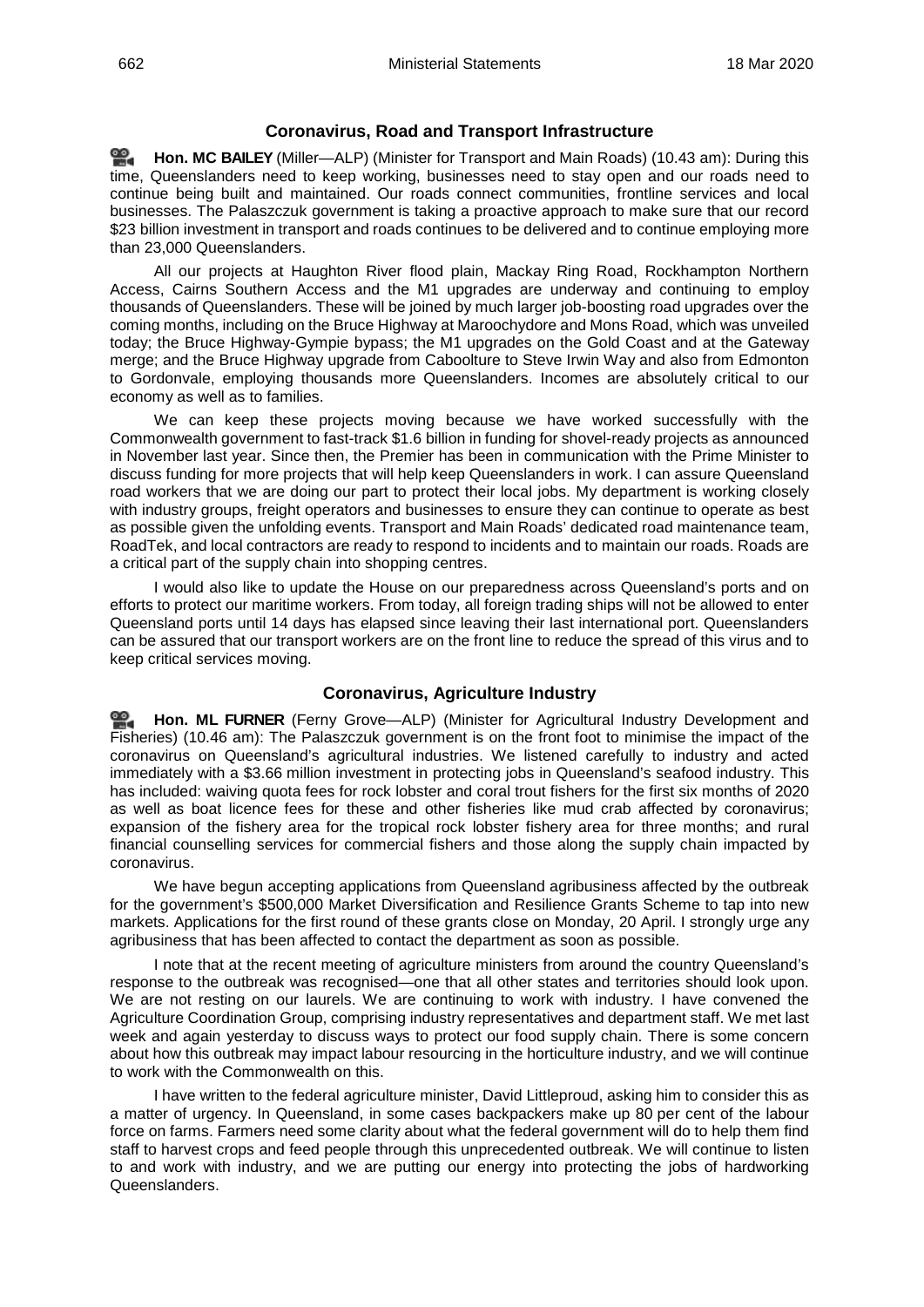I will have a teleconference with the other agriculture ministers via a special Agmin meeting tomorrow. I will flag the needs of Queensland's primary producers. The Palaszczuk Labor government will always put first people's jobs and growing more jobs for the future. We will fight day and night for Queensland agricultural jobs, and we always will.

## <span id="page-13-0"></span>**Coronavirus, Water Security**

**[Hon. AJ LYNHAM](http://www.parliament.qld.gov.au/docs/find.aspx?id=0Mba20200318_104805)** (Stafford—ALP) (Minister for Natural Resources, Mines and Energy) (10.49 am): As I told the House yesterday, our state owned water businesses, Seqwater and Sunwater, have stood up their emergency management teams to respond to any water supply issues. These plans continue to be updated according to the most current available information. Here in South-East Queensland, Seqwater's priorities are trifold: firstly, to deliver reliable drinking water to its retailer customers; secondly, to operate its dams safely; and, thirdly, to provide flood mitigation services.

Seqwater is continuing to operate its water treatment plants as normal and provide bulk drinking water to Urban Utilities, Unitywater and the Logan, Gold Coast and Redland councils. Importantly, Seqwater is working cooperatively with these retailers, including taking advantage of opportunities to share resources. I emphasise: there is no evidence that coronavirus is transmitted by drinking water. Existing water treatment and disinfection processes, including the use of chlorine, are effective in protecting water supplies.

At the centre of achieving all these priorities are Seqwater's employees and their health and safety. This applies particularly to staff members who are critical to Seqwater's day-to-day operations. All Seqwater employees are working from home—other than these critical staff. To protect these critical staff, access to operational sites has been limited. All Seqwater public events, including our community education program, have been cancelled or postponed. There are limitations on non-operational staff entering Seqwater operational sites and control centres. Access is also being limited to essential suppliers such as maintenance or construction crews and people delivering important goods such as chemicals. Seqwater expects these people's employers to take measures to protect their own employees. These suppliers are also expected to follow Seqwater protocols when they enter sites and while onsite. These measures are part of the plan by our publicly owned water businesses to continue essential services to the people of South-East Queensland through this pandemic.

## **Local Government Elections, Pre-Polling**

<span id="page-13-1"></span><u>ൈ</u> **Hon. SJ [HINCHLIFFE](http://www.parliament.qld.gov.au/docs/find.aspx?id=0Mba20200318_105030)** (Sandgate—ALP) (Minister for Local Government, Minister for Racing and Minister for Multicultural Affairs) (10.51 am): In addition to my earlier statement, I wish to advise the House that the Electoral Commission of Queensland is encouraging electors who are more vulnerable to COVID-19, including Queenslanders aged 60 and over, to vote early, between 9 am and 11 am each day, at pre-polling centres. Additional ECQ staff will be available to provide support for vulnerable electors during the voting process. I can update the House that, as of this morning, further to the figure of 170,000 over the last two days of pre-polling, some 25,000 Queenslanders have voted.

## **MINISTERIAL PAPER**

## **Ministerial Expenses**

<span id="page-13-3"></span><span id="page-13-2"></span>**Hon. A [PALASZCZUK](http://www.parliament.qld.gov.au/docs/find.aspx?id=0Mba20200318_105118)** (Inala—ALP) (Premier and Minister for Trade) (10.52 am): I lay upon the table of the House the public report of ministerial expenses for the period 1 July 2019 to 31 December 2019.

<span id="page-13-5"></span><span id="page-13-4"></span>*Tabled paper*: Public Report of Ministerial Expenses for the period 1 July 2019 to 31 December 2019 [\[439\].](http://www.parliament.qld.gov.au/docs/find.aspx?id=5620T439)

## **TRANSPORT AND PUBLIC WORKS COMMITTEE**

## **Report**

<span id="page-13-6"></span>≌. **Mr [KING](http://www.parliament.qld.gov.au/docs/find.aspx?id=0Mba20200318_105130)** (Kurwongbah—ALP) (10.52 am): I lay upon the table of the House report No. 35 of the Transport and Public Works Committee.

<span id="page-13-7"></span>*Tabled paper*: Transport and Public Works Committee: Report No. 35, 56th Parliament—Subordinate legislation tabled between 22 October 2019 and 26 November 2019 [\[440\]](http://www.parliament.qld.gov.au/docs/find.aspx?id=5620T440).

The report covers portfolio subordinate legislation tabled between 22 October 2019 and 26 November 2019 considered by the committee. I commend the report to the House.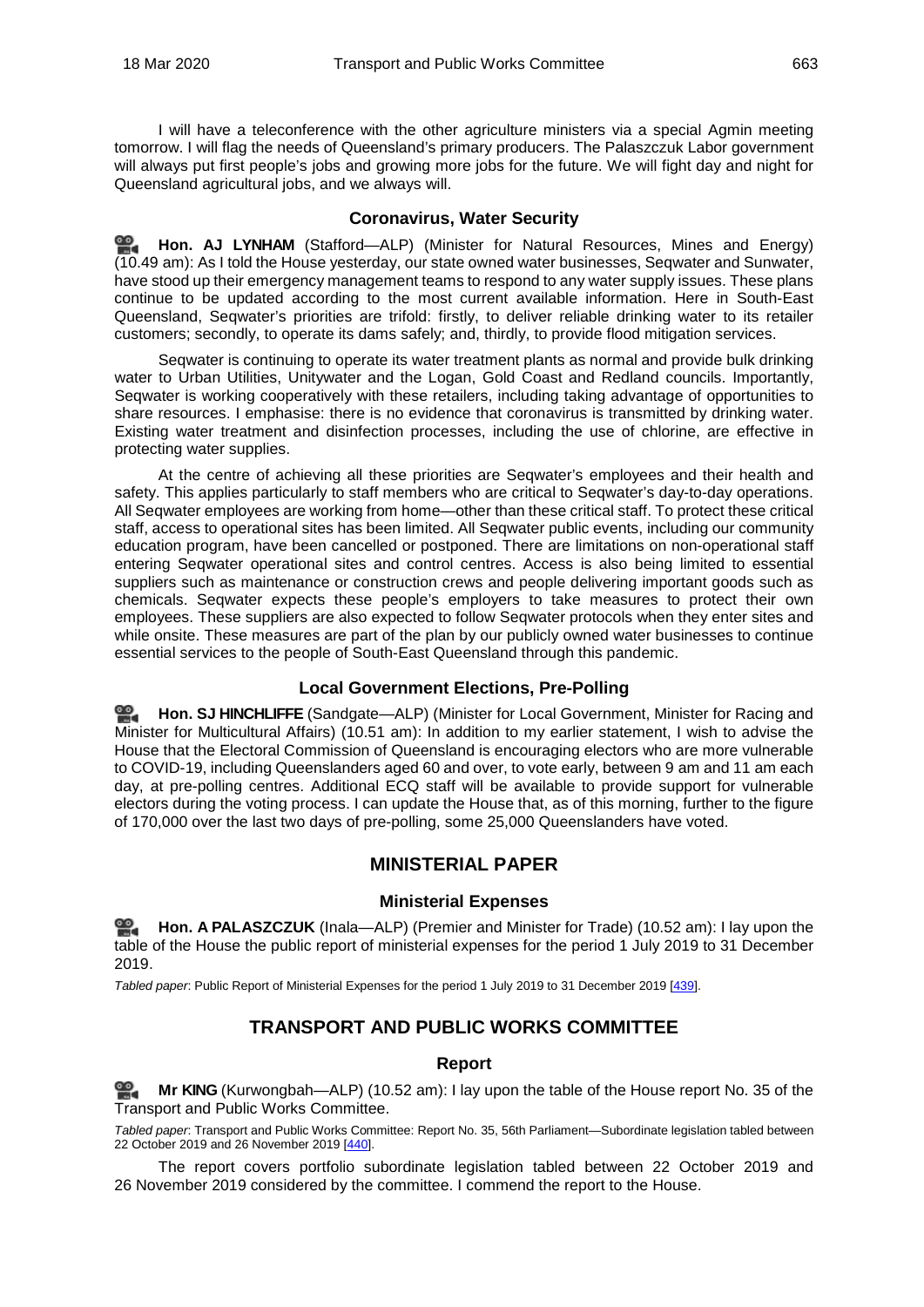## **NOTICE OF MOTION**

## **Palaszczuk Labor Government, Youth Justice**

<span id="page-14-1"></span><span id="page-14-0"></span>**Mr [WATTS](http://www.parliament.qld.gov.au/docs/find.aspx?id=0Mba20200318_105153)** (Toowoomba North—LNP) (10.52 am): I give notice that I will move—

That this House:

1. notes:

- (a) crimes committed by juveniles have increased following the enactment of clause 10 of the Youth Justice and Other Legislation Amendment Bill 2019, known as Labor's 'catch and release laws' which implemented a policy of 'detention as a last resort' to be applied to bail decision-making and incorporated an explicit presumption in favour of release of youth offenders on bail;
- (b) ongoing reports of juvenile offenders committing the most serious offences while in the community on bail;
- (c) Labor's 'catch and release laws' prioritise the rights of offenders over the rights of victims and the community;
- (d) the police minister's recent attacks on the judiciary, blaming magistrates for applying Labor's 'catch and release laws' because bailed offenders have gone on to reoffend while in the community on bail;
- (e) the member for Cairns said he wasn't going to toe the party line, despite voting for Labor's 'catch and release laws' in August 2019, but has not raised the issue in parliament;
- (f) the members for Gaven, Barron River, Cook, Thuringowa, Townsville, Mundingburra, Keppel, Rockhampton and Mackay all voted for Labor's 'catch and release laws' in August 2019; and
- (g) the contradictory statements by the Minister for Police and the Minister for Youth about whether the intention of Labor's 'catch and release laws' was clear; and
- <span id="page-14-2"></span>2. calls on the Palaszczuk government to put community safety first and immediately scrap Labor's 'catch and release laws' this sitting of parliament.

## **QUESTIONS WITHOUT NOTICE**

**Mr SPEAKER:** Honourable members, question time will conclude today at 11.55 am.

## **Coronavirus, Economic Response**

<span id="page-14-3"></span>≌. **Mrs [FRECKLINGTON](http://www.parliament.qld.gov.au/docs/find.aspx?id=0Mba20200318_105417)** (10.55 am): My first question is to the Premier. Yesterday the Premier said—

Coronavirus is a health and an economic emergency.

The New South Wales government has announced a \$2.3 billion support package including a three-month payroll tax cut for all small and medium sized businesses, a measure that the CCIQ has said would support 580,000 Queensland jobs. Will the Premier match the New South Wales plan to support Queensland jobs in this economic emergency?

**Ms PALASZCZUK:** I thank the Leader of the Opposition for her question. Of course, it is a health crisis and it will have a huge economic impact. That is why, way back at the end of January, my government took the deliberate step of starting to test. We were the first state to start testing, about eight weeks ago. I commend the work of our Department of Health, the health minister and Dr Young for being on the front foot and making sure that we were doing everything possible to keep Queenslanders safe.

Secondly, in relation to the economic impact, it was my government that first put forward a plan in terms of dealing with the impacts on industry, straightaway. In fact, we were the first government to call industry to a round table here to talk to them about the economic impacts.

**Mr Dick:** She said it wasn't as bad as SARS.

**Ms PALASZCZUK:** That is right. I take that interjection. The Leader of the Opposition and others on that side of the House dismissed what we were saying. They dismissed the seriousness of it.

**Mrs Frecklington** interjected.

**Mr SPEAKER:** Comments will come through the chair.

**Ms PALASZCZUK:** I find it disappointing that the Leader of the Opposition failed to attend a health briefing on coronavirus offered by the Minister for Health yesterday.

**Mr Bleijie:** The health shadow minister was on the line and the opposition office was represented.

**Ms PALASZCZUK:** On the phone. The Leader of the Opposition was not there.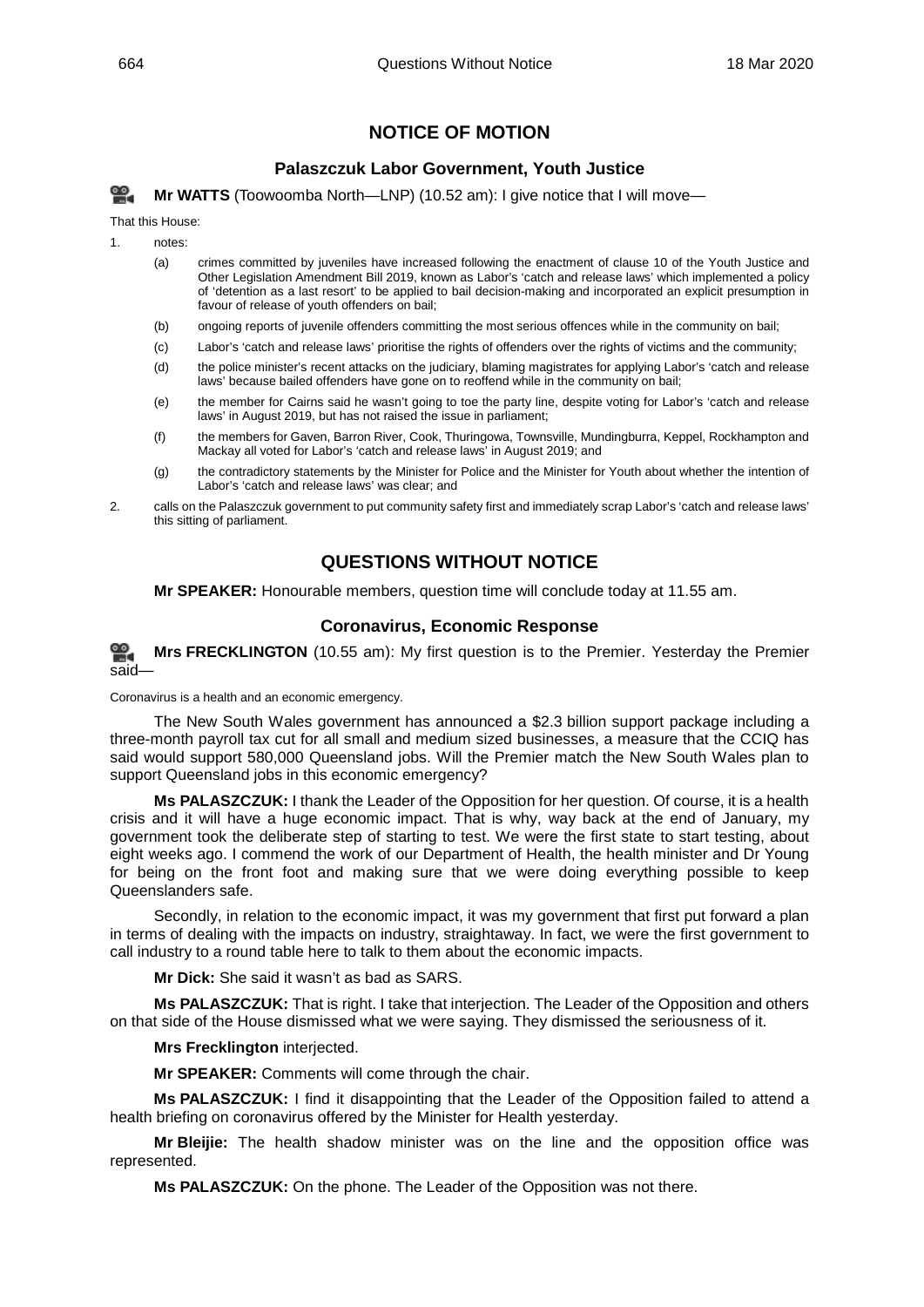**Mr Bleijie** interjected.

**Mr SPEAKER:** Member for Kawana, your comments will come through the chair. I have given clear guidance to the House.

**Ms PALASZCZUK:** This is such an important issue. Everybody needs to be serious about it.

**Ms Jones** interjected.

**Mr SPEAKER:** The member for Cooper will cease her interjections.

**Ms PALASZCZUK:** When the national cabinet meets, we represent different political parties but together we are focused on the health of this country and the economic impact on this country. I urge members of the opposition to get across the information so that they can convey this information to their communities.

**Opposition members** interjected.

**Ms PALASZCZUK:** So rude and so disappointing.

**Mr SPEAKER:** Order, members!

**Ms PALASZCZUK:** As our cabinet continues to meet on a regular basis and discuss budget implications, we will announce more measures that are appropriate to Queensland. If those opposite are not aware of the important announcements that were made today by the Prime Minister following the national cabinet meeting, that is the key focus at the moment.

*(Time expired)*

## <span id="page-15-0"></span>**Coronavirus, Economic Response**

**Mrs FRECKLINGTON:** My second question is also to the Premier. South Australia implemented a \$350 million package, Tasmania a \$420 million package, Western Australia a \$607 million package and New South Wales has a plan for a \$2.3 billion package to protect jobs in the coronavirus crisis. By contrast, the Queensland Palaszczuk government has announced \$27 million of spending and some concessional loans—

**Government members** interjected.

**Mr SPEAKER:** Members to my right will be silent while the question is asked.

**Mrs FRECKLINGTON:** By contrast, the Palaszczuk Labor government in Queensland has only announced a \$27 million package of spending, some concessional loans and deferred taxes to be repaid in the future. Why has the Palaszczuk government not announced a similar sized package given Queensland already has the highest unemployment rate in the nation?

**Ms PALASZCZUK:** In case the Leader of the Opposition was not listening to the Treasurer this morning, a \$500 million fund—

**Opposition members** interjected.

**Ms PALASZCZUK:** As I said, we will be making further announcements. The focus at the moment is on the important measures that were announced today by the national cabinet and the implementation of those measures and making sure—

**Opposition members** interjected.

**Ms PALASZCZUK:** The health of the nation is paramount and we will continue—

**Opposition members** interjected.

**Ms PALASZCZUK:** Every other state—

**Mr SPEAKER:** Pause the clock. Members to my left, the Premier is being responsive to the question asked. You may not like the answer that is being provided, but the Premier is being responsive.

**Ms PALASZCZUK:** When we met with industry and announced our initial package we were ridiculed by those opposite.

**Opposition members** interjected.

**Ms PALASZCZUK:** I am not responding to those comments in this House during the most serious time in our state and our—

**Honourable members** interjected.

*(Time expired)*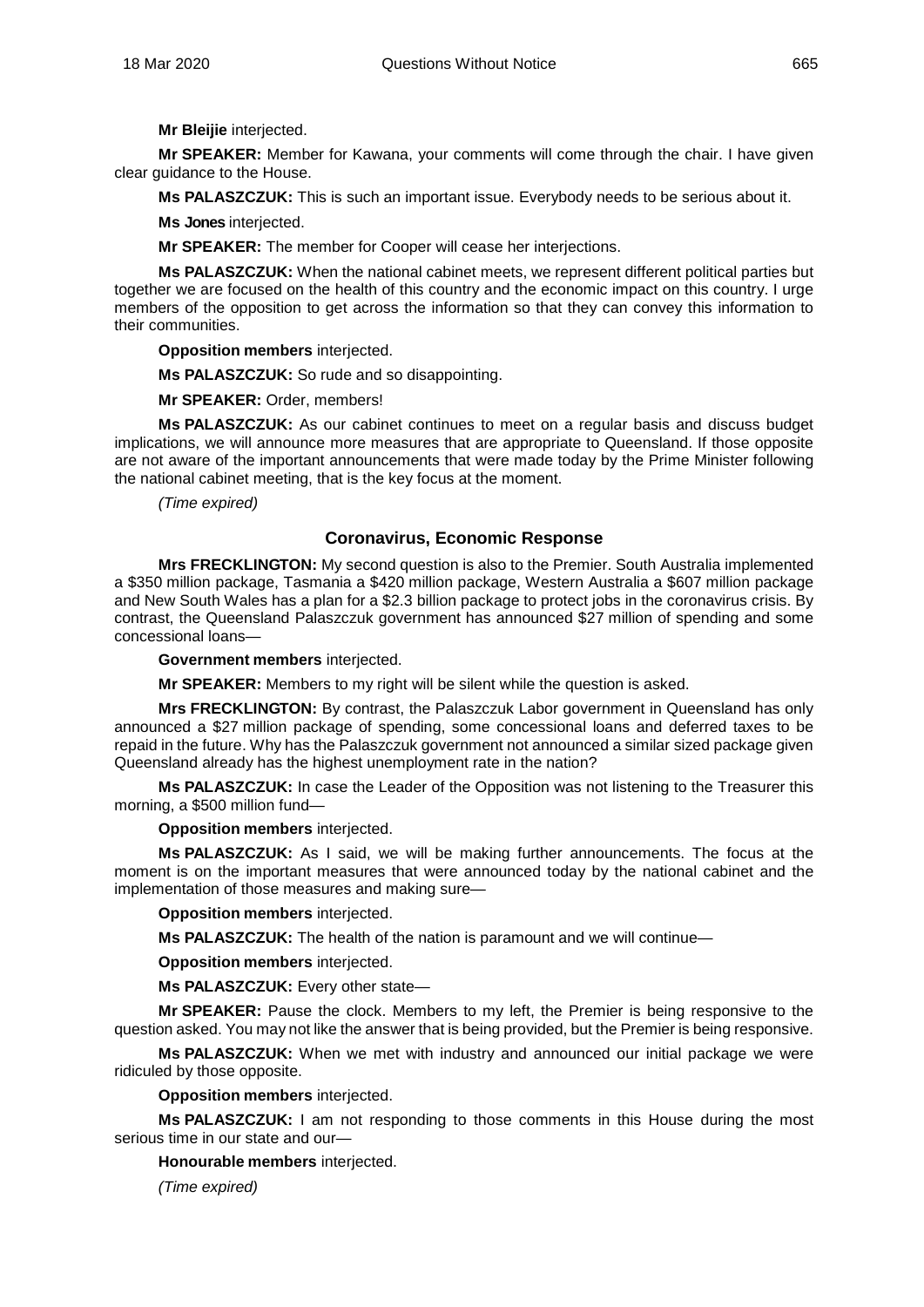## **Coronavirus, Aged-Care Facilities**

<span id="page-16-0"></span>**Mr KELLY:** My question is to the Premier and Minister for Trade. Will the Premier update the House on what measures state and federal governments are taking to protect residents in aged-care facilities from COVID-19?

**Ms PALASZCZUK:** I thank the member for Greenslopes for that very important question. I know that the member for Greenslopes has a mother in an aged-care facility. I have a grandmother in an aged-care facility and I am quite sure other members have grandparents or parents in aged-care facilities and, of course, many family members often go and visit their loved ones who have, through no fault of their own, had to go into an aged-care facility to get the care that they need during a particular point in their life.

As I said yesterday in this House and I will say again, the most important issue at the moment is to make sure that the most vulnerable members of our community are protected. That is why the national cabinet made that a priority for discussion last night and that is why the measures the Prime Minister announced today I back 100 per cent. They are strong measures and they are measures that need to be implemented. It is going to be hard for many families to reconcile in their minds the measures that are in place, but I urge all Queenslanders to think of their loved ones first and foremost.

As I said in this House, this is a time in our lives that I hope we never see again and the worst is yet to come, but if we can do everything in our power now to focus on protecting our elderly we will go a long way to not only mitigate the spread of this virus but also to flatten the curve.

We have been looking very closely at other countries. The national cabinet was briefed on the measures that Singapore put in place. As I said at the beginning, what we have done here in Queensland has been world class. The World Health Organization has said test, test and test and we have tested since day one. Since day one we have been out there testing. Since the first tourist from China arrived we have done everything in our power to protect Queenslanders. There is a long journey ahead. Every state will roll out different measures and our state will roll out measures. There is no one solution to this problem when it comes to the economic impact of this virus. It is not unique to Queensland. It is not unique to Australia. It is a worldwide pandemic.

Today I will offer, through the health minister, a briefing for all members of parliament to make sure that you are all aware of the facts. We will have a senior health representative there because I cannot have ignorance in this place. I cannot have ignorance in the face of a global pandemic where lives are at risk in this state. I will ensure that every single member gets the information they need to tell their communities—

*(Time expired)*

## **Coronavirus, Economic Response**

<span id="page-16-1"></span>**Mr MANDER:** My question without notice is to the Treasurer. New South Wales, Tasmania, South Australia and WA have all announced significant economic stimulus packages with substantial new spending to support jobs in those states. With almost 70 per cent of Queensland businesses believing Queensland is already in a recession, why has the Treasurer delayed announcing a similar support package for vulnerable Queensland jobs?

**Ms TRAD:** I thank the member for Everton for the question. As the Premier said, and to be absolutely crystal clear, when others, including those on the opposite side of this chamber, were playing down what we now know to be a significant health and economic crisis, not only for Australia but the whole world, Queensland was ahead of the pack.

**Opposition members** interjected.

**Ms TRAD:** Queensland was the first to announce the payroll tax deferral for small and medium businesses.

## **Opposition members** interjected.

**Ms TRAD:** In relation to the interjections of those opposite, namely the member for Everton who gets all of his advice from social media in relation to COVID-19, I will—

**Mr MANDER:** Mr Speaker, I rise to a point of order. I am highly offended by that comment and I ask that it be withdrawn.

**Mr SPEAKER:** Deputy Premier, the Deputy Leader of the Opposition has asked you to withdraw.

**Ms TRAD:** I withdraw. But let us be absolutely crystal—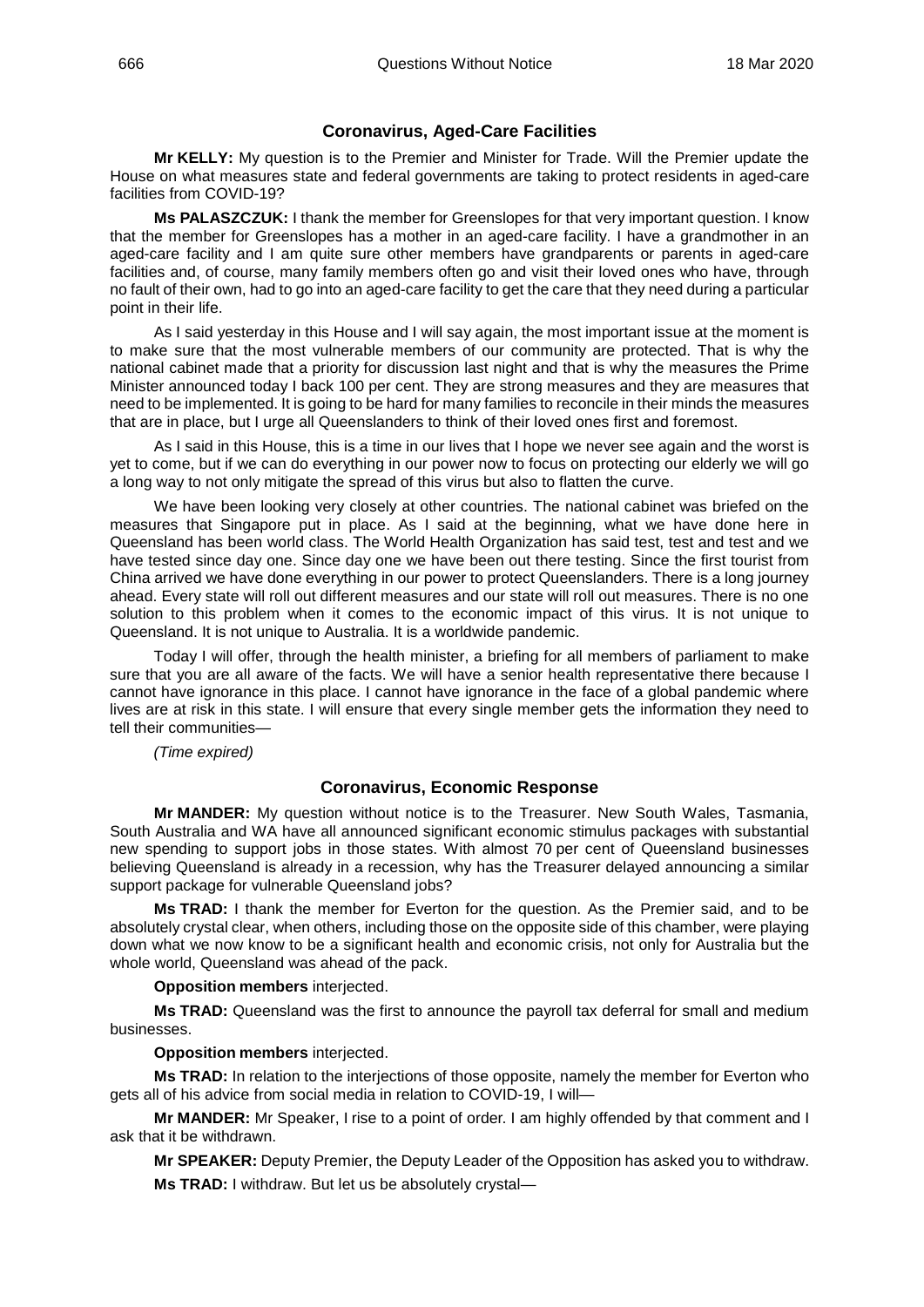**Mr SPEAKER:** Sorry, you cannot continue with a 'but' following that.

**Ms TRAD:** I withdraw. Let us be crystal clear. The first state to do anything in relation to industry assistance, payroll tax relief and a nation-first in terms of a concessional loan to give businesses cash flow so that they can actually keep workers employed was Queensland—is Queensland, will always be Queensland—because, quite frankly, we are a government—

**Opposition members** interjected.

**Mr Bleijie** interjected.

**Mr SPEAKER:** Member for Kawana!

**Ms TRAD:** We are a government that cares about people.

**Mr Bleijie** interjected.

**Mr SPEAKER:** The member for Kawana is warned under the standing orders.

**Ms TRAD:** We are a government that puts people first. We are a government that does not stand up and preach tough love for Queenslanders, measures like cutting nurses, sacking doctors and cutting education services. Thank God those opposite were voted out in 2015 because we would not have the health workers that we currently need for this crisis. If those opposite want to talk about cuts they should stand in their place and talk about the health worker cuts that they presided over. Thank God they were voted out because, quite frankly, we would not have the health personnel in our hospitals, in our community health facilities or in Indigenous communities to respond to the coronavirus.

When those opposite want to come in this place, come with a track record that they can actually stand up on. Those opposite promised payroll tax relief and then said, 'I'm sorry, we're going to defer it for three years'. You want to come in here and talk about payroll tax relief? Well, I am sorry, show us what you have delivered because, quite frankly, if that is what we have to go on then we may as well pack up and go home.

**Mr SPEAKER:** A reminder to members that comments will come through the chair or members will be warned under the standing orders.

## **Coronavirus, Indigenous Communities**

<span id="page-17-0"></span>**Ms LUI:** My question is to the Premier and Minister for Trade. Will the Premier advise the House what steps authorities are taking to minimise the risk of COVID-19 transmission, including in vulnerable communities such as the many Indigenous communities in my electorate?

**Ms PALASZCZUK:** I thank the member for Cook for that really important question. When I spoke earlier in response to a question from the member for Greenslopes, I talked at length about the impact that coronavirus has on elderly people in our state and how as a nation we have tackled the issue of aged care. The next important issue that we as premiers and first ministers are discussing at the national cabinet meeting is the devastating impact that coronavirus can have on our Indigenous communities.

My ministers as government champions and my directors-general also have responsibility for different communities across our state. The member for Cook represents a large number of communities in the cape, stretching up to the Torres Strait. We need to do everything we possibly can to protect those communities. Let us make no mistake: if coronavirus gets a foothold in any of our Indigenous communities, the consequences will be dire. Therefore, as first ministers we are tackling this issue and discussing a number of ways in which we can ensure the safety of our communities.

The first of those issues is non-essential travel into Indigenous communities. It is imperative that everyone follows this direction. The other issue I am very concerned about and that we are putting more attention into relates to the large number of Indigenous communities that come to Cairns to utilise health services, which could impact with visiting tourists. We need to get the balance right. There needs to be some very serious discussions about how we protect the most vulnerable, including our Indigenous communities.

I want everyone to know the gravity of this situation. It is not just me saying this. This is the Prime Minister. This is every other premier and first minister. This is happening globally. We need only look at what is happening around other nations. If we do not practice social distancing and if we do not put in place those measures about indoor gatherings of under 100 people and outdoor gatherings of no more than 500 people, the consequences will be severe. I know this is a tough call. I know it will be hard for young people. I know it will be hard for families. I know it will be really hard and disruptive for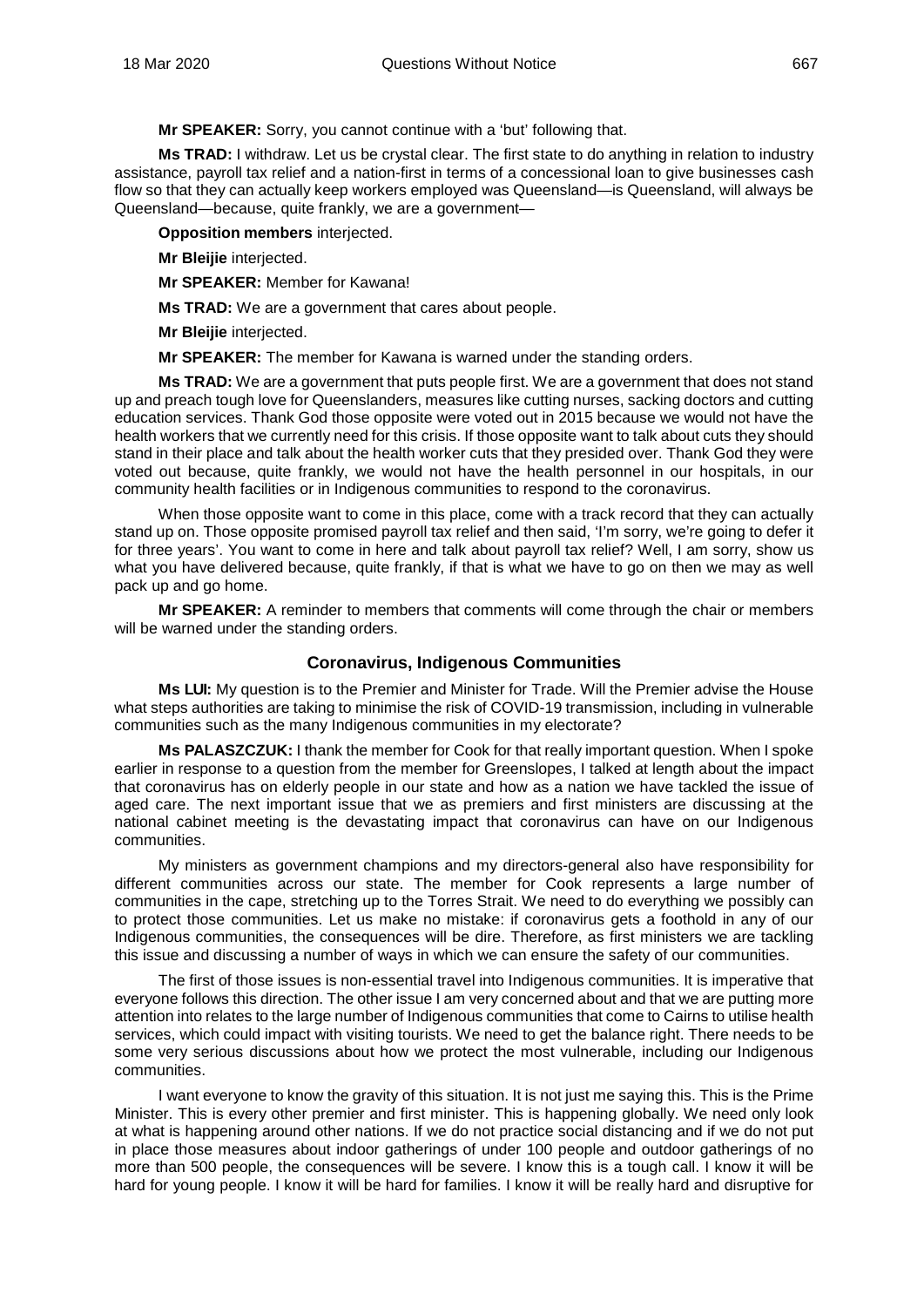our social life. However, we need to change and we need to change now. We all need to think about what is essential and non-essential. We cannot go out to large gatherings as we used to. We must stop doing that. We must adhere to those guidelines.

## **Queensland Rural and Industry Development Authority, Sustainability Loans**

<span id="page-18-0"></span>**Mr PERRETT:** My question without notice is to the Premier. The government's First Start and sustainability loans distributed by QRIDA to primary producers have run out early, with no more money for loans available until the end of this financial year. Will the Premier now top up those loans so that farmers and farming families can get back on their feet and take advantage of recent rains?

**Ms PALASZCZUK:** I am more than happy to look in more detail at what the member has said. However, my understanding is that the Queensland Rural and Industry Development Authority is responsible for the administration of concessional loans and is currently taking expressions of interest in the lead-up to rolling out those loans as soon as possible.

**Mr Perrett:** So they've run out of money?

**Ms PALASZCZUK:** I will get more information. I do not have it on hand at the moment. I will get more information and respond to the member. Perhaps the minister can provide me with some—

**Mr SPEAKER:** Premier, is that being taken under standing order 113?

**Ms PALASZCZUK:** Yes.

**Mr SPEAKER:** Thank you.

## **Coronavirus, Economic Response**

<span id="page-18-1"></span>**Mr HEALY:** My question is to the Deputy Premier, Treasurer and Minister for Aboriginal and Torres Strait Islander Partnerships. Will the Deputy Premier update the House on how the Palaszczuk government's extension of payroll tax deferrals and half a billion dollars in interest-free loans has been received by Queensland businesses?

**Ms TRAD:** I thank the member for Cairns for his question. Following on from the Premier's response, I can confirm that any business in Queensland—a farming business, a construction business, a tourism business; any business—can apply to QRIDA for loans to assist them during these tough times. Those are interest-free loans.

#### **Opposition members** interjected.

**Mr SPEAKER:** Order, members to my left!

**Ms TRAD:** I recall the federal LNP government giving out lots of concessional loans during the drought, which those opposite did not complain about.

The package that was announced yesterday has been welcomed by industry, just as our first package, announced quite a number of weeks ago in our first deferral of payroll tax, was also warmly welcomed. The CEO of bus company Greyhound Australia, Mr Alex de Waal, said-

It's a huge assistance in terms of the payroll deferral ... that deferral over a six-month period is going to save jobs.

He went on to say—

It's definitely going to assist us in retaining our skilled workers and the business loans with the interest-free period ... is also going to be of great assistance in terms of assisting with cashflow scenarios.

#### The Asset President of BMA, James Palmer, said—

We welcome this week's announcement by the Queensland government. This will assist businesses of all sizes, regardless of their postcode. The resources sector is so important to so many Queenslanders and it is pivotal to the Queensland economy. These are unprecedented times and we are committed to continuing to work together with all levels of government to support our workforce, our local suppliers and our local communities.

Rebecca Andrews, the Queensland head of the employer body Ai Group, said that our loans of up to \$250,000 interest free for 12 months will help Queensland businesses continue to operate and preserve the jobs of thousands of Queenslanders. Together we need to ensure local businesses survive the economic headwinds brought about by the COVID-19 pandemic and can continue to not only supply goods and services to customers but also support staff and their families. Our package is designed to help businesses when they need that assistance the most and also ensure that we are working with them to strengthen conditions for the rebound. We know that it is just as important rebounding as it is supporting each other during these difficult times.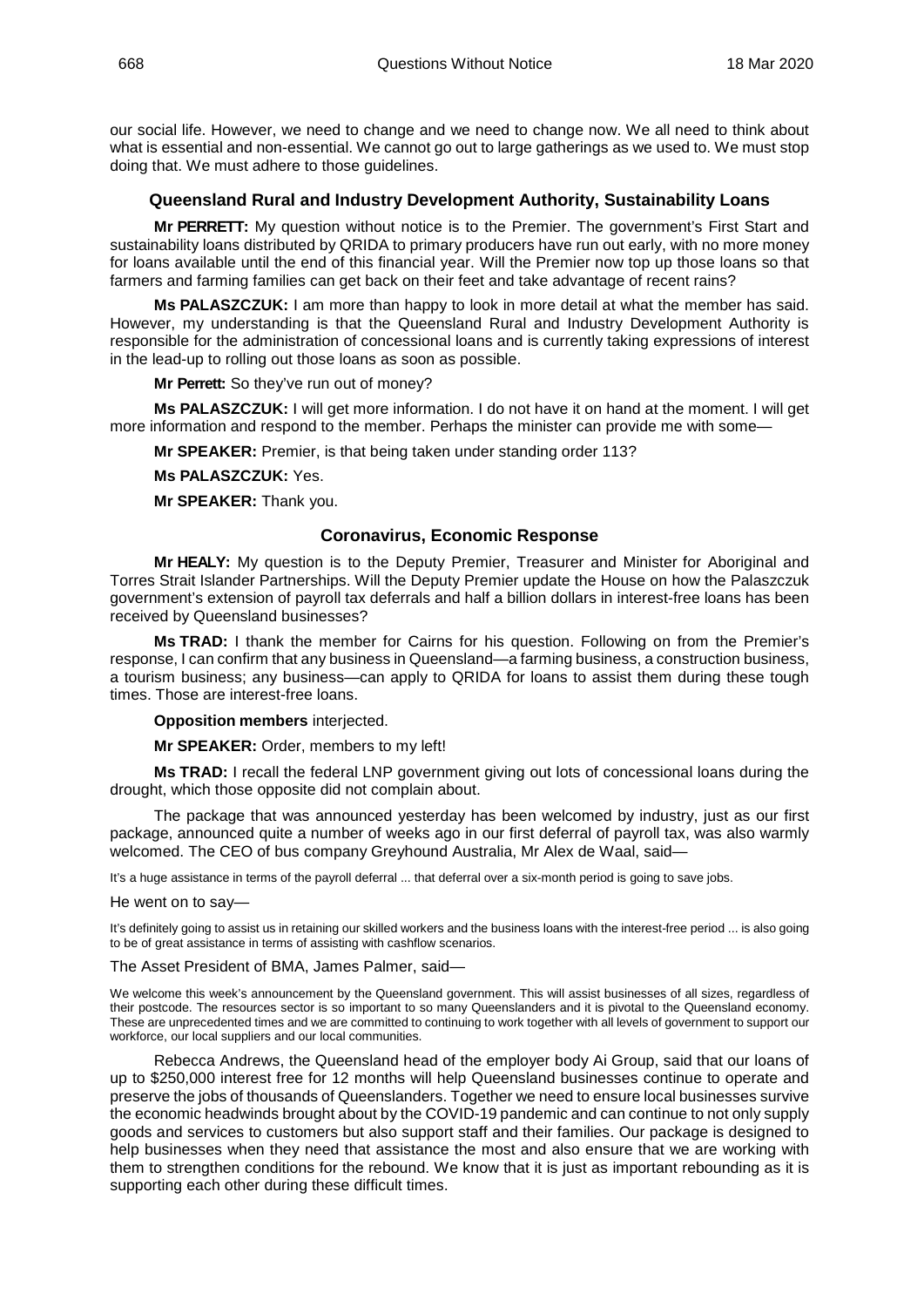## **Coronavirus, Retail Trading Hours**

<span id="page-19-0"></span>**Mr BLEIJIE:** My question without notice is to the Premier. To assist with social distancing, will the government listen to the calls from business and temporarily relax retail trading hour restrictions separate to what Minister Dick has announced for the duration of the coronavirus pandemic?

**Ms PALASZCZUK:** There are no plans to do that under the current arrangements. We know that this is going to have an impact on businesses across the nation and we need to have national consistency. We need a national move adopted by all states, but there is no move at this stage for that.

I know it will be hard for businesses to work on this, just as we all have to. However, it will be a brand-new way for how we need to interact with people and how we congregate. It is going to be a big change for us when we think of the way we used to attend community events. We would be out and about in the communities. We would be going to seniors' morning teas. At this time, we would be going to different functions right across the state. All of that needs to change. As members will know, you cannot have seniors' morning teas anymore because of the huge risk that it presents to the most vulnerable in our population.

In terms of bars, restaurants and nightclubs, I am now urging everybody to do the right thing. I am urging employers to do the right thing and I am urging patrons to do the right thing. As we legislate for this, there will be further examples. There is further work being done by the national cabinet. We need social distancing and we need people to abide by the rules.

- **Ms Trad** interjected.
- **Mr Powell** interjected.

**Mr SPEAKER:** Pause the clock. Deputy Premier and member for Glass House, you will cease your quarrelling across the chamber.

**Ms PALASZCZUK:** We are trying to have consistency across the nation.

## **Coronavirus, Supply Chains**

<span id="page-19-1"></span>**Mr BROWN:** My question is to the Minister for State Development, Manufacturing, Infrastructure and Planning. Can the minister please update the House on how the Palaszczuk government is supporting Queensland supply chains for essential goods as we face the coronavirus pandemic and is the minister aware of any other approaches?

**Mr DICK:** I thank the member for Capalaba for his interest and support in this important initiative. As we know, Queensland supermarkets are under pressure as we face the coronavirus pandemic. I am pleased to report to the House that not only are we moving to make legislative reforms but also I have directed my department to establish a new essential goods supply committee. That committee will provide a conduit between those in the supply chain and our government to ensure that manufacturers can keep operating and goods can get into the shops as they are needed. Through this committee we will work with retailers, manufacturers, meat and food processors, essential goods manufacturers, transport and logistics companies, wholesalers and unions to ensure essential supply chains keep flowing during the pandemic. The committee will also work to ensure that workers throughout the supply chain are supported and protected. That is a very important thing, as they work each day, to help ensure Queenslanders are supplied with what they need and to keep Queensland moving.

Our message to business and industry is that if you encounter any problems with production, supply, import or manufacturing, our government is ready to respond quickly to help address those problems the best we can. There are no problems with fundamental supply now. We want to keep it that way. It is a matter of behaviour in the retail sector, as we have talked about collectively, and we need to change that.

I have also directed my department to suspend non-essential activities, such as workshops and information events, to focus the work of all staff on supporting business and industry to address the impacts of COVID-19. I make this point clear: that directive is not just to our central staff here in the south-east but to all staff in the department, including our regional officers, who do very, very good work across the state. We will work hard together to ensure we identify any potential gaps in the supply chain and respond quickly.

This is all about supporting business, about stimulating business and about keeping it going. We have made a commitment of \$500 million to support business and industry. We are the first state to act. I am very pleased to hear the Leader of the Opposition talking about support for the economy. Six weeks ago, when the Premier called on the national leadership of the Morrison government to act, we heard nothing. In fact, the Leader of the Opposition did not even speak on the debate on this issue. Other members of the House diminished it.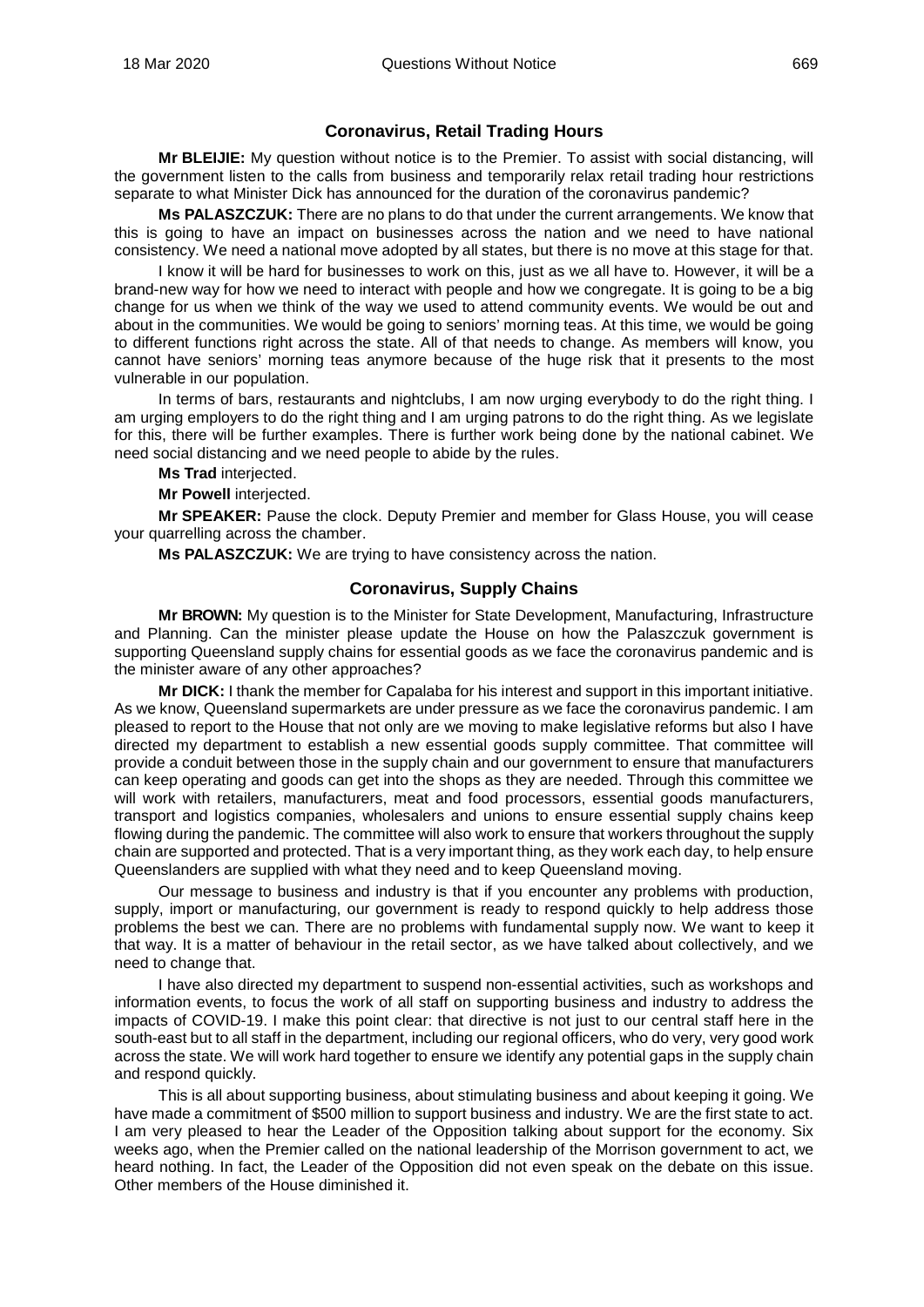## **Mr Powell** interjected.

**Mr DICK:** I will take the interjection from the member for Glass House. He said we did not run to Canberra when it was N1H1. The member for Clayfield said we did not run to Canberra when SARS hit the state. Our Premier was the first to identify this as a significant national problem. When she asked for national disaster relief arrangements to be initiated, the Prime Minister said no. We are working together now to help secure the future of our state.

*(Time expired)*

## **Coronavirus; New Acland Coalmine, Jobs**

<span id="page-20-0"></span>**Mr WEIR:** My question is to the Premier. Yesterday the Premier promised to protect vulnerable jobs as Queensland faces a coronavirus economic emergency. Will the Premier back up her words with action and right now approve New Acland Stage 3 so that the 350 direct jobs and many indirect jobs relying on this project are protected?

**Ms PALASZCZUK:** I thank the member for the question. That matter is before the court. Everyone in the House knows that. Is the member going to ask the federal government to urgently approve Olive Downs? I understand that has been sitting with the federal environment minister for many days. It is not before a court. It is sitting on the minister's desk.

## **Coronavirus, Health Services**

<span id="page-20-1"></span>**Mr SAUNDERS:** My question is of the Minister for Health and Minister for Ambulance Services. Will the minister please advise the House how the Palaszczuk government is supporting Queenslanders during this unprecedented viral outbreak?

**Dr MILES:** I thank the member for Maryborough for that question. I know he has been a passionate advocate to ensure that his community has the health staff and the health services that they need. They will need it most in coming months. It was great to be up there, a couple of weeks ago now, when we opened the new emergency department at the Maryborough Hospital. I am so glad that the Maryborough community will have a new emergency department as we face the coronavirus threat. It is a more than \$14 million upgrade to the Maryborough Hospital, thanks in large part to the advocacy of the member for Maryborough, increasing the treatment spaces there from 17 to 24, including six acute bays, seven fast-track bays and seven clinical decision unit beds. It is a fantastic new emergency department, staffed by some of the best emergency clinicians in the world.

We talk a lot about new health buildings, new health facilities and new health equipment, but the most important thing in health is not those things; it is our staff. The doctors, nurses and health professionals who work in those buildings and use that equipment inspire me. The way they have come together to protect Queenslanders in this pandemic is inspiring. They have planned, they have prepared and now they are responding. Their efforts and their work will save lives. It will save the lives of Queenslanders.

The state health emergency committee has been operating 24/7 for weeks now in the coordination centre in Charlotte Street. It includes not only Health staff but also staff from across government—police and emergency services. They are doing the work of collating the data, of tracing the contacts and of working with the Red Cross to support those who are in home quarantine. They are working 24/7. Our Health staff right across this state are doing incredible work.

Can I say how appalled I was to learn yesterday that some of the staff at the Logan Hospital had had their cars broken into and their cars vandalised while they were on shift. It is disgusting. It should not happen to those who go to work every day to support and take care of us. I am advised that the staff immediately reported that matter to the Queensland Police Service. Metro South Health will continue to assist the QPS. I would like to thank our dedicated staff who continue to work hard to provide high-quality health care for our community when they need it most.

## **Coronavirus, Training**

<span id="page-20-2"></span>**Ms SIMPSON:** My question without notice is to the Minister for Employment and Small Business and Minister for Training and Skills Development. With many casual workers potentially losing work during the COVID-19 pandemic, particularly in the hospitality sector, will the minister fast-track assistance for enhanced pathways for workers wanting to retrain into areas of growing need, such as personal care in the aged-care sectors, to support the health and wellbeing of elderly Queenslanders and provide an economic lifeline to these workers?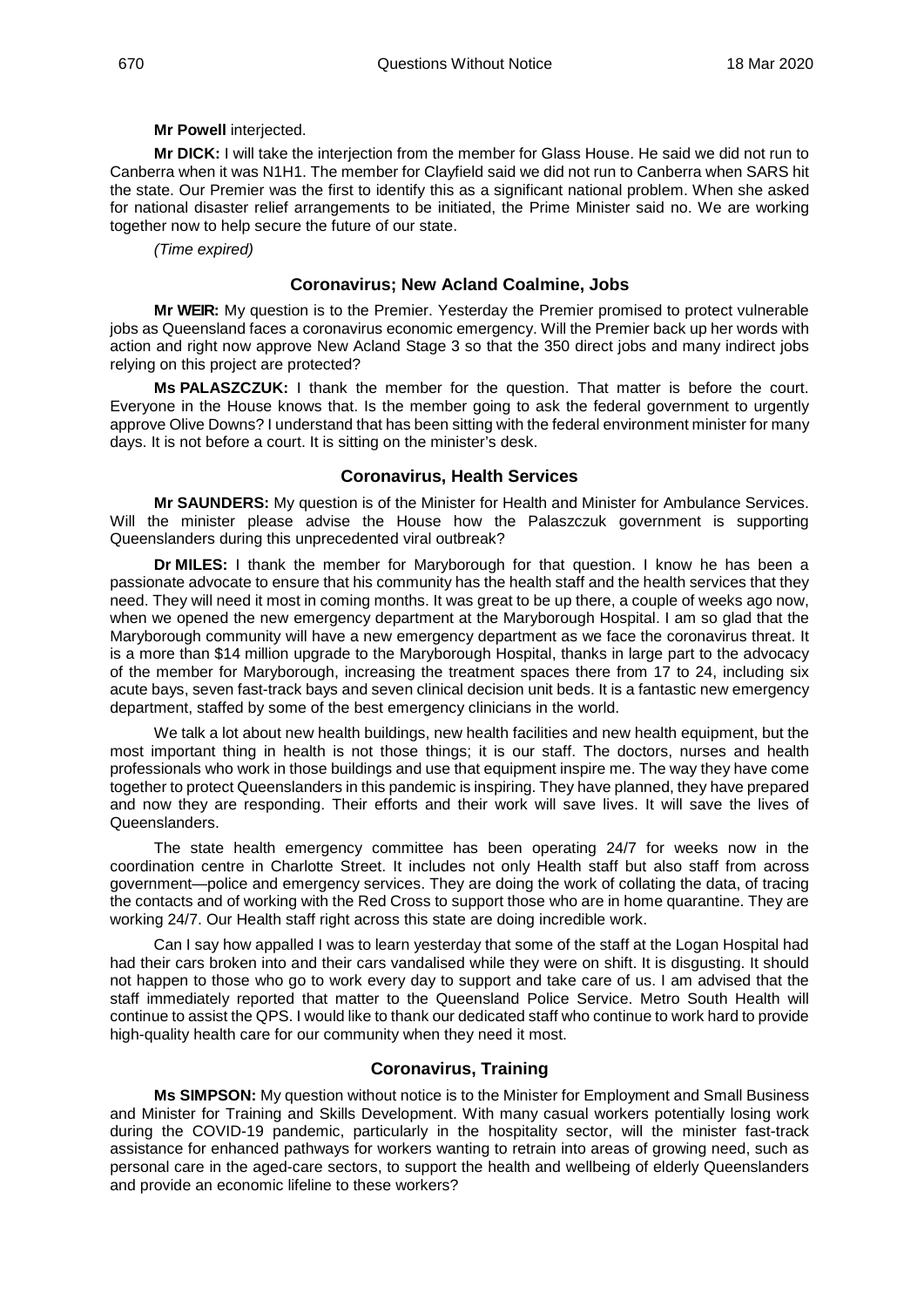**Ms FENTIMAN:** I thank the member for the question. We are certainly looking at that. The director-general of the Premier's department has tasked the Department of Employment, Small Business and Training to lead work across government to support the retraining of workers as a result of the coronavirus crisis. We know that there will be some workers who are displaced. We need to be across government working with those workers to upskill them in order to fill jobs in industries that will need workers. That is work that is underway right now.

We are looking at expanding our Regional Skills Adjustment Scheme which has been an incredibly important \$6 million investment for the government. We are already working with industries to identify how we can upskill workers to make sure that they are meeting the jobs of the future. That work is being escalated. That work is under way right now.

I am incredibly proud of how this government is responding to this crisis to support industry. The Deputy Premier hosted a round table with industry yesterday. They absolutely welcomed our initiatives. The initiative to extend the payroll tax deferral was absolutely welcomed. We had many businesspeople talking about how the extension to all businesses across Queensland of the six-month payroll tax deferral will save jobs. That is what they told us yesterday during a phone hook-up with industry representatives right across Queensland. Our initiatives will absolutely save jobs.

We have already had almost 1,000 businesses register for interest-free loans through our half a billion dollar fund. If that does not tell you that this is what business wants, I am not sure what will. They are signing up for these interest-free loans so that they can provide Queenslanders with the jobs they need to stay in work.

This government is looking at how it can support businesses. My department has a dedicated hotline for small businesses. We have had almost 800 small businesses reach out. We are providing mentoring and case-by-case support. If there are businesses that know they will need workers we can assist them to make sure we are skilling up workers who may be displaced because of this crisis over the next six months and we can provide them with tailored support. We have workshops happening right across the state. The first workshop has been held already. We will have workshops on the Gold Coast and in Cairns to provide tailored support to business so they can keep their doors open and keep Queenslanders in jobs.

That is what our \$27 million package was about. That is what \$3.7 million in financial counselling was about. That is what half a billion dollars in interest-free loans was about. That is what the six-month deferral of payroll tax is about. It is about jobs. It is about supporting Queenslanders in these incredibly difficult times to keep jobs. If we can give business the cash flow they need, which is exactly what we are doing, they will keep Queenslanders in jobs. That is what we are focused on.

## **Coronavirus, Small Business**

<span id="page-21-0"></span>**Ms McMILLAN:** My question is of the Minister for Employment and Small Business and Minister for Training and Skills Development. Will the minister outline what the Palaszczuk government is doing to support small business through the coronavirus pandemic?

**Ms FENTIMAN:** I thank the member for the question. Let me talk again about the wonderful initiatives we have for our small businesses. I know that the member for Mansfield has been an advocate for small businesses in Mansfield, and I really enjoy working with her. We know that small businesses are feeling the effect of the coronavirus not just on their businesses but on their livelihoods. Many of the mum-and-dad businesses across the state are feeling the economic downturn. We know that small and medium businesses employ 44 per cent of Queenslanders. That is why I am so pleased we have dedicated support for our small businesses to keep their doors open.

We know that casual workers rely on their pay cheques. Many small businesses employ casual workers. I have to say that it was disappointing to hear a senior federal government minister talk about how casuals would be putting aside some of their money to pay for their sick leave. Any of us in the real world would know that casual workers are usually living from pay cheque to pay cheque. That is what happens in the real world. That is something that our government understands.

That is why the Palaszczuk government has announced measures to keep small and medium businesses going through this tough time. As we heard from the Deputy Premier and Treasurer, if we can get them through this tough time, keep their doors open and keep their workers employed then that means we will be able to rebound more effectively once we get through the next few tough months. If we can keep their businesses afloat and keep people in their jobs that will help us rebound economically.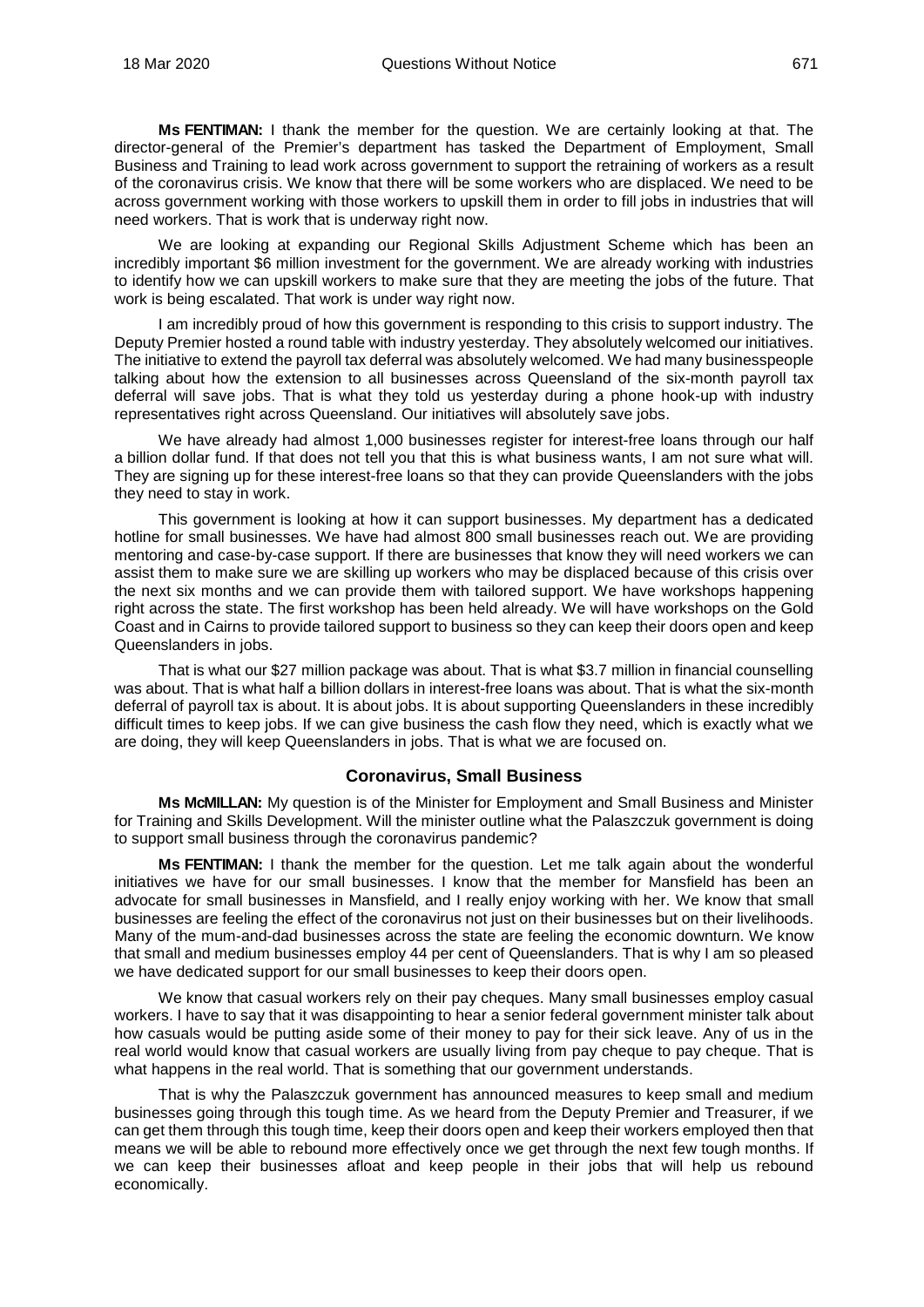As I said, we have already received almost 1,000 expressions of interest for our interest-free loans in 24 hours. Businesses are acutely aware that we are providing this support and that this support will help them keep their doors open. We have also extended payroll tax deferral, which is essential. The Deputy Premier talked about Alex de Waal from Greyhound who said that the deferral for a six-month period is going to save jobs. Greyhound is one of our biggest tourism transport operators.

Michael Johnson—those opposite might remember Michael, a former federal member—who is the chairman of a small business, Orbitz Elevators, said that he will back any government that does all in its power to keep people in jobs, and this includes deferral of payroll tax. He said, 'For this the Queensland government has my full support and that of most other Queensland business leaders and employers.'

Business is telling us that our measures will help them. Business is telling us that our measures will help them keep their doors open, keep cash flow coming in and, most importantly, keep people in jobs. Small businesses should call our dedicated hotline. We have had hundreds of calls through. They are getting the support they need. We have a survey up on the Business Queensland website. We are open to more ideas about how we can help. Please let your small businesses know what help is available.

*(Time expired)*

## **Coronavirus, Housing**

<span id="page-22-0"></span>**Mr BERKMAN:** My question is to the Premier. The coronavirus pandemic is likely to go on for six long months and thousands of Queensland renters could lose their jobs, incomes and even their homes at the worst possible time. Will the government legislate to stop all evictions during the crisis and freeze rents in public housing until the economic pressure eases on renters, young people and working Queenslanders?

**Ms PALASZCZUK:** I thank the member for the question. It is a very good question about housing. During this crisis I would hope that everyone would do the right thing by tenants. I am sure the government will do all the right things by people in social housing. This is an unprecedented time that our state and our nation is experiencing. It is not really funny, Leader of the Opposition.

**Mrs FRECKLINGTON:** Mr Speaker, I take offence and ask the Premier to withdraw.

**Ms Trad** interjected.

**Ms PALASZCZUK:** I withdraw.

**Mrs FRECKLINGTON:** Mr Speaker, I take offence to what the Deputy Premier said and I ask her to withdraw.

**Mr SPEAKER:** The Deputy Premier was not on her feet. I did not hear what was said. Deputy Premier, to show courtesy to the House, would you withdraw as a member has been offended?

**Ms TRAD:** I withdraw.

**Ms PALASZCZUK:** These are unprecedented times. We need all Queenslanders to pitch in and help one another out. That also means that if we have elderly neighbours, people in our neighbourhoods or friends who cannot do their shopping, go to certain places or make their appointments then we need to show our great Queensland spirit and help one another out. I hope all members convey that to their communities during the hard weeks and months ahead of us.

#### **Coronavirus, Energy Sector**

<span id="page-22-1"></span>**Ms LINARD:** My question is of the Minister for Natural Resources, Mines and Energy. Will the minister advise the House of the latest step by our publicly owned energy businesses to protect customers and staff?

**Dr LYNHAM:** I thank the member for Nudgee for the question. As the public health emergency continues to develop our publicly owned businesses continue to respond. As the response to coronavirus escalates, publicly owned Ergon and Energex want to minimise the impact on customers in financial difficulty. I can advise the House today that Ergon Energy Retail electricity customers in regional Queensland will not be disconnected for unpaid bills for the foreseeable future. Ergon has stopped all disconnections for unpaid bills and at vacant premises. This is a step to protect both Ergon Energy Network employees and contractors and their customers. I point out that this has been able to be put in place because we own these assets.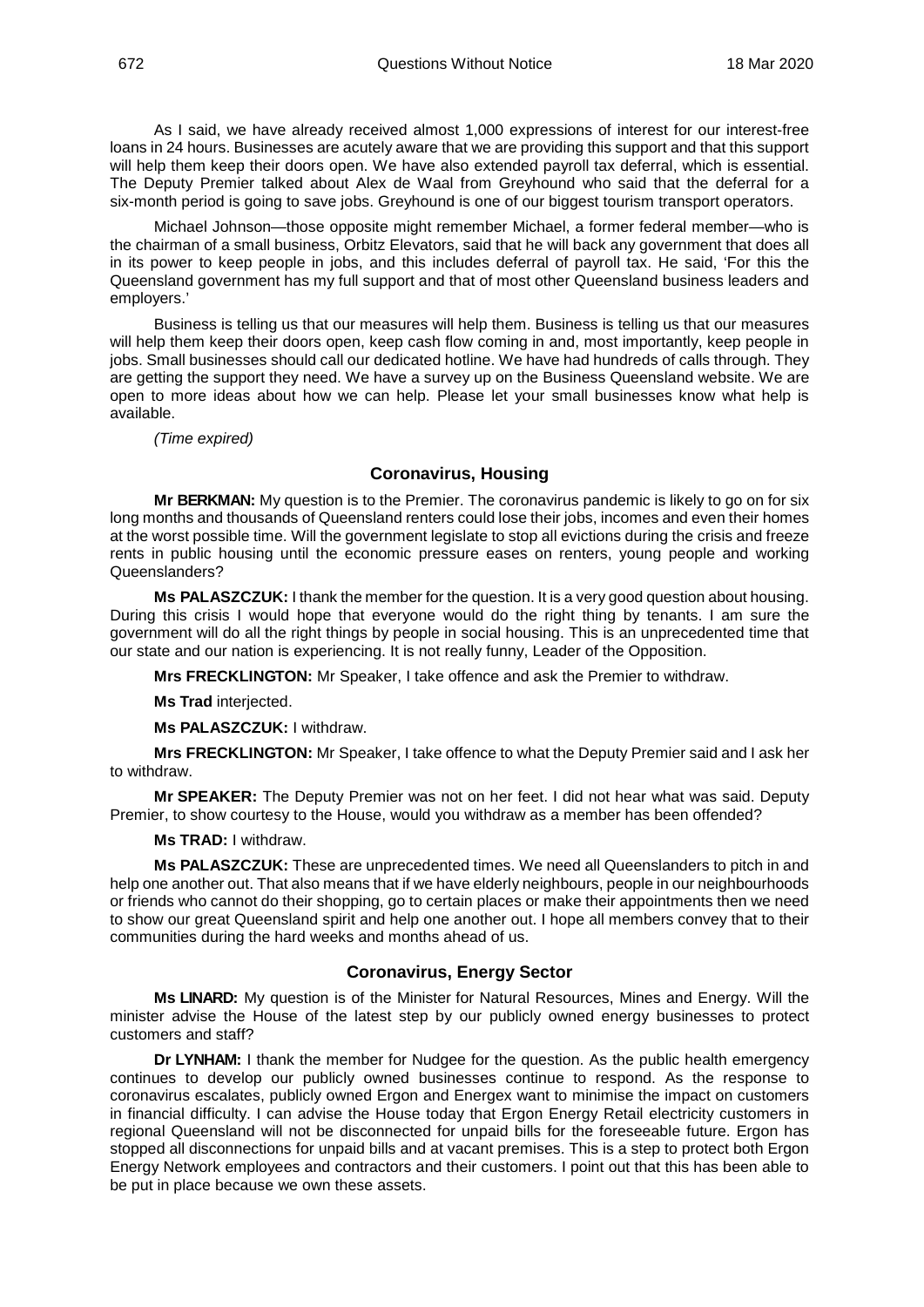Similar developments are underway in the deregulated south-east corner. One large South-East Queensland retailer has been in discussions with Energex and discontinued their customer disconnections. I now call on the other South-East Queensland retailers to do the right thing in this difficult time and drop disconnections for unpaid bills.

As Queenslanders face this public health emergency those who are struggling financially will have one less concern to deal with. I encourage customers to contact their retailers if they are having difficulty now or strike difficulty over the coming challenging months with paying their power bills. Under national energy retail law, a retailer cannot disconnect people if they are engaging with them.

My colleague the industrial relations minister has outlined this morning the special leave provisions under the health pandemic directive. The directive also strongly encourages GOCs to apply these provisions to these workforces. These leave arrangements will assist our energy GOCs to manage their critical staff. As I described yesterday in this House, this is already happening. I met with the chief executives of the energy GOCs on Monday morning for urgent advice on their emergency arrangements. I am receiving weekly briefings from them. I am advised that Stanwell and CS Energy have been discussing work arrangements with the workforce and union delegates and further meetings are planned.

I repeat what I said yesterday: I can assure Queenslanders that should the virus spread and if staff are taken offline, well-rehearsed contingency procedures will ensure ongoing reliable electricity supply.

## **Police Resources**

<span id="page-23-0"></span>**Mr LAST:** My question is to the Premier. Recently an alleged offender facing charges relating to eight separate offences has been repeatedly granted bail in the Ayr Magistrates Court because police do not have the budget to transport him to and from remand in Townsville. Why is the Premier allowing a lack of police resources, not community safety, to determine whether alleged offenders should be released on bail?

**Ms PALASZCZUK:** I say to the member for Burdekin that if that case is before the court we cannot talk about it. In relation to police resources, I find that very hard to believe, but I will investigate for him and ask the police minister to get back to him.

**Mr SPEAKER:** Premier, you are taking that question on notice under standing order 113?

## **Ms PALASZCZUK:** Yes.

## **Coronavirus, Tourism Industry**

<span id="page-23-1"></span>**Ms PEASE:** My question is of the Minister for Innovation and Tourism Industry Development and Minister for Cross River Rail. Will the minister please update the House on how Tourism and Events Queensland is working with tourism operators and event organisers across Queensland during this tough time?

**Ms JONES:** I thank the honourable member for the question. I know that she works very closely with local tourism operators down by the bay. I know that they are feeling it in their local community just like everybody else in Queensland right now.

Today, as we have heard from the Premier, the national cabinet has made further decisions around gatherings. We are now restricted to events under 100 people indoors and 500 people outdoors. This of course will continue to have an effect on the kinds of events that we will be hosting in Queensland over the next six months. I want to assure all members of the House that Tourism and Events Queensland has been working very collaboratively and closely with events proponents. We have worked very hard as a government to grow our events calendar. When we came into government it was worth around \$330 million to the Queensland economy and was in excess of \$880 million. Not being able to host major events across the state is going to have an impact, particularly in regional and rural communities where we have worked very hard with local communities, mayors, councils and regional tourism organisations to build these events, particularly in the shoulder times off school holidays, to diversify the economy.

In total, as a consequence of the restrictions in place in Queensland through coronavirus, we have had to cancel 56 events across Queensland—major events that would have been supported by us. We are working with those events proponents to ensure that, as the Treasurer has said in her comments here today, we are best placed for when the economy rebounds.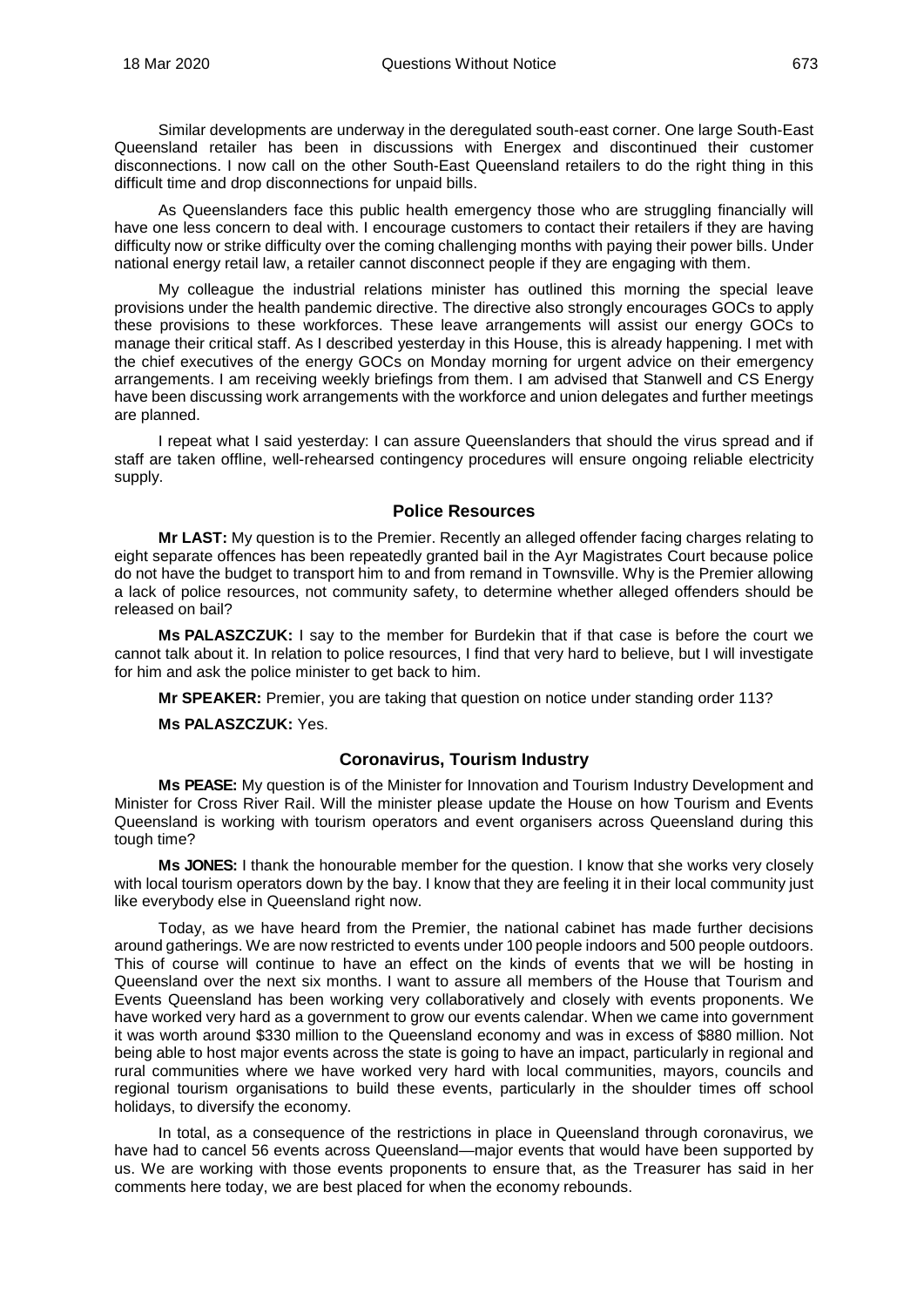There unfortunately will be around 56 major events in Queensland already that have had to cancel because of coronavirus, but we are working with those proponents to ensure that if their event cannot go ahead this year we will be able to stage those events next year. What we want to minimise through our events management program is not being able to have these events next year when hopefully the economy is back up and running and the restrictions put in place by the national cabinet are lifted.

We are making a two-pronged attack as a government. As we have heard this morning, the Queensland government was the first government in Australia to implement support for the tourism industry, and indeed industry, across this state. We took action when nobody else in the country did. In addition to that, we have been listening to local business and have implemented further measures to support them in regard to cash flow and outgoing costs during this tough time. We will continue to work with them shoulder to shoulder to ensure that we are as best placed as we can be. In light of the comments by the Prime Minister today, we will work with small business operators, our tourism operators and our industry to keep people in work. Our focus is to keep as many Queenslanders in jobs during these tough times—

**Mr Minnikin:** Mr Speaker—

**Ms JONES:**—so we can rebound.

**Mr SPEAKER:** The minister's time has expired. Member, please wait to seek the call when time has expired.

*(Time expired)*

#### **Redland Hospital, Intensive Care Unit**

<span id="page-24-0"></span>**Mr MINNIKIN:** My question is to the Premier. Despite repeated calls from the intensive care unit, there are still no ICU beds at Redland Hospital. Will the Premier advise what is the government's plan for Redlanders who catch coronavirus once Brisbane and Logan hospitals reach full capacity?

**Ms PALASZCZUK:** I thank the member for that very important question. Mr Speaker, as you know, our hospitals are gearing up. The measures that we have put in place mean that we will be able to deal with as many people as we can. That is not to say that we will be able to deal with everyone. I want everyone to be very clear about that. That is why we are taking these measures now—these strong measures about protecting our most vulnerable.

Let me also put on the record that the former government slashed health in this state. That is not a laughing matter.

**Mr Mander:** Who's laughing?

**Ms PALASZCZUK:** Exactly.

**Ms Grace:** We heard it. They did. There were sniggers.

**Mrs Frecklington:** And the Premier has been the Premier for five years!

**Ms PALASZCZUK:** Thank you. Yes, Leader of the Opposition. I have been the proud Premier of this state for five years restoring frontline services across Queensland. The LNP cut 306 staff from hospitals in the Cairns and Hinterland Hospital and Health Service; 197 health staff from hospitals in Central Queensland; health staff from hospitals in Central West; 116 health staff from Darling Downs hospitals; 52 health staff from the Gold Coast and Robina hospitals; 32 health staff from Mackay hospitals; 1,431 health staff from Metro North hospitals; 195 health staff from Metro South hospitals; 14 health staff from North West hospitals; 55 health staff from South West hospitals; 80 health staff from Sunshine Coast hospitals; 397 health staff from Townsville hospitals; 124 health staff from West Moreton hospitals; and 345 health staff from Wide Bay hospitals.

**Mr MINNIKIN:** Mr Speaker, I rise to a point of order on relevance. The question was geared very much towards what Redland people will be doing, not a diatribe in relation to past history—relevance.

**Government members** interjected.

**Mr SPEAKER:** Order! Thank you, members. Premier, under standing order 118(b), I ask that you come back to the question asked.

**Ms PALASZCZUK:** The relevance is that our health system was decimated under the LNP—and thank God we have a fighting chance now. We have extra doctors and nurses. We are doubling our capacity, getting our theatres ready and getting our ICUs ready. We are spending \$20 million trying to get some of our elective operations done after hours. That is our record. I am proud of the health professionals who are going to be on the front line as we battle coronavirus.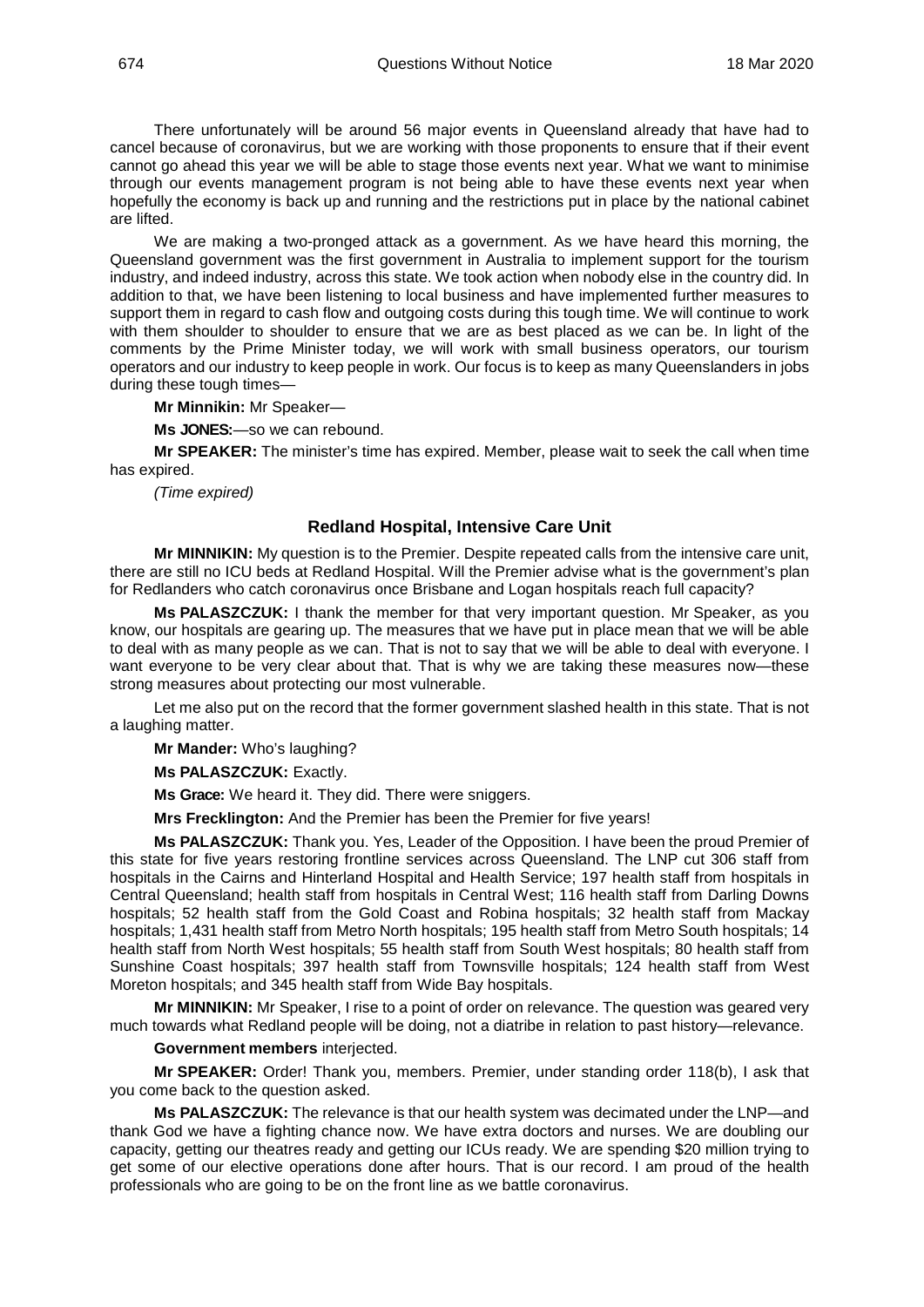## **Coronavirus, Public Transport**

<span id="page-25-0"></span>**Ms PUGH:** My question is of the Minister for Transport and Main Roads. Can the minister provide the House with the latest travel advice for commuters catching public transport in the context of efforts to contain COVID-19?

**Mr BAILEY:** Today public transport services are running as scheduled throughout Queensland. We are following the best advice available from Queensland Health and from federal health authorities. Current advice says that there is no need to reduce public transport services. We will continue to seek up-to-date advice from health authorities and act on that advice as it comes. This is a dynamic situation. Advice can change at short notice, and we are ready to act quickly if it does. We have been planning for this since we first became aware of the potential impacts of the pandemic. I have directed Queensland Rail and TransLink to increase their cleaning programs.

More cleaning staff have been recruited to disinfect trains, trams, buses and ferries every day in South-East Queensland. This includes antibacterial cleaning of handles, seats and doors on trains whenever they enter a depot. Services at stations, including handrails and lift buttons, are also being cleaned. TransLink is also working with its delivery partners to develop reduced timetables in the event of school closures, public travel restrictions or Transport staff shortages should we have to if events bring those forward. Our planning includes measures to protect drivers and other transport workers who are critical to helping us deliver these public services. Queenslanders should have confidence that we are making decisions on the best advice available including regular liaison at a national level with the Commonwealth.

If changes to public transport services are needed at some time in the future, we will communicate those changes as soon as possible through the TransLink website, MyTransLink app and social media. Health and safety must be everyone's priority as we work together to contain the spread of COVID-19. Commuters should practise good hygiene, wash and sanitise their hands regularly, and limit personal contact where possible. If a commuter is sick or showing any symptoms of illness they should stay at home and avoid public spaces. If possible, travelling on public transport at off-peak times is an option if commuters wish to increase their social distance from others.

On behalf of the government I sincerely thank all of our transport workers, who are ensuring that these essential services continue to run through this difficult time. I also thank all commuters who are prioritising health and safety when they travel. Every single Queenslander must stand together in this, the fight of our lives. We will reduce the impacts of this pandemic if we all look out for each other, take precautionary measures as recommended by health authorities and support each other through this.

## **Coronavirus, Economic Response**

<span id="page-25-1"></span>**Mr POWELL:** My question is to the Premier. In response to the coronavirus economic emergency, the Western Australian Labor government has announced a \$607 million stimulus package, including freezing all household fees and charges including electricity, water and car registration. Will the Palaszczuk government match WA Labor's package to address the economic emergency here in Queensland?

**Ms PALASZCZUK:** I thank the member for the question. Of course our cabinet will be discussing a whole range of issues and we will make announcements as the days, weeks and months progress.

## **Coronavirus, Sport**

<span id="page-25-2"></span>**Mr RUSSO:** My question is of the Minister for Housing and Public Works, Minister for Digital Technology and Minister for Sport. Will the minister please update the House on how the minister's department is keeping Queenslanders safe in the context of COVID-19 and how he is supporting the sporting industry from major sporting codes to local grassroots organisations?

**Mr de BRENNI:** I thank the member for the question. Queenslanders are a tough breed. Whether it is flood, cyclone or bushfire, we rally together and support one another to get through it, and that is exactly the way Queenslanders are approaching coronavirus. Alongside the Premier and Minister for Health, we are taking the advice of the experts on the best way to support vulnerable Queenslanders. Before I turn to the matter of sport I will just mention housing.

Our government will act to sustain social housing tenancies in cases where a tenant cannot pay rent due to the impacts of coronavirus, and we will not include stimulus or safety net measures in income or rent calculations. I can inform the House that our staff have commenced telephone outreach to our vulnerable tenants. We are meeting homelessness service providers regularly and can confirm they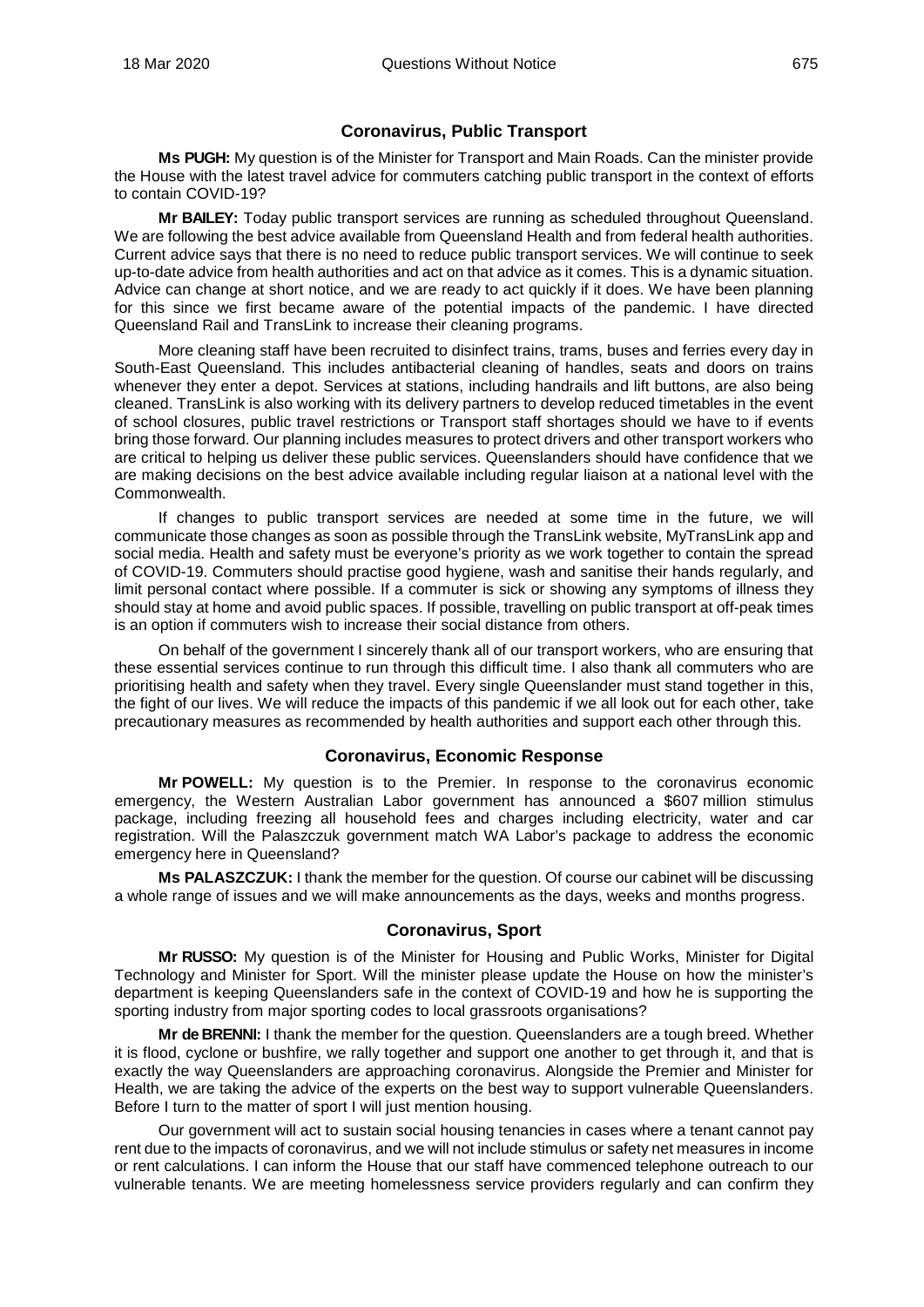are prioritising the needs of those Queenslanders who are most susceptible to the virus. In partnership with the community sector, we are steadfastly focused on continuing to provide essential services to Queenslanders. Good housing is essential to good health. That is why we are building more homes and that program is continuing. That is why we are bringing in minimum standards for rental properties, and it as also why we are working incredibly hard to reduce overcrowding in Aboriginal and Torres Strait Islander communities.

In relation to sport, with the updated advice around public gatherings our government is working with state sporting organisations and stadium hirers on how we can support clubs and codes. I can inform the House that Stadiums Queensland met with clubs yesterday to consult and agree on a path forward. I have asked peak sports body QSport and peak recreational body Outdoors Queensland to support their members to work through all of the issues with which they are confronted. I can advise that the Palaszczuk government will provide additional resources to QSport through my department and Outdoors Queensland to enable support for alternative and appropriate activity in accordance with the rules set out by the national cabinet.

In relation to the Queensland Academy of Sport and our Olympic athletes, I can inform the House that the academy is taking this virus incredibly seriously. I can advise that QAS training facilities are not open to anybody anymore except for athletes and their accredited coaches and staff. Athletes returning from overseas must self-isolate for two weeks to protect the Queensland community and other athletes.

Finally, in relation to community sport, parents are inquiring about finances relating to club fees already paid. As Minister for Sport, I meet with local sporting clubs across the state almost every day. I know they are there solely for the benefit of kids and families, so I have every confidence that financial issues will be resolved fairly. In the long term, we will also make sure there is a plan to support children and all Queenslanders to get back into sport and recreation again once the time is right—

*(Time expired)*

#### **Coronavirus, Economic Response**

<span id="page-26-0"></span>**Mr LANGBROEK:** My question without notice is to the Premier. The Tasmanian government's plan to deal with the coronavirus economic emergency is a stimulus package of \$420 million, including payments to individuals and families—not loans—to support them when they cannot work during self-isolation. Will the Premier match, as soon as possible, the Tasmanian government's support package, or why doesn't the Labor government believe that Queenslanders deserve the best support in the country?

**Mr SPEAKER:** The period for question time has expired.

## <span id="page-26-1"></span>**MOTION**

## **Order of Business**

<span id="page-26-2"></span>≌. **[Hon. YM](http://www.parliament.qld.gov.au/docs/find.aspx?id=0Mba20200318_115438) D'ATH** (Redcliffe—ALP) (Leader of the House) (11.55 am), by leave, without notice: I move—

That this day's sitting of the House be suspended until the Speaker, after consultation with the government, directs that the bells be rung.

As we have heard throughout this and the past few weeks, we are not in a situation of 'business as usual'. We are in unprecedented times that require an unprecedented response. Over the last 24 hours I have been in contact with other leaders of the house and managers of opposition business in Victoria and the federal parliament to ascertain how they are managing their parliaments going forward. As we have heard this morning, the Prime Minister acknowledged it is important that we have cooperation across all states and that we have consistency from the premiers and the Prime Minister about how we deal with and act on the advice we have been given in relation to issues such as social distancing and how we respond to this emergency crisis.

I acknowledged yesterday the cooperation of the Manager of Opposition Business, but we believe it is important that this House concentrates on what it is absolutely essential to do to address and respond to this health emergency. That is what the people of Queensland expect us to do. There are a number of matters here, and one is social distancing. Right now we are not fully practising the advice we are giving the broader public. Because of this beautiful historic building and this chamber, we are very much restricted in the space in which we can do business and the number of members in parliament this week. I acknowledge the efforts of the Clerk in relation to reducing the number of staff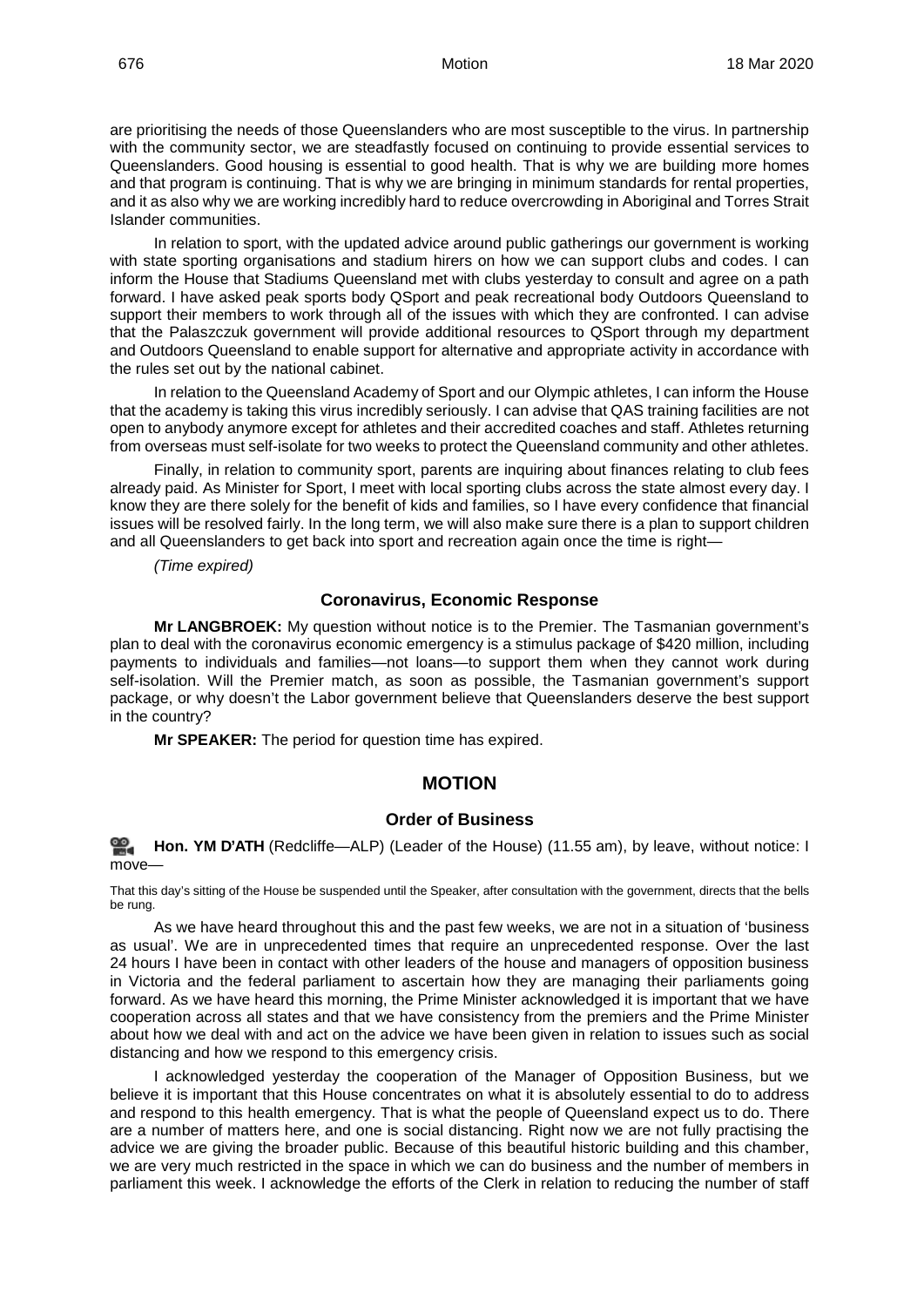in the parliamentary precinct to reduce risk, but the reality is that we are not fully complying with this advice. We must lead by example and follow this advice, and that means changes in the way we are doing business.

We must also acknowledge that it is not business as usual, and those matters in this parliament that it is not absolutely essential to deal with should be adjourned and dealt with at a later time. The government needs to make sure that every single minister is doing what they have to do every moment of the day to respond to this health emergency and that they have the ability to do that—not necessarily sitting here debating stuff that is not of an emergent nature. We also need to ensure that members are not being put at unnecessary risk.

There is going to be disruption. Every single business is feeling disruption. Out of necessity we are going to have disruption to this chamber and the way the parliament operates. We have to be realistic and we have to be responsible in the way we respond. Today I understand that Victoria will move a motion to suspend all non-government business and only deal with absolutely essential government matters in relation to the health emergency.

There is full bipartisan support and agreement between the Morrison government and the Labor opposition in the federal parliament to suspend all non-government work. There is mass pairing to ensure the minimum numbers required in Canberra. They have agreed on a list of urgent bills. They have agreed that the only members required in the chamber to speak on those bills are the minister and relevant shadow ministers. Where possible, they will cognate debates and suspend the parliament the moment that important legislation is dealt with while awaiting Senate outcomes.

I respect the Manager of Opposition Business also following the lead of the federal government and federal Labor opposition in question time today by providing a list of the ministers required to be in the chamber. There will be no quorum calls or procedural motions. This is bipartisan agreement in terms of how the federal parliament will operate next week. This is showing leadership to the people of Queensland. That is what they expect from us.

Let us recognise that right now the government and its ministers have a lot of important work to do to respond to this health emergency, that we need to keep everyone in this parliament precinct safe and following the health advice. To do that, we propose to suspend business and come back to deal with an emergency health bill that will have a number of elements in it from various ministers. I understand that those ministers, including Minister Hinchcliffe and I, have provided briefings to shadow ministers on these matters. This is not about catching anyone out. This is an important piece of legislation. We are providing briefings so that we can let the opposition know what needs to occur to ensure the supply of items in our shops and how to respond across various issues such as local elections and further health initiatives.

I appreciate that the opposition would like to see non-government time proceed and that its members think that is important to Queensland's democracy. I do not argue that in a normal circumstance that is a very important part of our democratic system. We have ensured that question time continued yesterday and today, because we respect the opposition's right to hold the government to account and to ask the important questions in relation to its response on this health emergency, but let us also acknowledge that the only work this chamber should do is in response to that health emergency. We should not put ourselves in a position going forward where we do not follow that health advice as we should.

We are seeking to suspend sittings. We hope to come back later this evening or this afternoon with that bill. We ask for the opposition's support and cooperation in proposing that only ministers and relevant shadow ministers speak to that bill. We have limited the number of members in this chamber so that we follow the health advice on social distancing principles outlined by the Chief Health Officer, the national Chief Health Officer, the Prime Minister and the Premier of this state. I do really request that the opposition considers and supports the government's motion in regard to suspension.

쓺. **Mr [BLEIJIE](http://www.parliament.qld.gov.au/docs/find.aspx?id=0Mba20200318_120226)** (Kawana—LNP) (12.03 pm): I can advise the Leader of the House and parliament that, having just considered this request, I do not support it. I do not support the suspension of parliament, because this parliament is here to hold this government to account. This parliament is here to ensure that the Treasurer answers questions about why there is not a proper economic stimulus package for the people of Queensland. Right around Queensland as we speak, people are at work, having coffees in cafes and acknowledging the federal government's rule with respect to social distancing and 1.5 metres. Why are we saying to the people of Queensland that they ought to live their normal lives as much as possible with respect to going to work but that parliament is a different story because Labor members of parliament think they are a special breed of Queenslanders to whom special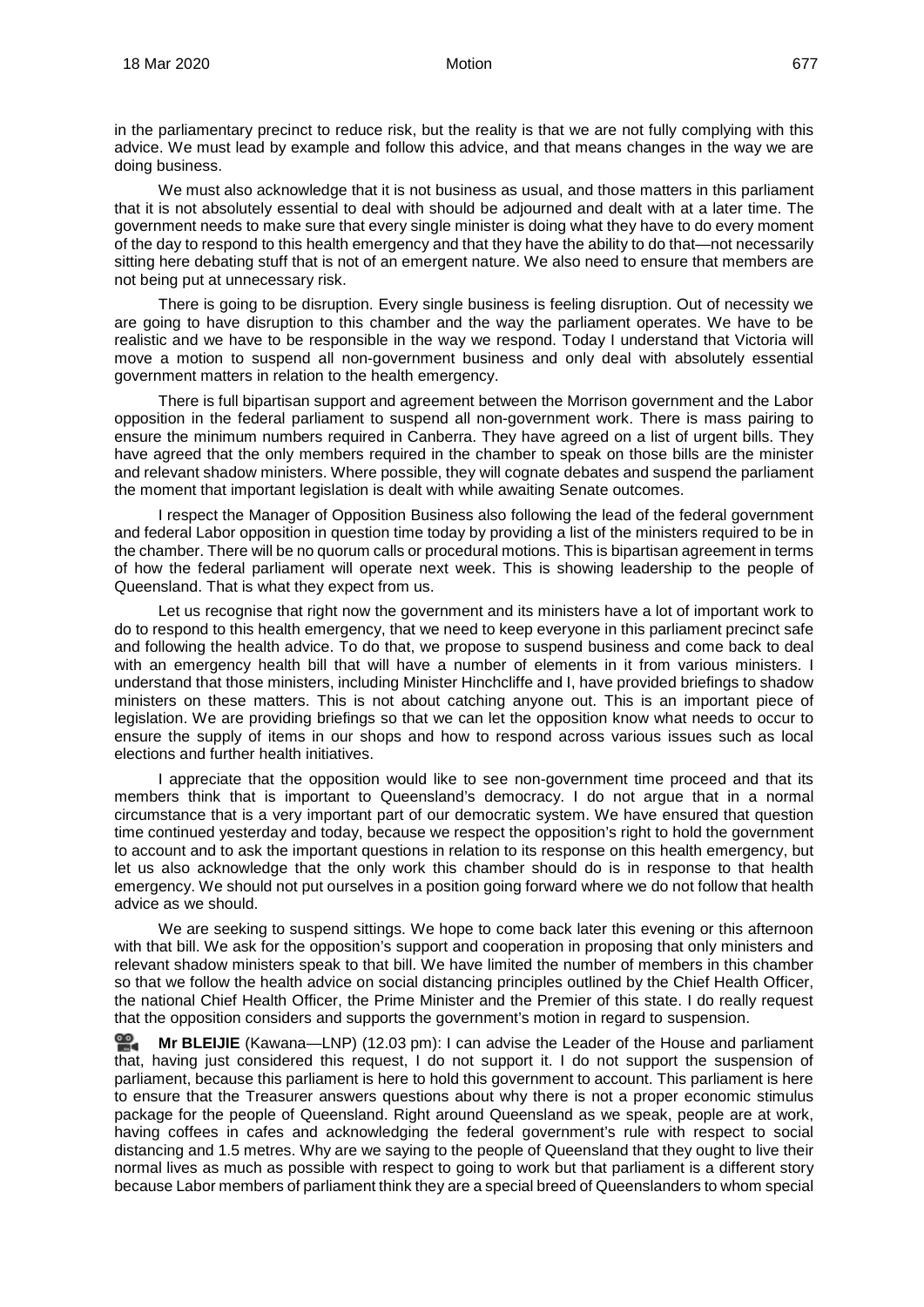rules should apply? It is not the case. Both chief health officers—of Queensland and the Commonwealth—said that life can go on, other than the measures mentioned today in terms of 100 people in an inside venue or 500 at an outside venue. The advice was that if you are symptomatic of COVID-19 you ought not go to work.

Mr Speaker, leading into the parliamentary sitting, you instituted some very good advice earlier this week and last that if members of parliament were symptomatic of COVID-19 they ought not be here this week. We followed that rule. We had nearly a whole day's sitting yesterday. We adjourned a little early. We had non-government business. Did the world come crashing down around us? No. Parliament went on, because parliament is important. Yes, as the Leader of the House says, the federal parliament is doing some things next week. Let us deal with this week and with the here and now. Today, businesses in our local communities across Queensland have laid off people because they cannot afford them. Businesses are wondering whether tomorrow they can open their doors. What they asked local representatives to make the Labor government aware of is that they are not happy with the government's current economic stimulus package. We should be debating those issues this week. Tomorrow in non-government business we should hold the government to account.

The Leader of the Opposition was about to introduce an important bill dealing with domestic violence. Even though we have the crisis of COVID-19, the wheels of government keep turning in Queensland—and they must keep turning. Ministers still have responsibilities. In ministerial statements this morning, some ministers did not talk about COVID-19 but about portfolio matters, as should be the case. The wheels of government, the business of government, goes on.

My other point to the Leader of the House in regard to this highly anticipated bill concerning COVID-19 is that all morning government members highlighted how quick they were to deal with this issue. We still have not seen a bill in the House in terms of how the Labor government will fix these issues or provide solutions. We heard that shadow ministers have been briefed. Removing the ability of non-government members to draw attention to these issues in the House is disrespectful to members and gives the government an easy out on other issues. For instance, there is a youth detention centre in crisis, in riot, as we speak. Is the government telling us that we should just ignore these issues? Should we not draw to the House's attention that currently a riot is happening in a youth detention centre in Queensland? No.

The government wishes that all these other matters not be debated or heard of this week in parliament, but that is not the case. It is the opposition's job to hold this government to account. It is the opposition's job to ensure that it holds the government to account in its response to COVID-19 and, in many aspects, for its lack of response compared to eight other state jurisdictions and the Commonwealth government. This morning, we heard of the New South Wales government's \$2.4 billion economic stimulus package for its businesses and the people of New South Wales. All this government has offered is a loan that people must pay back and the deferral of a tax which in six months will end up being a double tax. The government does not want to debate these issues. This morning I heard from pubs, clubs and construction companies. I heard of weddings being cancelled—my grandfather's 90th birthday just got cancelled—and of DJs, the entertainment industry and restaurants cancelling events.

The wheels of government continue and must continue to turn. The parliament is what holds the government to account and what ensures the people understand if the government is not doing a good job. In the past five years we have seen so much arrogance in this House from this government cutting down hours, opposition time and debate time. When I talk about opposition I include crossbench members. This takes it to a whole new level.

Yesterday we finished debating the resources bill. We put measures in place for social distancing. If Queenslanders can do it, we can do it—and we did it yesterday without any great fanfare.

**Mrs D'Ath:** Are we practising 1½ metres right now?

**Mr BLEIJIE:** I take the interjection. I told the Leader of the House this morning that we will sit apart instead of using every chair. We can do it. We can implement those measures. We can double our efforts in terms of social distancing. That does not mean that we cannot introduce the domestic violence legislation the opposition leader was about to introduce and now will not have the opportunity to do. That does not mean that we cannot talk about the riot happening in the youth detention centre at the moment.

**Mrs D'Ath** interjected.

**Mr SPEAKER:** The Leader of the House will cease her interjections.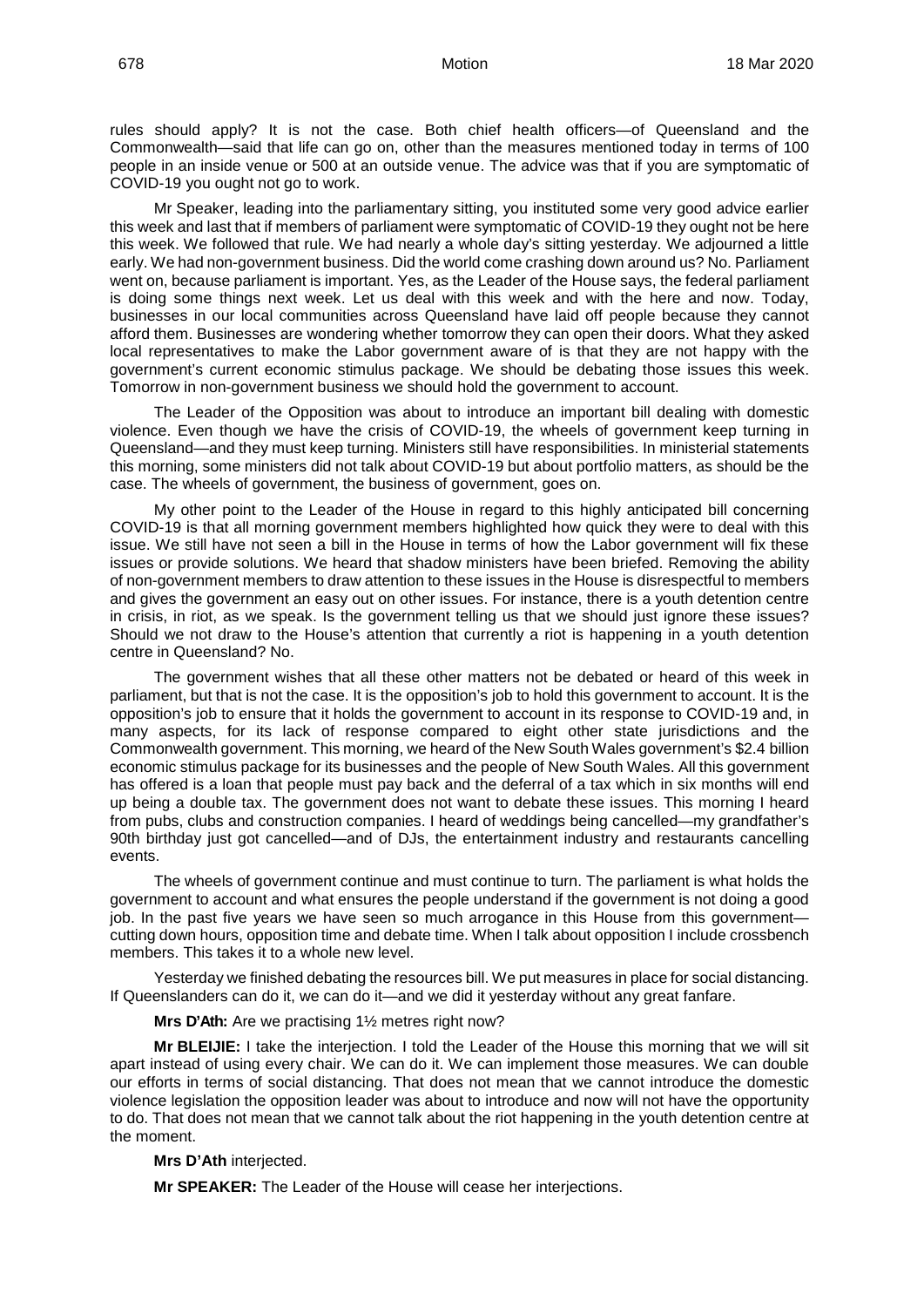**Mr BLEIJIE:** That does not mean that we should not debate the crime crisis that is happening right across Queensland. What I fear most is that when we suspend and reconvene to debate the health bills, whenever they come in—we will probably debate them tomorrow—

#### **Honourable members** interjected.

**Mr SPEAKER:** The Leader of the House and the Leader of the Opposition will cease their interjections.

**Mr BLEIJIE:** What I fear most after today is where this will go. Will we even come back? When is parliament sitting next? Will we come back? What about the budget—supply, public servants and their jobs? What is happening? This morning the Premier urged all employers to 'do the right thing'. I say to the Premier: there will not be any employers able to do the right thing if they have to close their businesses down because of the lack of economic stimulus and support this Palaszczuk Labor government is giving to our businesses.

How is it that across the country the federal government has given \$17.2 billion as a start and the New South Wales, Tasmanian and Western Australian governments are giving support to local small businesses, but the most this state government offers is a loan to be repaid and a deferral of tax to be paid—double in six months time? That is not support. Businesses are putting people off today. The only thing that stands between the community and the Labor government is the opposition and this parliament. That is why I do not support suspending the parliament.

We can institute social distancing, as we are advising Queenslanders to do, without stopping work. The wheels of government do not stop and should not stop turning. We should be doing everything we can this week to make sure that by Friday of this week small businesses can still open their doors.

≌. **[Hon. YM](http://www.parliament.qld.gov.au/docs/find.aspx?id=0Mba20200318_121236) D'ATH** (Redcliffe—ALP) (Leader of the House) (12.13 pm): In accordance with standing order 88, I move—

That the question be now put.

**Mr SPEAKER:** In accordance with the temporary sessional orders, the bells will be rung for one minute.

Division: Question put—That the question be now put.

#### <span id="page-29-0"></span>**AYES, 42:**

**ALP, 42—**Bailey, Brown, Butcher, Crawford, D'Ath, de Brenni, Dick, Enoch, Farmer, Fentiman, Furner, Gilbert, Grace, Harper, Healy, Hinchliffe, Howard, Jones, Kelly, King, Lauga, Linard, Lui, Lynham, Madden, McMahon, McMillan, Mellish, Miles, Mullen, B. O'Rourke, Palaszczuk, Pease, Pugh, Richards, Russo, Ryan, Saunders, Scanlon, Stewart, Trad, Whiting.

#### **NOES, 34:**

**LNP, 33—**Batt, Bennett, Bleijie, Boothman, Boyce, Crandon, Crisafulli, Frecklington, Hart, Hunt, Janetzki, Krause, Langbroek, Last, Leahy, Lister, Mander, McArdle, McDonald, Mickelberg, Millar, Minnikin, Molhoek, Nicholls, O'Connor, Perrett, Powell, Rowan, Simpson, Sorensen, Watts, Weir, Wilson.

**NQF, 1—**Costigan.

Pairs: Boyd, Robinson; C. O'Rourke, Purdie; Pegg, Stevens; Power, Bates.

<span id="page-29-1"></span>Resolved in the affirmative.

Division: Question put—That the motion be agreed to.

#### <span id="page-29-2"></span>**AYES, 42:**

**ALP, 42—**Bailey, Brown, Butcher, Crawford, D'Ath, de Brenni, Dick, Enoch, Farmer, Fentiman, Furner, Gilbert, Grace, Harper, Healy, Hinchliffe, Howard, Jones, Kelly, King, Lauga, Linard, Lui, Lynham, Madden, McMahon, McMillan, Mellish, Miles, Mullen, B. O'Rourke, Palaszczuk, Pease, Pugh, Richards, Russo, Ryan, Saunders, Scanlon, Stewart, Trad, Whiting.

#### **NOES, 34:**

**LNP, 33—**Batt, Bennett, Bleijie, Boothman, Boyce, Crandon, Crisafulli, Frecklington, Hart, Hunt, Janetzki, Krause, Langbroek, Last, Leahy, Lister, Mander, McArdle, McDonald, Mickelberg, Millar, Minnikin, Molhoek, Nicholls, O'Connor, Perrett, Powell, Rowan, Simpson, Sorensen, Watts, Weir, Wilson.

#### **NQF, 1—**Costigan.

Pairs: Boyd, Robinson; C. O'Rourke, Purdie; Pegg, Stevens; Power, Bates.

#### <span id="page-29-3"></span>Resolved in the affirmative.

Sitting suspended from 12.18 pm to 7.15 pm.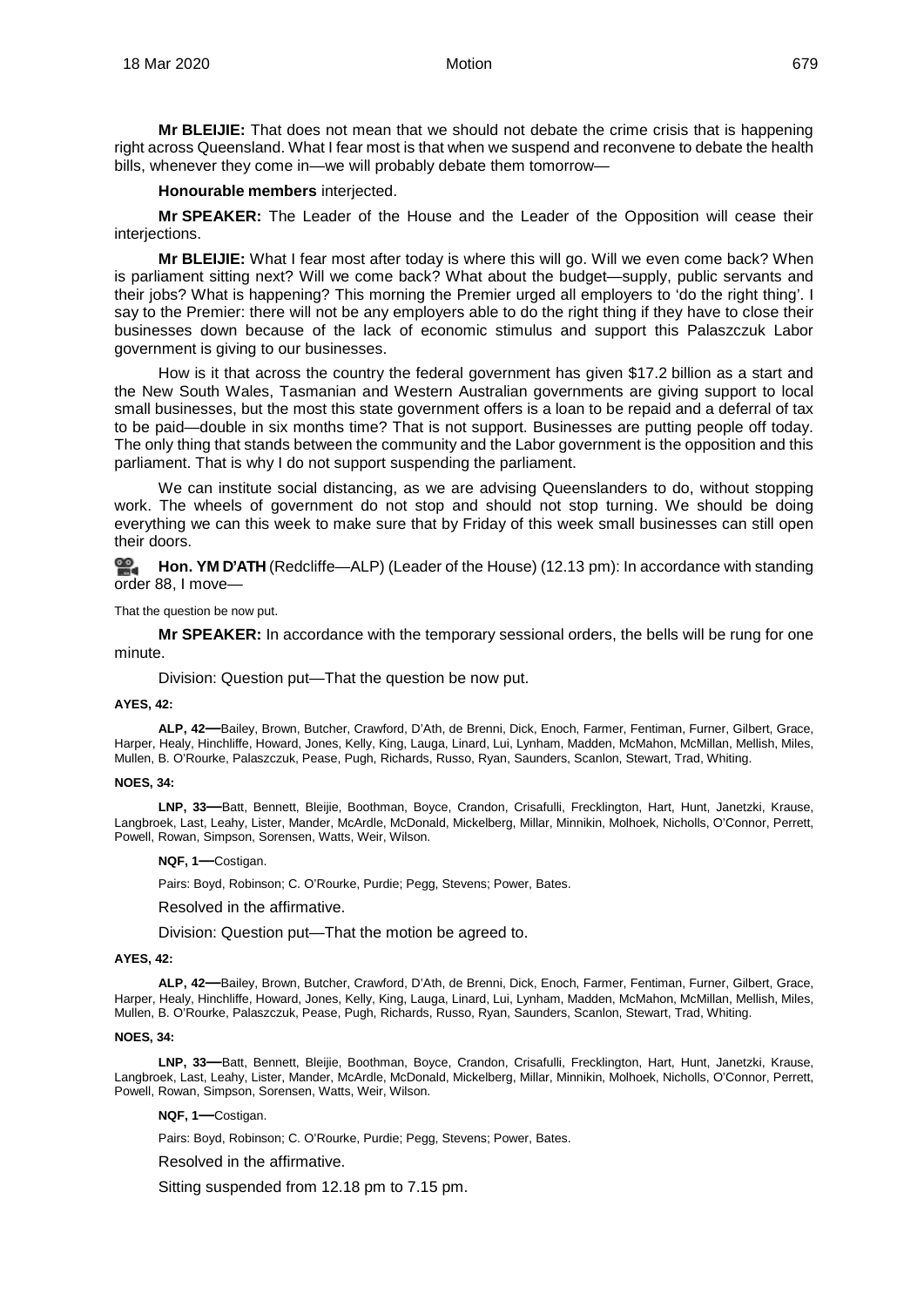## <span id="page-30-0"></span>**SPEAKER'S STATEMENT**

## <span id="page-30-1"></span>**Public Health and Other Legislation (Public Health Emergency) Amendment Bill**

≌. **Mr [SPEAKER:](http://www.parliament.qld.gov.au/docs/find.aspx?id=0Mba20200318_191523)** Honourable members, the Clerk, at the request of the Leader of the House, has sent to each of you an electronic PDF copy of the Public Health and Other Legislation (Public Health Emergency) Amendment Bill that will be introduced shortly. I understand that hard copy production of the bill for a full supply would have taken almost three hours, so an electronic copy has been sent in advance and limited hard copies will be produced for relevant shadow ministers.

## **MOTION**

## **Order of Business**

<span id="page-30-3"></span><span id="page-30-2"></span>**[Hon. YM](http://www.parliament.qld.gov.au/docs/find.aspx?id=0Mba20200318_191548) D'ATH** (Redcliffe—ALP) (Leader of the House) (7.15 pm), by leave, without notice: I move—

That notwithstanding anything in standing or sessional orders, the order of business for the remainder of this day's sitting be government business until adjournment moved with no adjournment debate or statements.

Question put—That the motion be agreed to.

Motion agreed to.

## <span id="page-30-4"></span>**PUBLIC HEALTH AND OTHER LEGISLATION (PUBLIC HEALTH EMERGENCY) AMENDMENT BILL**

#### **Introduction**

<span id="page-30-5"></span>**[Hon. SJ MILES](http://www.parliament.qld.gov.au/docs/find.aspx?id=0Mba20200318_191618)** (Murrumba—ALP) (Minister for Health and Minister for Ambulance Services) (7.16 pm): I present a bill for an act to amend the City of Brisbane Act 2010, the Constitution of Queensland 2001, the Economic Development Act 2012, the Electoral Act 1992, the Local Government Act 2009, the Local Government (Dissolution of Ipswich City Council) Act 2018, the Local Government Electoral Act 2011, the Local Government Regulation 2012, the Planning Act 2016, the Public Health Act 2005 and the State Penalties and Enforcement Regulation 2014 for particular purposes. I table the bill, the explanatory notes and a statement of compatibility with human rights. I nominate the Health, Communities, Disability Services and Domestic and Family Violence Prevention Committee to consider the bill.

<span id="page-30-6"></span>*Tabled paper*: Public Health and Other Legislation (Public Health Emergency) Amendment Bill 2020 [\[441\].](http://www.parliament.qld.gov.au/docs/find.aspx?id=5620T441)

<span id="page-30-7"></span>*Tabled paper*: Public Health and Other Legislation (Public Health Emergency) Amendment Bill 2020, explanatory notes [\[442\]](http://www.parliament.qld.gov.au/docs/find.aspx?id=5620T442).

<span id="page-30-8"></span>*Tabled paper*: Public Health and Other Legislation (Public Health Emergency) Amendment Bill 2020, statement of compatibility with human rights [\[443\].](http://www.parliament.qld.gov.au/docs/find.aspx?id=5620T443)

After outlining the contents of the bill, I will move that the bill be declared urgent. The novel coronavirus, or COVID-19, presents a significant risk to the health and wellbeing of Queenslanders, particularly the most vulnerable in our community. It also proposes unique challenges for our society. It will have a profound effect on our economy. It will affect the lives of many Queenslanders. We will be asked to quarantine or self-isolate. We will need to follow the advice and guidance of health experts, particularly our Chief Health Officer, and we will need to be there for the fallout on our businesses and industry.

In an environment of saturation news and social media coverage, Queenslanders young and old are understandably concerned. I want to reassure them that we are well prepared to meet the challenge ahead. On 29 January this year I declared a public health emergency under the Public Health Act 2005 in relation to the developing situation. This enabled emergency powers to be exercised to help contain the spread of COVID-19 in Queensland. On 6 February, this House enacted legislation to ensure that the declared public health emergency could be extended by regulation for a period of up to 90 days. On 13 March 2020, the Prime Minister announced that gatherings of more than 500 people should be cancelled from 16 March 2020.

Today, the Commonwealth issued the Biosecurity (Human Biosecurity Emergency) (Human Coronavirus with Pandemic Potential) Declaration 2020. This declaration enables the federal health minister to determine emergency requirements or give directions in accordance with the Commonwealth Biosecurity Act for a period up to three months. The federal government has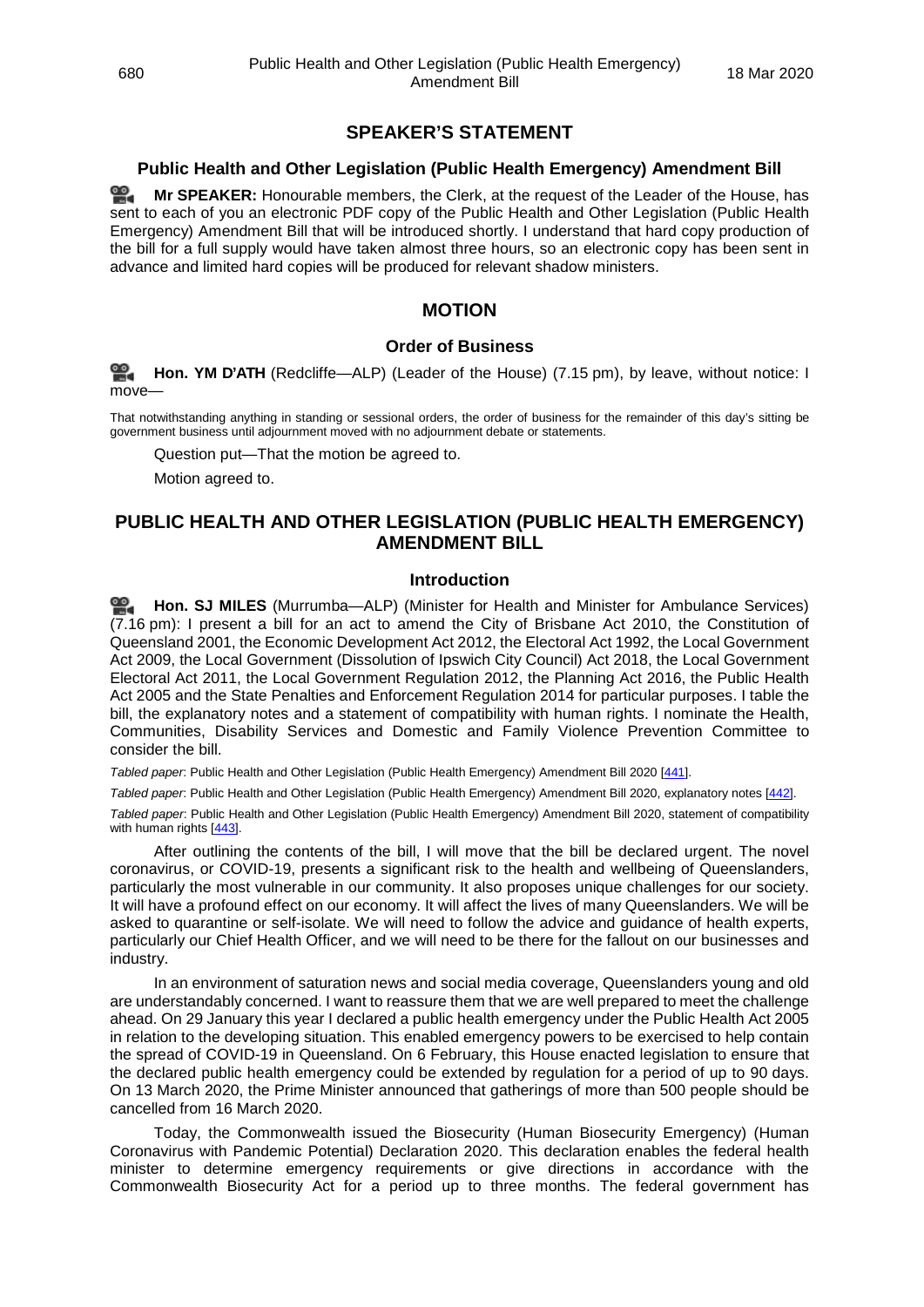announced a ban on non-essential gatherings of 100 people in indoor areas. This does not include public transport, medical facilities and courts. Shopping centres and supermarkets are also considered essential and therefore not subject to the ban. In aged-care facilities, visitors and staff who have returned from overseas in the last 14 days, have made contact with a confirmed case or are symptomatic or are not vaccinated against flu after 1 May 2020 will not be permitted to enter a facility. States and territories will give effect to these bans and restrictions through local legislation and orders and may add to these bans in response to local circumstances.

The COVID-19 situation will continue to move very quickly. This bill will provide clear powers for the Chief Health Officer to give a public health declaration to assist in containing or responding to the spread of COVID-19 within the community—for example, by banning non-essential mass gatherings and closing or restricting access to facilities. The Chief Health Officer may issue new directions as the situation evolves.

We know that the people most vulnerable to COVID-19 are older Queenslanders, particularly our frail and aged residents living in residential aged-care facilities. This amendment bill ensures Queensland has the clear legislative authority necessary to keep all vulnerable Queenslanders safe. The bill will also enable emergency officers appointed under the Public Health Act to give a direction to an individual, entity or person. The bill amends the emergency powers that can be exercised by emergency officers to make it clear that they can require persons to self-isolate for a period of up to 14 days, whether or not the person has symptoms of COVID-19 or has come into contact with a suspected case.

The amendments to the Public Health Act only create new powers in relation to the COVID-19 public health emergency. They do not apply to other situations. Given the need for these amendments to progress urgently, and acknowledging that the powers it provides are broad, the bill includes a sunset clause so that new provisions expire 12 months after they commence.

The level of work that our emergency officers and public health units are doing in response to COVID-19 is unprecedented. Governments around Australia are providing industry assistance and economic stimulus in response to the outbreak to support the public and businesses. The bill also amends the Public Health Act to provide that the compensation provisions that ordinarily apply to the exercise of emergency powers will not apply in relation to COVID-19. The compensation provisions were never intended to be used for large-scale cancellations of events or the closure of businesses in these circumstances. Instead, targeted measures are required.

The Queensland government has moved quickly to provide immediate support for those Queensland businesses facing the most direct challenges to get through this crisis. Earlier this year the Premier announced an initial industry recovery package. The Palaszczuk government has also introduced payroll tax relief for small and medium sized businesses impacted by coronavirus. Eligible businesses will be able to defer their payments for six months, backdated to when the travel ban started at the beginning of February. The federal government has committed to releasing an approximately \$17 billion economic stimulus package. The Queensland government will continue to work with the federal government to ensure stimulus goes where it is most needed.

I turn now to the amendments the bill makes to other portfolio legislation. The ability to hold meetings of the Executive Council by technological means has been identified as an important measure to ensure that the business of government can continue throughout the COVID-19 pandemic. This bill will amend the Constitution of Queensland 2001 to provide that a meeting of the Executive Council may be held using any technological means such as teleconferencing or videoconferencing.

I turn now to amendments to the local government legislation. The local government elections are scheduled for 28 March 2020. As the Minister for Local Government informed the House on Tuesday, the government must be nimble in an evolving situation and provide for all the options we need in relation to local government elections if things change. Given the unprecedented health emergency facing Queensland and the nation, flexibility may be required in relation to the election date and the processes surrounding the election.

The key policy objective of the amendments is to provide flexibility, if required, in terms of the election date for the 2020 quadrennial local government election and the statutory processes surrounding the conduct of the election, to help avoid risk to the health and safety of individuals posed by a public health emergency. The measures are temporary and will only apply to the 2020 quadrennial local government election in order to minimise the public health risks associated with the public health emergency involving COVID-19.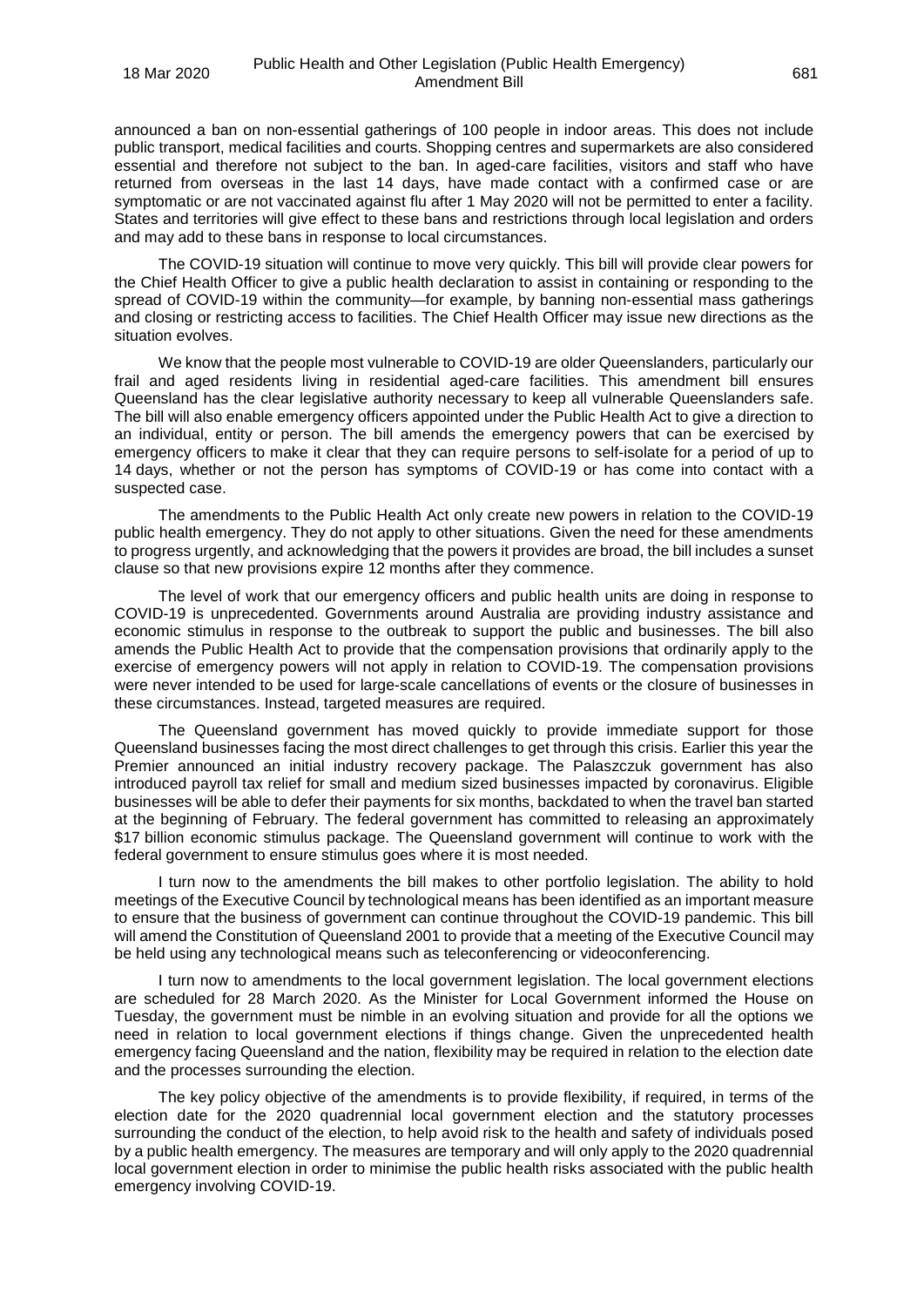The bill proposes a number of amendments to achieve the policy objectives. These amendments allow for the suspension or termination of the 2020 quadrennial local government election, if needed, and confirm the caretaker arrangements that apply during a period of suspension. They allow the time frames for the receipt of postal vote applications to be extended for certain electors. They allow flexibility in deciding if a poll is to be conducted by postal ballot. They ensure there are no barriers to appropriately qualified persons being issuing officers. They provide more flexible time frames for taking or resuming an adjourned poll. They allow the declaration of another class of electors who may cast an electronically assisted vote and for alternative voting arrangements to be made for visitor electors who are ill. They allow the Electoral Commission to give a direction about the distribution of how-to-vote cards or other election material, prohibiting a person from canvassing for votes in or near polling booths, or permitting the display of political statements inside or within six metres of the entrance to a polling booth.

They allow the making of regulations under the City of Brisbane Act 2010 or the Local Government Act 2009, if necessary, about matters not sufficiently provided for in those acts as a result of the 2020 quadrennial local government election not being held in March 2020. They allow the making of regulations under the Local Government Electoral Act 2011, if necessary, about matters not sufficiently provided for in the act to allow or facilitate the holding of the 2020 quadrennial local government election. They provide flexibility in the filling of councillor vacancies that may arise if the election is not held in March 2020. They allow for the continuation of the Ipswich City Council and Logan City Council interim administrations if the election is significantly delayed. These amendments must be considered during this sitting week to allow passage prior to 28 March 2020.

The bill will insert a new part 12A into the Electoral Act 1992, which provides specific provisions applicable to by-elections held before the next general election after commencement. The purpose of these amendments is to facilitate the holding of state by-elections in a way that helps minimise serious risks to the health and safety of persons caused by the public health emergency involving COVID-19 that Queensland is facing.

The bill contains a number of measures including allowing flexibility for the polling day for a state by-election to be postponed or the days stated in a writ for a by-election to be substituted with a later date by the Governor or Speaker, whoever issued the writ. They will allow for a poll for a by-election that is adjourned, for example, due to serious risks to the health and safety of persons at a polling booth. To minimise the public health risks that may be posed through the distribution of how-to-vote cards and other election material at polling booths, the amendments will provide flexibility to the Electoral Commission to give a direction about the distribution or display of how-to-vote cards at a polling booth. This includes prohibition if it is in the public interest, with an offence for contravening the commission's direction in this regard.

The bill introduces a regulation-making power which may be used where necessary to facilitate the holding of a state by-election in a way that helps minimise serious risks to health and safety. These amendments will allow flexibility so that the statutory and operational arrangements for by-elections can be adjusted to protect the health and safety of Queenslanders, while supporting the rights of voters in by-elections.

Urgent amendments to the Economic Development Act 2012 and the Planning Act 2016 are also included in the bill. The acts are being amended to ensure that declared businesses—for example, supermarkets and chemists—are able to operate, including restocking, 24 hours per day, seven days per week, during an event such as the COVID-19 public health emergency or other emergent situations. This is not a change to the trading hours regulated under other legislation. Rather, this gives declared businesses greater options to manage logistics, workforce and services in the best interest of its staff and communities.

Businesses will also be able to apply for and be granted a temporary-use licence to change or vary planning constraints which may prevent them from appropriately providing services in these circumstances. These changes also introduce the ability for the Minister for Planning and the minister responsible for economic development to suspend or extend any of the statutory time frames across the planning framework during an event, recognising possible impacts of COVID-19 on the workforce. This will ensure that development approval time frames under the Planning Act can be managed and do not default to a deemed approval under the current arrangements. This will also ensure that applications are not invalidated because of missed time frames. These provisions will become a permanent part of Queensland's resilient planning framework, providing flexibility to respond to not only COVID-19 but also floods, bushfires, cyclones and other disasters. However, the effect of these powers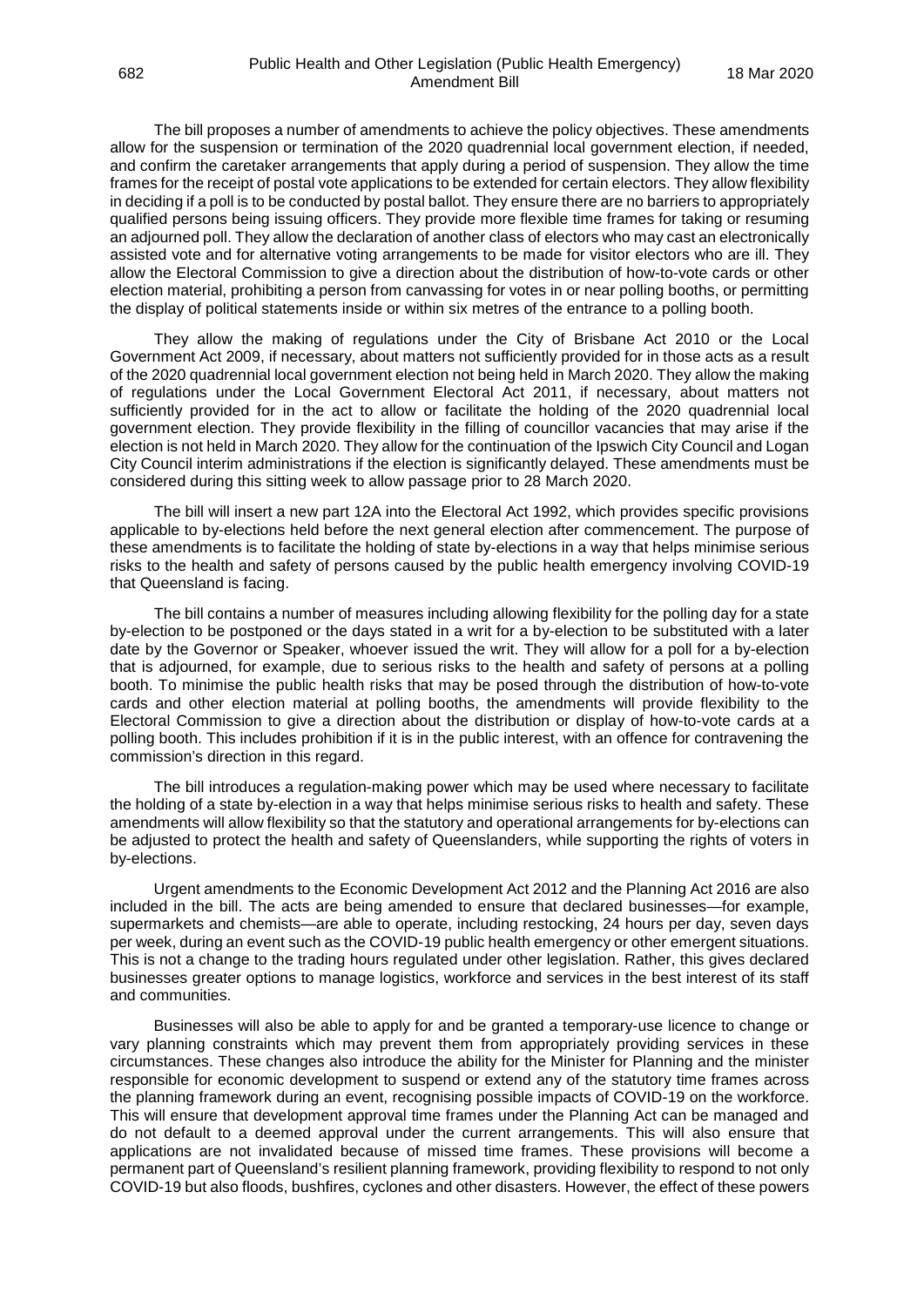is temporary and only applies where the Minister for Planning has declared an applicable event, ensuring the state government can make advance preparations and respond to an event that has taken place, is taking place or is likely to take place.

The Palaszczuk government is prepared for COVID-19. Our preparations and the dedication of so many has successfully contained the spread of the virus in Queensland so far. Our goal has been to find every suspected case, isolate and test them and, if they are positive, to provide them with the best possible care. Our efforts have delayed the start of the epidemic in Queensland. By maintaining our effort now, we can slow the spread and flatten the curve of infection. That will allow our hospitals to save more lives.

I want to thank everyone across government who is working to meet this challenge head-on, particularly our frontline health workers who are out there every day taking care of Queenslanders when they need them most. I also want to express my sincere thanks to the unsung heroes of any bill process—the team at the Office of the Queensland Parliamentary Counsel. I would particularly like to thank the Parliamentary Counsel, Tony Keyes, and drafters Claire Riethmuller, Sandra Lawson, Belinda Comino, Katy Le Roy, Ian Larwill and Melita Gardiner who have worked long hours, hard and intensively, over the past few days to ensure this bill could be introduced and debated tonight. The drafting team was ably supported by the outstanding editors, proofreaders and quality assurance checkers who also worked extremely hard to ensure the bill could be delivered quickly and accurately. Thanks to Helen Fleming, Thomas Mizanowski, Marcia Doolan, Denise Amies and Jo Pittendreigh.

Thank you to the legislation teams in the Department of the Premier and Cabinet, the Department of Justice and Attorney-General, the Department of Local Government, Racing and Multicultural Affairs and the Department of State Development, Manufacturing, Industry and Planning, and in particular the Department of Health's Legislative Policy Unit. Special thanks to Tricia Matthias, Rachel Stewart-Koster, James Liddy, Karson Mahler, Alex Ottens, Kirsten Slape and Life Ettrup for their outstanding work coordinating the preparation of this bill and ensuring the critical amendments to the Public Health Act could be developed so quickly.

I want to personally acknowledge and thank my Director-General, Dr John Wakefield, and our Chief Health Officer, Dr Jeannette Young, for their extraordinary leadership. We still have a way to go before we will be able to declare an end to this emergency, but Queenslanders can take comfort from the fact that such a remarkable group of people in Queensland Health are committed to their health and wellbeing. I commend the bill to the House.

## **First Reading**

<span id="page-33-0"></span>**Hon. SJ MILES** (Murrumba—ALP) (Minister for Health and Minister for Ambulance Services) (7.32 pm): I move—

That the bill be now read a first time.

Question put—That the bill be now read a first time.

Motion agreed to.

Bill read a first time.

## **Declared Urgent; Allocation of Time Limit Order**

<span id="page-33-1"></span><u>ൈ</u> **[Hon. SJ MILES](http://www.parliament.qld.gov.au/docs/find.aspx?id=0Mba20200318_193244)** (Murrumba—ALP) (Minister for Health and Minister for Ambulance Services) (7.32 pm), by leave, without notice: I move—

That this House—

- 1. under the provisions of standing order 137, the Public Health and Other Legislation (Public Health Emergency) Amendment Bill be declared an urgent bill and not stand referred to a committee and be considered immediately;
- 2. the following members be permitted to speak on the second reading with the nominated maximum periods of time as specified:
	- (a) Minister for Health and Minister for Ambulance Services (15 minutes);
	- (b) the Leader of the Opposition or nominee (15 minutes);
	- (c) all other members (10 minutes);
	- (d) Minister for Health and Minister for Ambulance Services in reply (10 minutes);
- 3. the total time for debate of all stages is two hours;
- 4. the bill pass through all remaining stages this day;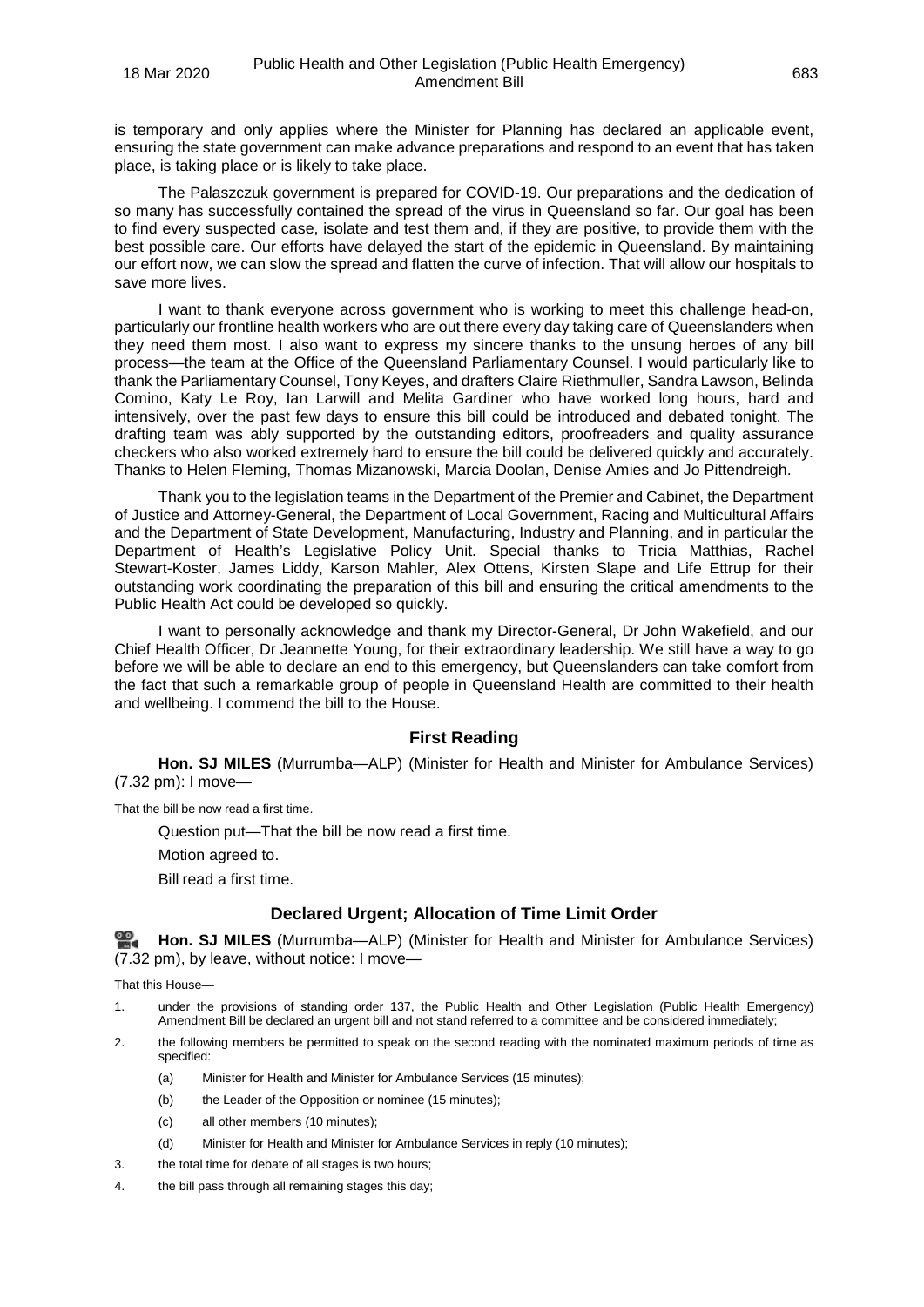5. if the bill has not been completed by the allocated time specified in (3) Mr Speaker:

- (a) shall call on the minister to table any explanatory notes to his circulated amendments, any statement of compatibility with human rights or any statement relating to an override declaration:
- (b) shall put all remaining questions necessary to either pass that stage or pass the bill without further debate;
- (c) will complete all stages required by this motion notwithstanding anything contained in standing and sessional orders.

≌. **Mr [BLEIJIE](http://www.parliament.qld.gov.au/docs/find.aspx?id=0Mba20200318_193407)** (Kawana—LNP) (7.34 pm): We have had the bill introduced now and we have had the minister move the motion for urgency, yet we have a day's sitting tomorrow. The reason the minister is declaring it urgent to be debated this evening and putting a two-hour time limit on it is that they do not want to come back to parliament tomorrow. That is the reality. We are not going to be here. They will suspend the House after this bill is debated tonight and we will not be back tomorrow. It is such an urgent but important matter that members of this House should be able to speak on it.

Every week I get up in here to talk about members' rights to speak when bills are moved urgently and there are guillotine debates and we finish early because of the new family friendly hours. The Premier said today this is a one-in-100-year event in Queensland and a crisis like we have not seen before, yet the government gives two hours to debate this bill. It is such a serious issue, yet the government wants only two hours debate, less the 15 minutes the minister has already been given, with only one hour notice from when we were provided the bill. I thank the Clerk for getting it to all members as soon as he received it from the government.

We have been waiting on and expecting this bill for two days. All of a sudden at 7.30 pm the minister introduces the bill. There is no reason why the bill could not have been sent to members tonight. Members would have had the opportunity during the night to read it—to actually read it—and work out what is in it. There are so many impacts on people right across Queensland who are pre-polling or going to voting booths in a week and a half, as well as in terms of getting their how-to-vote cards. A lot of members in this House spent two to three hours in a health briefing this afternoon. The briefing went longer than the time members will get to debate this bill. That was just the health briefing, let alone all the electoral changes and the planning changes. By my quick flick of the bill, it involves about five ministerial responsibilities.

There is no reason, none, why all members, including the crossbench, could not have had the bill overnight to have the opportunity to read it. The crossbench will not get a chance possibly to speak on this because of the two-hour time line and the condensed time line. I suspect that later in the evening the House will adjourn and we will not come back tomorrow. It is a waste of a day. We could have had a proper debate on this tomorrow. We said today—and I gave a commitment to the Leader of the House and the government—that we would work with the government to observe the 1.5-metre distance between us, we would sit three apart, and I would give as many pairs as the government wanted to have their members off the precinct.

We said we would do all of that. Had the government agreed with that, we could have had a good debate about this bill tomorrow. Yes, it will be a two-hour debate—it will be a rushed debate—but COVID-19 does not just impact the five ministers who will get a chance to speak on this and the five shadow ministers who will get a chance to speak on this. Ten members out of 93 will get a chance to speak on this—the biggest issue in 100 years, the Premier said, that she hopes to never again see in our lifetime, and this parliament gives it the disrespect of only two hours of debate.

A lot of the members are regional members. They are not flying out at midnight tonight. There are no flights available for them to get home to their constituencies or their families tonight after we suspend the House tonight. They will be here tomorrow. There is nothing this bill will solve between 10 o'clock tonight and eight o'clock tomorrow morning that could not be delayed during that time and debated properly tomorrow. It would have given people a proper opportunity.

I look around the House and I see many of the members sitting over there who have been here for a few more years than a lot of other members. They always get up in this place and talk about how important it is that legislation is properly scrutinised. This will not be properly scrutinised. We have had an hour.

#### **An opposition member** interjected.

**Mr BLEIJIE:** It was the former member for Bundamba, but I am also looking at Minister Hinchliffe. I have heard him talk many a time in this place about bills being properly scrutinised. Urgent bills do not go through the committee system, but a lot of times for urgent bills that do not go through the committee system we allow time for proper debate and allow the debate to run its natural course.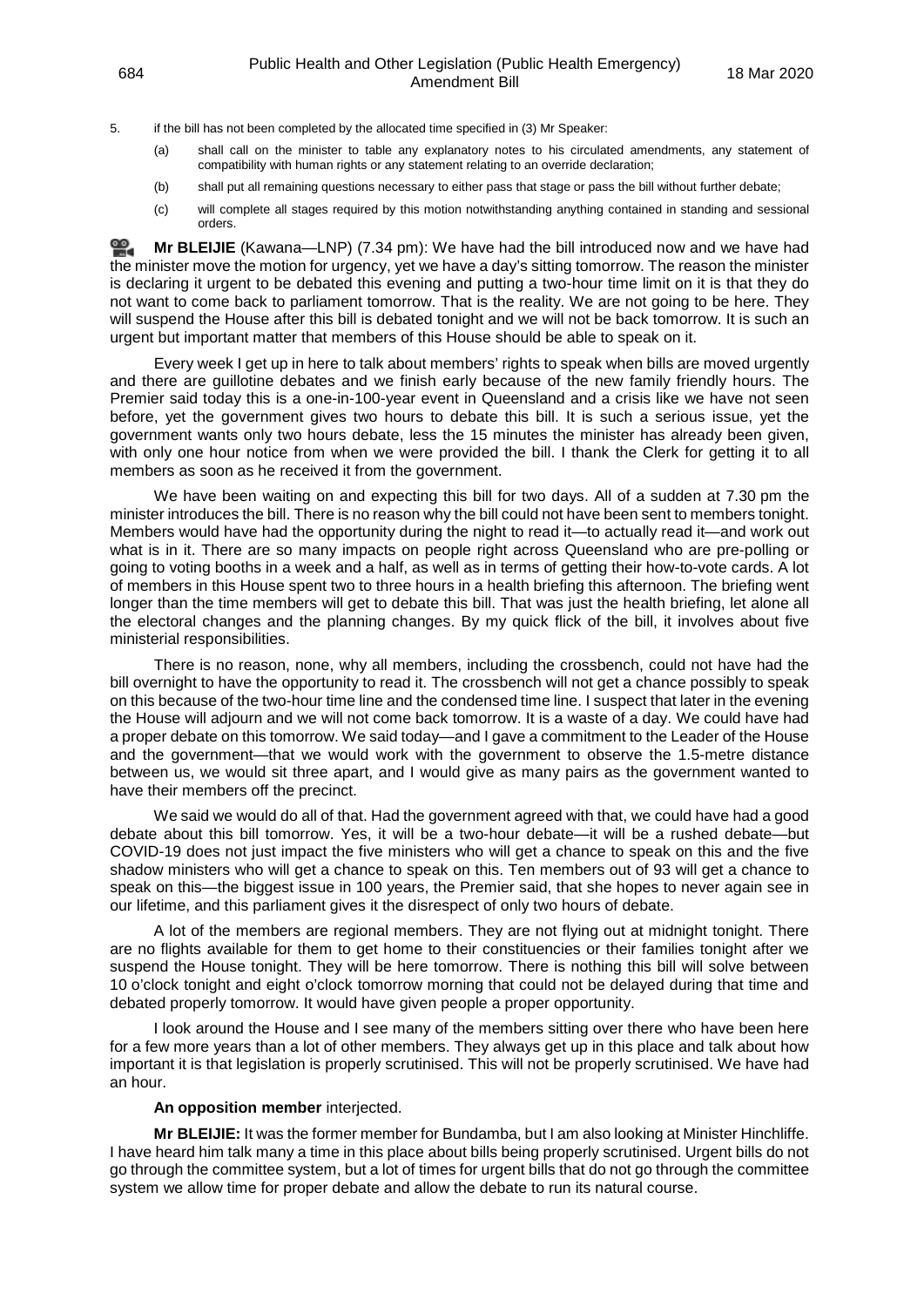We are getting messages from our constituents saying that tomorrow they are closing their businesses. We are not going to be able to talk about that. We are not going to be here. I cannot speak to this bill. I have spent two days allowing as many opportunities as I can for people to talk to me about the hospitality industry and the impacts that COVID-19 will have on communities.

About an hour ago I talked to Bernie Hogan from the Queensland Hotels Association. He took 180 calls today from pubs and hospitality industry businesses that put people off today. Where is his voice? Where is the pub voice? Where is the community sector voice? Where is the construction industry voice?

#### **Mr Whiting** interjected.

**Mr BLEIJIE:** They may make light of the fact that they are in here and the member who interjected may say he can represent, through his wise words, all those communities and interest groups that are tonight worrying how tomorrow they will afford to put food on the table because they may not have a job tomorrow because of COVID-19. This parliament disgraces those people by saying that such a serious issue is worth two hours of debate.

The Premier spoke about this being a one-in-100-year event. We only ever hear about huge floods being one-in-100-year or one-in-500-year floods. We are now talking about a virus and the over \$10 billion in damage it is going to do to the economy in the next two years. This parliament disgraces the people impacted by the virus by debating this bill for two hours.

There is no reason we could not be in here tomorrow because we are going to be here anyway. We will not be debating these laws. Members will now be organising flights home to their constituencies. It is a wasted opportunity for members to express the viewpoints of their constituents regarding this important issue. This is an important issue, but giving it two hours of debate does not reflect its importance.

I cannot understand why the government thinks they need to rush this through without proper scrutiny. I am not even talking about scrutiny. I am talking about the ability to read the bill before the debate. Members had the bill an hour ago. We were then summoned back in here at 7.15 pm to debate a bill that deals with not only the health response but all the other issues such as the planning, the retail shop trading hours, the distribution issues, the voting that is happening as we speak, the pre-polling and all those sorts of things. We have two hours to debate that. It is not enough time.

I think it is disgraceful. We should be sitting tomorrow. I know that the government will be adjourning the House tonight. The Leader of the House has advised that we are not coming back tomorrow. Mr Speaker, I put it to you that we should be coming back tomorrow. We should be giving members the opportunity to represent their constituencies that are dealing with, in the Premier's own words, what she does not want to deal with again in her lifetime. I think it is disgraceful to the people of Queensland that this parliament is about to debate this bill for two hours when we should be having a free-flowing and natural debate tomorrow—a debate like we used to have.

Division: Question put—That the motion be agreed to.

#### <span id="page-35-0"></span>**AYES, 41:**

**ALP, 41—**Bailey, Brown, Butcher, Crawford, D'Ath, de Brenni, Dick, Enoch, Farmer, Fentiman, Furner, Gilbert, Grace, Harper, Healy, Hinchliffe, Howard, Kelly, King, Lauga, Linard, Lui, Lynham, Madden, McMahon, McMillan, Mellish, Miles, B. O'Rourke, C. O'Rourke, Palaszczuk, Pease, Pugh, Richards, Russo, Ryan, Saunders, Scanlon, Stewart, Trad, Whiting.

#### **NOES, 33:**

**LNP, 32—**Batt, Bennett, Bleijie, Boothman, Boyce, Crandon, Crisafulli, Frecklington, Hart, Hunt, Janetzki, Krause, Langbroek, Last, Leahy, Lister, Mander, McArdle, McDonald, Mickelberg, Millar, Minnikin, Molhoek, O'Connor, Perrett, Powell, Rowan, Simpson, Sorensen, Watts, Weir, Wilson.

**NQF, 1—**Costigan.

Pairs: Boyd, Robinson; Jones, Purdie; Mullen, Nicholls; Pegg, Stevens; Power, Bates.

<span id="page-35-1"></span>Resolved in the affirmative.

## **Second Reading**

<span id="page-35-2"></span>

**[Hon. SJ MILES](http://www.parliament.qld.gov.au/docs/find.aspx?id=0Mba20200318_194607)** (Murrumba—ALP) (Minister for Health and Minister for Ambulance Services) (7.46 pm): I move—

That the bill be now read a second time.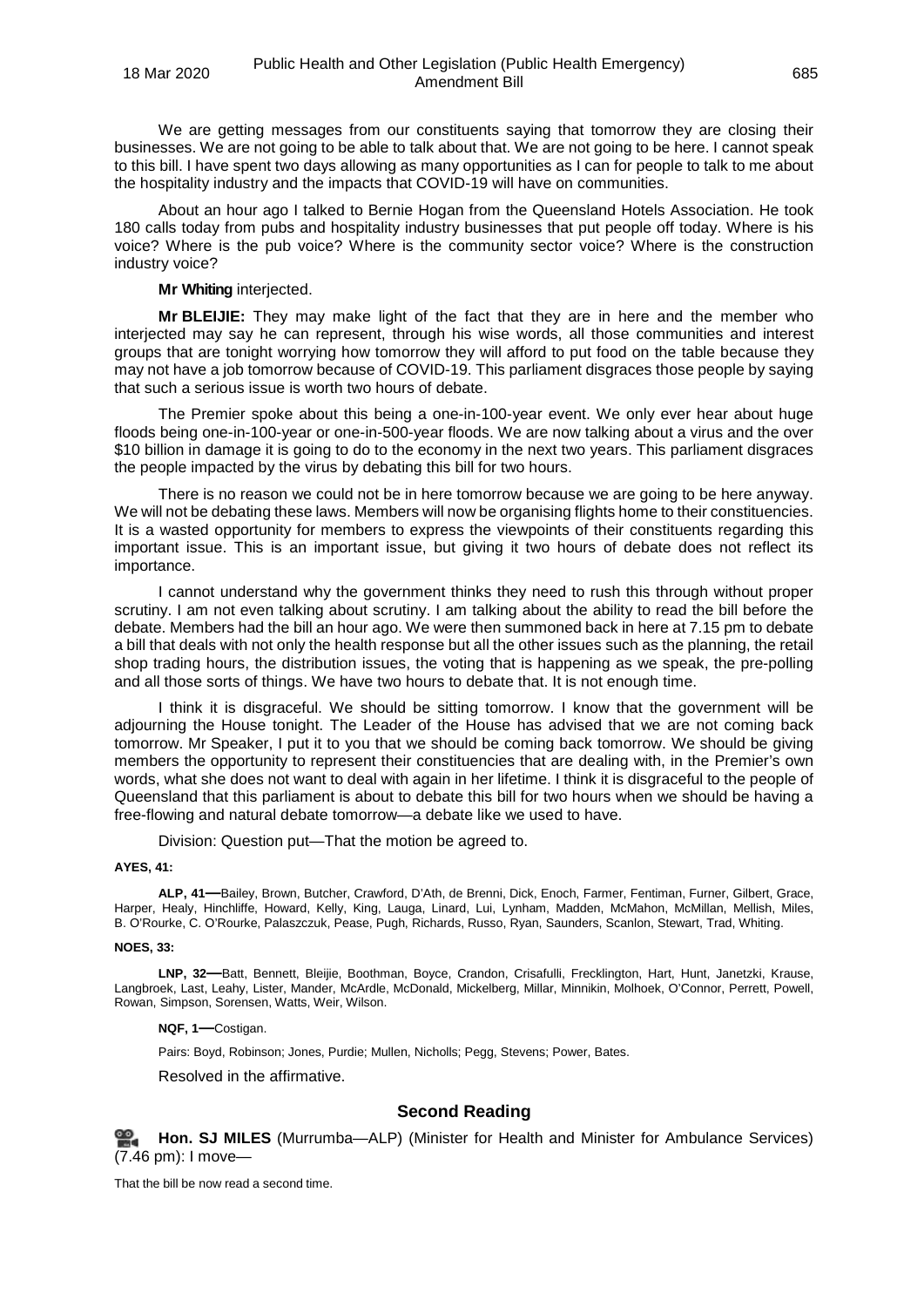<u>ഇ</u> **Mr [MANDER](http://www.parliament.qld.gov.au/docs/find.aspx?id=0Mba20200318_194618)** (Everton—LNP) (Deputy Leader of the Opposition) (7.46 pm): I rise to speak to the Public Health and Other Legislation (Public Health Emergency) Amendment Bill 2020. These are extraordinary times and they require extraordinary measures to address them. I say from the outset that the opposition will support this bill. That does not mean that we support the processes in bringing this bill here tonight that have been outlined by the Manager of Opposition Business and nor do we believe that this bill is comprehensive enough.

Life is changing in Queensland. Life is changing in Australia. In fact, life is changing all around the world. On this side of the House we know that there is no chance that we can seal ourselves off from other countries and escape contact with this virus. There is no way Queensland can avoid the coronavirus pandemic, but we can take steps to control how quickly and how far this disease spreads. This is a once-in-a-100-year event. We have not seen this type of thing in Australia since the end of the First World War. We must step up to the challenge. We need to keep Queensland running and we need to keep Queensland functioning. We also need to defend our values and what makes our state and our country great.

One of those things is our democracy. The Labor government's actions in rushing this bill through tonight without proper examination or debate by the opposition are nothing short of shameful. This is a significant bill which covers 11 acts or regulations. It deserves proper scrutiny and proper debate. The 11 acts or regulations we are amending are the City of Brisbane Act 2010, the Constitution of Queensland Act 2001, the Economic Development Act 2012, the Electoral Act 1992, the Local Government Act 2009, the Local Government (Dissolution of Ipswich City Council) Act, the Local Government Regulation 2012, the Planning Act 2016, the Public Health Act 2005 and the State Penalties and Enforcement Regulation.

The bill will amend the Public Health Act to strengthen powers of the Chief Health Officer and emergency officers appointed under the act for the COVID-19 emergency to implement social distancing measures including regulating mass gatherings, isolating or quarantining people suspected or known to have been exposed to COVID-19 and protecting vulnerable populations such as the elderly; provide that the compensation provisions that apply to declared public health emergencies do not apply to the COVID-19 emergency; and amend the State Penalties Enforcement Regulation 2014 so that penalty infringement notices can be issued for the offences of failing to comply with a direction made by the Chief Health Officer or an emergency officer in relation to the COVID-19 emergency.

The bill will also amend the Planning Act 2016 and the Economic Development Act 2012 to ensure important services may continue to be provided to the community. It will amend the City of Brisbane Act 2010, the Local Government Act 2009, the Local Government (Dissolution of Ipswich City Council) Act 2018, the Local Government Electoral Act 2011 and the Local Government Regulation 2012 to provide flexibility, if required, for the election date for the 2020 local government election and statutory processes for the conduct of the election to help minimise serious risks to the health and safety of persons caused by the COVID-19 pandemic.

The bill will amend the Electoral Act 1992 to provide flexibility, if required, to facilitate the holding of state by-elections in a way that helps minimise serious risks to the health and safety of persons caused by the COVID-19 pandemic. It will amend the Constitution of Queensland 2001 to allow meetings of Executive Council to be held via technology such as teleconferencing or videoconferencing.

The emergency powers available to emergency officers under chapter 8 of the Public Health Act include directing a person to stay at or in a stated location. The Public Health Act enables an emergency officer to detain a person while they receive medical treatment. The emergency officer or a person nominated by the emergency officer may enforce the detention order using force reasonable in the circumstances.

I would like to seek some clarification from the health minister as to why additional provisions are required about compensation for loss or damage because of an exercise or purported exercise of powers in connection with a declared public health emergency. Whilst I acknowledge that in a pandemic situation there is a possibility for a significant proportion of the population to be directly affected by the exercise of powers under the declared public health emergency, however these provisions are uncapped.

As the Manager of Opposition Business has already declared, it is extraordinary that this legislation has been dropped on this House in the manner in which it has been. We should have been able to examine the bill tonight to allow more scrutiny, but it is clear that the government is trying to avoid scrutiny especially when it comes to its inadequate economic response—a response too weak that Queenslanders must feel that this government does not have their backs.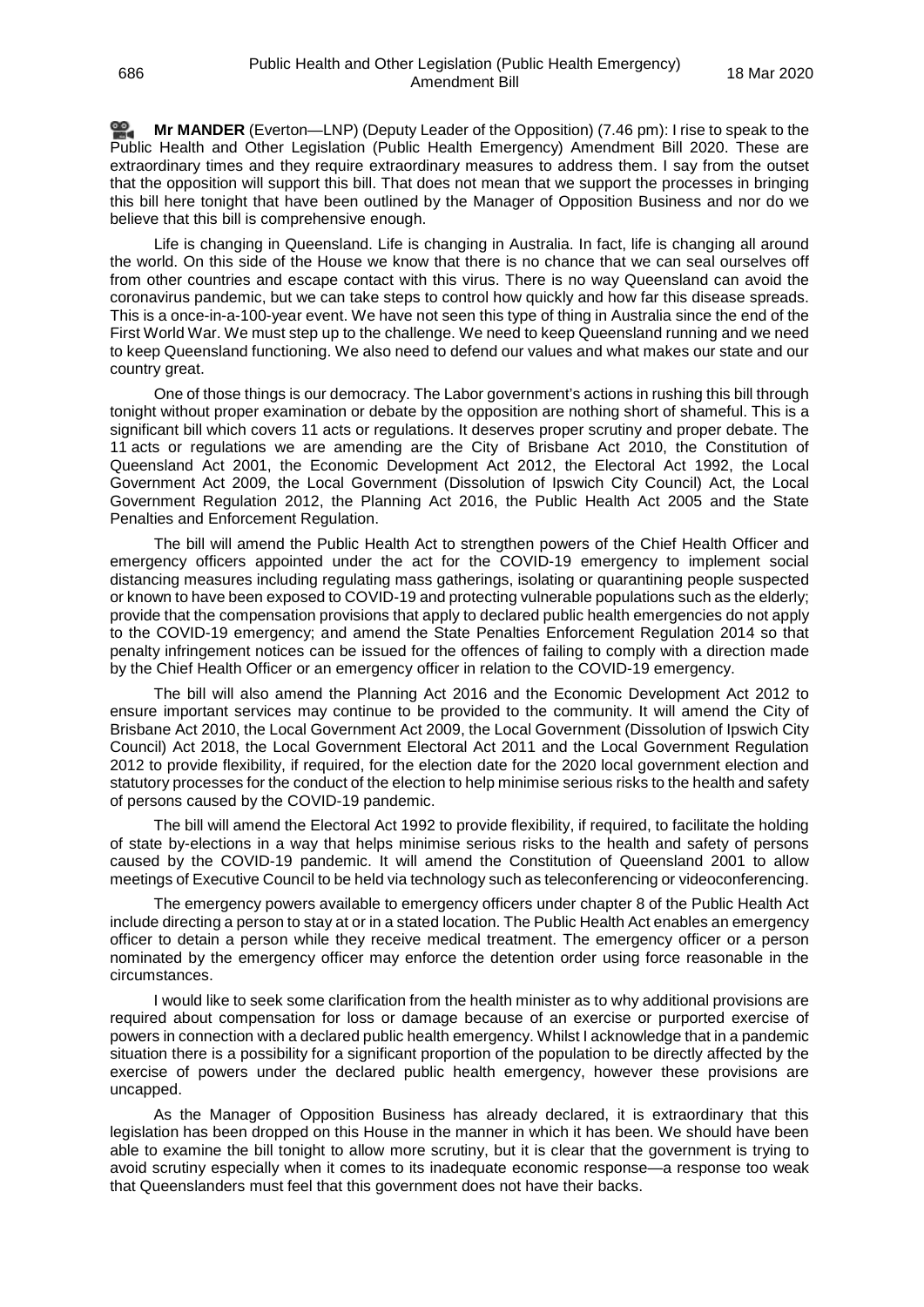As I mentioned yesterday, we in Queensland are the most vulnerable state economy in the country because of the woeful economic record of the Palaszczuk government over the last five years. Our economy is in no state economically to fight this virus. The Palaszczuk Labor government is failing to protect jobs and failing to support Queensland businesses that are going to the wall because Labor will let a health crisis become an economic crisis.

Queensland continues to be the jobless and bankruptcy capital of Australia with the highest unemployment rate and the highest bankruptcies in the nation. This was all before the coronavirus hit. Queensland is going bankrupt under Labor, with almost 4,239 bankruptcies occurring in Queensland over the last year accounting for nearly 30 per cent of all bankruptcies. There are 171,500 Queenslanders out of work under this Labor government. We can only imagine how that will increase over the coming weeks and months.

Labor has smashed Queenslanders with nine new or increased taxes in two years—taxes which are toxic for jobs and growth. The Queensland businesspeople have delivered a devastating verdict on the Palaszczuk Labor government with the CCIQ Pulse survey finding business conditions the worst on record. Just this week almost 70 per cent of Queensland businesses surveyed by Roy Morgan said they believed Queensland is already in recession. Now more than ever we need economic leadership which the Palaszczuk government is failing to provide.

Yes, we will be supporting this bill but, given that Labor has left Queensland behind, I intend to introduce a number of amendments because the LNP does have Queenslanders' backs. We will act because the Labor government will not. Our amendments will include introducing an electricity price ceiling so that households and businesses do not have to pay any increases in power bills during the declared public health emergency and for a period after as determined by the government, as has happened in other states. We will lift the payroll tax threshold from \$1.3 million to \$6.5 million from 1 April to 31 December 2020 to provide instant relief for around 15,000 Queensland businesses.

We will introduce the power to allow the minister to provide an extension for retail trading hours and provide a temporary extension to the core trading hours for non-exempt shops during the public health emergency. We will freeze current registration of motor vehicles for the financial year ending 1 July 2020. Finally, we will introduce a bulk water price ceiling so that households and businesses do not have to pay any increase in bulk water bills during the declared public health emergency and for a period after as determined by the government.

Madam Deputy Speaker McMillan, I am sure you are like many members on this side of the House who have received countless emails and countless phone calls from concerned businesses and individuals. I heard from a mum in my electorate whose son is doing an apprenticeship and has just been let go because of the effects of the virus and the restrictions that are being placed on our society. I heard another case today of a security firm that looks after security at stadiums—that will not be needed anymore because we will not be gathering in stadiums—and they are still forced to pay WorkCover. The WorkCover people are being very bureaucratic in their response in saying, 'It's business as usual. If you don't pay it, we will be sending the debt collectors after you.'

This type of thing is causing great concern for Queenslanders. That is why we believe that the response by the government is not broad enough nor comprehensive enough. That is why we will be introducing these amendments—amendments which reflect what has happened in basically every other jurisdiction in this country. The reason we cannot do this is the \$92 billion debt that we are heading towards. Who knows what it will be after this economic crisis. The Treasurer herself said this morning that it could cost the economy \$10 billion over two years which is frightening, particularly when our economy is in such a parlous state.

I would also like to pay tribute to our health workers—our doctors, our nurses, our health professionals—all those who work in hospitals for not only the work they have done up until this point but the work they will do over the next six months. We on this side of the House would like to wish these people good luck and give them our best wishes. We are behind them. We know that they will face extraordinary challenges over the next six to 12 months. It is important that Queenslanders recognise this and get behind them. We from the opposition will support anything the government puts forward with regard to supporting those people because they are literally our front line in this war. It is very important that they are well equipped, that they are well resourced and that they know they have the full support of the Queensland public.

**[Hon. CR DICK](http://www.parliament.qld.gov.au/docs/find.aspx?id=0Mba20200318_195854)** (Woodridge—ALP) (Minister for State Development, Manufacturing, Infrastructure and Planning) (7.58 pm): I rise in support of the Public Health and Other Legislation (Public Health Emergency) Amendment Bill 2020—and that is what it is. It is an emergency. We are in the midst of a public health emergency we have not seen in this state for at least a century.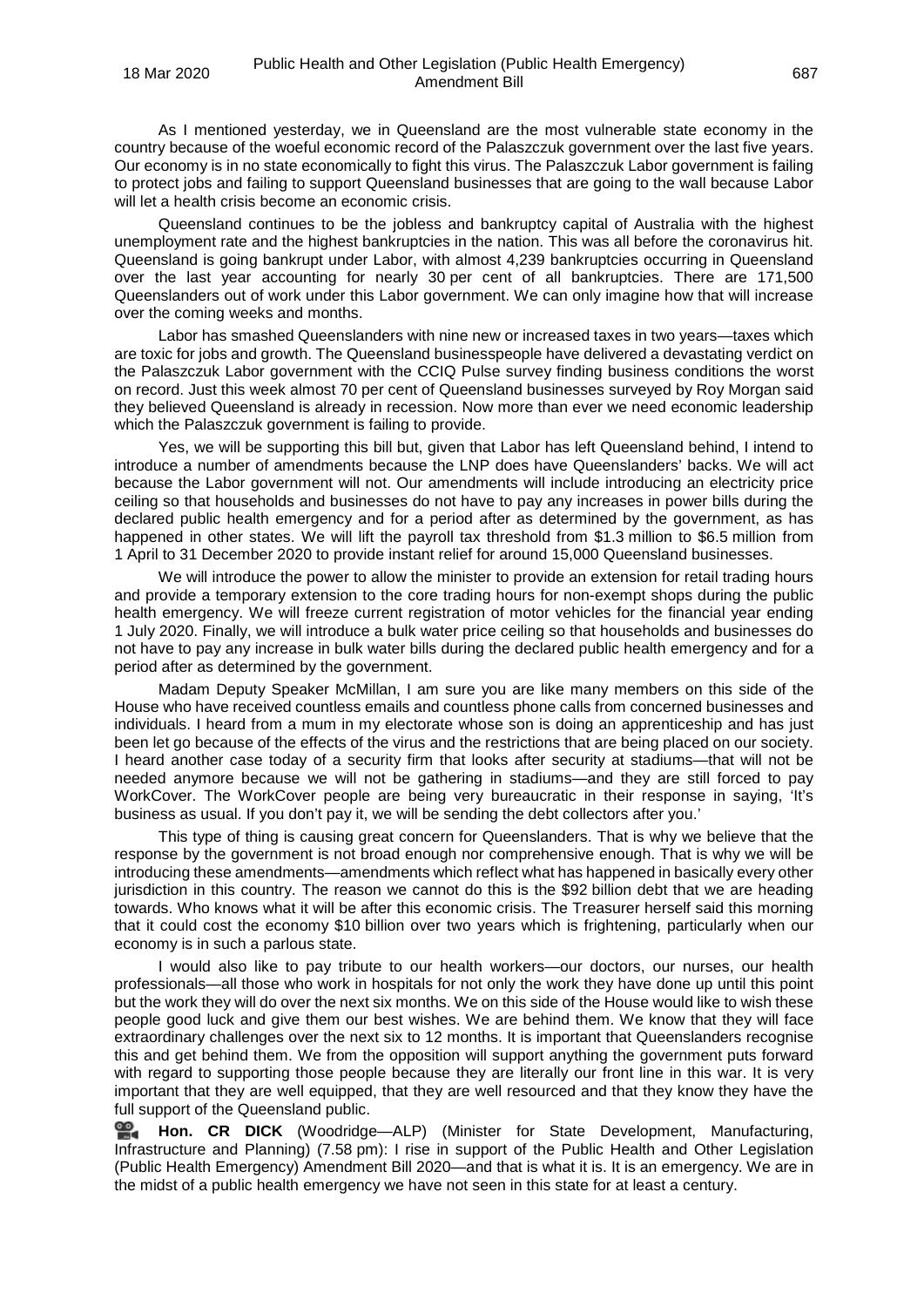It requires extraordinary action by the government to respond to these extraordinary times. We may choose to wait and watch as this event unfolds, or we can take swift and decisive action now to ensure essential businesses such as supermarkets and chemists can operate their loading docks and distribution centres 24 hours a day, seven days a week, as necessary to meet the needs of Queenslanders both in response to COVID-19 and where required for future emergencies.

Listening to the Deputy Leader of the Opposition, you would have thought we were debating a budget bill. We had their seriatim list of opposition talking points about the Labor government; that is all it was. It was the same list of talking points they use over and over again. You would have thought that tonight they would have actually engaged in the debate.

**Mr Mander:** With an hour's preparation!

**Madam DEPUTY SPEAKER** (Ms McMillan): Order! Member for Everton, you have had your go.

**Mr DICK:** The fact that the member for Everton bellows and interjects when everyone on this side of the House listened respectfully to him is an insight into how they have approached this debate and it is an insight into the deputy leader's conduct. This requires a state response. This requires something above what we are normally capable of.

#### **Mr Mander** interjected.

**Madam DEPUTY SPEAKER:** Order! Member for Everton, this is your last warning before you will be formally warned.

**Mr DICK:** We see it every time and we have seen it again: an inability to think on their feet and respond in an agile way to the crisis that is engulfing Queenslanders. I will say this, Madam Deputy Speaker: when the deputy opposition leader said, 'We have Queenslanders' backs', I know who is working to protect the backs of Queenslanders, to protect the working men and women of this state, and to protect the 50 business and industry leaders I had on the telephone with me this afternoon for an hour and a half going through the issues impacting them in relation to telecommunications, logistics, transport and fuel.

**Mr Crandon:** Why don't you give them tax breaks?

**Mr DICK:** I will take the interjection from the member for Coomera. That is their response: tax breaks. What they need to do is ensure that the supply chain remains strong so the working men and women who are keeping this state going can get the food and supplies they need. That is why this bill moves those amendments to the planning scheme to ensure that supermarkets, groceries and food outlets can get the resources they need and can be resupplied and restocked around the clock so we can get through the initial phase of the crisis. This will roll on for days and weeks and months, and we need to ensure individually as members of this House and collectively that we are working together to support Queenslanders in a time of great need. I would urge the opposition to try to rise above the political fray on one day of one year of one parliamentary term on one occasion.

**Mr Ryan:** Even just for two hours.

**Mr DICK:** I take the interjection from the Minister for Police and Minister for Corrective Services even if it is only for two hours on one day in one year of one parliamentary term.

We have seen that COVID-19 has the potential—it is more than a potential now; it is becoming a reality—to have widespread impacts on the normal functions of state and local governments, business, industry, the community and our planning system. We know that essential businesses are facing challenges in providing necessary goods and services to our communities. This calls for extraordinary measures to both protect the integrity of our planning system and to ensure that Queensland businesses are able to meet the essential needs of our community.

Accordingly, the bill includes urgent amendments to the Planning Act 2016 and the Economic Development Act 2012 to respond to the emerging public health emergency COVID-19. The planning legislation already includes some limited emergency powers. These powers cover situations where development or works must be undertaken in emergency situations such as when emergency building works must be undertaken following a natural disaster. However, the Planning Act and the Economic Development Act do not contemplate when a use must exceed or otherwise offend existing conditions of approval to meet community needs during an unexpected event. An example of this relevant to COVID-19 is the development of conditions on uses such as supermarkets that are limiting the ability to resupply stock that is being rapidly depleted. Many such uses have conditions limiting hours of operation and other operational requirements that may need to be suspended temporarily to support the community through this unprecedented time.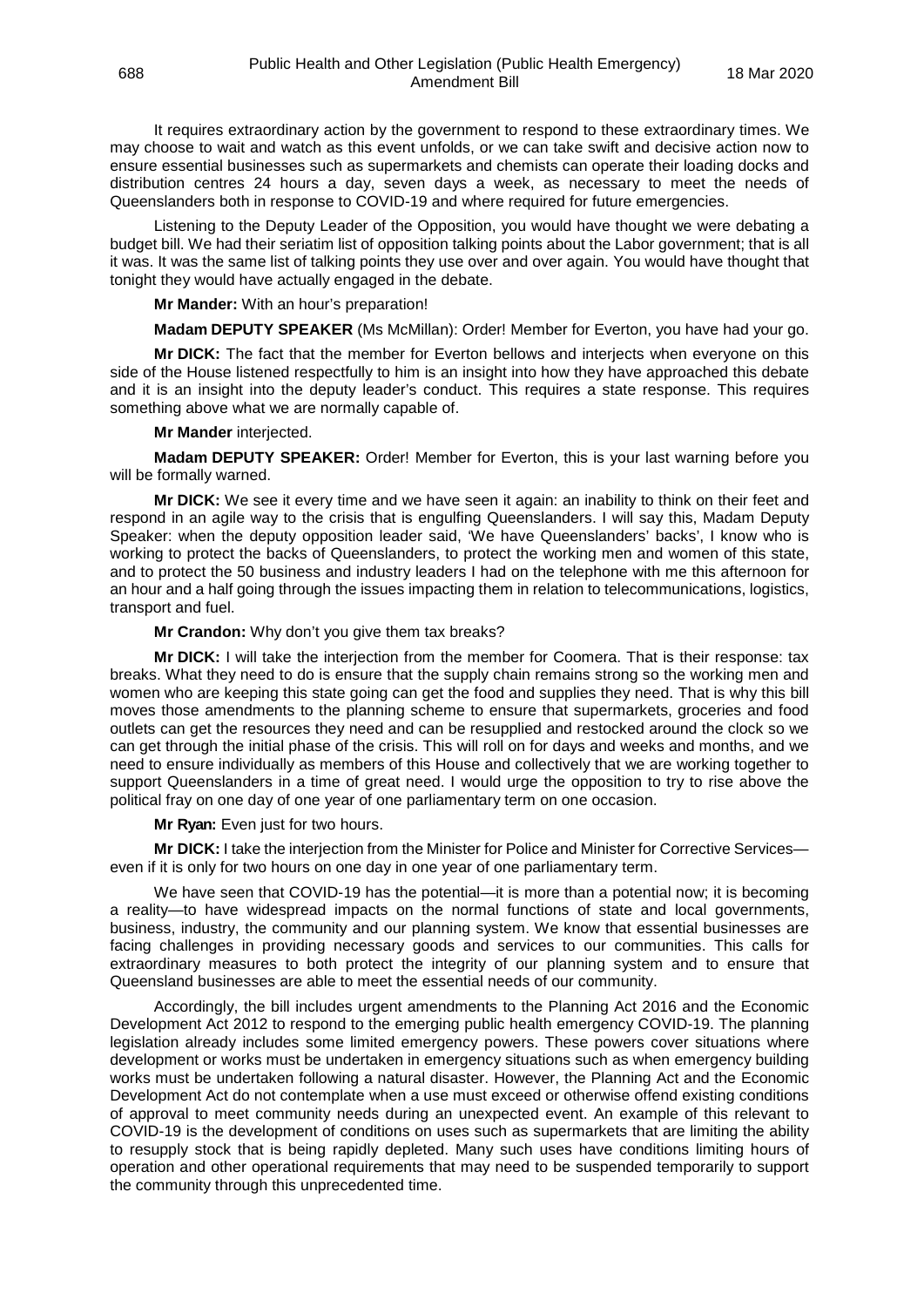In response, it is proposed to make amendments to the Planning Act and the Economic Development Act to, firstly, introduce the contempt of an applicable event which would draw upon the meaning of 'event' in the Disaster Management Act 2003; and, secondly, introduce the concept of temporary use licence which can be approved during an applicable event. Under the prosed amendments, the Minister for Planning would be empowered to give notice of an applicable event where an event defined under the Disaster Management Act 2003 is taking place or is likely to take place and it is necessary to take action to protect state interests. Following the giving of the notice of an applicable event, the Minister for Planning will have the further power to notify declared uses across the state or part of the state. The notice provides for blanket temporary use and will remove any operating constraints on the hours and movements of lawfully declared uses. At this time I propose that this would provide for supermarkets to be resupplied 24 hours a day.

In addition to declared uses, any person may apply to the chief executive of my department for a temporary use licence. Approval would be granted where there is a clear link to the purpose of the applicable event and it would last for the duration of the applicable event. Local government would be provided with a copy of any decision notice approving a temporary use licence, and a register of such licences would be maintained on the department's website for the purposes of transparency and accountability. The declaration will ensure that the state government may use the planning framework to advance preparations and respond to an event that has taken place, is taking place or is likely to take place, and this will not be limited to COVID-19. Following this declaration, the Minister for Planning will give declared businesses the ability to load and restock around the clock 24/7 to meet the community's needs. This will allow supermarkets and other essential businesses to restock and resupply to keep up with increased demand.

This is not a change to trading hours regulated under other legislation; it is about ensuring that the essential loading, restocking, cleaning and other operational needs a business needs to operate can be met in times of community need. The amendment allows rapid and decisive action to ensure that development conditions on uses such as supermarkets or distribution centres do not restrict the ability for resupply of stock which is being rapidly depleted. Many such uses have conditions limiting hours of operation and other operational requirements that may need to be suspended temporarily to support the community through this unprecedented time. The amendments give essential businesses more options when making decisions about logistics, service delivery and the health and safety of staff and customers in these unprecedented circumstances. The amendment also allows for any person to seek relief from development approval conditions or other operating constraints through a simple application to the state. This licence would then be in place for the duration of the event.

Finally, to protect the integrity of our planning framework in extraordinary circumstances the bill also proposes amendments that will enable the planning minister to suspend or extend any time frames in the planning framework, including plan making and development assessment time frames. The ability to affect statutory time frames will assist local governments, business, industry and state government to manage their workforce where they may be affected by COVID-19. This will also ensure that community rights and expectations to be involved in planning processes are protected. These provisions will become a permanent part of Queensland's planning framework, but declarations relaxing provisions will be temporary to that event.

As a fellow Queenslander, I urge the parliament to act tonight on this legislation. I am pleased to speak to those parts of the bill that are relevant to my role as the planning minister. I also acknowledge the outstanding work of Queensland's public servants. Members of the Queensland Public Service and it does not matter in which department or agency—are reorienting hour by hour to respond to the needs of Queenslanders, whether it be teachers and principals in schools, our amazing frontline health staff, who I had the honour of working with for three years as health minister, or the planning team in my department who, I can tell you, Madam Deputy Speaker, have worked nonstop on this legislation for less than a week to change the law of this state—which I hope is supported by all members of this House—to ensure Queenslanders can be supported in their time of need. I want to acknowledge the director-general, Rachel Hunter, the deputy director-general for planning, Kerry Doss, and his amazing team who worked all through the weekend to make this a reality. I commend the bill to all members of the House.

≌. **Mr [POWELL](http://www.parliament.qld.gov.au/docs/find.aspx?id=0Mba20200318_200919)** (Glass House—LNP) (8.09 pm): I rise to address the Public Health and Other Legislation (Public Health Emergency) Amendment Bill 2020. At the outset, I directly address the people of Glass House as I have not yet had an opportunity to do so and, by the sounds of things, will not have an opportunity to do so after this or potentially for some time. I share the concerns of the people of Glass House about the health crisis we face. I commend them on their resilience to date. We were one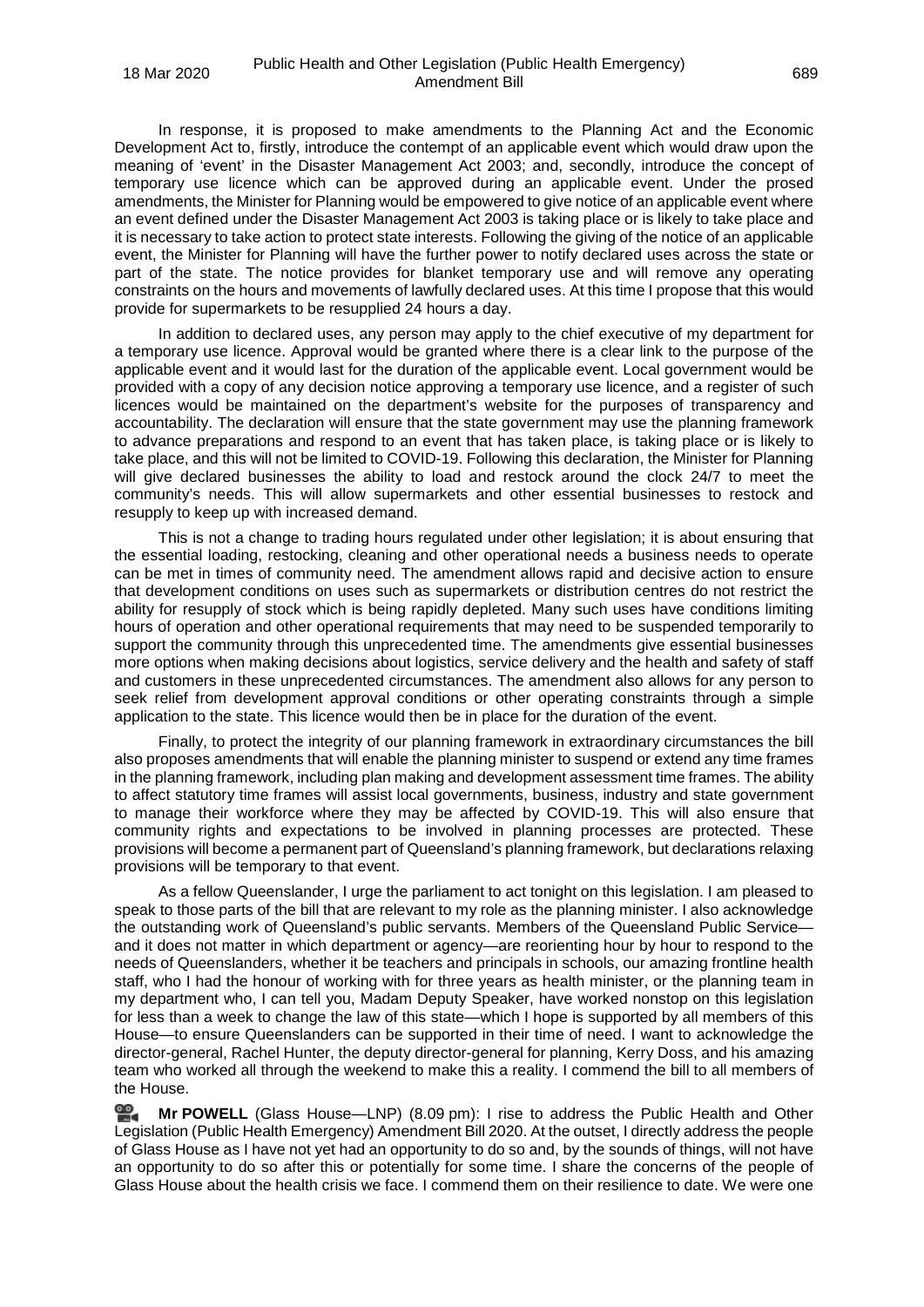of the first communities to be impacted by a positive test of COVID-19. There were initial reactions of panic and concern but, as the area I represent has done on so many occasions, they rose to the challenge. They cared for their neighbours and continue to care for those in the community around them.

I have heard loud and clear those in the Glass House electorate who operate the many small businesses. Potentially, the economic crisis of this virus, this pandemic, will be far more catastrophic than the health crisis. We need to do more. Many spoke about how the package released by Prime Minister Scott Morrison and the federal government went a long way to assisting them but, when we compare what is occurring in other state jurisdictions with what is happening in this state, the state's response has been lacking. We need to do more. For an area like Glass House that survives on tourism—and much of that Asian tourism—places like Montville are ghost towns at the moment.

As much as people in South-East Queensland can, given the restrictions now in place in terms of social distancing and so on, I encourage them to continue to come to communities that thrive and rely on tourism. Bring a friend, sit a metre and a half apart, order a coffee, enjoy a day trip to Montville, Maleny, the Glass House Mountains or Mount Mee. Otherwise, unless this government steps up and starts carrying some of the weight around the economic responsibilities that it needs to demonstrate, I fear for many businesses in my electorate. Those business owners should know that, whether or not this parliament is sitting, I will continue to be a strong advocate for them and a voice to ensure they survive this pandemic as well.

Turning to the provisions of this bill—given that we had it for only an hour and that our debate is restricted to two hours—let me focus specifically on those two aspects that pertain to the state development, manufacturing, infrastructure and planning portfolio. Sadly, the first comes about because of some very un-Australian behaviour, as the Prime Minister said—panic buying. While we have plenty of food and groceries in this nation, companies are unable to get them to supermarkets fast enough to cover up for what is some appalling behaviour. The main reason for that is because of the conditions of approval placed on supermarkets like Woolworths, Coles and IGA where the trucks transporting the goods cannot deliver them outside of certain hours. In normal operating conditions, it is a sensible thing. We do not want our neighbourhoods awoken by truck movements at odd hours. But in a situation like this, we need sensible solutions.

When I heard that the minister sought to explore the temporary use licence that he would declare over an applicable event, which allows those conditions to be removed for a short period of time, I saw a lot of sense in it. I saw a lot of sense in it—and the minister admitted this himself—as it is mirrored off something that I as the environment minister at the time brought in to deal with a similar situation in the environmental sector, namely a temporary emissions licence. It came about through cyclonic events where some of our larger refineries were unable to meet conditions of approval. They needed to get rid of water and quickly, otherwise we could have had serious environmental catastrophes on our hands. We put through legislation in this place that led to the creation of a TEL, a temporary emissions licence. It is ironic that at that time I copped a lot of abuse from a number of members still sitting on that side, including the now Treasurer who was the shadow environment minister at the time. To know that that solution has formed the basis of this temporary use licence is in some ways refreshing and also ironic.

The temporary use licence will allow our supermarkets in particular to operate around the clock to refill their shelves hopefully to mitigate and eventually reduce this panic buying, but ultimately that responsibility sits with individual Queenslanders. As the Prime Minister and I said earlier, it is un-Australian and it has to stop. It also allows distribution centres and manufacturing hubs which may have conditions imposed on them to potentially operate outside of those conditions during such an applicable event as what we now see.

The other aspect of the legislation that addresses the planning portfolio concerns statutory planning time frames. As expressed to me by the minister, there is a concern that, as staff at the state government level, the local government level and within development organisations themselves, development companies and indeed amongst the community, as the COVID-19 pandemic continues to take its toll, as people self-isolate or are isolated because they have tested positive, there may not be the staff in place in any of those government or private sector situations to address the statutory time frames enacted through legislation around planning and development approvals. If those statutory time frames are not met, in some cases it means it is a deemed approval. In some cases that is not what we want. We want the process followed correctly.

My understanding is that, again, the minister has the ability to extend time frames. Some talk was made of it being extended by an additional 20 business days at this moment to allow staff at all levels of government, within the development sector and within the community to meet the statutory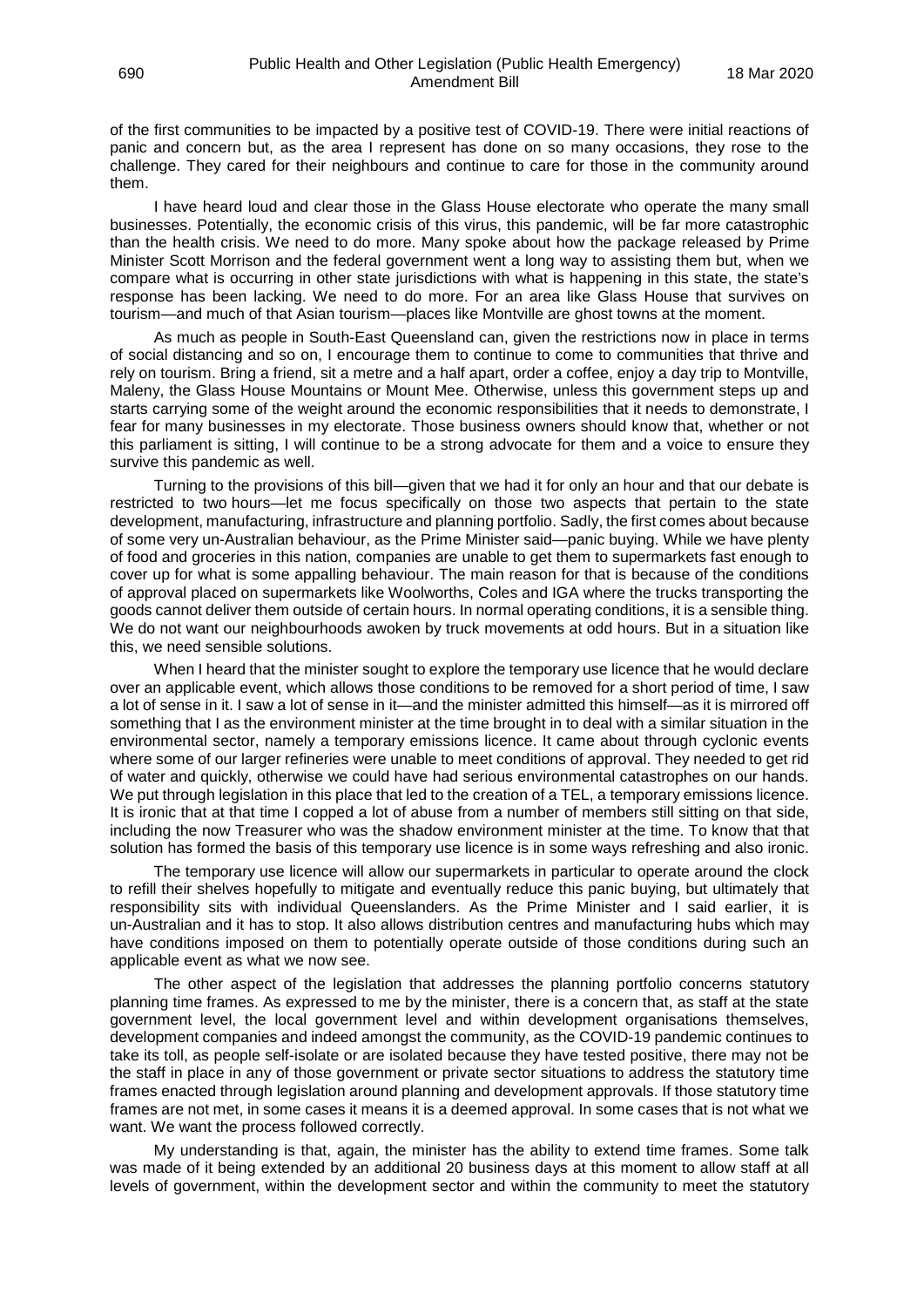time frames that rest within the planning laws. I will raise, as I did with the minister earlier today, one significant concern: where there are genuine instances where staff numbers are down and councils in particular are unable to meet the statutory time frames this makes sense, but because a blanket ruling will be made I am very concerned that a number of other councils not experiencing staff decline will use it as a means of going slow. To be blunt, as we heard from the shadow Treasurer, now is not the time to be going slow. Now is the time to ensure that anything that we can possibly approve legitimately and appropriately is approved, built, developed and that we keep jobs in the construction, hospitality and tourism sectors across this state.

I would be fearful if, as a result of these extensions of statutory planning time frames, we have a number of councils that deliberately use them to procrastinate and to extend out planning approvals when they really should not be. I put that on the record in acknowledgement of the minister taking that on board. I understand that his department will not have the staff to monitor every single council, but I say to councils and to the development sector, 'Please keep an eye on this. If you see issues arising, please report it to the minister and, if you do not get a response there, please come to me,' because in effect the minister and the government have been warned and know it is a potential problem. If it turns into a reality, I want to ensure that the minister is aware and that we can look at a solution.

In the time remaining, I return to some of the aspects that the shadow Treasurer touched on. We need to be doing more. I know that the focus is primarily on flattening the health crisis curve, on ensuring our hospitals and our hardworking frontline medical staff are able to cope with what is about to unfold in this state and nation. Again, what concerns me more is the economic impact on this state and this nation. The Prime Minister and his team are taking this incredibly seriously. State governments around Australia are taking this incredibly seriously, be they Labor or Liberal-National coalitions. The only one that is not is the state Labor government in this state. So far, what we see simply are loans—fine, there is no interest but it is a loan that will have to be repaid—or deferral of payroll tax. A deferral means that we must pay double when they come knocking for it. Where are the tax waivers? Where are the freezes on water and electricity prices and car registration? Where are the things that will genuinely help our businesses survive in the incredibly tough next six months, 12 months or two years? That is not being addressed by this bill tonight.

**Hon. A [PALASZCZUK](http://www.parliament.qld.gov.au/docs/find.aspx?id=0Mba20200318_201920)** (Inala—ALP) (Premier and Minister for Trade) (8.20 pm): I rise to speak ≌. on the Public Health and Other Legislation (Public Health Emergency) Amendment Bill 2020. These are difficult times, but if there is one true benefit of having dealt with so many floods, cyclones and bushfires in Queensland it is that we know how to get through difficult times. The most important message is not to panic. We have made our plans and we are well prepared. Months ago when the virus first appeared overseas, here in Queensland we were getting ready. The virus is now here, but we started ordering extra supplies and setting up fever clinics even before it arrived. We are now tripling capacity in our emergency departments and doubling intensive care.

The world has not experienced something like this since immediately after the First World War. When we are faced with something like this, something none of us has ever experienced, it is only natural that people are concerned, stressed and anxious. That is why it is important to listen to expert advice, advice from people who are able to provide accurate information. Please turn to sources that can be relied on. One of the best places to get information is the Queensland Health website. You can also call 13HEALTH. Do not rely on unsourced and potentially inaccurate information spread online. There are simple things that you can do to help us limit the spread of the virus, simple things like stay home if you are sick, simple things like washing your hands thoroughly and taking care to practise social distancing which, in simple terms, is keeping at least 1.5 metres away from others.

Together with other state premiers and the Prime Minister we are closing our borders and isolating people who arrive from overseas because that has been the major cause of the spread of the virus. Today I have announced that to protect themselves Queenslanders should no longer travel overseas. But we still need to do more—much, much more. The very way we interact with each other must change and it has to start today. Our lives and the lives of our loved ones depend on it. This is not going to be a short-lived crisis. The way we behave, the way our country and our state works, will be extremely different for at least the next six months.

The measures announced by the Prime Minister this morning that the national cabinet is taking will be in place for quite some time. The measures we are taking in this bill will also last at least six months. To cut the risk we have stopped non-essential gatherings of 100 or more people indoors and 500 or more outdoors. A supporting directive will be made where essential gatherings will include things such as airports, public transport, medical and emergency facilities, jails, courts, the parliament,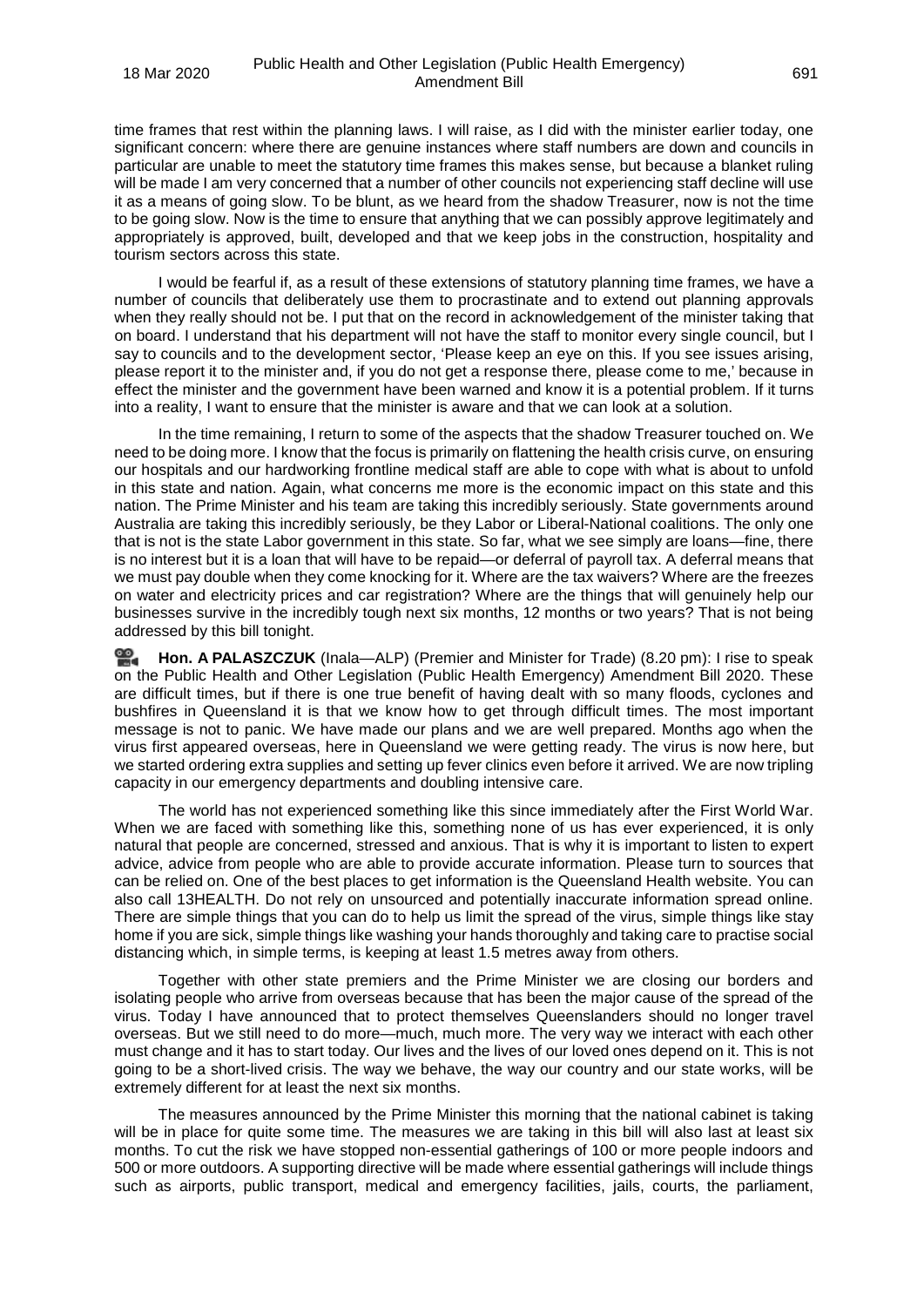business premises, construction and mining sites, schools, universities, childcare centres, hotels, motels and other places where people are transient like supermarkets and the local shops. We are serious about this so fines for breaches will apply.

There will be changes in how we live and how we work. Many Queensland businesses will already be making decisions to enable people to work from home more regularly and to move to split shifts so fewer people are working at any one time. The government is taking similar actions. For example, this bill amends the Constitution of Queensland 2001 to provide that a meeting of the Executive Council may be held using any technological means, such as teleconferencing or videoconferencing. The ability to hold meetings of the Executive Council by technological means has been identified as an important measure to ensure the business of government can continue through the COVID-19 pandemic. I anticipate that many more meetings will utilise teleconferencing and videoconferencing for the foreseeable future, just as we are for the meetings of the national cabinet.

I also want to address the incidents we have seen of panic buying and people hoarding food supplies. Let me make this very clear: we will not run out of food. Queensland has a strong agricultural sector and we have some of the greatest food security in the world. I understand that people are anxious and stressed, but it saddens me that some Queenslanders are behaving this way at the expense of others. By people going to supermarkets and raiding them and hoarding at this time it is putting the lives of some of the less fortunate in our society at the greatest risk. My government is acting to ensure the supermarket supply chains continue to function. The amendments in this bill will support our supermarkets in staying stocked to deal with the unprecedented demand for groceries. Woolworths and Coles have welcomed these changes, saying they will help with more deliveries into stores to help replenish stock. These amendments will allow for temporary changes to approvals for loading docks and distribution centres to operate 24 hours a day in extraordinary times.

Some people who catch the virus will have a mild illness, but for those who are older or have underlying conditions, particularly respiratory illnesses, or are in aged care, the virus could be deadly. Everyone has seen the evidence from around the world. This is a deadly virus, make no mistake, and it is here. It is here now in Australia, through nearly every state and territory, and we are in the fight of our lives. Please read the advice to all Queenslanders that will be updated on my social media channels. Additionally, one of the best places to get that information is 13HEALTH. Please listen to expert advice and please take this advice seriously.

Queenslanders know how to work together. We have shown it time and time again. During the 2011 floods Queenslanders showed their support and sympathy with the mud army which helped affected people clean up their properties and to get back on their feet. Now we stand together for a brand-new battle. Our response to this threat will look different. We will have to stand further apart physically but we will remain together in spirit. We will continue to work together and we will get through this.

I never thought I would see this in my lifetime. I am concerned for everybody. If we do not act now to contain the spread of this virus it will spread rapidly through our communities with devastating impacts. That is why we must act swiftly. We are seeing the states and territories working cooperatively with the federal government, regardless of their political persuasion. This parliament is acting because the national cabinet took the decision to get these measures through as quickly as possible. That is what happens when you are in a battle for lives: you act swiftly and you act decisively. There is no time for delay. As soon as this bill was drafted it was introduced. It will be passed tonight because, members, make no mistake, this bill will save lives.

**Mrs [FRECKLINGTON](http://www.parliament.qld.gov.au/docs/find.aspx?id=0Mba20200318_202629)** (Nanango—LNP) (Leader of the Opposition) (8.26 pm): I rise tonight to speak on the Public Health and Other Legislation (Public Health Emergency) Amendment Bill 2020. I know that people are going through the full range of emotions at the moment. Tonight people are rightfully worried about their health, about their loved ones and about their jobs. I am just like everyone else. I have one daughter who works in retail and is currently in year 12, wondering what her year 12 is going to be like. I have one daughter who is in uni and works part-time. I have one daughter who is currently a student nurse. My elderly parents have just been on a cruise which should have been the trip of a lifetime. Like many other Queenslanders, my husband works away from home. We all must be calm, we must be compassionate, but most importantly we need to be considerate at this time.

The Palaszczuk Labor government is being anything but calm. This bill has panic written all over it. Labor is paving the way for the suspension of a democratic government in Queensland. No-one disputes the seriousness of the coronavirus, but Labor's plan is an extreme and undemocratic overreaction. Labor is forcing this bill through the House tonight because it does not want the scrutiny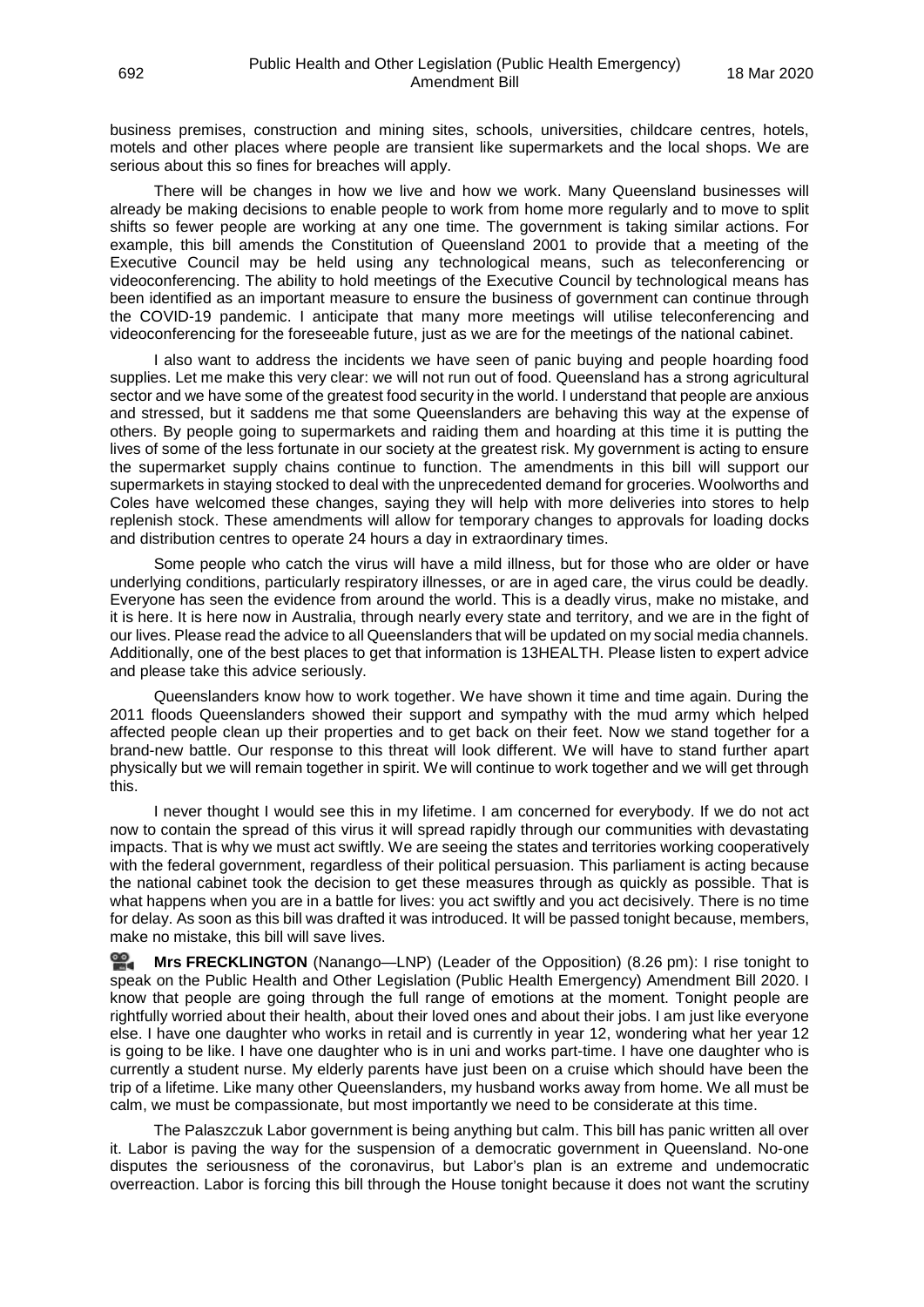of the opposition. Those opposite do not want the questions asked. In a crisis like this it is more important than ever that governments remain transparent and accountable. In fact, that is what the people expect of their politicians. Coronavirus should not be used to cover up our democratic processes. Schools and workplaces are open; the parliament should stay open too. This morning the Prime Minister of Australia stood up and said essential workplaces—and he used the term 'parliament'—should remain open. The Premier of Queensland stood up in this parliament and she said she echoes the words of the Prime Minister. What a difference a couple of hours makes.

Labor is forcing this bill through in a couple of hours and not giving my members a chance to exercise their democratic right to speak on behalf of their constituents in this House because the Labor Party is out of its depth.

This bill does not go far enough. The danger is the health crisis. I know that the shadow Attorney-General will outline areas where this bill does not go far enough. Disappointingly, when the Minister for Main Roads over there is more interested in playing politics than in the health and wellbeing of Queenslanders, we know that we are at an all-time low in this House. The danger is the health crisis, but it will become an economic crisis because this bill does not go far enough. We on this side have been calling for the incompetent transport and main roads minister to bring forward the \$500 million worth of funding that could be spent in rural and regional Queensland to protect jobs.

**Mr Minnikin** interjected.

**Mr DEPUTY SPEAKER** (Mr Kelly): Order! Pause the clock. Acting Manager of Opposition Business, those interjections are not called for. You are interrupting the time of your own speaker. I urge you to keep your comments to yourself.

## **Mr Bailey** interjected.

**Mr DEPUTY SPEAKER:** Minister, I urge you to cease your interjections or you will be warned.

**Mrs FRECKLINGTON:** There we see the trivial ministers of the Palaszczuk government. They are the laughing-stock that the people of Queensland are meant to put their hope and faith in. We have heard industry groups laughing at the Palaszczuk government. The pleas of stakeholders such as the CCIQ and the National Retail Association are being ignored.

**Mrs D'ATH:** Mr Deputy Speaker, I rise to a point of order. While those on the opposite side have said that they want time to speak on the bill, my point of order is on relevance. They should speak to this bill.

**Mr DEPUTY SPEAKER:** I am listening carefully and the member is being relevant.

**Mrs FRECKLINGTON:** Again I point out the issue with the state of the Queensland economy right now because of the coronavirus. The pleas of stakeholders such as the CCIQ and the National Retail Association have been ignored. Those groups represent employers—

## **Mr Powell** interjected.

**Mr DEPUTY SPEAKER:** Pause the clock. Member for Glass House, again, you are interrupting your own speaker. I call you to order.

## **Honourable members** interjected.

**Mr DEPUTY SPEAKER:** That is not an invitation for laughter and joking, members. I will be warning someone. Member for Glass House, I call you to order.

**Mrs FRECKLINGTON:** Stakeholders such as the CCIQ and the National Retail Association represent the casual workers who the jokers over there laugh about. They are the people who are losing their jobs right now because of the health crisis. They are the people who will be at the front line of the economic crisis that this state is facing because the Palaszczuk government is behind the eight ball. Every other state in this country is pulling out every single stop that they can to protect their workers, but the Palaszczuk government sits there and closes down parliament. They are rushing through a bill and denying democracy in this great state by not allowing opposition members the opportunity to speak on the bill.

The Attorney-General and the Minister for Main Roads can take as much offence as they like, but on behalf of each and every Queenslander I stand here with the LNP team doing everything we can to force the Palaszczuk government into action. It is obvious when those opposite laugh and carry on that that is what they think of casual workers. That is what they think of the kids who have lost their retail jobs. That is what they think of the student nurses. That is what they think of the elderly of this state who will be struggling because of the inaction of the Palaszczuk government.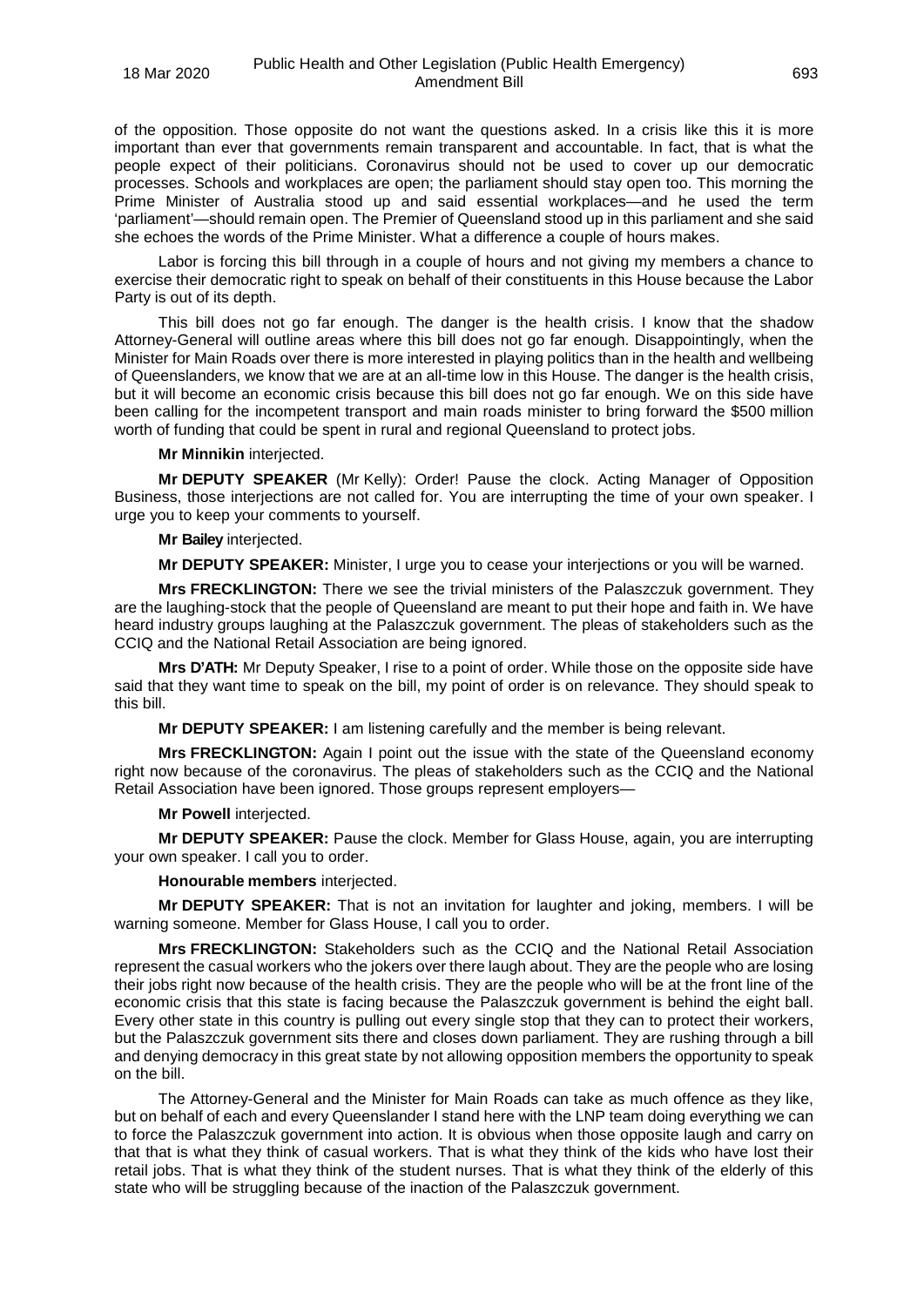Two days ago I said that we would stand in a bipartisan way to assist the government to ensure that every amendment that needs to go through can go through. It is incumbent upon the Palaszczuk government to ensure that they are thinking about each and every Queenslander. The bill before the House tonight has been rushed through. The opposition were given less than an hour to peruse it. Industry groups have been pleading with the opposition because the government has stopped listening. They have been pleading with us to look for amendments, which is exactly what we have done.

We know that as a proportion of this financial year's general government revenue, Premier Annastacia Palaszczuk is spending just 0.05 per cent on Queensland's coronavirus stimulus package. What are other states doing? New South Wales is spending \$2.3 billion; Western Australia, \$607 million; the Tasmanian government, which has an economy smaller than the Brisbane City Council—

**Mrs D'ATH:** Mr Deputy Speaker, I rise to a point of order. This is a health bill, not an appropriation bill—

#### **Honourable members** interjected.

**Mr DEPUTY SPEAKER:** Order, members! There will be silence while I take the point of order.

**Mrs D'ATH:** There is no reference to other jurisdictions in the bill. The Leader of the Opposition has failed to address this bill at all in her speech. I ask that she be brought back to the bill.

**Mr POWELL:** Mr Deputy Speaker, I rise to a point of order. Under standing order 139, a speaker may address not only the long title of the bill but also references made in the explanatory notes and the committee report, if there is one—and in this case there is not a committee report because the bill is being rushed through. The explanatory notes include amendments to the Economic Development Act 2012. The comments being made by the Leader of the Opposition are incredibly relevant to the economic development of this state.

#### **Honourable members** interjected.

**Mr DEPUTY SPEAKER:** Order! I will hear the point of order in silence, members. I will take some advice. The long title of the bill does refer to the Economic Development Act. I ask the member to remain relevant to the long title of the bill.

**Mrs FRECKLINGTON:** Additional broad powers for health workers and first responders are also required. I point the Attorney-General to that section of the bill. She may not have had as much time to look at it as others. I would like to challenge the minister on the amendments that limit the compensation scheme by making it clear that it does not apply to the COVID-19 emergency, especially given that this bill has been thrust upon parliament without adequate consultation. Sadly, even penalties for failing to comply with a requirement or direction made by an emergency officer or a detention order made by an emergency officer are required.

The biggest flaw in this bill by far is its anaemic response to the coronavirus. I say again that other states have stepped up. The Prime Minister of this country has stepped up. Why? Because they have a strong economy! Why can the Palaszczuk government not step up when Queenslanders need them to step up? It is because the state of Queensland has been driven into the ground by the Palaszczuk government! That is why the Palaszczuk government is unable to provide an economic response to the people of Queensland who are hurting right now. Even before the coronavirus outbreak, Queensland had the highest unemployment rate in the nation.

I say to each and every Queenslander that the state LNP team is right behind you and your communities. We are there to hear from you, to stand beside you and to offer you a way forward, because we know that the Palaszczuk government is clearly out of its depth and has spent the past five years of government squandering each and every one of this—

#### *(Time expired)*

**Hon. SJ [HINCHLIFFE](http://www.parliament.qld.gov.au/docs/find.aspx?id=0Mba20200318_203905)** (Sandgate—ALP) (Minister for Local Government, Minister for Racing and Minister for Multicultural Affairs) (8.38 pm): I rise to support the Public Health and Other Legislation (Public Health Emergency) Amendment Bill. Unlike the anaemic contribution from the Leader of the Opposition, my remarks will be focused on the bill and, in particular, the amendments relating to the 2020 local government quadrennial elections. In these extraordinary times, the Queensland community is looking to governments at all levels for stability, continuity, consistency and reassurance.

#### **Mr Watts** interjected.

**Mr DEPUTY SPEAKER** (Mr Kelly): Order! Member for Toowoomba North.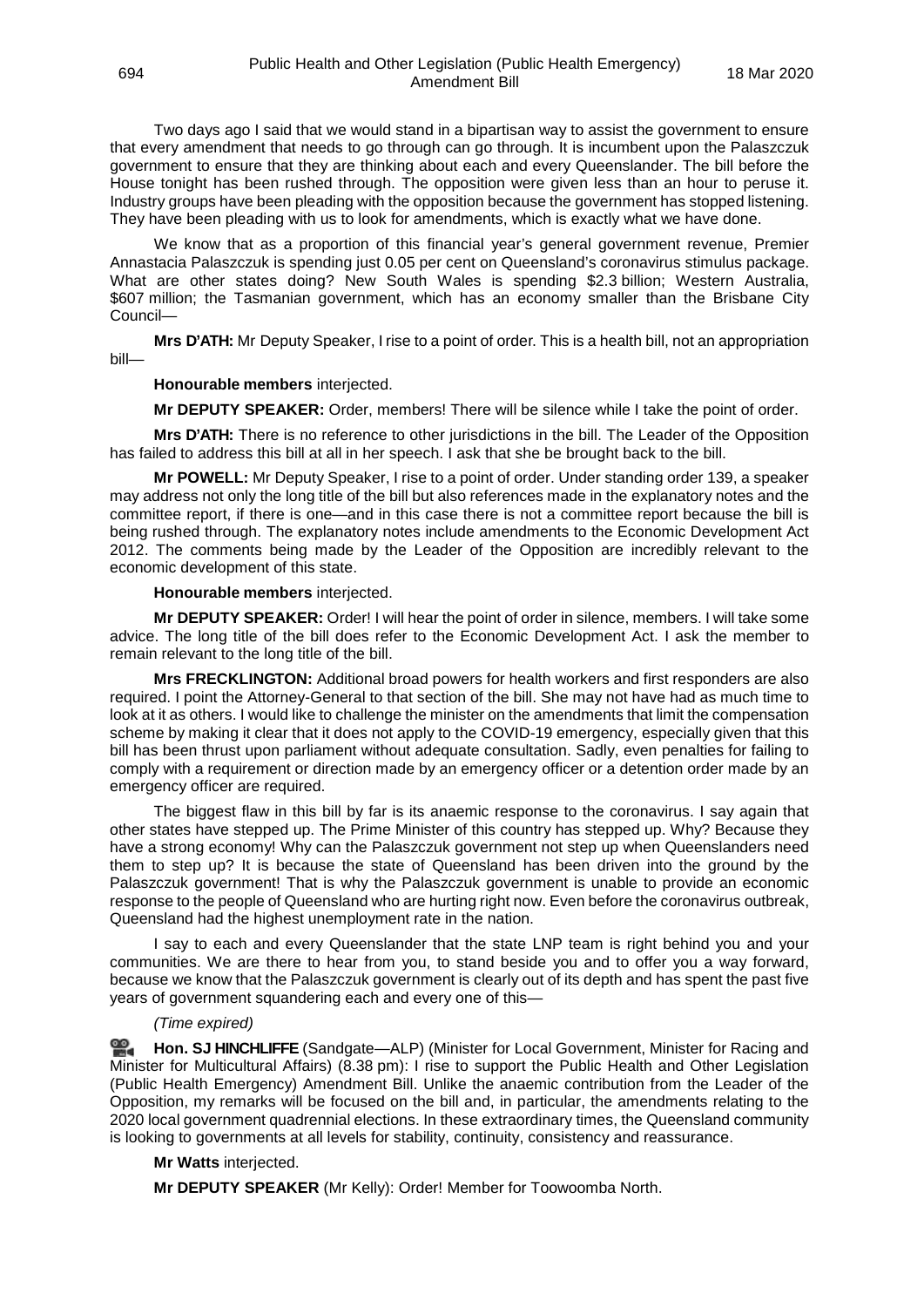**Mr HINCHLIFFE:** Public confidence in our governments at all levels and in our democratic processes must be maintained. Today the government is taking urgent measures—

**Mr Watts** interjected.

**Mr DEPUTY SPEAKER** (Mr Kelly): Order! Member for Toowoomba North.

**Mr Watts** interjected.

**Mr DEPUTY SPEAKER:** Pause the clock. Member for Toowoomba North, you are warned.

**Mr HINCHLIFFE:** The government is tonight taking urgent measures to maximise public safety, minimise public health risks and maintain our democratic processes for local government elections in the face of an evolving public health emergency. The bill before the House tonight provides the flexibility required to address the unique and unprecedented circumstances surrounding the 2020 council elections.

The Palaszczuk government is not taking these steps lightly. Local government has an essential role in delivering services and supporting communities. I have been working with the Attorney-General and Minister for Justice and the Electoral Commission of Queensland to ensure our response meets the needs of the Queensland community in these challenging times.

As I informed the House on Tuesday, the Attorney-General and I had a phone hook-up with mayors and CEOs and other stakeholders from across Queensland earlier this week and discussed measures that have so far been put in place by the ECQ. In these discussions I foreshadowed the introduction of legislation that would give us the options we may need in relation to local government elections if things were to change. Councils, councillors, candidates and voters can be assured that our amendments address the current uncertainty around the quadrennial elections by providing for greater flexibility to meet the challenges that we may face.

As the Minister for Health has outlined, the measures are temporary and will only apply to the 2020 quadrennial local government election in order to maximise public safety and minimise public health risks associated with the public health emergency involving COVID-19.

The bill proposes a number of amendments to achieve the policy objectives. These amendments allow for the suspension or termination of the 2020 quadrennial local government election, if needed, and give options around the caretaker arrangements that will apply during a period of suspension; allow the time frame for the receipt of postal vote applications to be extended for certain electors; allow flexibility in deciding if a poll is to be conducted by postal ballot; ensure that there are no barriers to appropriately qualified persons being issuing officers; provide more flexible time frames for taking or resuming an adjourned poll; allow the declaration of another class of electors who can qualify for alternative voting methods; allow the Electoral Commission to give a direction about the distribution of how-to-vote cards or other election material, to prohibit a person from canvassing for votes in or near polling booths and to permit the display of political statements inside or within six metres of the entrance to a polling booth; to allow the making of regulations under the City of Brisbane Act 2010 or the Local Government Act 2009 if necessary about matters not sufficiently provided for in these acts as a result of the 2020 quadrennial local government election not being held in March 2020; allow the making of regulations under the Local Government Electoral Act 2011, if necessary, about matters not sufficiently provided for in the act to allow or facilitate the holding of the 2020 quadrennial local government election; provide flexibility in the filling of councillor vacancies that may arise if the election is not held in March 2020; and allow for the continuation of the Ipswich City Council and Logan City Council interim administrations if the election is significantly delayed.

The amendments achieve the key policy objective to provide flexibility, if required, in terms of the election date for the 2020 quadrennial local government election and the statutory processes surrounding the conduct of the election to help avoid the health risks and safety of individuals posed by this public health emergency. While these amendments enable the flexibility that might be needed, let me make it clear that at this point in time, based on public health advice, the Palaszczuk government is determined to deliver the 2020 local government elections on the current schedule.

At this point I would like to thank the Local Government Association of Queensland which today threw its strong support behind the government and behind 28 March being the final day of polling. I thank the hundreds of thousands of Queenslanders who have already voted. I urge people to make use of the extended early voting hours tonight, tomorrow night and this Saturday. I also want to thank those frontline health workers and other workers who are dealing with the significant impact of this global pandemic here in Queensland.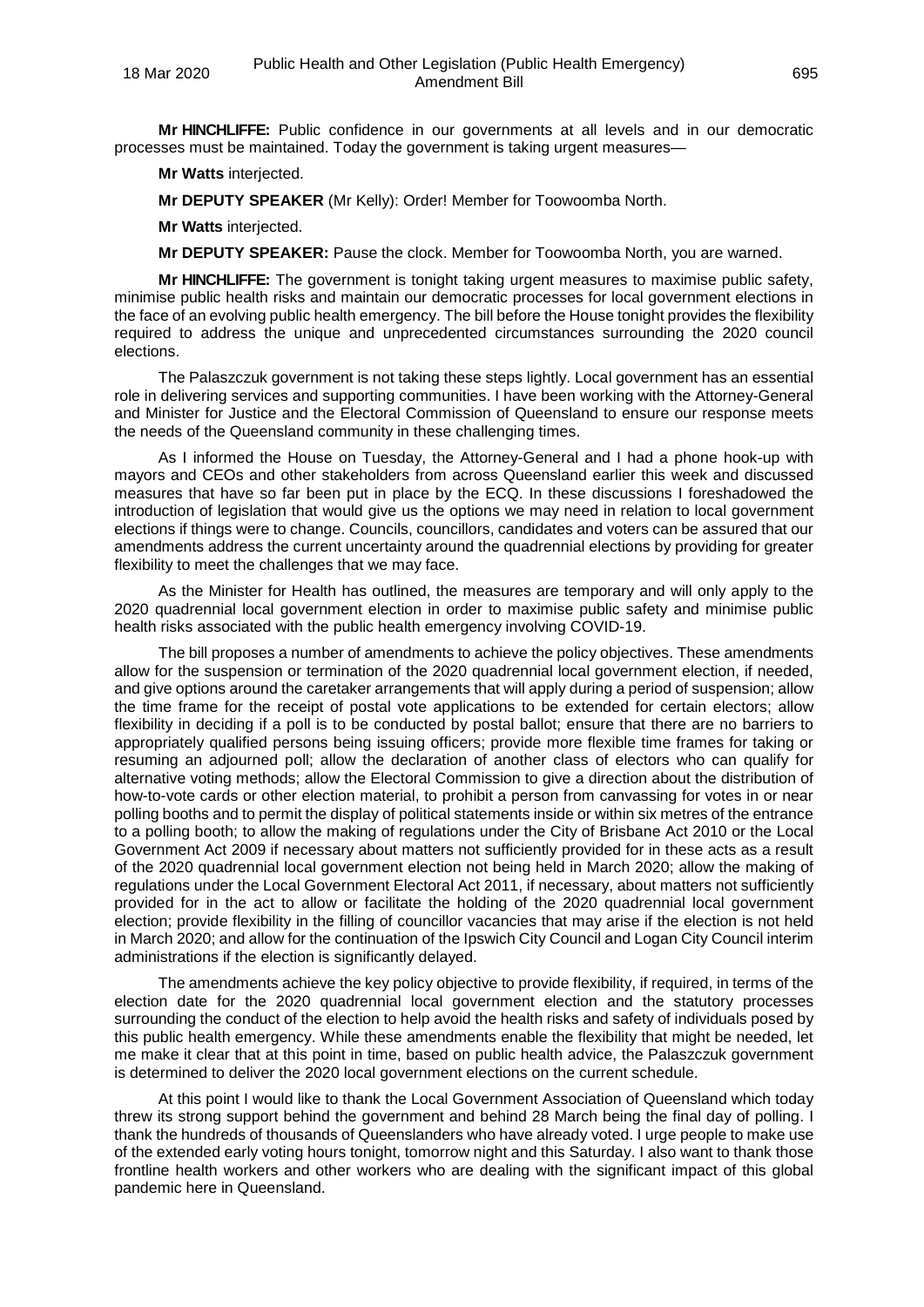In relation to the contribution of this part of the bill that I have referred to tonight, I acknowledge the efforts of the officers of my department, especially Bronwyn Blagoev, to bring these urgent amendments to the House, to make sure that we see the certainty and delivery of quality local government in this state during these troubled and challenging times. As I said, these are truly extraordinary times, but times that need that continuity, that certainty, that assurance in local government. The bill delivers that continuity. I commend the bill to the House.

≌. **Mr [JANETZKI](http://www.parliament.qld.gov.au/docs/find.aspx?id=0Mba20200318_204529)** (Toowoomba South—LNP) (8.45 pm): I rise to make a contribution to the Public Health and Other Legislation (Public Health Emergency) Amendment Bill 2020. I will make a couple of different contributions tonight. I will speak briefly to the particular amendments that affect my portfolio, but then also raise a number of other issues of concern both across the state and locally in my electorate.

The amendments in relation to the bill facing the House tonight relate to 11 acts that sit in this House. With one hour's notice to amend the Electoral Act 1992—we should be thankful to get an hour, because we normally only get 18 minutes. To have the full hour, it is a tripling of the normal time we get before those opposite sneak through amendments that fundamentally change the electoral system in Queensland.

I come back to the provisions in relation to the Electoral Act. I note section 392A relates to COVID-19 and the amendments are limited to the involvement of the public health emergency that we currently face in Queensland. The changes in section 392D that relate to the Governor or Speaker being able to postpone a polling day are appropriate in the circumstances. While I am speaking in relation to the Governor, I note that the proposed changes to the Executive Council technology and the way that Executive Council meet is appropriate in the circumstances, too. It may be opportune, given the uncharted waters that we are currently in across Queensland, that more consideration be given to the way generally this House conducts its affairs and whether more can be done electronically into the future.

Sections 392G and 392H relate to methods of voting. These are significant and serious amendments to the Electoral Act, especially so when you consider that we are already voting. The two by-elections in question are the Currumbin by-election and the Bundamba by-election. Notwithstanding the seriousness of the public health emergency that we face, it is unprecedented to be changing the methods by which our citizens can vote in the middle of an electoral battle underway right now in Queensland. They are very significant changes.

It raises questions, when you start making such significant changes in the middle of a ballot, whether ECQ can keep up with the necessary resources. Obviously, with the increase in pre-poll voting hours, we need to make sure the ECQ is properly resourced with people to assist voters as they come into the booths. I note the local government minister this morning was talking about additional hours between 9 and 11 for the aged and the vulnerable, and the additional staff that will be present for those periods. I would hope that we would have additional staffing through pre-polling as much as humanly possible to support people as they come into the polling booths.

My concerns also relate to the technology and the integrity of the technology. If more people are phone voting then it is extremely important that there is integrity around the systems where people are voting with assistance or over the telephone.

I turn to the amendment of section 392I. They are broad powers which raise questions. This is the how-to-vote card provision. In a public health emergency all options need to be on the table. This is a fundamental change to the way we have conducted elections. It does raise questions around a limitation on freedom of political communication and the way in which candidates and those supporting candidates can communicate a message freely and persuasively to voters as they are entering the polling booth or at any other time. I also note that there is some lack of certainty around the question of public interest. Given the time I have had to read this bill, I believe that this has not been linked to a particular advice or public health warning, but I accept that in the circumstances these things will be necessary.

The final question I have in relation to the provisions amending the Electoral Act is around the amendment to section 392J which talks about the regulation and section expiring after one year of its commencement. Given that the next Queensland election is set down for 31 October, I wonder whether the Attorney-General could clarify why that has been given an expiry of one year rather than up until 31 October.

There is an issue that I would like to bring to the attention of the House tonight which arises from the Prime Minister's address this morning. He talked about the limitations on aged care throughout Australia. It is noteworthy that the provision announced by the Prime Minister this morning does not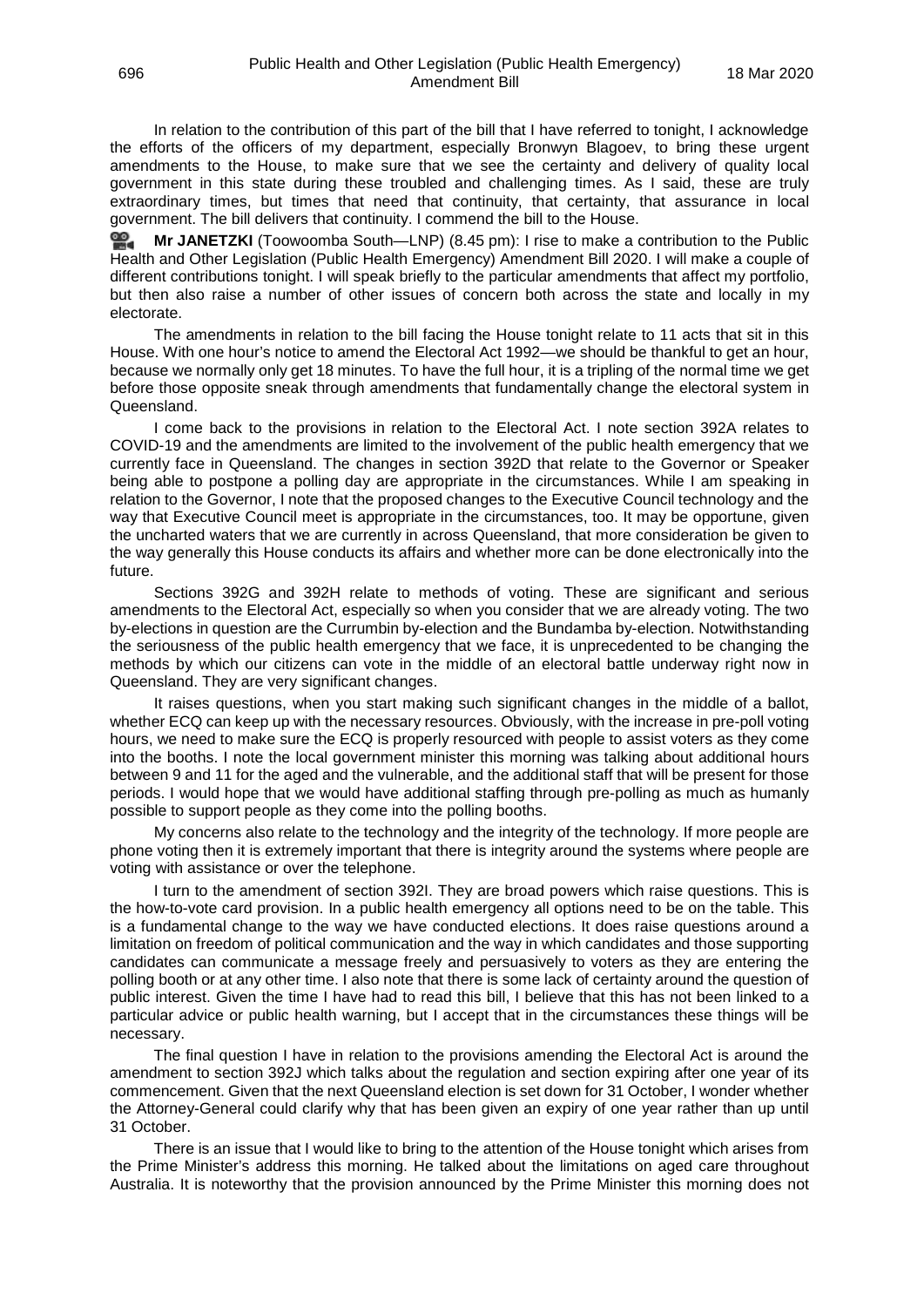relate to the retirement villages sector. The Prime Minister foreshadowed that, without the states and territories intervening in respect of retirement villages, operators may have no power to enforce social distancing and other health and safety provisions. I tonight table an excerpt from the Prime Minister's address and also an email from Minter Ellison where they raise those questions and in particular state that in the absence of enabling legislation or regulation by the state government, retirement village operators are effectively limited to requesting support from residents to introduce the restrictions and tighter controls required to limit the spread of the virus. I would be interested to hear the government's response to that.

<span id="page-47-0"></span>*Tabled paper*: Email, dated 18 March 2019, from a Partner, Minter Ellison, Mr Robin Lyons, to the member for Burleigh, Mr Michael Hart MP, titled 'Retirement villages—COVID-19 response [\[444\].](http://www.parliament.qld.gov.au/docs/find.aspx?id=5620T444)

In the time remaining, I would like to turn briefly to the financial aspects of this bill. In my previous working life I worked for a bank during the global financial crisis. In my last days in London before returning home I saw the first bank run in the United Kingdom in 150 years which brought down Northern Rock. Upon returning to Australia I started working for a bank. That was initially the credit crunch in London. It ended up being the global financial crisis when I returned to work for Heritage Bank in Australia.

One thing we learnt from the global financial crisis—the advice taken up by a Labor federal government—was to go hard, go early, go households. My concern about what is facing the House tonight is that economically the bill does not go hard enough nor far enough. That is why the amendments, foreshadowed by the shadow Treasurer and which I now table, are so important.

<span id="page-47-1"></span>*Tabled paper*: Public Health and Other Legislation (Public Health Emergency) Amendment Bill 2020, Mr Tim Mander's amendments [\[445\]](http://www.parliament.qld.gov.au/docs/find.aspx?id=5620T445).

<span id="page-47-2"></span>*Tabled paper*: Public Health and Other Legislation (Public Health Emergency) Amendment Bill 2020, explanatory notes to Mr Tim Mander's amendments [\[446\]](http://www.parliament.qld.gov.au/docs/find.aspx?id=5620T446).

<span id="page-47-3"></span>*Table paper*: Public Health and Other Legislation (Public Health Emergency) Amendment Bill 2020, statement of compatibility with human rights contained in Mr Tim Mander's amendments [\[447\].](http://www.parliament.qld.gov.au/docs/find.aspx?id=5620T447)

Those amendments would set down a true economic road map to get through this. What we have seen at the moment, with the loans on offer and the payroll tax deferral, does not go far enough. The amendments talk about increased trading hours. They talk about a true waiver of payroll tax and not just the deferral of it so that businesses go broke in six months. It is about helping them today.

I said earlier that I had an hour to review this bill. I really had only 15 or 20 minutes because I spent the first 40 or 45 minutes after the Clerk sent us this bill talking to small business operators, chambers of commerce and TSBE in my electorate and across Toowoomba. I spoke to businesses such as Gabbinbar Homestead and GC Event Hire. I spoke to the franchise owner of a number of McDonald's stores in Toowoomba. In a city of 105,000 people he employs 600 people. They are crying out for genuine reform and genuine economic support—not payroll tax deferrals but payroll tax waivers.

I have spoken to Clubs Queensland. I have spoken with Martin Taylor, the CEO of Club Glenvale, tonight. I have spoken with Bernie Hogan of the QHA. Everybody is supportive of the health measures. We are going to see mass unemployment if the government does not step in and provide true stimulus—waive payroll tax, forgive licence fees and place gambling tax moratoriums on clubs and pubs. All options need to be on the table because at the moment this economic stimulus just does not go far enough.

**[Hon. YM](http://www.parliament.qld.gov.au/docs/find.aspx?id=0Mba20200318_205529) D'ATH** (Redcliffe—ALP) (Attorney-General and Minister for Justice) (8.55 pm): I rise to 쓺. support this bill. As the Premier has noted, the COVID-19 pandemic is perhaps the greatest challenge of our lifetime. We need our democratic institutions to be responsive to this emergency in order to maintain our way of life and to safeguard our community's wellbeing. We need to be prepared for all scenarios.

I want to acknowledge the contribution of the Minister for Local Government, the member for Sandgate, in relation to the amendments that go to the local government elections scheduled for 28 March. The amendments in part 5 of the bill focus directly on ensuring any by-elections occurring before the general election on 31 October this year are conducted in a way that minimises and mitigates any risks posed by the COVID-19 pandemic. This bill ensures the individual who issued the writ for the by-election, being either the Speaker or the Governor, can postpone the by-election and substitute an appropriate day as they see fit. Given the rapid progression of the pandemic, it is important that a significant degree of latitude is provided, should postponement occur.

I want to take up the point raised by the member for Toowoomba South. He pointed to section 392J, saying that it has a sunset provision of 12 months. I appreciate that that 12 months takes us beyond the next general election. It is correct that any by-election that occurs this side of the general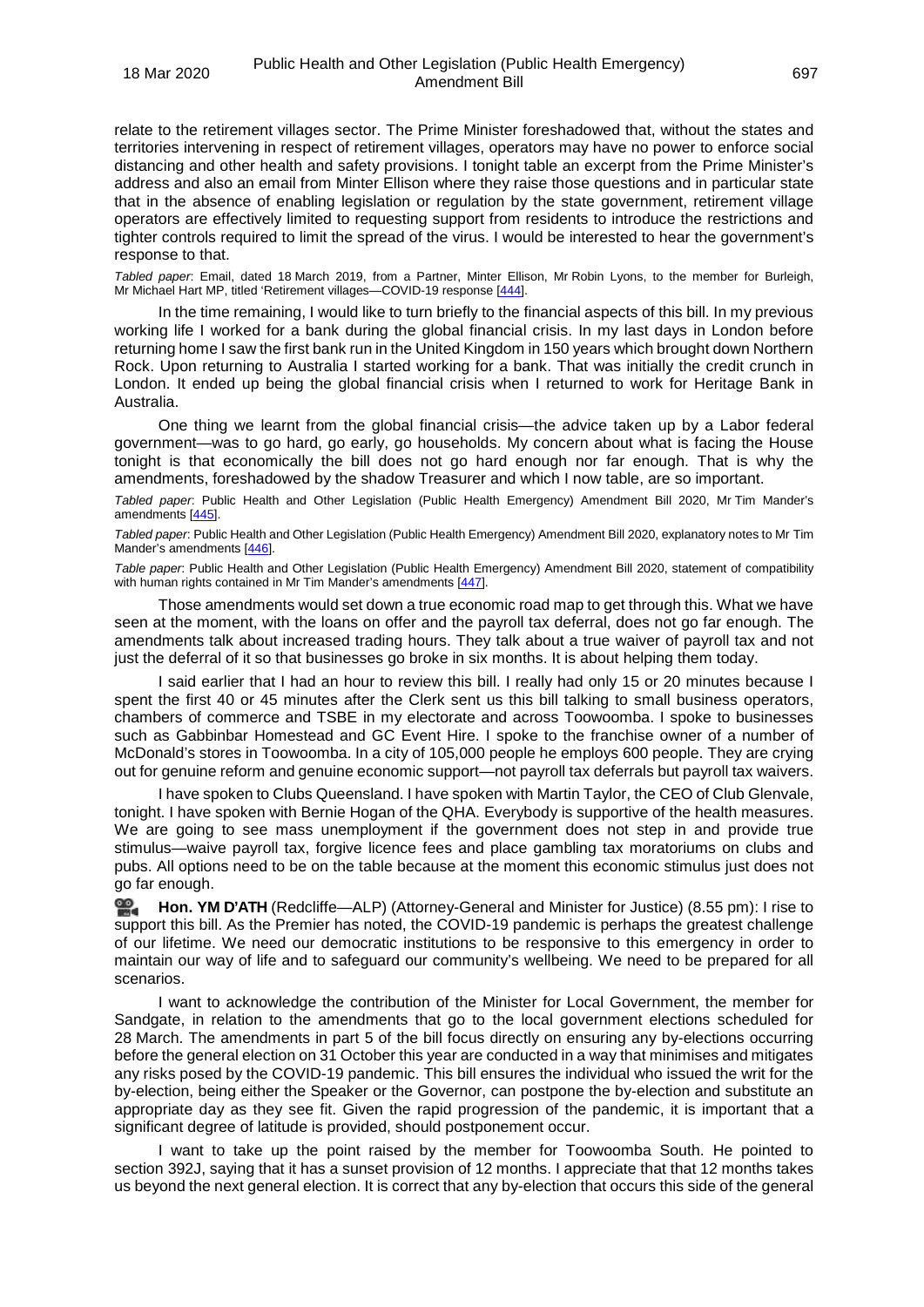election would not continue beyond that election. Any extension would obviously not go beyond the general election. If those seats were still vacant at the time of the general election, they would be filled at the general election.

We certainly hope—and I do not envisage—that there would be any by-elections after the general election that would be caught by these provisions. On the most current advice, we are talking about six months in which we could be dealing with this pandemic. What we sought to do was try to align the provisions as much as we could with the local government elections. For good reason local government requires that 12-month time frame. We sought to bring it into line with that. I can assure the member that we certainly do not envisage that happening. We hope that they would not need to be used.

The ECQ can already respond to any emergent situations arising on polling day. The amending provisions ensure that the ECQ will not be constrained by a 34-day time limit on setting the date for the resumption of polling. Instead the focus will be on when the poll can be conducted practicably and, most importantly, safely. The ECQ will also have the power to provide more flexible time frames for postal vote applications, facilitate alternatives to electoral visitor voting where visitor voting poses a health risk to an issuing officer and expand the class of electors who can make an electronically assisted vote.

The bill also provides for a regulation-making power so that we can take any further steps necessary to ensure the safest possible voting experience for all Queenslanders. Finally, the ECQ will also be given the power to issue a direction in relation to the distribution or display of how-to-vote cards as well as other election material. The ECQ may also regulate the way people canvassing for votes conduct themselves at a polling booth.

I started my contribution noting that the COVID-19 pandemic will require changes from us all big and small. This will not be a normal election. Parties and candidates and their volunteers need to meet this challenge at our forthcoming by-elections. This is not business as usual. Queenslanders will expect a vigilant approach that prioritises safety. That means practising social distancing at polling booths.

I have posted this afternoon the most up-to-date fact sheet of the ECQ that talks about between 9 am and 11 am allowing those most vulnerable, those over 60, to come in and vote early and separately to others and some of the other initiatives—the extended hours for pre-poll and the Saturday pre-poll. I ask members to please get that message out through their social media as well and to talk to any candidates and volunteers in their area to reinforce the importance of this. This election can only work if we adhere to the advice of the health professionals. Please ask them all to practise these guidelines.

It means alternative methods of communicating our how-to-votes to electors. The ECQ has already communicated to candidates its expectation that caution be taken when distributing electoral material at pre-poll booths. I know the language used by the member for Toowoomba South was not intentional, but when we use language such as 'this will be significant' when we are talking about changing elections, let us be really careful to get a clear and consistent message to voters out there. This bill provides the ability to alter elections; this bill does not initiate such change. It is really important that we get that message out there.

As of today, no decision has been made to alter the election date. It is still 28 March. All actions taken to date are to support the delivery of the by-elections and the local government elections on 28 March. We need to reinforce that with people. To make that happen, we need to follow the advice and operate in a different model than we are used to when it comes to these elections.

I also, like others, want to thank the Electoral Commission—the staff and volunteers. This is not what they were planning at the start of the year when they were looking at conducting local government elections. Then they ended up with a by-election and then they ended up with another by-election. Now they also have a pandemic to deal with. I know that the system has not been working perfectly. It is under extreme demand, but the work that they have been doing is extraordinary. They are working tirelessly.

What we do know—and the Minister for Local Government said this this morning—is that voters are turning out. They are not looking for excuses not to vote. In fact, they are turning out in droves. They want to be heard. They want their voices to be heard. They want a say in democracy. They want to choose their next councillors and mayors and they want to have a say in the by-elections. It is great that they are doing that.

I thank the Minister for Local Government, his staff and his department, which is also working very closely with my department on these amendments and working with the ECQ to make this as efficient an electoral process as we possibly can. In relation to this bill, I acknowledge the tremendous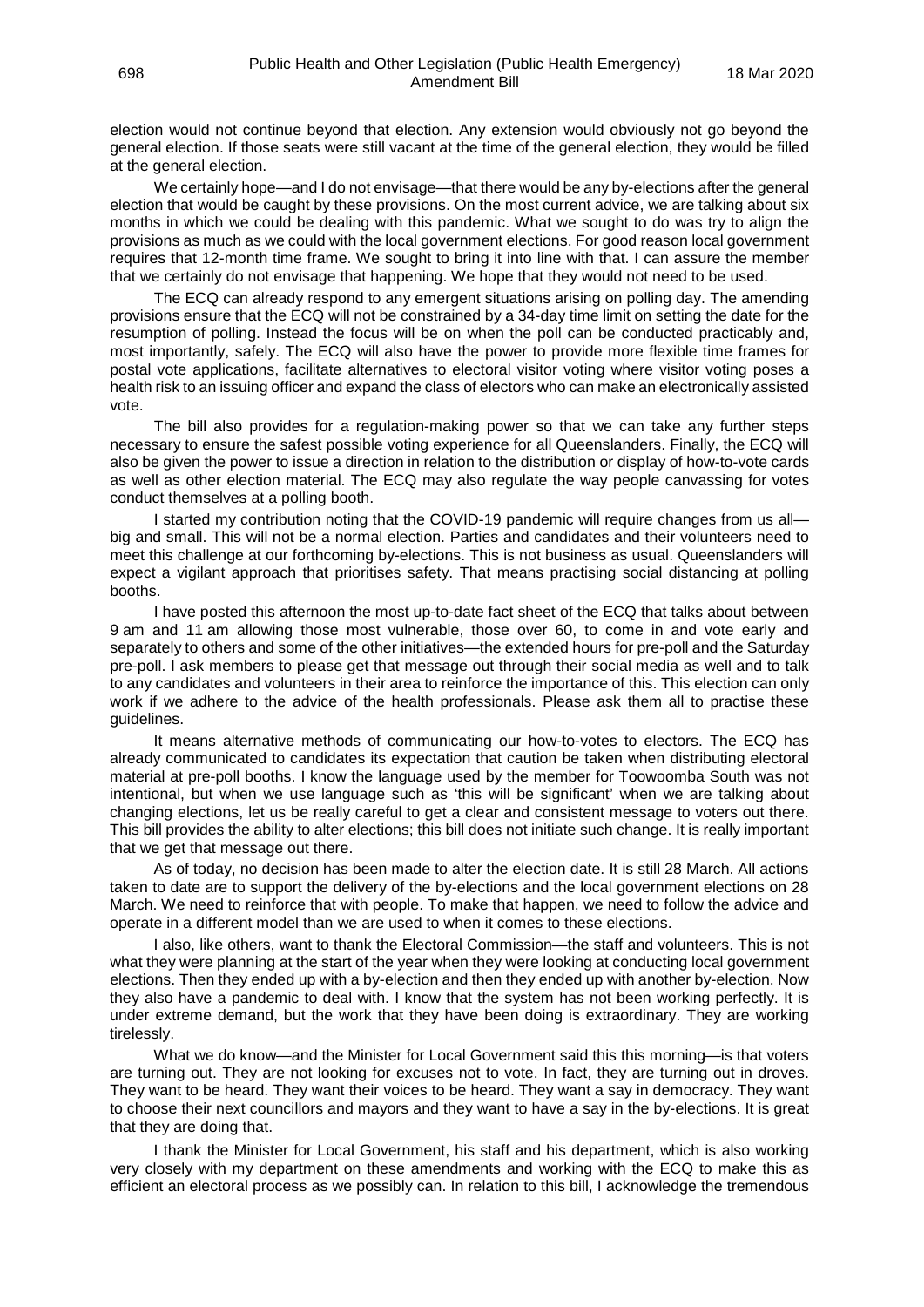work of all ministers, along with the departments, the parliamentary drafters and the parliamentary staff. I particularly want to single out the Minister for Health and his extraordinary efforts since this pandemic first started and also Dr Jeannette Young. She is extraordinary. I am so proud that she is our Chief Health Officer. I think she is leading the way. It is an exhausting job that they are doing and we want to acknowledge that.

I also want to echo comments earlier. Let us make sure that we respect everyone out there at the moment, especially our health workers. They do not deserve to be abused or criticised for the decisions they are making. They are doing it in the best interests of all Queenslanders. Let us respect everyone who goes to work, whether it is our shopkeepers or anyone else. Let us do what we do in any other natural disaster—actually come together and support each other.

**Mr Powell:** What—have parliament sit?

**Mrs D'ATH:** I think that says it all.

**Mr Powell:** It happens with every other disaster—we sit.

**Mrs D'ATH:** I take that interjection. When I was a federal member, parliament was suspended so we could deal with the fires in Victoria.

**Mr Powell:** Yes, for a day or two days. How many months did it suspend for?

**Mrs D'ATH:** There are circumstances and there are times when you need to—

**Mr DEPUTY SPEAKER** (Mr Kelly): Order, members! We will not have quarrelling across the chamber, member for Glass House.

**Mrs D'ATH:** There are times when you need to act and prioritise the work of this parliament and prioritise the work of the government which is working every minute of every day to deal with this virus across all of the portfolios. We need to continue to do that. We need to recognise that that has to be the priority of the government right now, just as it is for the federal government. That is recognised by the Labor opposition in Canberra-

**Mr Powell:** And they're sitting.

**Mrs D'ATH:**—in Victoria—

**Mr Powell:** And they're sitting.

**Mrs D'ATH:** I take that interjection. They are sitting to pass urgent bills and then they are going to rise. That is it. That is a bipartisan position that they have taken. It is a shame we could not do the same here. This is a very important bill, and I commend it to the House.

≌. **Ms [LEAHY](http://www.parliament.qld.gov.au/docs/find.aspx?id=0Mba20200318_210416)** (Warrego—LNP) (9.04 pm): I rise to contribute to the debate on the Public Health and Other Legislation (Public Health Emergency) Amendment Bill. We are in the midst of a declared global pandemic. We are also in the midst of a quadrennial local government election and two by-elections. In Australia, as of 18 March, there were 414 confirmed cases of COVID-19, five confirmed deaths, with 94 confirmed cases in Queensland. Unfortunately that number will increase.

We have heard from the government in the last two days that they have been working on the COVID-19 situation since January this year. Now we have a legislative response. We have been given the legislation for an hour and it has been truncated into a two-hour debate. Surely some of those things could have been identified. I know hindsight is a great thing, but it begs the question that, if you have been working on it since January and suddenly we get all these emergent things happen with just two hours of debate, it is a rather interesting situation.

Many members of the House will not have the opportunity to scrutinise this legislation fully. They will not have the opportunity to talk about it and how it affects their communities. At this unprecedented time when we have a pandemic, it does not instil confidence in the community when we see political expediency. We will all be here tomorrow and we could have debated this bill tomorrow.

As I stand here in this parliament, I represent an electorate where many communities and families live in isolation—isolation on properties and in isolated communities. They often feel the disadvantage due to isolation. However, as the seriousness of this situation starts to be fully comprehended, that isolation may become a blessing to them. However, they are concerned about the Queensland economy. They are concerned about jobs. They know there is a health crisis, but they are concerned that this will become an economic crisis, and we will feel it most in the regional areas. Today I had an email from Domino's Pizza in Dalby. They said—

We see the debate happening today around the deferment or freezing of payroll tax. Deferment, as the Labor Government is suggesting, offers nothing. It simply means that at some stage the small or medium business owners will have to come up with a double payment. It will crush businesses and encourage business owners to cut back on staff in the interim.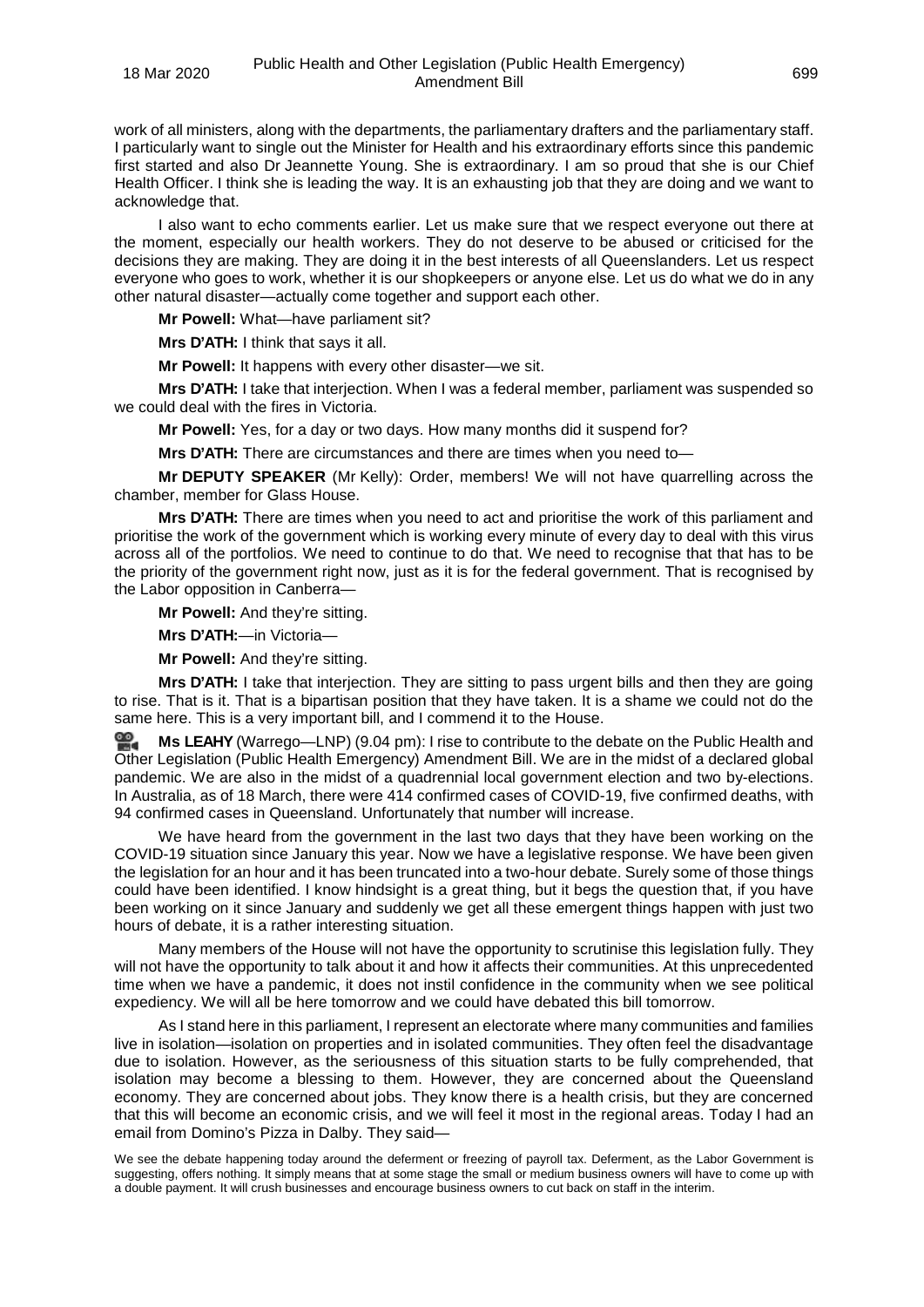It is going to have the opposite effect. It is not going to help the economy; it is going to cost jobs. They wanted us to know what a critical policy decision this is for business owners, and they encouraged me to argue the case with the government. I do want to thank Sulay and Prakash, the franchisees at Domino's in Dalby, for pointing out what local businesspeople will face in relation to the Palaszczuk Labor government's payroll tax deferment.

This state is in the middle of local government elections. At this time we need to have local government representatives in place after that election on 28 March. Local government mayors are the heads of the disaster management committees across our state. Our state needs them at this time. We need their local leadership. We need their local knowledge and their workforces. Local government employs some 40,000 staff across Queensland. This may be a tough time for those newly elected mayors and councillors—and I hope they will be elected on 28 March. This is a balancing act. We need to have local government in our state but we need to ensure that when we act we take into account the health of the wider community. It is a serious balancing act.

This bill seeks to make a number of urgent amendments. I specifically want to talk about those for the City of Brisbane Act, the local government acts and the Local Government Electoral Act. Local governments may be in caretaker mode, but it is disappointing that the LGAQ did not have more time to scrutinise this legislation because they, as the representative body of local governments in Queensland, are not actually in caretaker mode. The purpose of the amendments is to provide flexibility, if required—I emphasise 'flexibility, if required'—for the election date for the 2020 quadrennial local government elections and the statutory processes for the conduct of the elections to help minimise the serious risks to the health and safety of persons caused by the COVID-19 pandemic.

The emphasis should be on the fact that there is power for flexibility if required. The measures are temporary and will only apply to the 2020 quadrennial local government elections; however, the government is giving itself significant powers, and I hope these powers will not have to be used. Hopefully, they are being provided as an option if the health advice specifically determines that a local government election has to be postponed or suspended. The bill allows for the suspension or termination of the 2020 quadrennial local government elections if needed—I think the important word there is 'if'—and confirms the respective caretaker arrangements that apply during the period of suspension.

Many thousands of people have already voted in this election, so it is a difficult time. The bill allows the time frames for the receipt of postal vote applications to be extended for certain electors. I want to make something clear, because there has been a lot of discussion about the time frame for postal vote applications. I am advised that this provision will not allow the ECQ to reopen postal vote applications for the local government elections that are currently underway. It allows flexibility in deciding if a poll is to be conducted by postal ballot if there is a suspension or delay in a particular ballot in the future.

The bill also ensures there are no barriers to appropriately qualified persons being issuing officers, and that may be quite appropriate for some of our Indigenous communities. It also provides more flexible time frames for taking or resuming an adjourned poll. The bill allows the Electoral Commission to: give a direction about how, where and when how-to-vote cards may be distributed and displayed in a polling booth; prohibits the distribution and display of how-to-vote cards or other election material—I assume that includes booth wrap as well—at a polling booth; prohibits a person from canvassing votes in or near polling booths; and permits the display of political statements inside or within six metres of the inside of a polling booth. This will significantly impact the Brisbane City Council election that is underway, and it will impact all parties involved in that election. Basically, it stops the handing out of how-to-vote cards at the Brisbane City Council election.

The bill also allows the making of regulations under the City of Brisbane Act and the Local Government Act about matters that are not provided for sufficiently in these acts as a result of the 2020 quadrennial local government elections not being held in March 2020. That is a very wideranging power. The concerning thing is that, if those regulations are made and this parliament for whatever reason does not come back and sit, there may be no check and balance against those regulations because the only way to scrutinise those regulations is through debate in the parliament.

There is another provision in the bill that provides for flexibility in councillor vacancies that may arise in the election if it is not held in March 2020. I suggest to the government that, if they want to fill council vacancies in this manner in these uncertain times, then that should be done by bipartisan agreement between the government and opposition. Politics should be taken out of the filling of councillor vacancies, particularly at this uncertain time. We have a situation where the state needs local governments. They need mayors and leaders in local communities. They need them more now than ever, and they need them to help with this pandemic.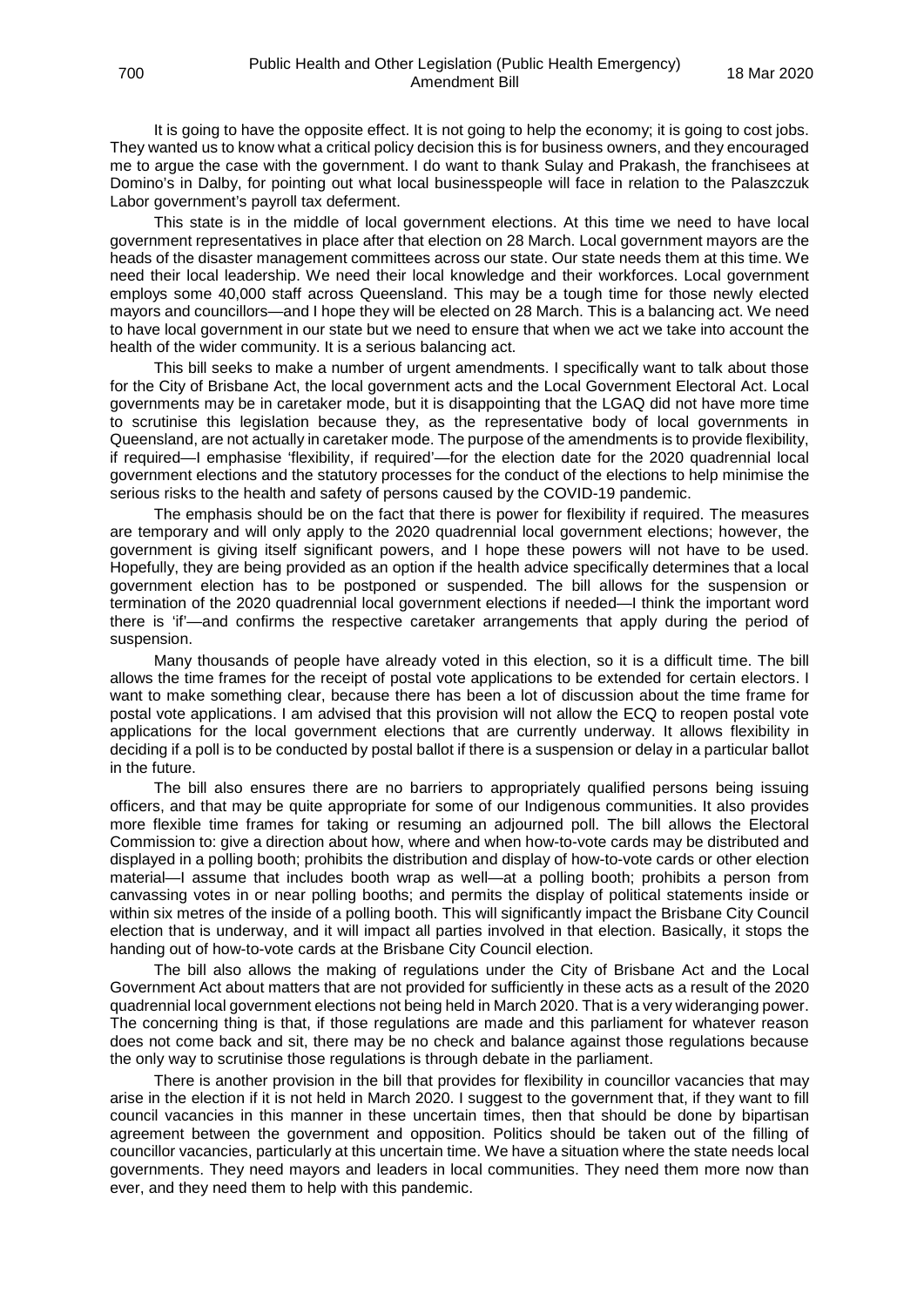**Mr [COSTIGAN](http://www.parliament.qld.gov.au/docs/find.aspx?id=0Mba20200318_211326)** (Whitsunday—NQF) (9.13 pm): I am quite pleased to make a contribution tonight to the Public Health and Other Legislation (Public Health Emergency) Amendment Bill 2020, and I do so given the context of the debate. These are troubling times; that is an understatement. I remember going through Airlie Beach on Monday and looking at the cafes and restaurants. I am sure it was not just me wondering where the next customer is coming from.

As the leader of North Queensland First and the member for Whitsunday, I want to say that I have no intention of opposing the bill here tonight. I want to acknowledge what has been said by a number of speakers. I think there are almost a dozen acts or regulations that will be amended if this bill goes through this evening—and I think it is a no-brainer that it will—but I cannot believe that we only have a two-hour window to scrutinise this legislation. It has been said already in the debate here tonight in the people's house that we could be here all day tomorrow debating this. I see the member for Gregory nodding his head. As I look to the opposition I do want to flag my intention to support the LNP opposition's amendments to the bill. As noted by the member for Everton and Deputy Leader of the Opposition, as much as I think he is a muppet, in this context—

**Mr DEPUTY SPEAKER** (Mr Weir): Member for Whitsunday, that is unparliamentary. I ask you to withdraw.

**Mr COSTIGAN:** I withdraw and I thank you for your guidance. I do in all seriousness commend him in relation to the waiving of payroll tax and other measures, including: ensuring power bills are not increased for the period of the declared public health emergency; extending retail trading hours; freezing car registration; and shareholding ministers responsible for bulk water costs providing a written directive to those authorities not to increase charges for the supply of bulk water services for the declared public health emergency.

As the member for Everton takes his seat I do commend him on those amendments. They are sensible. Do they go far enough? Probably not. I thought there was scope for some work around land tax, council rates and other charges because people are hurting. Of course people are hurting! Every person in the House, regardless of their politics, would acknowledge that people across Queensland, the length and breadth of our state, are hurting. Workers in the tourism industry, the construction industry, the agricultural industry, the resources industry, as well as mums and dads, retirees, pensioners, battlers, the disadvantaged, the sick, the frail, the elderly—the mind boggles in relation to how COVID-19 or coronavirus is impacting them not only from a medical, health and wellbeing point of view but also from an economic point of view. How are they going to manage through this? Where is their hope? For without hope what have we got? Right now the eyes of millions of Queenslanders maybe not literally—are on this place wondering what we are doing as elected representatives.

I heard the comments from one of the government MPs. Again putting politics aside, Dr Jeannette Young and her team need to be commended for their leadership here. I see the health minister nodding on the other side of the aisle. I thank the Minister for Health and Minister for Ambulance Services for the extent of the briefing today. It is not the first time I have been to a briefing on coronavirus or COVID-19. I know that going back a few weeks ago the crowd was much smaller then. It was not quite standing room only today but it was a big crowd, and rightly so. Again putting politics aside, we all care about the people we represent and then some, particularly those people I mentioned before: the frail, the disadvantaged, the sick, the socially isolated and those people living in remote and Indigenous communities.

There was some talk earlier in relation to amendments to the Electoral Act. I had some feedback today from a gentleman outside my electorate in North Queensland who pointed out the layout of the pre-polling facility in this town. I thought to myself, 'Why are the voting cubicles so close together?' They are supposed to be a metre and a half apart. It is as if there is no health emergency at the moment, no economic emergency. It is almost as if people have forgotten that and they have just rolled out the hardware for the election so everyone can line up as we always do when we go and vote. Social distancing is a term we will have to get used to. A lot of people will have challenges adhering to social distancing, but they must do it because it is in the public and national interest.

In conclusion, I would prefer more time to scrutinise the bill. I walked in here today after the dinner break and suspension which went on and on. It is my view that we should be here tomorrow. I travelled in my Prado, the 'Whitsunday Wanderer'—and I do not want a medal for it—for a few hours at the wheel on Monday to get here. For nearly 1,200 kilometres, I drove from Shute Harbour to George Street. That is my job. That is what we are elected to do. It was my decision in travelling down to avoid the planes and to organise my flat tyre being fixed in the car park here because that is my job—to represent the people and make decisions in the best interests of Queenslanders, particularly the people of North Queensland in my role as the Leader of North Queensland First.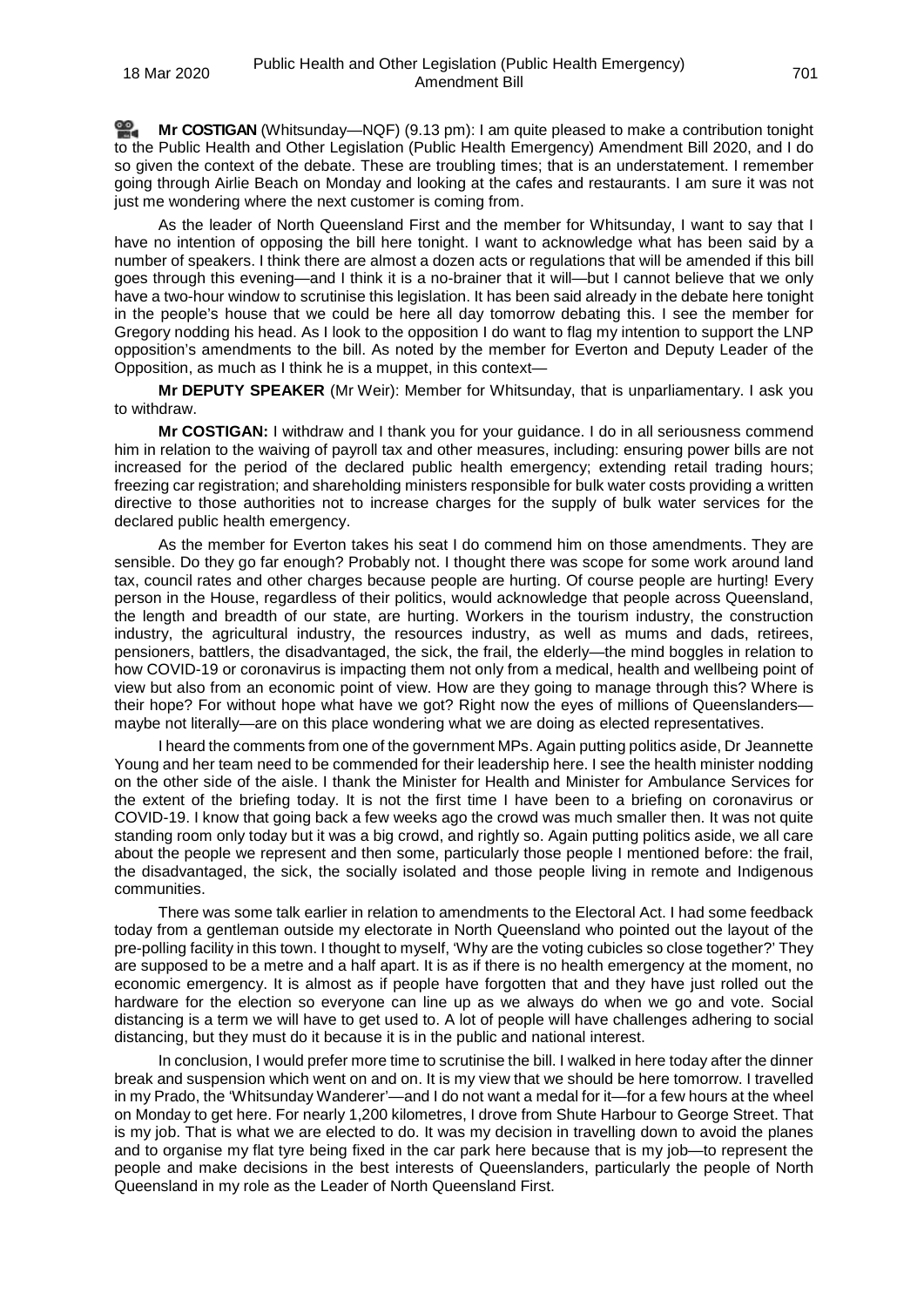This bill has been rushed. I understand that we need to make decisions on the advice of eminently qualified people, but we should be here tomorrow. The House should debate this bill tomorrow. We could have gone into our beds tonight and read up on it so we could scrutinise it properly. That is our job. They do not do it in the other House anymore, do they? This was not going to go to committee, and there is a reason for that. I support the bill. I will not oppose the bill.

I reiterate again that it is my intention to support the amendments of the member for Everton as they are more than reasonable. They will help people in need who are wondering, 'What is going on?' What will tomorrow bring? How bleak will Easter be? That has been the elephant in the room. There are tough times ahead. We cannot sugar-coat it. The people are looking to the government to govern. The opposition and the crossbench have a responsibility to hold the government of the day to account. We need to work as constructively and collaboratively as we can to make the system better, to protect Queenslanders and to help Queenslanders, particularly those vulnerable Queenslanders. I refer to the little old lady at Eventide in Rockhampton, Francis of Assisi in Mackay, the people in our cape communities, our Indigenous communities, the cafe owner at Airlie Beach, the shopkeeper on the Esplanade in Cairns, the mine worker in Cloncurry or Mount Isa and so on.

I might add that today the crossbench was a fairly lonely section of parliament. That is the way it goes and I can wear that, because we are here to do a job and it is a great privilege. I reiterate again that I represent not only the people of Whitsunday but the people of Central, North and Far North Queensland, because tonight they look to this place to make decisions that will help them and give them hope, because without hope what have we got?

**[Hon. SJ MILES](http://www.parliament.qld.gov.au/docs/find.aspx?id=0Mba20200318_212305)** (Murrumba—ALP) (Minister for Health and Minister for Ambulance Services) (9.23 pm), in reply: I thank all members who have contributed to the debate tonight. Earlier I had a chance to speak in some detail about this important bill and to address the amendments proposed, especially those relevant to the health portfolio. At that stage I did outline to the House precisely why they were urgent and why we needed to pass them quickly tonight. They are indeed needed and urgent in order to allow us, via our Chief Health Officer, to implement important decisions that have been made by the national cabinet in an unprecedented regular meeting of the first ministers of the states and territories and of the Commonwealth, especially those decisions that relate to stopping mass gatherings and locking down aged-care facilities.

It is important that we clarify that we have the power to do those things. It is also important that we can ensure that the state can do those things without being exposed to a potentially limitless amount of compensation. That is the purpose of the health amendments in this bill. Other ministers have appropriately addressed why amendments to the legislation for which they are responsible should be passed and why they should be passed urgently. For that reason, I commend the bill to the House.

Question put—That the bill be now read a second time.

Motion agreed to.

<span id="page-52-0"></span>Bill read a second time.

## **Consideration in Detail**

<span id="page-52-1"></span>Clauses 1 to 14, as read, agreed to.

**Mr MANDER:** I seek leave to move the amendments circulated in my name outside the long title.

Division: Question put—That leave be granted.

#### <span id="page-52-2"></span>**AYES, 33:**

**LNP, 32—**Batt, Bennett, Bleijie, Boothman, Boyce, Crandon, Crisafulli, Frecklington, Hart, Hunt, Janetzki, Krause, Langbroek, Last, Leahy, Lister, Mander, McArdle, McDonald, Mickelberg, Millar, Minnikin, Molhoek, O'Connor, Perrett, Powell, Rowan, Simpson, Sorensen, Watts, Weir, Wilson.

**NQF, 1—**Costigan.

#### **NOES, 41:**

**ALP, 41—**Bailey, Brown, Butcher, Crawford, D'Ath, de Brenni, Dick, Enoch, Farmer, Fentiman, Furner, Gilbert, Grace, Harper, Healy, Hinchliffe, Howard, Kelly, King, Lauga, Linard, Lui, Lynham, Madden, McMahon, McMillan, Mellish, Miles, B. O'Rourke, C. O'Rourke, Palaszczuk, Pease, Pugh, Richards, Russo, Ryan, Saunders, Scanlon, Stewart, Trad, Whiting.

Pairs: Boyd, Robinson; Jones, Purdie; Mullen, Nicholls; Pegg, Stevens; Power, Bates.

<span id="page-52-3"></span>Resolved in the negative.

<span id="page-52-4"></span>Clauses 15 to 49, as read, agreed to.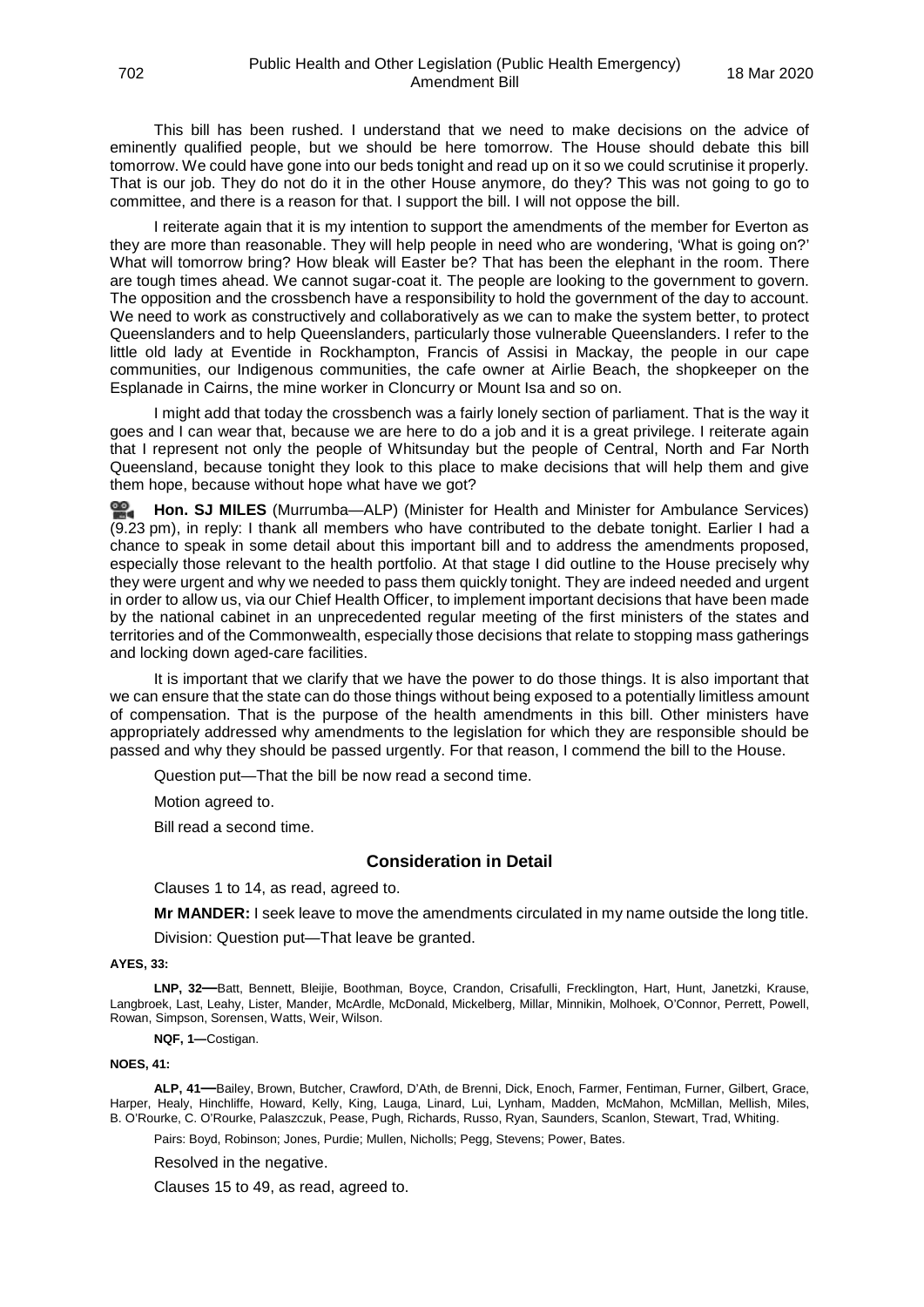## **Third Reading**

<span id="page-53-0"></span>**[Hon. SJ MILES](http://www.parliament.qld.gov.au/docs/find.aspx?id=0Mba20200318_212839)** (Murrumba—ALP) (Minister for Health and Minister for Ambulance Services) (9.28 pm): I move—

That the bill be now read a third time.

Question put—That the bill be now read a third time. Motion agreed to. Bill read a third time.

## **Long Title**

<span id="page-53-1"></span>**[Hon. SJ MILES](http://www.parliament.qld.gov.au/docs/find.aspx?id=0Mba20200318_212902)** (Murrumba—ALP) (Minister for Health and Minister for Ambulance Services) (9.29 pm): I move—

That the long title of the bill be agreed to.

<span id="page-53-2"></span>Question put—That the long title of the bill be agreed to. Motion agreed to.

**MOTIONS**

## **Portfolio Committees, Reporting Dates**

<span id="page-53-3"></span><u>ഇ.</u> **[Hon. YM](http://www.parliament.qld.gov.au/docs/find.aspx?id=0Mba20200318_212918) D'ATH** (Redcliffe—ALP) (Leader of the House) (9.29 pm), by leave, without notice: I move

That, under the provisions of standing order 136, the Transport and Public Works Committee report to the House on the Transport and Other Legislation (Road Safety, Technology and Other Matters) Amendment Bill by 29 May 2020 and the Legal Affairs and Community Safety Committee report to the House on the Corrective Services and Other Legislation Amendment Bill by 29 May 2020.

**임. Mr [BLEIJIE](http://www.parliament.qld.gov.au/docs/find.aspx?id=0Mba20200318_212951)** (Kawana—LNP) (9.29 pm): I support the motion moved by the Leader of the House, but I make the point that those timelines would have been discussed tomorrow at a Committee of the Legislative Assembly meeting that we are not having because we are shutting down parliament and we are not coming back. Who knows whether we even will come back in two or three weeks?

This is the sort of stuff that this government will now start doing: it will make decisions without the Committee of the Legislative Assembly. I give credit to the Leader of the House, who rang me and said that because we are not having the meeting tomorrow she was going to move the motion tonight. I thank her for that. That is why I will support it. This is what happens when an arrogant government decides to shut parliament down and there is no scrutiny.

**Mr Mander:** I don't think we will be back before the election.

**Mr BLEIJIE:** Anything is open now. Who knows when we will be back? It depends on what else happens before we adjourn this evening. These are the decisions that are made and should be made by the Committee of the Legislative Assembly. Continually, week by week, we see the power grabs from this Labor government. It treats this parliament as its political plaything. I have said it before and I will say it again. I will not be accused by Labor of not taking COVID-19 seriously enough. I will not be conned by the Labor government with a coronavirus cover-up in relation to parliamentary proceedings. I will not buy it. These matters should be determined by the CLA.

Mr Speaker, I am not sure whether you have been given the courtesy of the government letting you know that we are not meeting tomorrow for the Committee of the Legislative Assembly which you chair. We will wait and see whether we are meeting. These are the decisions that the Legislative Assembly would have made tomorrow. The Leader of the House would have come in tomorrow afternoon and notified the parliament that the CLA had made those decisions. The CLA has now had that decision taken away from it and it has been made by the government on the run, on the hop again, as we have just seen with the guillotining of the debate and the only-two-hour time frame, and I suspect we are about to see when the Leader of the House says we are not coming back tomorrow. When the House was suspended earlier I hope the Leader of the House had sufficient time to think about the seriousness of the issue of not coming back tomorrow and will not in a minute move the motion that I suspect she will move to shut the parliament down.

≌. **Mr [WATTS](http://www.parliament.qld.gov.au/docs/find.aspx?id=0Mba20200318_213243)** (Toowoomba North—LNP) (9.32 pm): I too rise with concern in relation to a decision being taken away from the Committee of the Legislative Assembly. We have seen a lot of different rights of this parliament taken away over the sitting of this parliament. We have seen a constant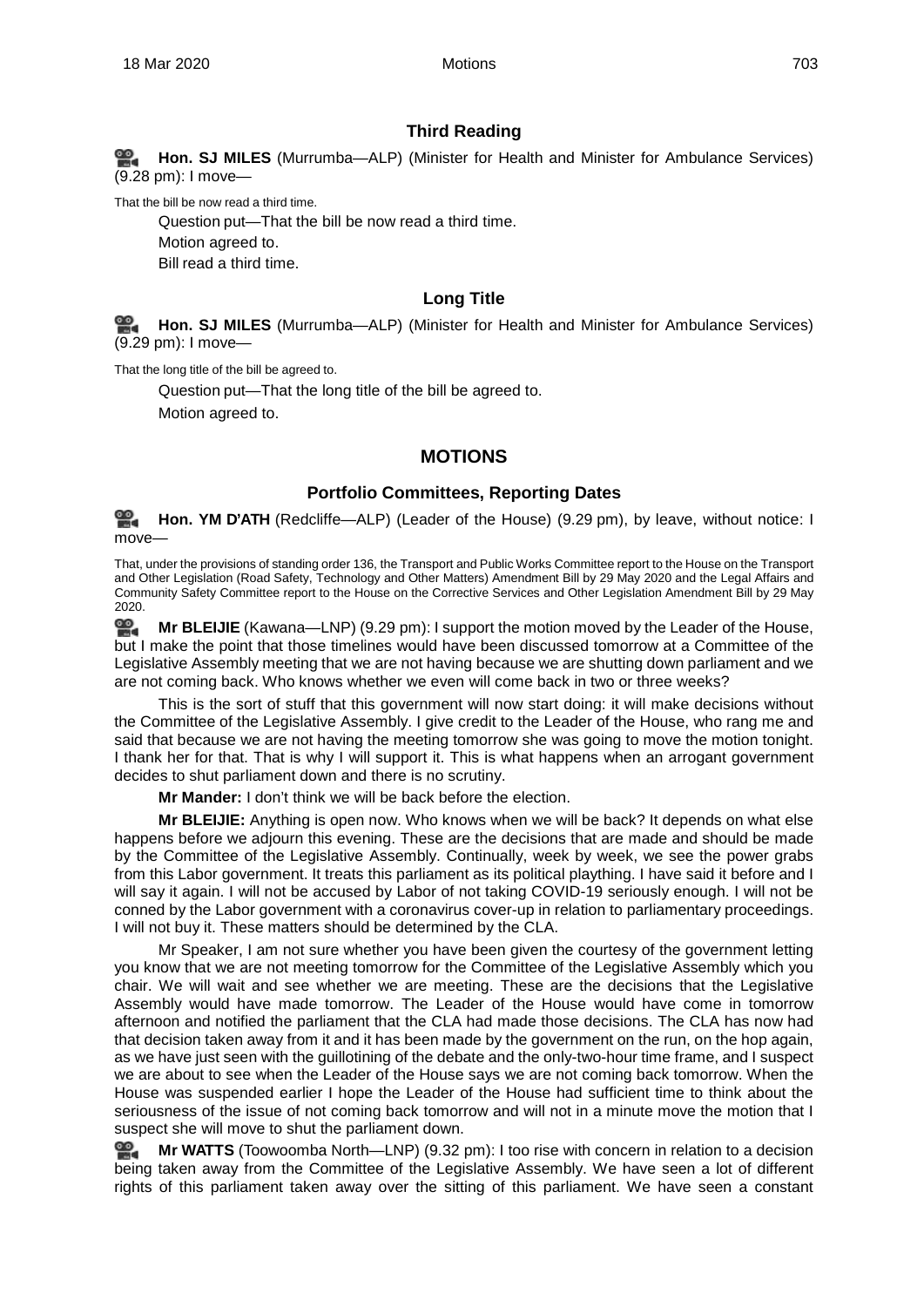guillotine on almost every bill that has come through the place. We have seen a government change legislative acts that relate to elections with no notice—well, 18 minutes notice. We have seen a lot of things taken away from this democracy.

Whilst we are in extraordinary times, and I do support the government taking extraordinary action in these extraordinary times, I am very concerned that this parliament will not be sitting tomorrow but my wife will be at school tomorrow with 700 or 800 kids. If this crisis is so desperate then I have to ask: why are so many other things open?

In relation to this motion about committees reporting back, I am curious to understand, with the parliament shut down, how these committees will function, how they will report and how they will gather evidence. We could seek answers to these questions if we were only allowed to sit in this parliament. I am concerned that the structures of this parliament are being tampered with and a majority of this parliament is being used to circumnavigate the rights of this parliament. I am very concerned about that.

#### **Mr COSTIGAN:** Mr Speaker?

**Mr SPEAKER:** Member, I have already given guidance today for people to not rise and seek the call while a member is on their feet. I am happy for you to seek the call now that the member for Toowoomba North is finished.

≌. **Mr [COSTIGAN](http://www.parliament.qld.gov.au/docs/find.aspx?id=0Mba20200318_213439)** (Whitsunday—NQF) (9.34 pm): Thank you for your guidance. My apologies. I thought the member for Toowoomba North had finished. I think the great institution that is Her Majesty's Queensland parliament is being undermined. I was listening intently to what the member for Toowoomba North had to say about his good wife going to school to educate young Queenslanders, kids who will vote one day, kids who are looking to us for leadership. So many people will go about their daily business tomorrow and parliament will not sit. I find that mind-blowing.

**Mrs D'ATH:** Mr Speaker, I rise to a point of order on relevance. This is about when the committees report back, not whether the parliament is sitting or not tomorrow.

**Mr SPEAKER:** The Leader of the House has a point. The motion is strictly about the provisions relating to standing order 136 and the Transport and Public Works Committee reports. I ask you to speak to that motion or resume your seat.

**Mr COSTIGAN:** I will confine my comments to the committee process. The CLA is supposed to be sitting tomorrow. I do not sit on any committee at all thanks to the shenanigans involving the government and the opposition last year. I will not go into that now. I would have thought that the CLA should be convening tomorrow.

**Honourable members** interjected.

**Mr Mander:** We fought for you!

**Mr SPEAKER:** Order!

**Mr COSTIGAN:** I take the interjection from the member for Everton. He fought for us? Yes, like a chocolate soldier! Whilst the Leader of the House, from what I have heard from the Manager of Opposition Business just a moment ago, out of courtesy let the Manager of Opposition Business know what was going on here, the CLA should be meeting. From my point of view, the institution of parliament is being undermined in this process. The House should be sitting tomorrow and parliamentary committee meetings should be held as they have been done historically. That system is being shortcircuited. I find it appalling and I am sure that most Queenslanders would find it absurd to say the least.

Question put—That the motion be agreed to.

Motion agreed to.

## **Amendment to Sessional Orders**

<span id="page-54-0"></span>≌. **[Hon. YM](http://www.parliament.qld.gov.au/docs/find.aspx?id=0Mba20200318_213729) D'ATH** (Redcliffe—ALP) (Leader of the House) (9.37 pm), by leave, without notice: I move the following amendment to sessional orders that take effect immediately—

Insert after sessional order 1A—

#### "**Change to sitting date or time**

- 1B. (1) Notwithstanding standing order 49, sessional order 1(a) or the House having already adjourned to a specified time and date, the Speaker, upon advice from the government of the state, may set an alternative day or hour for the next sitting, and must notify each member of any change.
	- (2) The Speaker's notification to each member may be by electronic means.
	- (3) This sessional order expires on 17 September 2020."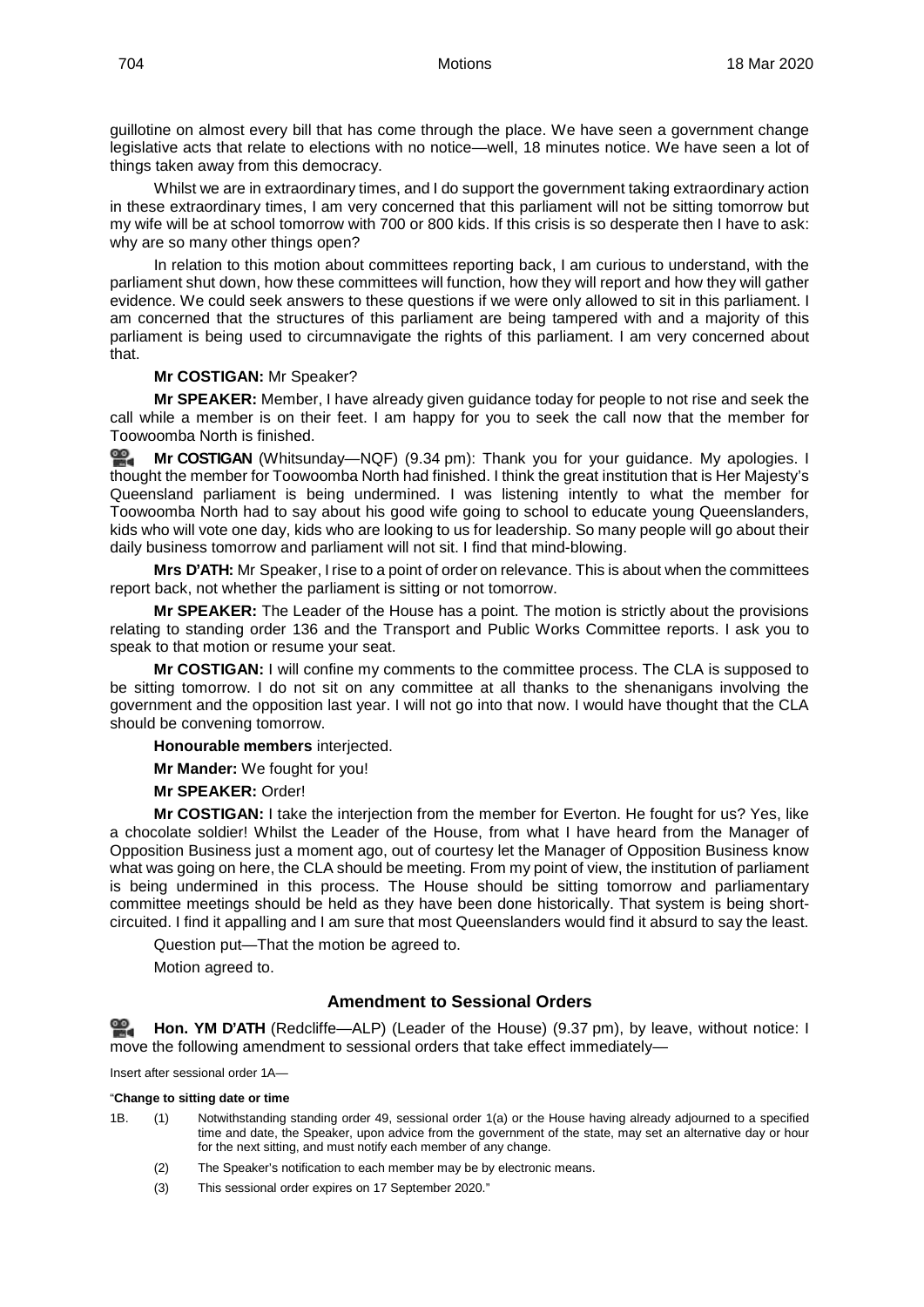I know that this is a significant change to our existing sessional orders. The fact is that under our current arrangements, certainly while we are sitting, the sitting calendar can be changed, the next adjournment debate and time could be changed by the government and by the parliament, but when parliament is not sitting and it is scheduled to return on a set date and time there is no mechanism other than the Governor proroguing the parliament to alter that date and put parliament off.

Around the world we are seeing regions within countries and whole countries go into lockdown. No-one in this chamber could stand here today and say that they can absolutely guarantee that an area of this state, the state or the nation would not be locked down.

We are not in a position to make those decisions about what will happen over the coming days, weeks and months. However, if we do not provide a mechanism within the sessional orders then, despite us potentially being in a national or state lockdown, we would still have to recall parliament and go against everything that has been directed for health reasons to protect our community and Queenslanders. This is a gap. It is a gap that potentially needs to be addressed longer term, but we have put a sunset provision on it so that parliament must sit within six months. On the question of the date, a parliament must sit within six months. That is why that date is there.

#### **Opposition members** interjected.

**Mrs D'ATH:** This is not a game being played here. The federal parliament's standing orders contain a power for the Speaker, while the House is not sitting, to alter the future date with no criteria and no sunset date. It is a power that has existed for a very long time. Has it ever been abused? Not that I am aware of. Has it been used? Absolutely. When I was a federal member and my colleague—

#### **Opposition members** interjected.

#### **Mr SPEAKER:** Order, members!

**Mrs D'ATH:** Those on the other side may want to listen, because this is an important change. If they are seriously concerned about this change, maybe they should listen to the reasons why it needs to occur. I have seen the power being used federally. The federal parliament was suspended because of the Victorian fires. People were dying and action needed to be taken. Ministers needed to be elsewhere. There were members whose own offices, homes and constituents were at risk. It was considered that they were best placed dealing directly with the fires and not meeting in parliament, and the parliament did not sit for that reason. That power allowed that to happen at the request of the government, and the Speaker of the day supported it. This should be used in a very extreme and rare circumstance, but if no mechanism is there—

#### **Mr Hunt:** 'Trust us!'

**Mrs D'ATH:** We should trust the Speaker of the House and put faith in the Speaker of the House. Their concern is about giving the Speaker this authority, yet the government of the day can change the sitting calendar when they want. Let's not get too carried away saying, 'We can't possibly change when parliament is sitting.' The government of the day—whichever party is in government at the time—can do that already, so let's not make this out to be more than what it is.

We have a national and global emergency going on at the moment. We have a national and international health pandemic happening. The premiers and the Prime Minister of this country have come together to form a national cabinet. They are meeting regularly. Decisions are being made not just daily but hourly to keep the people of Queensland and Australia safe. Around the world people have been dying from this disease. We have to be flexible. We have to be nimble and able to change circumstances and we need the mechanisms to do that. To say that we should have to go to the Governor to prorogue the parliament, simply to defer a sitting date to deal with a potential lockdown or other directions from health professionals, is irresponsible. This is a reasonable amendment with a sunset clause attached to it—

**Mr Millar:** Twelve months—no, six months.

**Mrs D'ATH:** It is not 12 months. I take that interjection. The member should read the motion before he starts interjecting.

**Mr Watts:** Hopefully it will get circulated before we vote.

**Mrs D'ATH:** I read it out. It is not very long. The Manager of Opposition Business was well aware of it. I make the point that this has been provided to the Manager of Opposition Business.

**Mr Bleijie:** In draft form; not the final motion.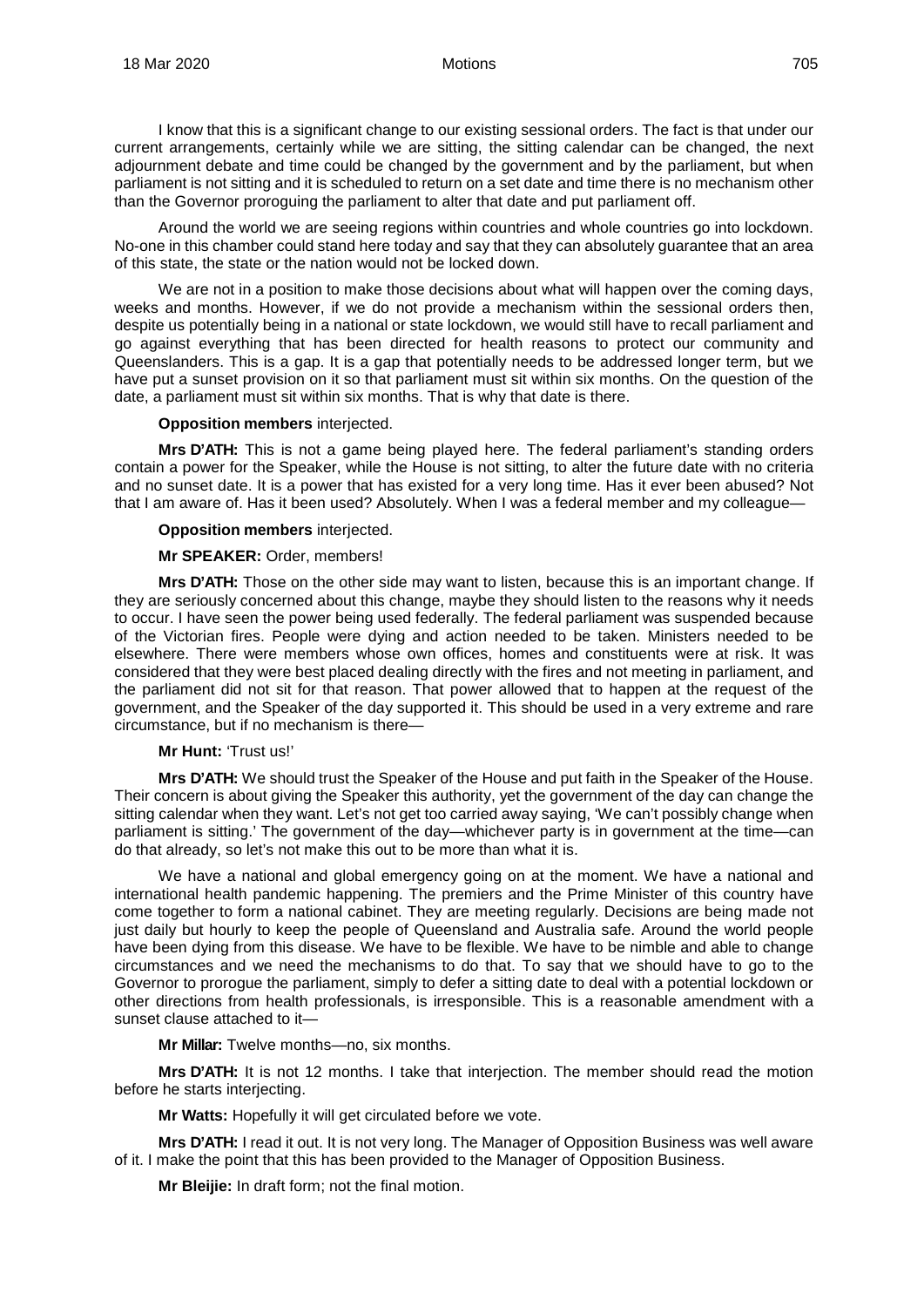**Mrs D'ATH:** The final motion has not changed from the draft. Come on: let us not play games with important issues like this.

#### **Opposition members** interjected.

**Mrs D'ATH:** The behaviour of those opposite in many of the debates over this week, but this one in particular, is irresponsible.

**Mr SPEAKER:** Members to my left will cease their interjections. If any member wishes to seek the call, they can seek the call and they must be relevant to the motion, which I believe the Leader of the House is doing.

**Mrs D'ATH:** It is childish and it is irresponsible. The people of Queensland and the people of Australia want all members of parliament—their politicians, their parliamentarians—to show some maturity and some professionalism in the way we go about our jobs and how we deal with this crisis. This is one of those moments when we have to make decisions as to how the parliament can function going forward. Right now there are parliaments that are adjourning without setting future dates. I will be moving a special adjournment that will set the next sitting date as scheduled. It will not be open-ended. Other parliaments are leaving it open-ended. I am setting the next sitting date as planned in the calendar. This mechanism is important. I ask those on the other side to, just for one moment, put aside the party politics, listen to what I am saying and support the motion.

**Mr [BLEIJIE](http://www.parliament.qld.gov.au/docs/find.aspx?id=0Mba20200318_214626)** (Kawana—LNP) (9.46 pm): I oppose the amendment to the sessional orders. I premise my comments by saying that what I am about to say is no reflection on you, Mr Speaker. The sessional orders that are being amended give the power to 'a Speaker', so the comments that I am about to make are no reflection on you, Mr Speaker. The comments I am about to make are on the role of the Speaker, regardless of who is sitting in the Speaker's chair at the time that this sessional order would be requested to be used by a government.

This is an extraordinary power to give to anyone. The reason I am so concerned about it is that under this amended sessional order the government could advise the Speaker to do what they want to do. I am going to say what I think is going to happen or what could happen under this amended sessional order. I think tonight the government will move the special adjournment and we will not be back tomorrow. A minute ago the Leader of the House said that she will move the special adjournment so that we are here when we are meant to be here in a couple of weeks time. Earlier today at the health briefing, they said that coronavirus or COVID-19 is only going to get worse. Let us consider what they have done in this week's sitting, that is, there have been no debates today, they suspended the House and we are not sitting tomorrow.

Do members really think we will be here in two weeks time? Is COVID-19 going to be fixed by then? Is the economic reality that we are facing going to be gone? Will everything be fixed? No, it will not! Therefore, for the Leader of the House to say that she will move the special adjournment and we will all be here in a couple of weeks time is rubbish. We will not be here in a couple of weeks time. If the advice today is not to sit and that is why we are finishing up, I cannot see how, in two weeks, the health advice will be that it is all better and parliament can now sit. All the health advice, both federally and across the state, is that it is only going to get worse.

The reason the Leader of the House will move the special adjournment is so that when the media question why they are giving the Speaker such a power tonight, they will be able to say, 'Oh, but we might be sitting next week; it's only backup.' This sessional order change could mean that the government could go to the Speaker and say, 'We do not want to sit until 17 September 2020.' For six months we might not sit in this House. What concerns me is that, as members may recall, the Premier stood in the parliament this morning and said that this crisis could last for six months.

Incidentally we have an amendment to a sessional order giving the power to the government to direct the Speaker to stop parliament for six months. All these little bits we heard today are leading to one road. What the Leader of the House did not say is that the Constitution of Queensland Act also says that the House cannot go for longer than six months without sitting. So we have six months from the Premier this morning. We have the health advice today saying this could go for six months. We now have a sessional order amendment which just happens to be six months. The government want to escape scrutiny and accountability for six months.

Colleagues, this could be your last sitting until the election. This could be our last sitting of this parliament until the election. I see Minister Lynham shaking his head and laughing. How is it that what I am saying could not happen? If it cannot happen, then why did they put 17 September in the sessional orders?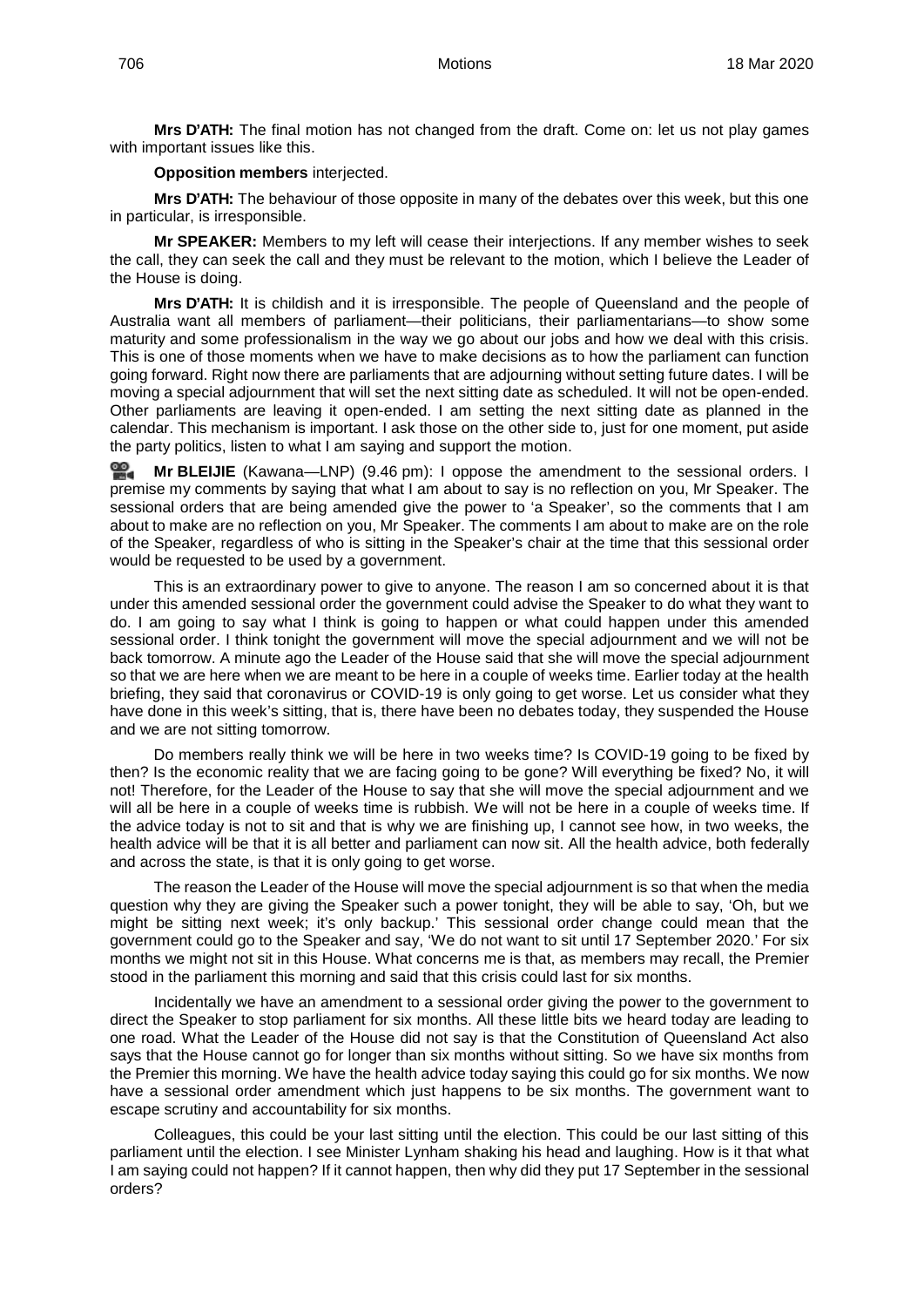The Leader of the House also says federally they have this power and no-one has ever abused it. Federally, they have a Senate. I cannot believe Minister Furner did not remind the Leader of the House. He knows all about the Senate. All we have is this House and a ceremonial house a few metres down the corridor. Our committees are government controlled. The chair of the committees, other than the PCCC, are government controlled. The only thing that separates a corrupt government and the people of Queensland is this parliament. This parliament stops it.

Gordon Nuttall would not have gone to jail had it not been for parliament. The former member for Redcliffe would not have stood at that bar had it not been for this parliament. For the government to dismiss this parliament as their little plaything for the next six months is disgraceful—absolutely disgraceful. They will cancel committee meetings and, at a whim, in two weeks the Leader of the House can inform the Speaker, 'Please advise honourable members that this sitting is not happening.' They could advise the Speaker to do it the next sitting, and on and on they could do this.

**Mrs D'Ath:** What if the Chief Health Officer said it should not sit? Do you care?

**Mr BLEIJIE:** I take the interjection. The Chief Health Officer and federal Chief Health Officer did not say parliament should be suspended. The government did suspend it today. You suspended the House. The Leader of the House says, 'We are not suspending it.' Five hours ago they did. The Leader of the House moved a notice of suspension. If we were not going to have a special adjournment in a minute, we would be back here tomorrow sitting. It concerns me greatly.

This House is important and to some members on this side, including the crossbench, this House is still important. We are not going to use a scare campaign of the COVID-19 to escape accountability and integrity, as this government have done. They are using the coronavirus to escape integrity and accountability. Since the Palaszczuk government was elected, we have seen nothing but accountability and integrity shown the door in this place.

This Parliament needs to sit. We have seen these issues and this is why we need to sit not only tomorrow but also in two weeks and for the next six months. As I said today, we can sit with limited people. We can do the same deal as the federal government did with limited people in the House. We can do all that. We can abide by the 1.5-metre rule. The government said today that it is hard to abide by the 1.5-metre social distancing rule because this is an old place. I will tell the Leader of House something: it did not stop the ministers lining up at the buffet at lunch standing next to each other or at the bar tonight. Where is the 1.5-metre rule? It is a guise. The government is conning the people of Queensland under the coronavirus scare campaign that parliament ought not to sit. Parliament should be sitting. I tell you why. More than ever we should be sitting because if these are the tactics of this government this week, God help us and God knows what is going to happen in the next six months.

Absolutely the Queensland public would expect us to sit. How else are we going to debate the youth justice crime wave across the state, air conditioning in state schools, the Cross River Rail and the member for Toohey—all these issues that need to be debated in this place? If it was not for this place, Gordon Nuttall would have got let off and Scott Driscoll would have got let off. It is this House, it is this parliament and it is these members that stand between a corrupt government getting away with their corruption and a good government. We will do everything we can on this side of the House to make sure that the people of Queensland are informed of this. This is so wrong, so wrong, and members should not support it.

#### *(Time expired)*

≌. **Hon. SJ [HINCHLIFFE](http://www.parliament.qld.gov.au/docs/find.aspx?id=0Mba20200318_215629)** (Sandgate—ALP) (Minister for Local Government, Minister for Racing and Minister for Multicultural Affairs) (9.56 pm): I think it is quite extraordinary that we have the opposition in this House creating a bogeyman out of a very sensible and reasonable amendment to our sessional orders, creating a bogeyman as the great spooky spectre that is waving over the state at this time when the reality is that COVID-19 is the spectre that is hanging over this state and this jurisdiction at this time. The very sensible and prudent amendment that is before the House—

#### **Opposition members** interjected.

**Mr HINCHLIFFE:** I want to make it clear as, from some of the interjections of members opposite, I think they do not understand what it actually means. I want to make it clear—

#### **Opposition members** interjected.

**Mr SPEAKER:** Order! Members to my left. The member for Nicklin will cease his interjections.

**Mr HINCHLIFFE:** What the amendment moved by the Leader of the House provides for, sensibly with a sunset clause sitting over the top of it, is a different set of arrangements for the way in which this House can have its normal sitting program amended. In the circumstances that we currently face as a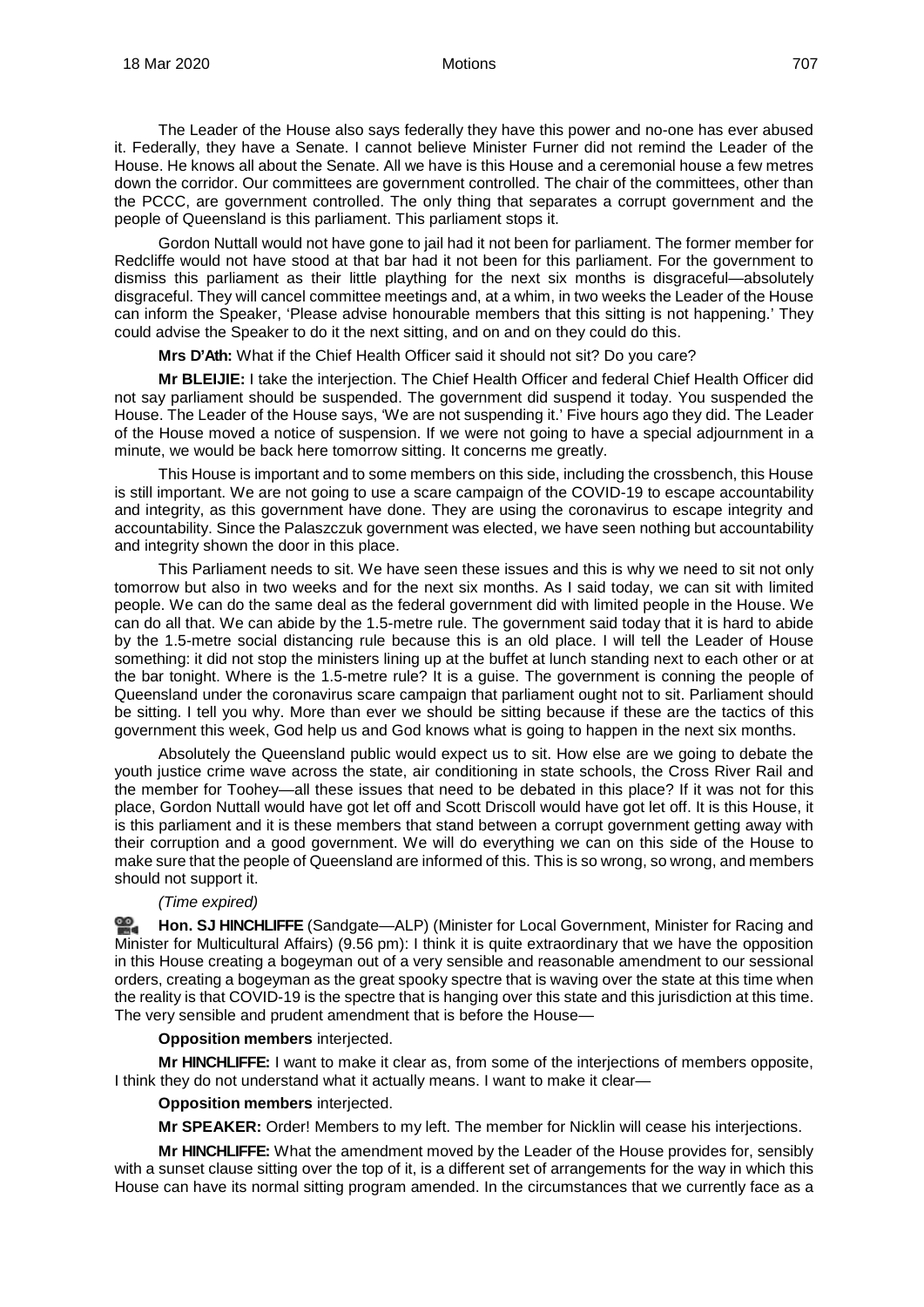community, indeed as a country and as a world, it is entirely prudent to have this set of arrangements. Even though this is a set of arrangements which has proposed in the amendment moved by the Leader of the House a sunset clause sitting over the top of it, these are the arrangements by which the Speaker can change the program going forward. These are the arrangements that sit in place in a range of jurisdictions in this country. This is the set of arrangements that sits in place permanently for the House of Representatives, permanently for the Senate, permanently for the South Australian House of Assembly, permanently for the Northern Territory Legislative Assembly, permanently for the Western Australian Legislative Council, permanently for the Western Australian Legislative Assembly and permanently for the Victorian Legislative Council.

What we are seeking to put in place is a fallback position where we would see the House not sit on its next scheduled date in the program. That needs to be put in place because circumstances may arise where that needs to happen. There seems to be some misapprehension that the government cannot do that now. It can do that at any time it wishes by proroguing the House. Proroguing the House would mean that all the work of the committees would be swept away. The work on all the bills before the House—the ones that I have heard members cite as being important things to be dealt with—would get swept away.

#### **An opposition member** interjected.

**Mr HINCHLIFFE:** So you are saying that you want to see that happen? That is what would happen. I have now heard from the opposition in this place that if we are in the extraordinary circumstances where the sitting program as planned has to be amended their prescription is to wipe away all of the work of this parliament so far and to take everything off the agenda going forward. This is sensible and prudent protection against the wasted effort and diminution of what is on the *Notice Paper* and the committees of this House. This is the right and proper way to deal with this situation. It is a sensible and prudent way forward.

Mr Speaker, you started the sitting week with reference to the events in this chamber 98 years ago as the spectre of the Spanish flu continued to reverberate and impact the globe and reverberate and impact this great state. What we saw 98 years ago was a lack of bipartisanship which resulted in the inability of the House to deal sensibly and prudently with a pandemic.

I am so sad to say that this sensible and prudent amendment to the sessional orders, which has a sunset clause, is being opposed by the opposition in this House. What we are seeing as a consequence—

#### **Mr Krause** interjected.

**Mr SPEAKER:** The member for Scenic Rim is warned under the standing orders. I will hear all contributions in silence soon, members. Just because there are fewer members in the chamber it does not mean that the behaviour at the moment is acceptable.

**Mr HINCHLIFFE:** What we are seeing is that the Neanderthal tendencies of the conservatives in this state have not progressed in 98 years.

#### **Opposition members** interjected.

**Mr SPEAKER:** Please resume your seat, Minister. The member for Southport will cease his interjections. The Deputy Leader of the Opposition will cease his interjections. I will ask for silence shortly if you cannot cease your interjections. Any member who wishes to speak can seek the call.

**Mr HINCHLIFFE:** The sensible and prudent amendment to the sessional orders, with a sunset clause, proposed by the Leader of the House is being opposed in this House in an echo down the halls of this parliament from 98 years ago when a member had to be brought into the House on a stretcher in a delirious state in order to try to make sure that this state could function in the face of a perilous, terrible pandemic. It is absolutely extraordinary that these people have learnt nothing.

This is a sensible and prudent set of arrangements that do not even go as far as the arrangements that permanently exist in the other jurisdictions in Australia that I named.

#### **Mr Millar** interjected.

**Mr SPEAKER:** The member for Gregory is warned under the standing orders.

**Mr HINCHLIFFE:** Those jurisdictions are the House of Representatives, the Australian Senate, the South Australian House of Assembly, the Northern Territory Legislative Assembly, the Western Australian Legislative Council, the Western Australian Legislative Assembly and the Victorian Legislative Council. This is nothing extraordinary and radical. What is extraordinary and quite radical is the creation of this bogeyman by those opposite when the real threat to our state is COVID-19.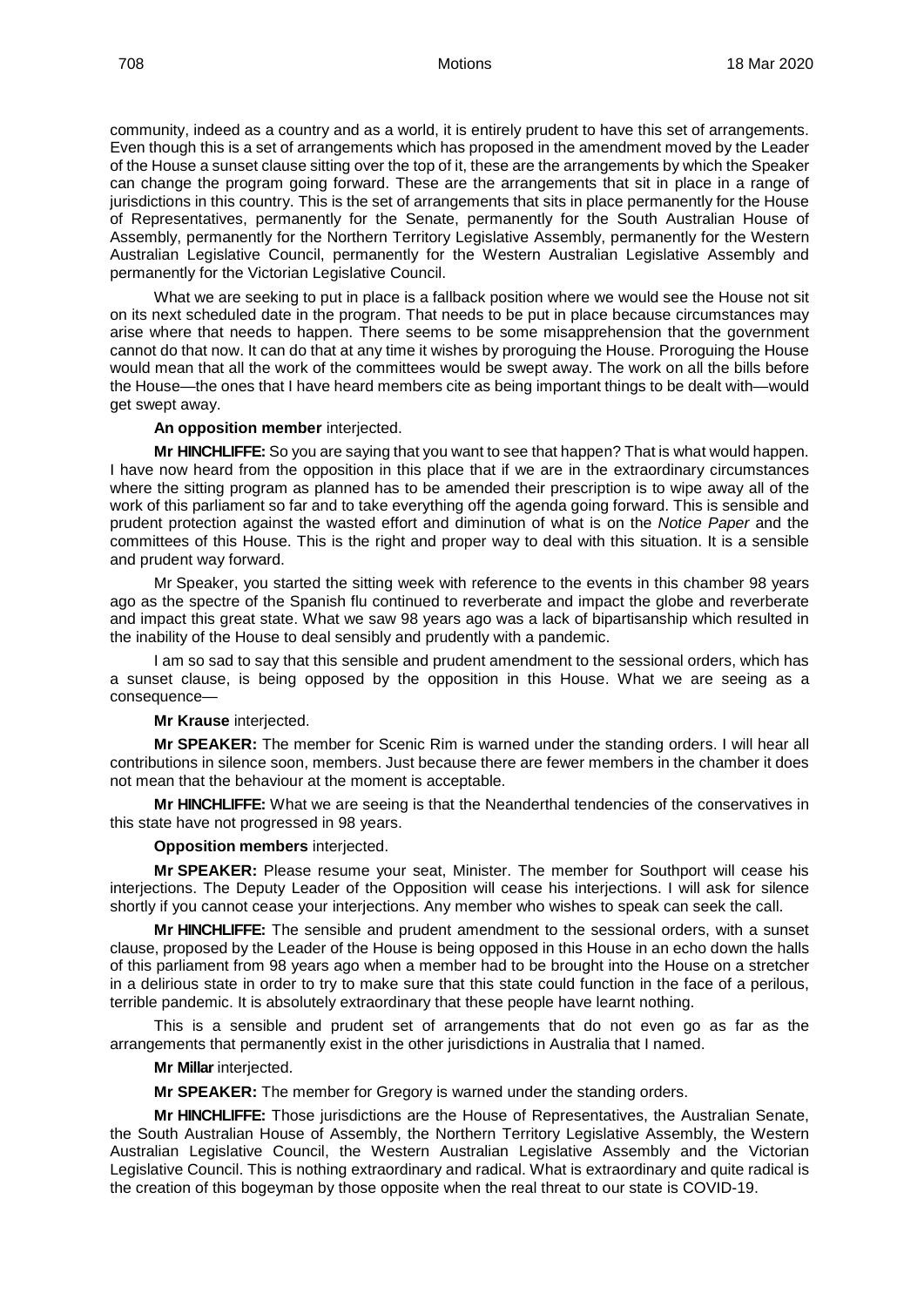I implore those opposite to reconsider and rethink their attitude. I know that the sensible and moderate people on this side of the chamber will support the amendment being proposed by the Leader of the House in order to make sure we see good, sensible management of this House in the face of an extraordinary global pandemic. I support the Leader of the House. I support her amendment as proposed to the House. I hope all members of the House will see sense and do the same.

쓺. **Mr [MANDER](http://www.parliament.qld.gov.au/docs/find.aspx?id=0Mba20200318_220613)** (Everton—LNP) (Deputy Leader of the Opposition) (10.06 pm): I speak against the motion to amend the sessional orders. We have one fundamental issue with the amendment—that is, we do not trust the government. We do not trust them. At the beginning of this week we entered into negotiations with the Leader of the House in good faith. We recognised the seriousness of the situation that we are facing in this state. It is important that we have bipartisan support so we can tackle the issues that are an incredible threat to the health of Queenslanders and the economic future of Queensland.

We will not stand by and see the very foundations of the Westminster system of government undermined. Our bottom line through all of this is that parliament should continue to meet. We will negotiate what form that looks like. That is why we said we were happy with the changes this week whether that be in terms of quorums, sitting in different seats and so on. We even gave the government notice of which ministers we would ask questions of today so that they need only send in those ministers because we want the parliament to continue to operate. In times of emergency and crisis it is even more important that parliament sits.

We are opposed to this amendment because we do not trust this government. The balance in the trust bank of the Labor government is extremely low. In fact, it is in overdraft. When we look at the integrity issues that have plagued this government—whether it is those related to the Deputy Premier, the Minister for Transport and Main Roads, the health minister and his dodgy polls; the list goes on and on—we find it very difficult to trust this government. This amendment, which has just been circulated, says—

#### "**Change to sitting date or time**

1B. (1) Notwithstanding standing order 49, sessional order 1(a) or the House having already adjourned to a specified time and date, the Speaker, upon advice from the government of the state ...

It says 'upon advice from the government'. It is the government that runs this place. It is the government that advises the Speaker on what should happen. That is what we are concerned about. I agree with the Manager of Opposition Business. There is no chance in the world that we will be back here in a fortnight's time—no chance in the world. They will look for every opportunity they can to avoid scrutiny.

The Prime Minister himself this morning in his address listed the essential services that would not be affected by the crowd control measures that have been brought in—and one of those was parliament. The parliament is an essential service. It is incredibly important that we meet regularly as planned so that we can address the issues of the day whatever they might be. Of course we have this crisis at the moment that we need to constantly reassess, but there are other issues that will not go away because of the coronavirus crisis. In fact, we could argue that they would be more pressured with regard to domestic violence, with regard to crime—

**Mr Boyce:** Magnified tenfold.

**Mr Weir:** Unemployment.

**Mr MANDER:** Unemployment—I take those interjections. Those types of issues are incredibly important. We simply do not trust this government.

Our bottom line is that we want parliament to continue to meet. We are open to negotiate on what that may look like—whether everybody comes or how many people we have in the chamber at a time but the institution of parliament must continue. As the Manager of Opposition Business said, why would we not be meeting tomorrow? We are all here. So what chance is there that we will be back here in a fortnight?

Again, with regard to levels of trust, right through the week we have been operating on 10 minutes notice and 15 minutes notice on incredibly important issues. Of course the bill this afternoon was one of those. It is very difficult for us to trust this government at the moment, because most of us on this side of the House believe that any change that a Labor government bring in is to their advantage. They will only bring in legislation if it is to their advantage.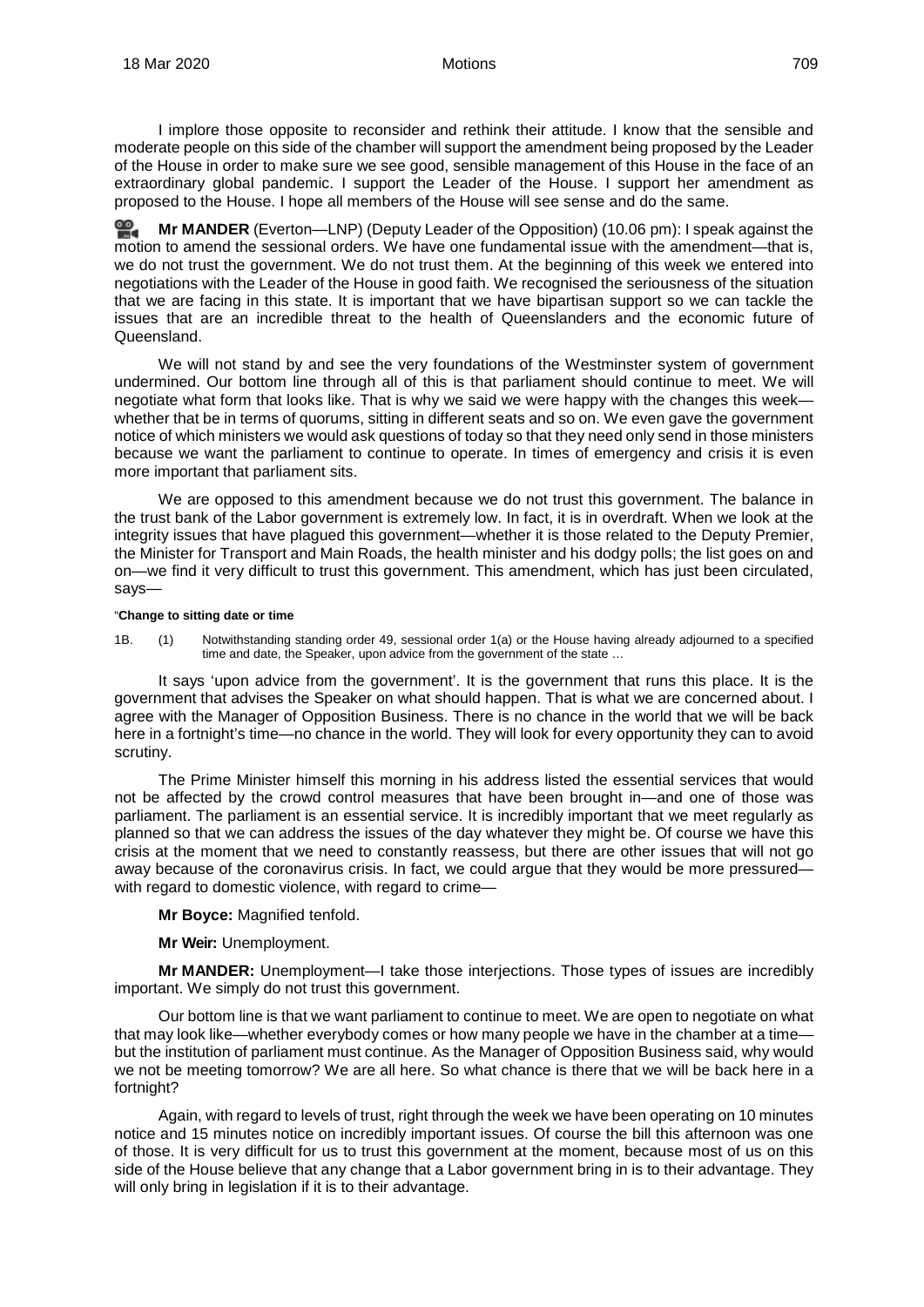This amendment, which says, 'upon advice from the Government of the State', says to me that they want to dictate when we meet. They want to determine what is happening. It will not take much for them to say, 'We don't want to meet,' because there will be another crisis—whether it is in youth justice, domestic violence, high unemployment, escalating debt. All of those things will continue to take place whether the coronavirus is here or not.

**Mrs D'Ath:** And you think the Speaker is going to approve that, do you?

**Mr MANDER:** 'Upon advice from the government of the state'—that is what the amendment says. The Speaker has little option but to follow the advice of the government. That is what this amendment is saying.

**Mr Harper:** Are you not taking the coronavirus seriously?

**Mr MANDER:** I take that interjection. We take the coronavirus incredibly seriously. That is why parliament should continue to meet so we can debate these things, so we can reassess. It was quite obvious in this afternoon's health briefing that the Labor backbenchers had not been briefed about anything. They had more questions than we had about the coronavirus. Both sides of the House should be looking to make sure that the parliament meets. That is how important it is.

We are now being constantly bombarded in our offices—I am sure Labor members are as well by businesses that are going broke. They are going broke as we speak. It is so important that we continue to meet so we can look at strategies and policies to address this ever-changing environment that we have at the moment. It is literally changing by the hour. That is why it is important that we meet.

The Leader of the House is asking us to trust the government. I am sorry, Attorney-General, but your record does not—

**Mr SPEAKER:** Put your comments through the chair.

**Mr Harper** interjected.

**Mr SPEAKER:** The member for Thuringowa will cease his interjections. I remind members who are on warnings that there will be zero interjections from you.

**Mr MANDER:** The Attorney-General is asking us to trust her and to trust the Palaszczuk government. We simply cannot do that. The principles of the Westminster system of government are that the opposition is here to keep the government accountable. It is to ask the right questions. Leading into a state election—coincidentally, I think 17 September is the last sitting week before the election. That is a coincidence, isn't it? It is the last sitting week before the election. We do not trust that this government is acting with pure motives. We have all of this legislation that has been—

**Mr Saunders** interjected.

**Mr Hunt** interjected.

**Mr SPEAKER:** Pause the clock. Member for Maryborough and member for Nicklin, you are both warned for quarrelling across the chamber. One more, members, and I will ask for silence and we will listen in silence, if that is what you would like to do.

**Mr MANDER:** Once again, I repeat: we will be opposing this amendment, not because we are being difficult, not because we do not believe that there should be a bipartisan approach to tackling this coronavirus epidemic. We will oppose this because we believe it undermines the foundational principles of the Westminster system of government—and that is that parliament must continue to meet. That is even more important in a unicameral system when we have no upper house—no senate, no house of review. It is incredibly important that we continue to meet. Unfortunately these amendments put that at risk.

**[Hon. ML](http://www.parliament.qld.gov.au/docs/find.aspx?id=0Mba20200318_221606) FURNER** (Ferny Grove—ALP) (Minister for Agricultural Industry Development and Fisheries) (10.16 pm): Under standing order 88, I move—

That the question be now put.

**Mr BLEIJIE:** Mr Speaker, I rise to a point of order. Standing order 88(2) requires you, Mr Speaker, to be satisfied that there is sufficient debate on this motion. Considering that the Leader of the House has said that this is an extraordinary motion and grants power to the Speaker that has not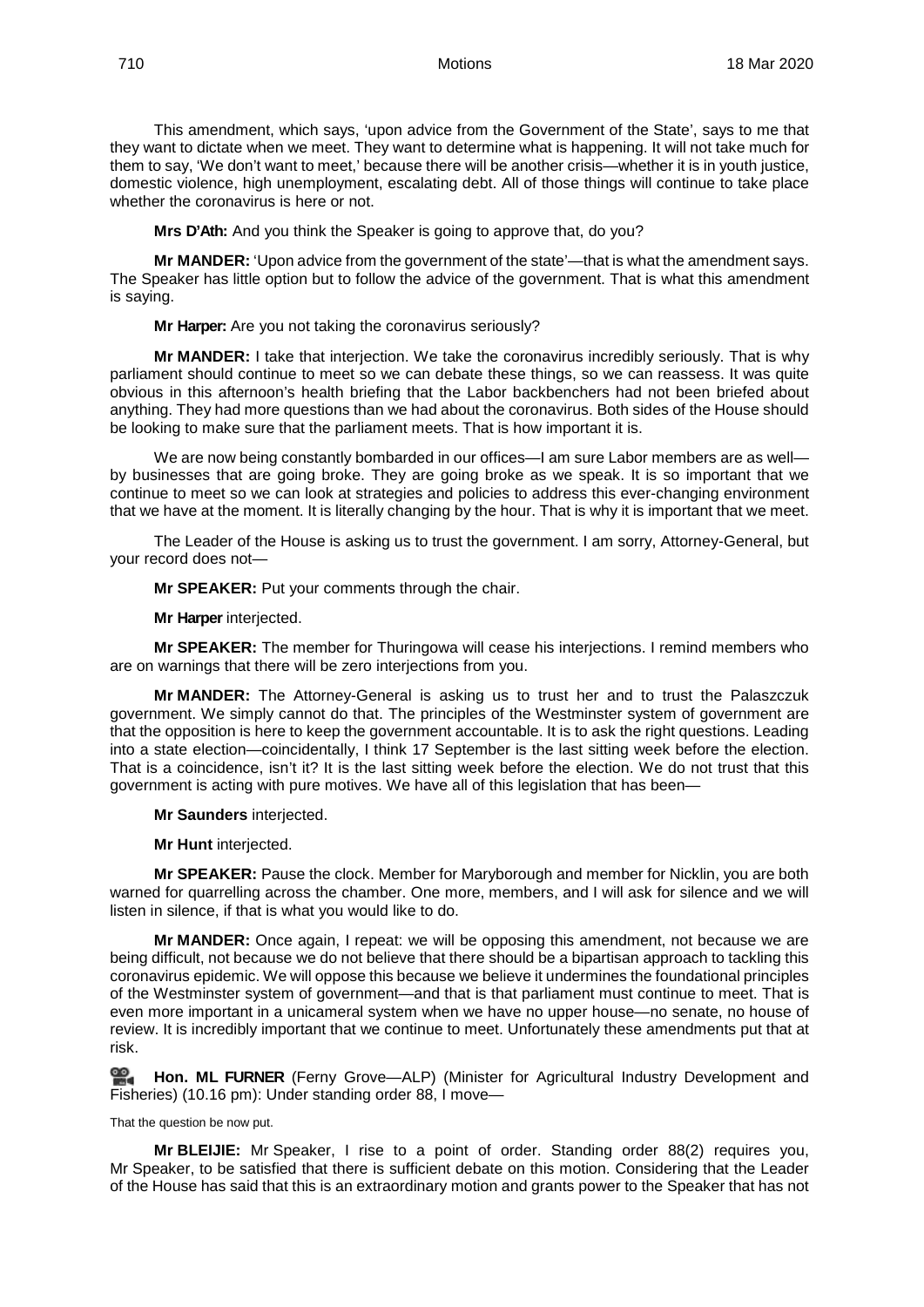been given in this House before, I would submit to you in your consideration of standing order 88(2) that sufficient debate has not occurred when numerous members were on their feet and on your advice earlier, Mr Speaker, to rise if you wish to participate in the debate.

**Mr SPEAKER:** Thank you, member for Kawana. I believe that this is a largely procedural motion in terms of the mechanics of how the House is to sit or not sit. I believe that we have had sufficient debate.

Division: Question put—That the question be now put.

#### <span id="page-61-0"></span>**AYES, 41:**

**ALP, 41—**Bailey, Brown, Butcher, Crawford, D'Ath, de Brenni, Dick, Enoch, Farmer, Fentiman, Furner, Gilbert, Grace, Harper, Healy, Hinchliffe, Howard, Kelly, King, Lauga, Linard, Lui, Lynham, Madden, McMahon, McMillan, Mellish, Miles, B. O'Rourke, C. O'Rourke, Palaszczuk, Pease, Pugh, Richards, Russo, Ryan, Saunders, Scanlon, Stewart, Trad, Whiting.

#### **NOES, 33:**

**LNP, 32—**Batt, Bennett, Bleijie, Boothman, Boyce, Crandon, Crisafulli, Frecklington, Hart, Hunt, Janetzki, Krause, Langbroek, Last, Leahy, Lister, Mander, McArdle, McDonald, Mickelberg, Millar, Minnikin, Molhoek, O'Connor, Perrett, Powell, Rowan, Simpson, Sorensen, Watts, Weir, Wilson.

#### **NQF, 1—**Costigan.

Pairs: Boyd, Robinson; Jones, Purdie; Mullen, Nicholls; Pegg, Stevens; Power, Bates.

#### <span id="page-61-1"></span>Resolved in the affirmative.

<span id="page-61-2"></span>Division: Question put—That the motion be agreed to.

#### **AYES, 41:**

**ALP, 41—**Bailey, Brown, Butcher, Crawford, D'Ath, de Brenni, Dick, Enoch, Farmer, Fentiman, Furner, Gilbert, Grace, Harper, Healy, Hinchliffe, Howard, Kelly, King, Lauga, Linard, Lui, Lynham, Madden, McMahon, McMillan, Mellish, Miles, B. O'Rourke, C. O'Rourke, Palaszczuk, Pease, Pugh, Richards, Russo, Ryan, Saunders, Scanlon, Stewart, Trad, Whiting

#### **NOES, 33:**

**LNP, 32—**Batt, Bennett, Bleijie, Boothman, Boyce, Crandon, Crisafulli, Frecklington, Hart, Hunt, Janetzki, Krause, Langbroek, Last, Leahy, Lister, Mander, McArdle, McDonald, Mickelberg, Millar, Minnikin, Molhoek, O'Connor, Perrett, Powell, Rowan, Simpson, Sorensen, Watts, Weir, Wilson.

#### **NQF, 1—**Costigan.

Pairs: Boyd, Robinson; Jones, Purdie; Mullen, Nicholls; Pegg, Stevens; Power, Bates.

<span id="page-61-3"></span>Resolved in the affirmative.

## **LEAVE TO MOVE MOTION**

<span id="page-61-4"></span>≌. **[Hon. YM](http://www.parliament.qld.gov.au/docs/find.aspx?id=0Mba20200318_222131) D'ATH** (Redcliffe—ALP) (Leader of the House) (10.21 pm): I seek leave to move a motion without notice.

Division: Question put—That leave be granted.

#### <span id="page-61-5"></span>**AYES, 41:**

**ALP, 41—**Bailey, Brown, Butcher, Crawford, D'Ath, de Brenni, Dick, Enoch, Farmer, Fentiman, Furner, Gilbert, Grace, Harper, Healy, Hinchliffe, Howard, Kelly, King, Lauga, Linard, Lui, Lynham, Madden, McMahon, McMillan, Mellish, Miles, B. O'Rourke, C. O'Rourke, Palaszczuk, Pease, Pugh, Richards, Russo, Ryan, Saunders, Scanlon, Stewart, Trad, Whiting.

#### **NOES, 33:**

**LNP, 32—**Batt, Bennett, Bleijie, Boothman, Boyce, Crandon, Crisafulli, Frecklington, Hart, Hunt, Janetzki, Krause, Langbroek, Last, Leahy, Lister, Mander, McArdle, McDonald, Mickelberg, Millar, Minnikin, Molhoek, O'Connor, Perrett, Powell, Rowan, Simpson, Sorensen, Watts, Weir, Wilson.

**NQF, 1—**Costigan.

Pairs: Boyd, Robinson; Jones, Purdie; Mullen, Nicholls; Pegg, Stevens; Power, Bates.

<span id="page-61-6"></span>Resolved in the affirmative.

## **SPECIAL ADJOURNMENT**

<span id="page-61-7"></span>ഇള **[Hon. YM](http://www.parliament.qld.gov.au/docs/find.aspx?id=0Mba20200318_222330) D'ATH** (Redcliffe—ALP) (Leader of the House) (10.23 pm): I move—

That the House, at its rising, do adjourn until 9.30 am on Tuesday, 31 March 2020.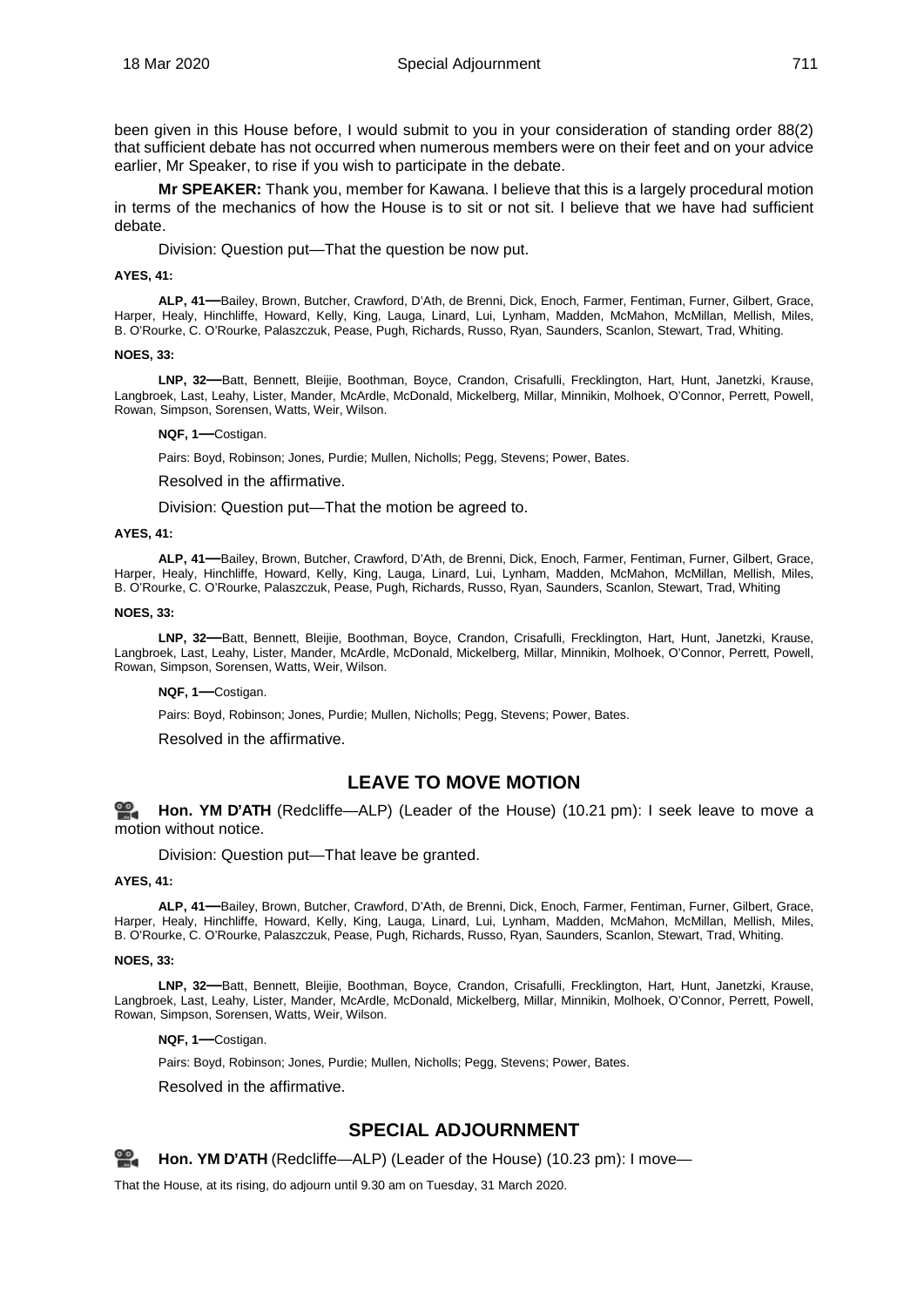<u>രാ</u> **Mr [BLEIJIE](http://www.parliament.qld.gov.au/docs/find.aspx?id=0Mba20200318_222341)** (Kawana—LNP) (10.23 pm): We oppose the motion. As I said in earlier debates, it is extraordinary that, the government having just passed a motion that gives the government the power to ask the Speaker to not have parliament sit, we are now having this special adjournment whereby we are coming back in two weeks. But, as I said to members earlier, we are not. If the health officer today and we can base it on what the government is saying is the latest health advice—is saying that it is too risky for members of parliament to be here on Thursday, and then all the health advice says the coronavirus is going to get worse before it gets better, I do not suspect we will be here in two weeks time as the Leader of the House said. This is a rouse to make it look like they are coming back in a couple of weeks. They realise that the sessional orders they have just changed give them extraordinary power, and now we are debating whether we are coming back. We should be coming back tomorrow. We are here. Do you know why we should be coming back tomorrow?

#### **Mr Minnikin:** It is our job!

**Mr BLEIJIE:** I take the interjection from the member for Chatsworth. It is our job. We should be here tomorrow. More importantly, the youth justice bill is before the House. Minister Farmer has said that urgent amendments must be made to that act. We could do it tomorrow. If we do not adjourn the House now we could be here tomorrow. We could debate the youth justice bill to get those important provisions through to try and save property and get people's livelihoods back on track, particularly in North Queensland and even in Brisbane now with the northside gangs that are roaming around. Minister Farmer herself said this week that her laws are not working and she is going to amend them. We do not have to wait until 31 March: we can come tomorrow. I know that the member for Cairns is very interested in youth justice reform because I read an article where he said, 'I am going to the Attorney-General and I am going to demand changes.' When he said it in the paper he forgot that he was talking about the wrong minister, because the minister responsible for youth justice is Minister Farmer. We should be here tomorrow. Minister Farmer should be here tomorrow making changes to what she said is not working.

As I said earlier—and for those members who were not in the House, or for the members in the House who were not listening—I suspect that the next time we will be in the House is after the election, and I hope we are sitting on that side of the House. The way this government is going I suspect that might be the case, because if we do not have parliament to raise these issues—which we will not then we will make sure the Queensland community is still informed about what this government is doing. What this government is doing is adjourning the House now to a few weeks time, yet we were meant to sit tomorrow. Not only should we debate the Youth Justice Act but what about the electoral reform bill?

#### **Mr Krause** interjected.

**Mr SPEAKER:** Member for Scenic Rim, you can leave the chamber under standing order 253A. You were under a warning. I have given you plenty of opportunities to remain silent. I apologise for the interruption, member for Kawana.

## *Whereupon the honourable member for Scenic Rim withdrew from the chamber at 10.27 pm.*

**Mr BLEIJIE:** Thank you, Mr Speaker; I will sort him out later. As I was saying, there are provisions in the electoral reform bill that start before parliament is now due to come back. We should be debating that tomorrow. What will then happen is that when parliament eventually does come back they are going to have to make those provisions retrospective. As we have seen in the last five years, the government has a habit of making retrospective reforms to the Electoral Act.

The Attorney-General and Leader of the House, who is moving this motion, has provisions in that bill that are due to start before the next election in October, including spending caps. Attorney-General, are the spending caps going to be in place? Because if they are, then I see the member for Mansfield— I was just thinking of our fabulous candidate with whom I was in Mansfield the other day, Janet Wishart. She is a fantastic candidate. The member for Mansfield was nodding her head yes, the spending caps will be in place. Have I missed a sitting where we passed those laws? As far as I know, the law is not in place. I suspect the member for Mansfield would know that if she spent less time whingeing about our great candidate, Janet Wishart, wearing a badge on school grounds and making a complaint about her.

**Mrs D'ATH:** Mr Speaker, I rise to a point of order on relevance. The Manager of Opposition Business might have just predicted and pre-empted that.

**Mr SPEAKER:** Member for Kawana, I ask you to come back to the motion before the House.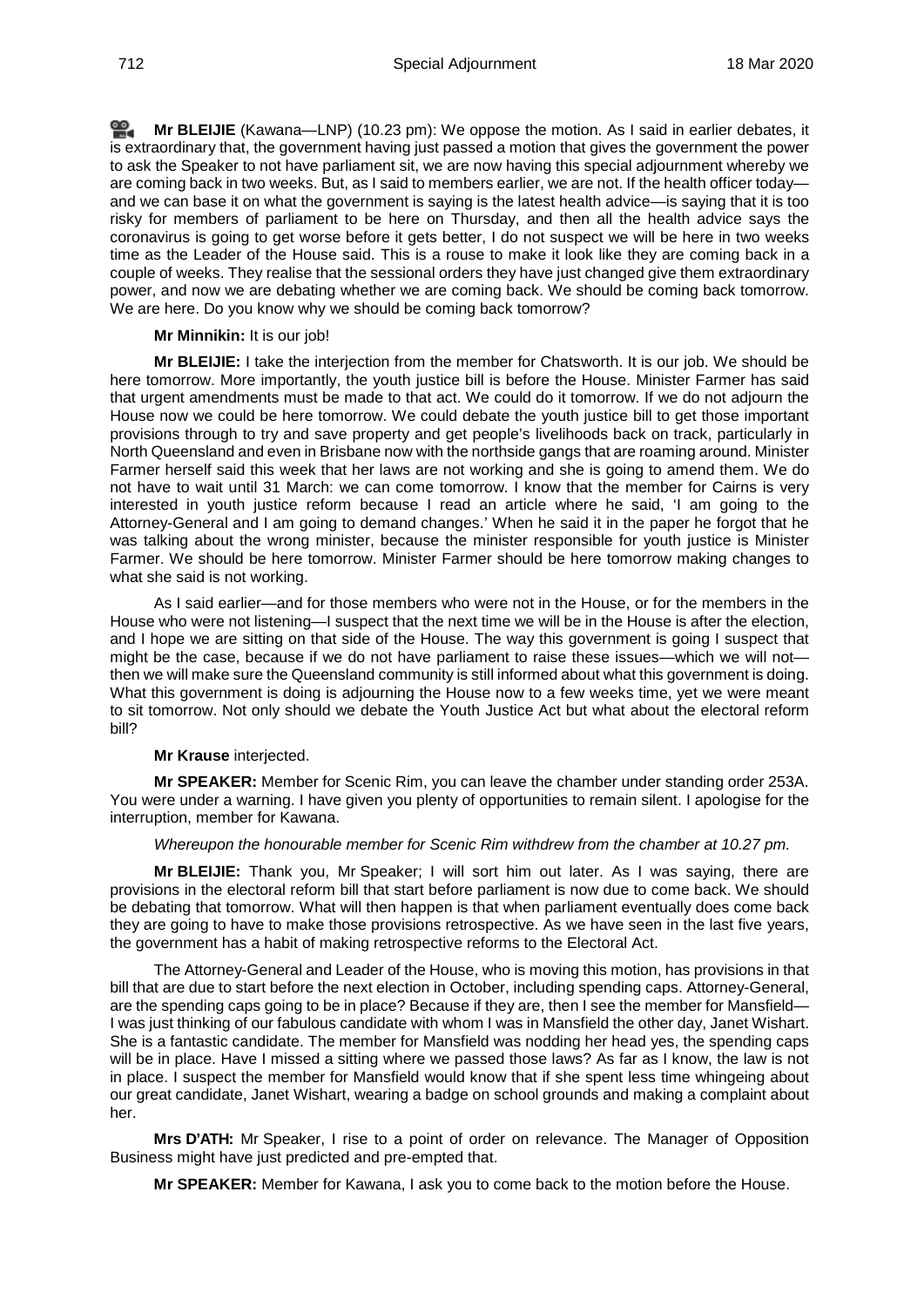**Mr BLEIJIE:** Thank you for your guidance, Mr Speaker. As I anticipated, that was the case; I thought it would have happened earlier. We should be sitting tomorrow. We have important bills. There are the reforms to youth justice. There is the disability permit parking legislation which was on the agenda and which could have started. We could be debating that tomorrow. We could have debated it today; in fact, we could have finished it today but the vision-impaired people of Queensland now have to wait. Although the government thinks that we just oppose these measures for the sake of opposing, no, we are not. Disability parking is important. For the visually-impaired in Queensland, it is important. We started the debate yesterday and now we are not finishing it but adjourning to 31 March. As I said, I doubt we will be back.

## **Mr Minnikin:** It's cruel.

**Mr BLEIJIE:** It is cruel, I take the interjection from the member for Chatsworth. The electoral reform legislation will be in place before the next sitting as will the spending caps. The government will need retrospectively to amend that down the track. The disability parking legislation, which is important to Queenslanders, now will not be passed. I was really looking forward to the debate on the youth justice amendments in terms of all the opposing views in the Labor government. We look forward to whether we will have that debate, but I can guarantee one thing: if what I said occurs and we are not back until after the election, I can guarantee and assure the Labor party that youth justice amendments will be one of the first priorities of a Deb Frecklington government. There is plenty of action ready to go on that.

The fact is we should not be adjourning now. We are here tomorrow, but we should be in the House. There is no guidance from the government in terms of whether any committees are meeting. We have no information with respect to that. It saddens me that the government now is using the coverage of the coronavirus to cover up so much in the state. We can understand why: it wants to escape scrutiny of these matters and the youth justice amendments. Not only is there an electoral bill that we should debate tomorrow; there are also the ministerial accountability provisions in that bill which are very important to the people of Queensland. We just are delaying all these important decisions that should be made by this House. As I said, the wheels of government do move and there are ministers sitting opposite who have no ministerial responsibility for the COVID-19 response. That could—

## **An honourable member** interjected.

**Mr BLEIJIE:** I take the interjection based on the performance of the last few years that some of the ministers have really not done anything in their portfolios. There is plenty of time for some of those ministers. Look at them across the chamber now.

**Mr SPEAKER:** Member for Kawana, I ask you to come back to the motion.

**Mr BLEIJIE:** The important aspect is that the House has important matters before it. As we said, yes, the COVID-19 response is important; the economic response will be even more important. I was told earlier by a business that it will off-load hundreds of people tomorrow. This is sad. What is sadder is that the elected representatives of these people will not have a voice in this parliament until God knows when.

≌. **Mr [WATTS](http://www.parliament.qld.gov.au/docs/find.aspx?id=0Mba20200318_223359)** (Toowoomba North—LNP) (10.34 pm): I rise to oppose this motion. I oppose adjourning for two weeks. We face extraordinary times. COVID-19 is an extraordinary threat to Queensland, Australia and the world. If anything, we should be sitting more. We should sit tomorrow, Friday and next week because as this medical crisis ramps up we may not be able to sit. If the legislation before this House were not important and not relevant, the government would not have put it before this House, but it is before the House. The fact that we may go into a lockdown period is why we should not adjourn debate for two weeks. We should debate every bill we can so that the governance of Queensland continues.

Over a period of time, we have seen extraordinary abuses of power by this Labor government. We saw that today. Those need to be highlighted. If the fourth estate could only look at what has happened, it would see that every debate is being guillotined. Tonight I am guillotined in trying to talk about COVID-19, something incredibly important to the future of the state. We are told we cannot sit because there is some sort of threat, yet tomorrow thousands of children and teachers will go to school. This parliament will not sit.

Clearly the government has sent a message, by not sitting for two weeks, that the legislation before this House is not important enough to bring on debate. If it were important enough, the House would be sitting as a matter of urgency to get as many things passed as it possibly could before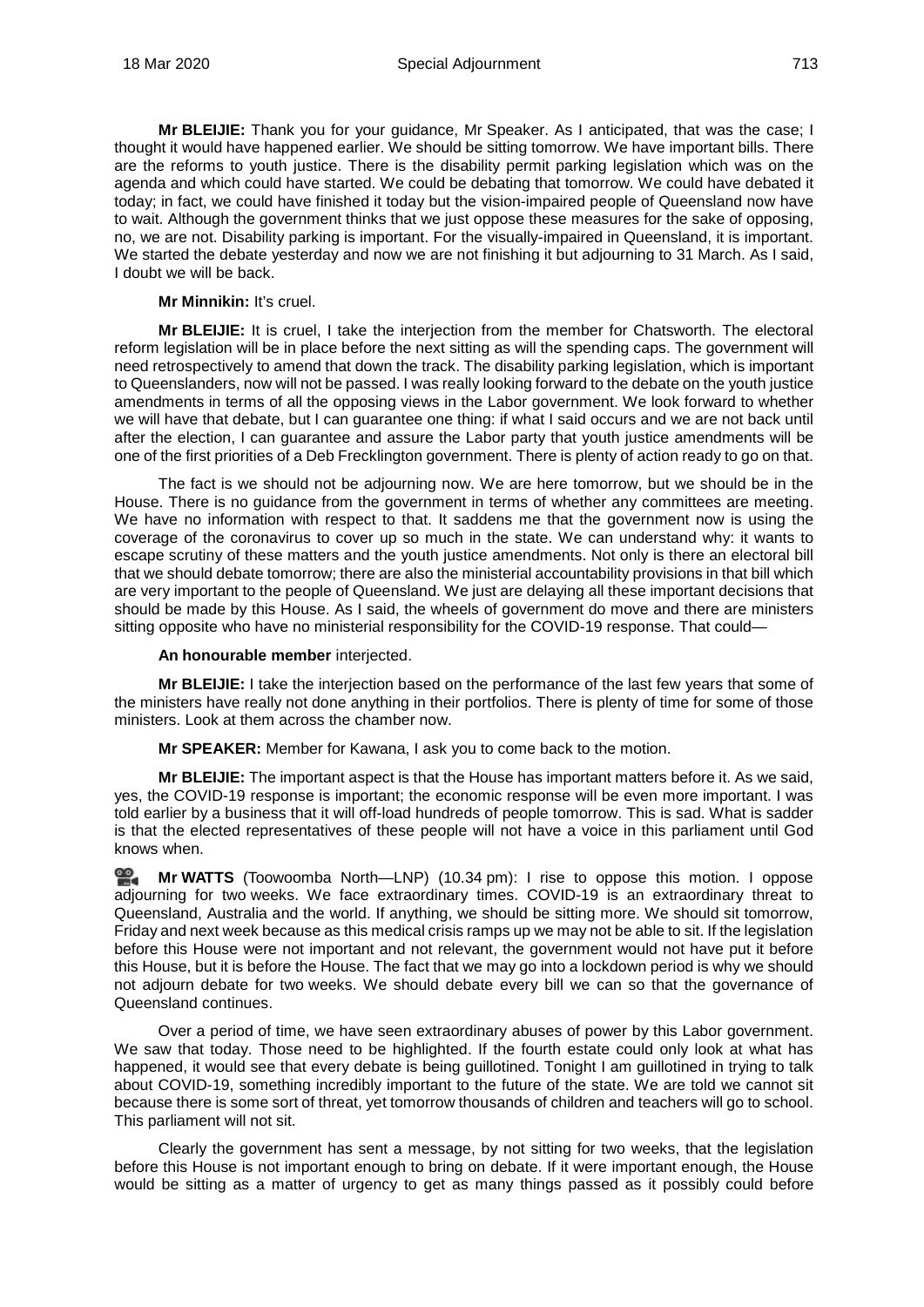COVID-19 is upon us and we are not able to sit. There is no reason at all to adjourn this debate, apart from the government's fear of scrutiny of its actions. The people of Queensland should be afraid of its actions.

This parliament was formed with Queen Victoria's blessing so that we could rule and govern ourselves. The parliament exists to hold the executive accountable by the people of Queensland for its actions. That is the purpose of its existence—to pass legislation for self-governance under the scrutiny of an opposition of the executive's actions in terms of how it controls the budget.

My concern is that if we remove scrutiny of the executive and if the legislation before this House is not important enough to debate, what is the point of the executive? They have simply assumed all power and control of everything in lieu of this House's scrutiny. The people of Queensland should be afraid of that. That is the first point.

The budget and expenditure will not be scrutinised. Ministers will not be accountable for their portfolio actions, because the House is not sitting. There is absolutely no reason to put off sitting for two weeks. The comments are that it is to do with COVID-19. That is the reason we should be sitting every day before we go into a lockdown, before there is a medical crisis, before we have to do the things that we do not want to do in a democracy in terms of restricting people's movements and rights. That is the reason why the House should be sitting, why the government should be scrutinised and why the legislation before this House, particularly in relation to youth justice, should be passed.

People are under attack in their own homes. I know of a lady in Cairns, an area that I know Mr Speaker knows well, who has been broken into while at home on four occasions by the same person, who is about to be released again. She is absolutely terrified. The youth justice amendment legislation is something that we could debate tomorrow. We could debate it on Friday. We could debate it on Monday or any other day before the adjournment. This is important reform. If it were not an important reform, why did the Labor government get the *Cairns Post* to tell everybody that it is all okay, that we will pass this bill? We cannot pass this bill if this House does not sit.

Under this motion this House is not due to sit for two weeks. I am gravely concerned that in that two weeks the medical emergency of COVID-19 will start to overtake the process of this House. An extraordinary power has been centralised into the executive's hands and that is the reason why legislation that is before this House should be brought on and debated in quick time.

There have been conversations tonight about trust. Trust needs to be earned. This government has not earned the trust of the victims of crime in North Queensland. It has not earned the trust of the opposition by acting in a decent manner. It has guillotined debate. It has restricted us from speaking. It changed the Electoral Act in 18 minutes. It is looking to make further changes and centralise more and more power into its hands without the scrutiny of this House by shutting this House's debate down, by adjourning this House's debate for two weeks, when in actual fact we have potentially only, according to what was briefed to us today, maybe two to four weeks before the COVID-19 medical emergency will require the very powerful restrictions that were discussed in this place tonight. Under those restrictions it may be difficult for this House to meet. We will now be in your hands, Mr Speaker, under the leadership of the Leader of the House and the government's advice, as to whether this House can, in fact, sit under those circumstances.

This motion tonight is not only irrelevant, because the power has already been usurped and it can be changed at the drop of a hat without any debate or discussion, but we are now completely dependent on the fourth estate to hold this government to account because no other voices will be heard. This motion means that no other voices will be heard for two weeks. As I said, the problem with silencing our voices right now is that we may not get to speak again this side of an election.

Under the motion that was passed earlier tonight, the ability for this House to be deferred until 17 September rests in the Speaker's hands under the advice of the government. This motion is not only irrelevant; it shows a centralisation of power to the executive and complete contempt for the people's house and complete contempt for the democratically elected members of this House who have constantly had their voices guillotined and silenced by this government because it does not like a dissenting voice.

I can in no way support this motion that says that this House should not sit for two weeks for two principle reasons: one is the urgency of legislation before this House which should come on tomorrow, Friday, or Monday or Tuesday of the following week. We should do as much as we can as urgently as we can because we all know that a medical and an economic crisis is going to sweep this state as COVID-19 grows in our community.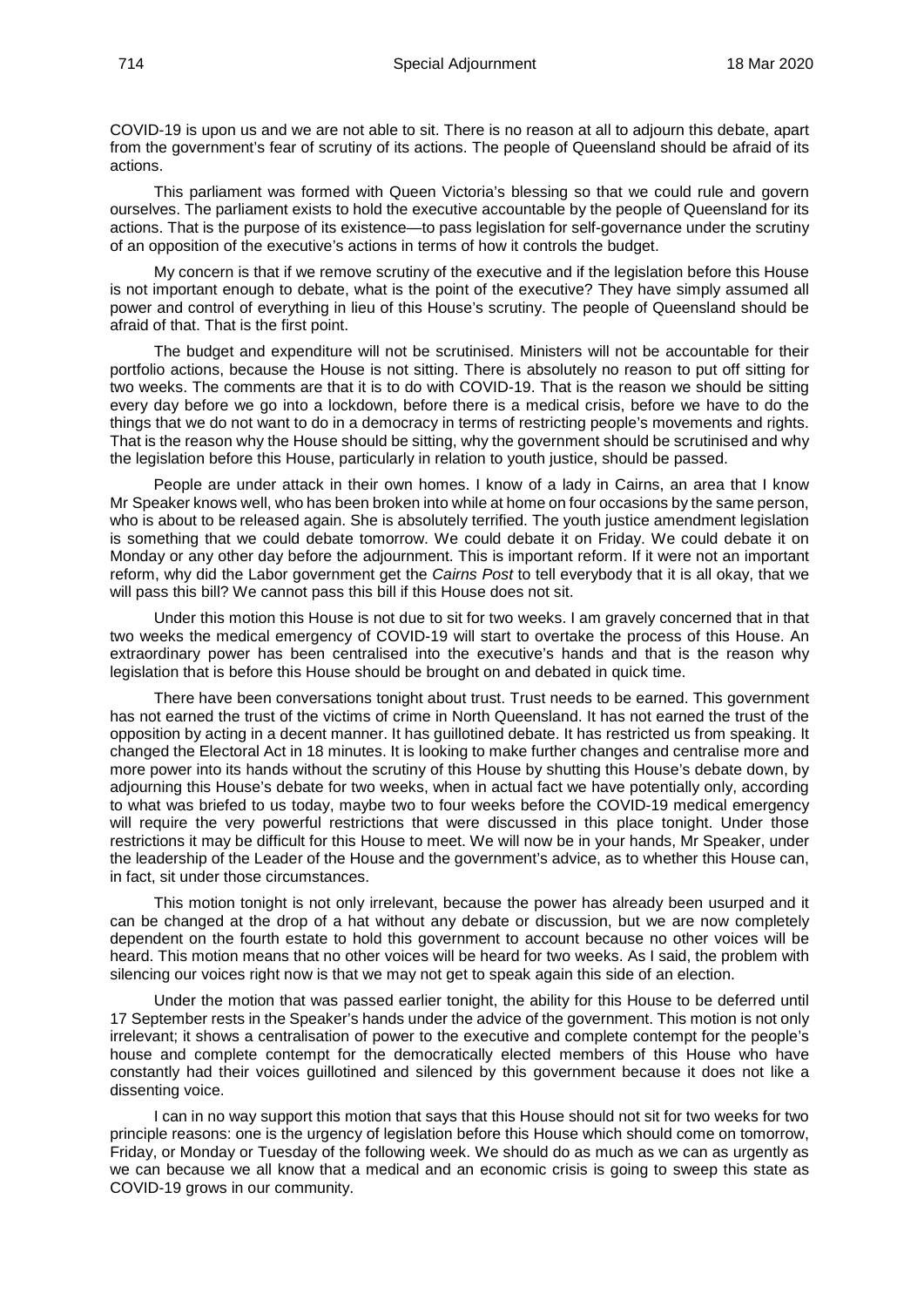That is the reason why the very important legislation before this House should be debated every day we have the opportunity to debate it. As the government and executive act on behalf of the people of Queensland, spending taxpayers' dollars to try to provide them a safe and healthy environment to live their lives, the opposition should have the opportunity to scrutinise their actions on behalf of the people of Queensland, to hold them to account for the things that they are going to do. Instead of that scrutiny, instead of that opportunity for this House to hold the executive to account, we face an executive that is drunk on power and wants to run away with controlling the state. It has passed some incredibly powerful legislation, which I understand in the medical crisis we are in is important, but it centralises power and control in an extraordinary manner and then we have two motions passed tonight that are very dangerous for the democracy of Queensland.

**Hon. MC [de BRENNI](http://www.parliament.qld.gov.au/docs/find.aspx?id=0Mba20200318_224406)** (Springwood—ALP) (Minister for Housing and Public Works, Minister for Digital Technology and Minister for Sport) (10.44 pm): In accordance with standing order 88, I move—

That the question be now put.

Question put—That the question be now put.

Motion agreed to.

Division: Question put—That the motion be agreed to.

<span id="page-65-0"></span>**Mr SPEAKER:** Will members reporting votes please rise. Will the government whip advise what the government votes are for the ayes or noes.

**Mr BROWN:** Forty-one ayes.

**Mr BLEIJIE:** Challenge.

**Mr SPEAKER:** Under the revised division standing orders we have a challenge from the member for Kawana to the party vote that is being issued by the government whip. In such case we will call a full division. Ring the bells for four minutes.

*Whereupon the bells were rung for four minutes.*

**Mr SPEAKER:** This is a full division post the party votes that were being tallied under the previous division. Members are reminded that they must be in their allocated seat, which is not doing much for social distancing.

#### **AYES, 41:**

**ALP, 41—**Bailey, Brown, Butcher, Crawford, D'Ath, de Brenni, Dick, Enoch, Farmer, Fentiman, Furner, Gilbert, Grace, Harper, Healy, Hinchliffe, Howard, Kelly, King, Lauga, Linard, Lui, Lynham, Madden, McMahon, McMillan, Mellish, Miles, B. O'Rourke, C. O'Rourke, Palaszczuk, Pease, Pugh, Richards, Russo, Ryan, Saunders, Scanlon, Stewart, Trad, Whiting.

#### **NOES, 30:**

**LNP, 29—**Batt, Bennett, Bleijie, Boothman, Boyce, Crandon, Crisafulli, Frecklington, Hart, Hunt, Janetzki, Langbroek, Leahy, Lister, Mander, McArdle, McDonald, Mickelberg, Millar, Minnikin, Molhoek, O'Connor, Perrett, Powell, Rowan, Simpson, Watts, Weir, Wilson.

**NQF, 1—**Costigan.

Pairs: Boyd, Robinson; Jones, Purdie; Mullen, Nicholls; Pegg, Stevens; Power, Bates.

<span id="page-65-1"></span>Resolved in the affirmative.

## **ADJOURNMENT**

<span id="page-65-2"></span>**[Hon. YM](http://www.parliament.qld.gov.au/docs/find.aspx?id=0Mba20200318_225153) D'ATH** (Redcliffe—ALP) (Leader of the House) (10.51 pm): I move—

That the House do now adjourn.

Question put—That the House do now adjourn.

Motion agreed to.

The House adjourned at 10.52 pm.